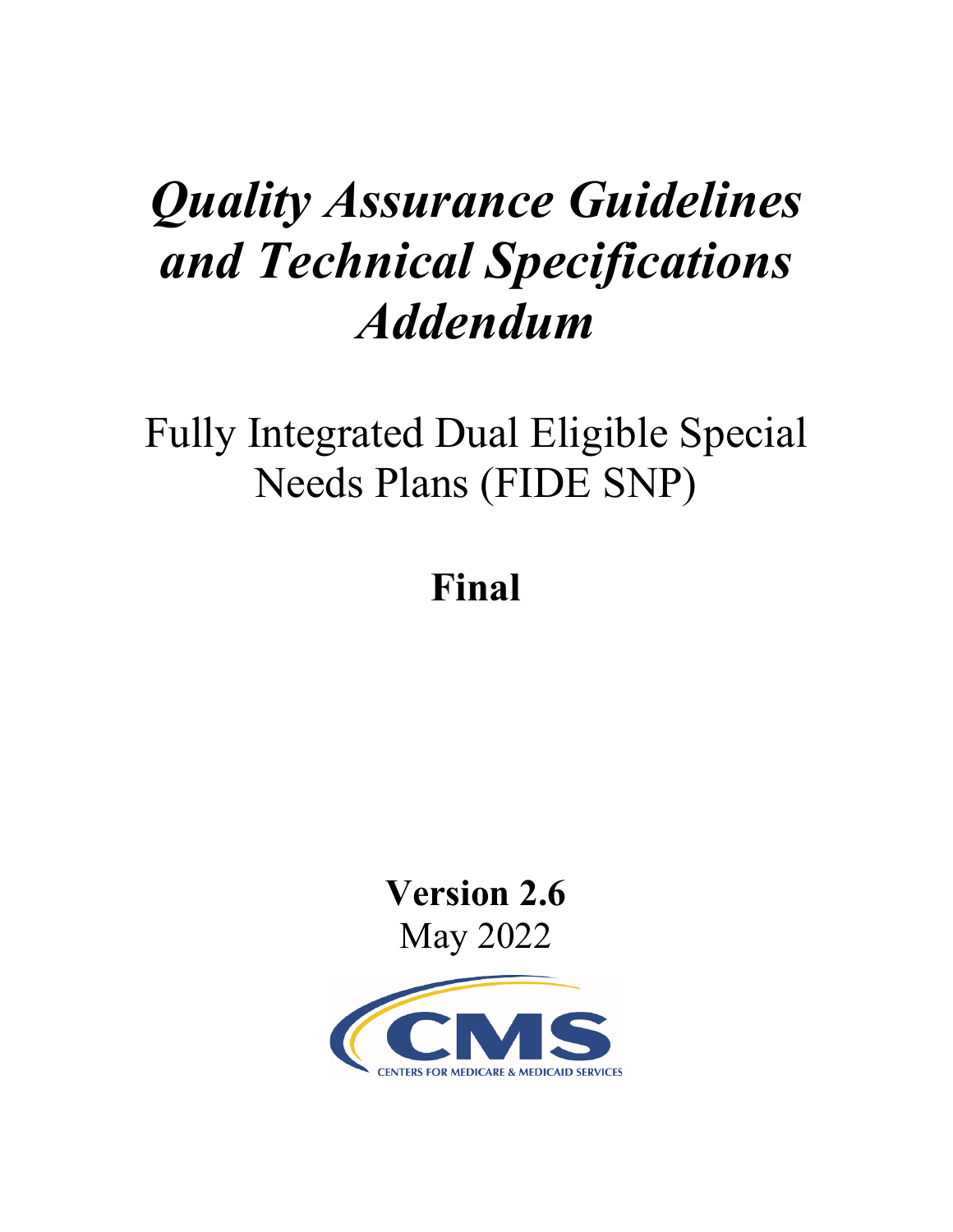## **Medicare Health Outcomes Survey**

## *Medicare HOS/HOS-M for FIDE SNP Quality Assurance Guidelines and Technical Specifications Addendum*

#### **Acknowledgments**

These specifications were prepared under contract to the Centers for Medicare & Medicaid Services (CMS) by the National Committee for Quality Assurance (NCQA), in collaboration with the Health Services Advisory Group (HSAG).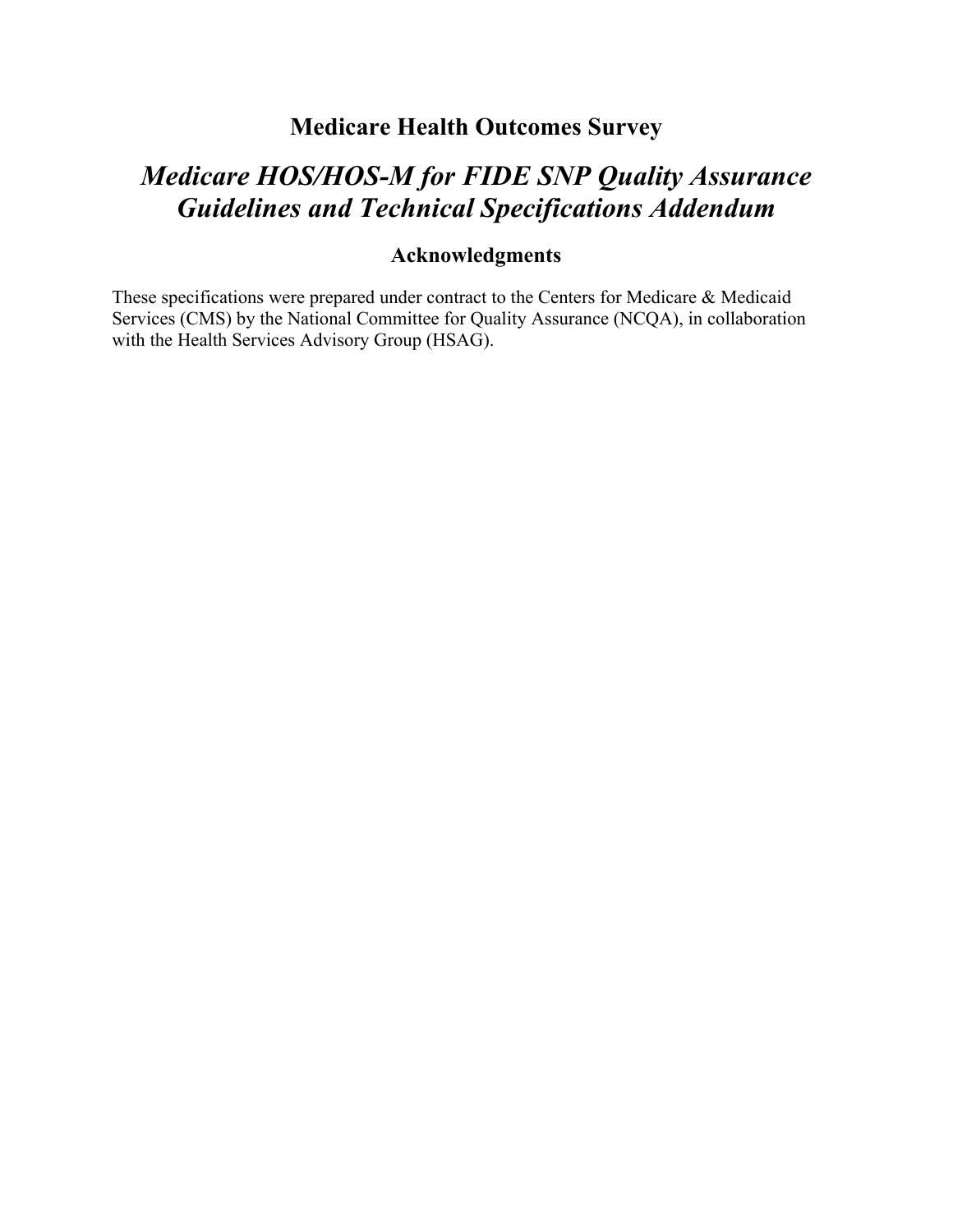## **Medicare Health Outcomes Survey (HOS)/Health Outcomes Survey-Modified (HOS-M) for FIDE SNP**

## *Quality Assurance Guidelines and Technical Specifications Addendum*

#### **Contents**

#### <span id="page-2-0"></span>**[Contents](#page-2-0)**

| Ī.  | <b>Introduction and Overview</b>                                        | $\mathbf{1}$ |
|-----|-------------------------------------------------------------------------|--------------|
|     | Background<br>$\bullet$                                                 |              |
|     | <b>About This Document</b>                                              |              |
| П.  | <b>Sampling</b>                                                         | $\mathbf{3}$ |
|     | Overview<br>$\bullet$                                                   |              |
|     | HOS and HOS-M Administration for FIDE SNPs<br>$\bullet$                 |              |
|     | <b>FIDE SNP Enrollment Criteria</b><br>$\bullet$                        |              |
|     | Sample Selection and Eligibility Criteria<br>$\bullet$                  |              |
|     | Receiving and QA of the FIDE SNP Sample<br>$\bullet$                    |              |
| Ш.  | <b>Data Collection Protocol</b>                                         | 6            |
|     | Overview<br>$\bullet$                                                   |              |
|     | 2022 Data Collection Schedule<br>$\bullet$                              |              |
|     | <b>HOS FIDE SNP Data Collection Protocol</b><br>$\bullet$               |              |
|     | <b>HOS-M FIDE SNP Data Collection Protocol</b><br>$\bullet$             |              |
| IV. | <b>Data Coding</b>                                                      | 11           |
|     | Overview                                                                |              |
|     | <b>Text File Specifications</b><br>$\bullet$                            |              |
|     | HOS-M for FIDE SNP Survey Completion and Coding Guidelines<br>$\bullet$ |              |
| V.  | <b>Data Submission</b>                                                  | 17           |
|     | Overview<br>$\bullet$                                                   |              |
|     | <b>Survey Vendor Authorization Process</b><br>$\bullet$                 |              |
|     | Preparation for Data Submission<br>$\bullet$                            |              |
|     | <b>Data Submission Process</b>                                          |              |
| VI. | <b>Quality Oversight</b>                                                | 19           |
|     | Overview<br>$\bullet$                                                   |              |
|     | <b>Quality Oversight Activities</b><br>$\bullet$                        |              |
|     | Noncompliance and Sanctions<br>$\bullet$                                |              |
|     |                                                                         |              |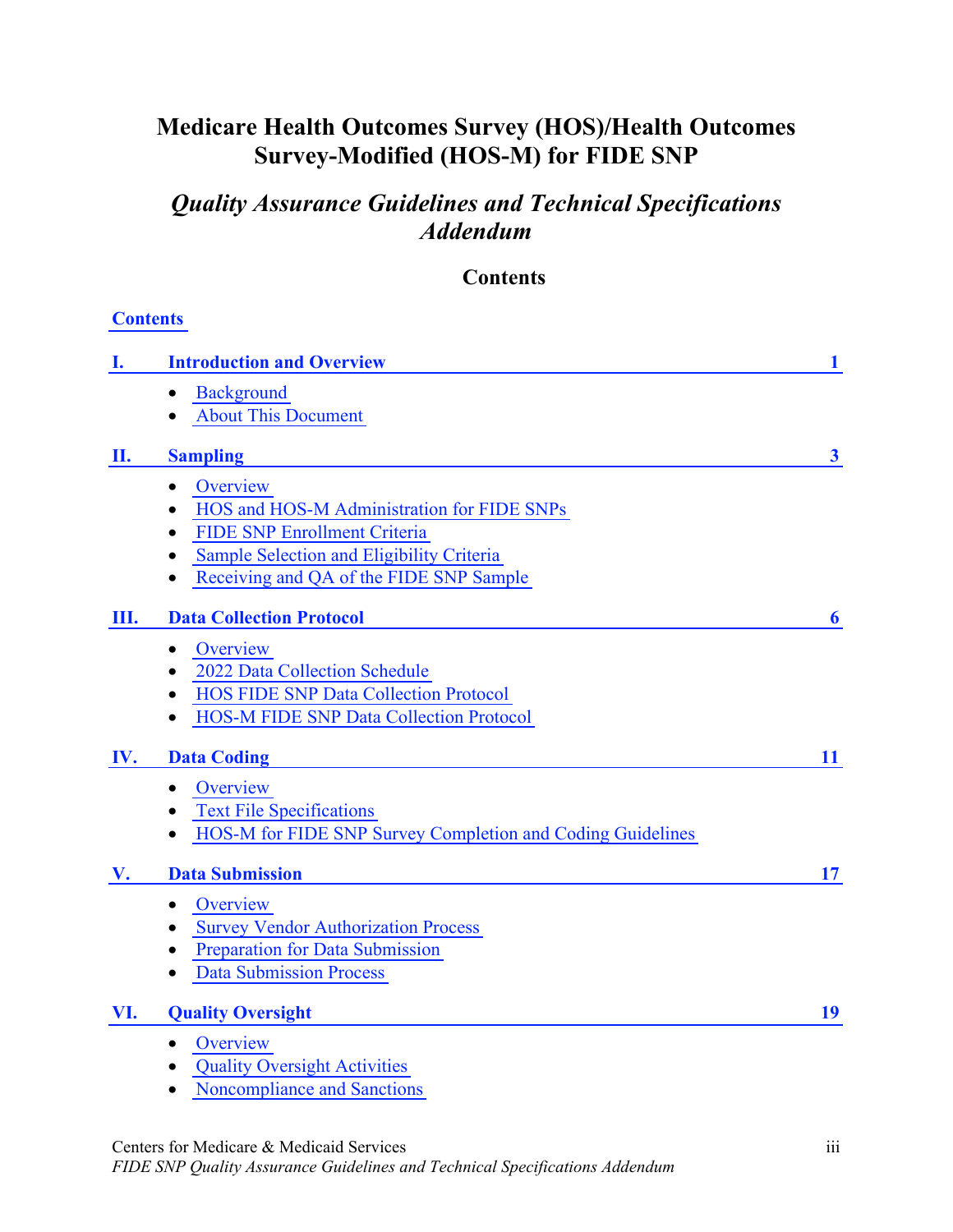#### **Appendices**

- [Appendix A: HOS-M 2022 Minimum Business Requirements](#page-29-0)
- [Appendix B: HOS-M FIDE SNP 2022 Sample File Layout and Survey File Record](#page-40-0) [Layout](#page-40-0)
- [Appendix C: HOS-M 2022 Mailing Materials](#page-49-0)
- [Appendix D: HOS-M 2022 Telephone Script](#page-53-0)
- [Appendix E: HOS-M 2022 Master Calendar](#page-79-0)
- [Appendix F: Acronyms and Abbreviations](#page-81-0)

## **List of Tables**

| Table 1. Pre-Data Collection Tasks                                  | 6  |
|---------------------------------------------------------------------|----|
| <b>Table 2. Data Collection Tasks</b>                               | 6  |
| Table 3. HOS-M Protocol Identifier Flags                            | 8  |
| Table 4. Mailing Material Tracking Numbers                          | 8  |
| Table 5. HOS-M Survey Disposition Codes                             | 12 |
| Table 6. Rules for Assigning the Survey Round Variable              | 14 |
| Table 7. Rules for Assigning the Percentage Answered Variable       | 14 |
| Table 8. Rules for Assigning the Survey Language Variable           | 15 |
| Table 9. Rules for Assigning the Survey Date Variable               | 15 |
| Table 10. Quality Oversight Schedule                                | 19 |
| Table 11. Reporting Requirements for Survey Vendor Progress Reports | 21 |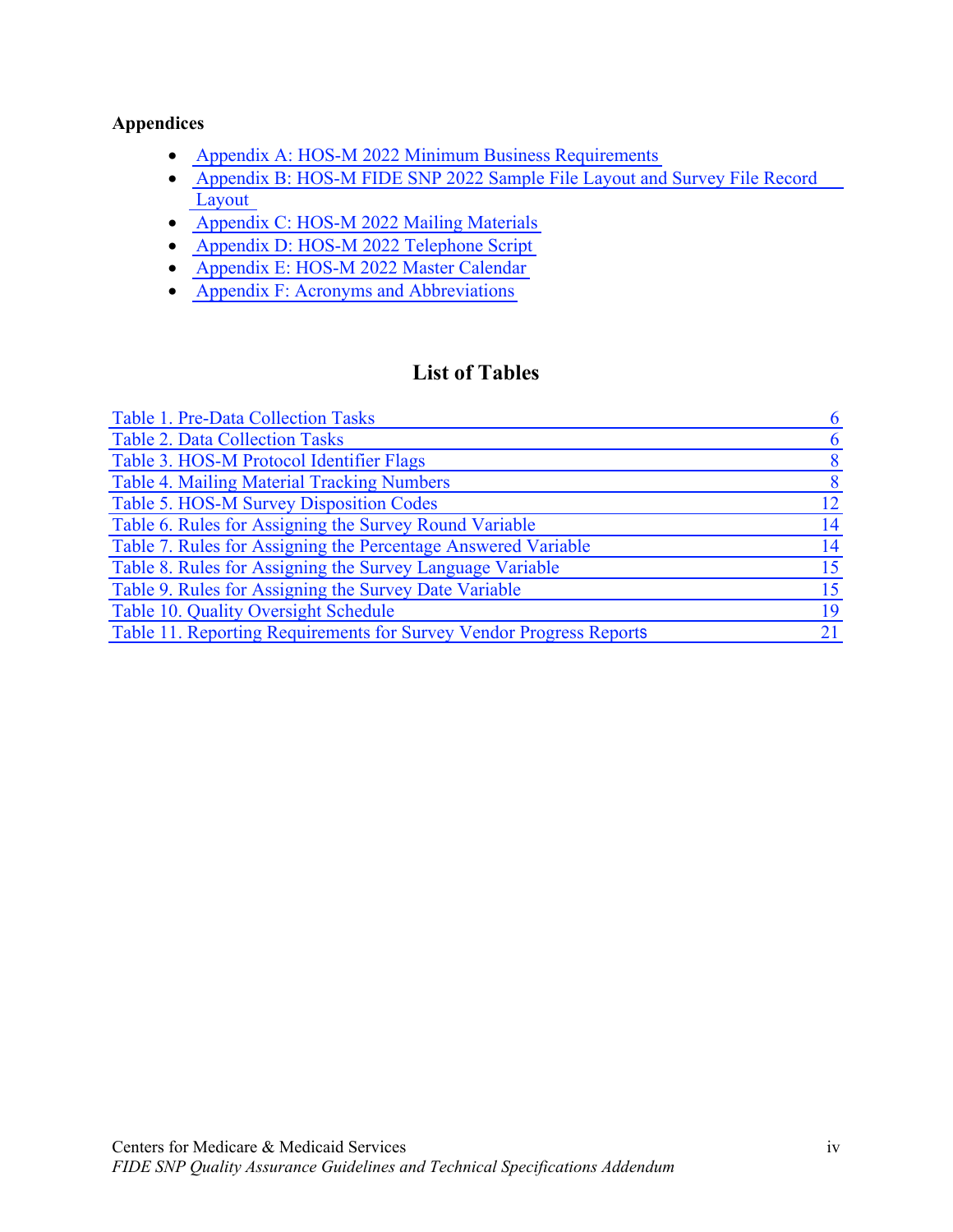## **I. Introduction and Overview**

#### <span id="page-4-1"></span><span id="page-4-0"></span>**Background**

The Centers for Medicare & Medicaid Services (CMS), in collaboration with NCQA, launched the Medicare Health Outcomes Survey (HOS) in 1998 as part of the Effectiveness of Care component of the Healthcare Effectiveness Data and Information Set (HEDIS<sup>®[1](#page-4-3)</sup>). The Medicare Health Outcomes Survey-Modified (HOS-M) is an abbreviated version of the HOS that is administered to certain vulnerable Medicare beneficiaries who are at greatest risk for poor health outcomes.

<span id="page-4-2"></span>In 2012, CMS began adjusting payments of Fully Integrated Dual Eligible (FIDE) Special Needs Plans (SNP) based on the average frailty of their plan enrollees in comparison to those in PACE organizations. Section 3205(b) of the Affordable Care Act (ACA) allows CMS to pay a frailty adjustment to a Dual Eligible SNP that is both "fully integrated with capitated contracts with States for Medicaid benefits, including long-term care" and has a "similar average level of frailty…as the PACE program." In order for CMS to determine whether a FIDE SNP has a similar average level of frailty as the PACE program, CMS must be able to calculate a frailty score for each FIDE SNP. Frailty scores are calculated using limitations on activities of daily living (ADL) reported by a plan's enrollees, based on the HOS or the HOS-M.

#### **About This Document**

Because this document is an addendum to the 2022 *Medicare Health Outcomes Survey Quality Assurance Guidelines and Technical Specifications V2.6*, the survey vendor should refer to the following sections for additional requirements that apply to FIDE SNPs in the 2022 *Medicare Health Outcomes Survey Quality Assurance Guidelines and Technical Specifications V2.6*, which are not covered in this addendum.

- Program Requirements
	- o Roles and Responsibilities
	- o Survey Management System
	- o Member Confidentiality
- Communications and Technical Support
- Data Collection Protocol
	- o Mail Protocol
		- **Mail Materials** 
			- Prenotification Letters and Survey Cover Letters Requirements
				- Reminder/Thank-you Postcard Requirements
				- Questionnaire Formatting and Printing Guidelines
				- Envelope Guidelines
				- Optional Formatting Guidelines

<span id="page-4-3"></span><sup>&</sup>lt;sup>1</sup> Healthcare Effectiveness Data and Information Set (HEDIS<sup>®</sup>) is a registered trademark of the National Committee for Quality Assurance (NCQA).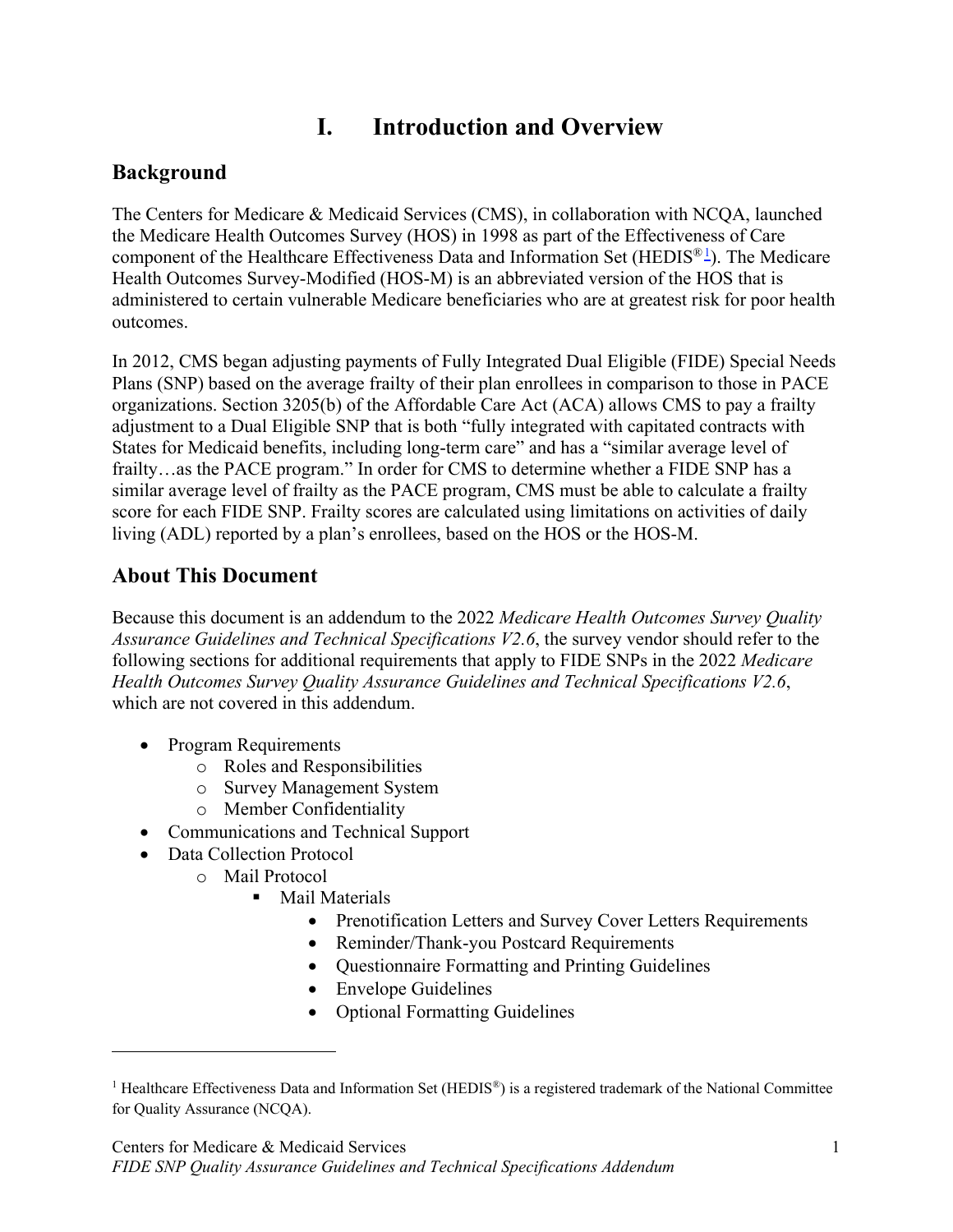- Outgoing Mail Guidelines
- Address Standardization
- Data Receipt of Questionnaires Completed by Mail
- Data Entry/Processing Guidelines
- Data Storage
- Ouality Control Guidelines
- o Telephone Protocol
	- Electronic Telephone Interviewing System Operations
	- Inbound Telephone Protocol
	- Optional Telephone Interviewing Guidelines
	- Timing of the Telephone Phase of the Data Collection Protocol
	- Obtaining Telephone Numbers
	- Wireless Phone Numbers
	- Internal Corporate Do Not Call Lists
	- Retention and Storage of Data Collected by Telephone
	- Quality Control Guidelines
	- **Interviewer Training**
	- **Telephone Interview Monitoring and Quality Oversight**
- o Distressed Respondent Procedures
- o Proxy Respondents
- o Incentives
- o Member Confidentiality
- o Administering HOS in Other Languages
- Data Coding
	- o Decision Rule Guidelines
	- <p>5.68</p>\n<p>6.7</p>\n<p>6.8</p>\n<p>7.9</p>\n<p>8.8</p>\n<p>8.9</p>\n<p>9.9</p>\n<p>9.9</p>\n<p>1.9</p>\n<p>1.9</p>\n<p>1.9</p>\n<p>1.9</p>\n<p>1.9</p>\n<p>1.9</p>\n<p>1.9</p>\n<p>1.9</p>\n<p>1.9</p>\n<p>1.9</p>\n<p>1.9</p>\n<p>1.9</p>\n<p>1.9</p>\n<p>1.9</p>\n<p>1.9</p>\n<p>1.9</p>\n<p>1.
		- Assigning Bad Address and/or Bad Telephone Number Disposition Codes
		- Assigning the Survey Vendor's Unique Telephone Interviewer ID Variable
	- o Quality Control Procedures
- Data Submission
	- o Record Storage and Retention
- Quality Oversight
- Discrepancy Reports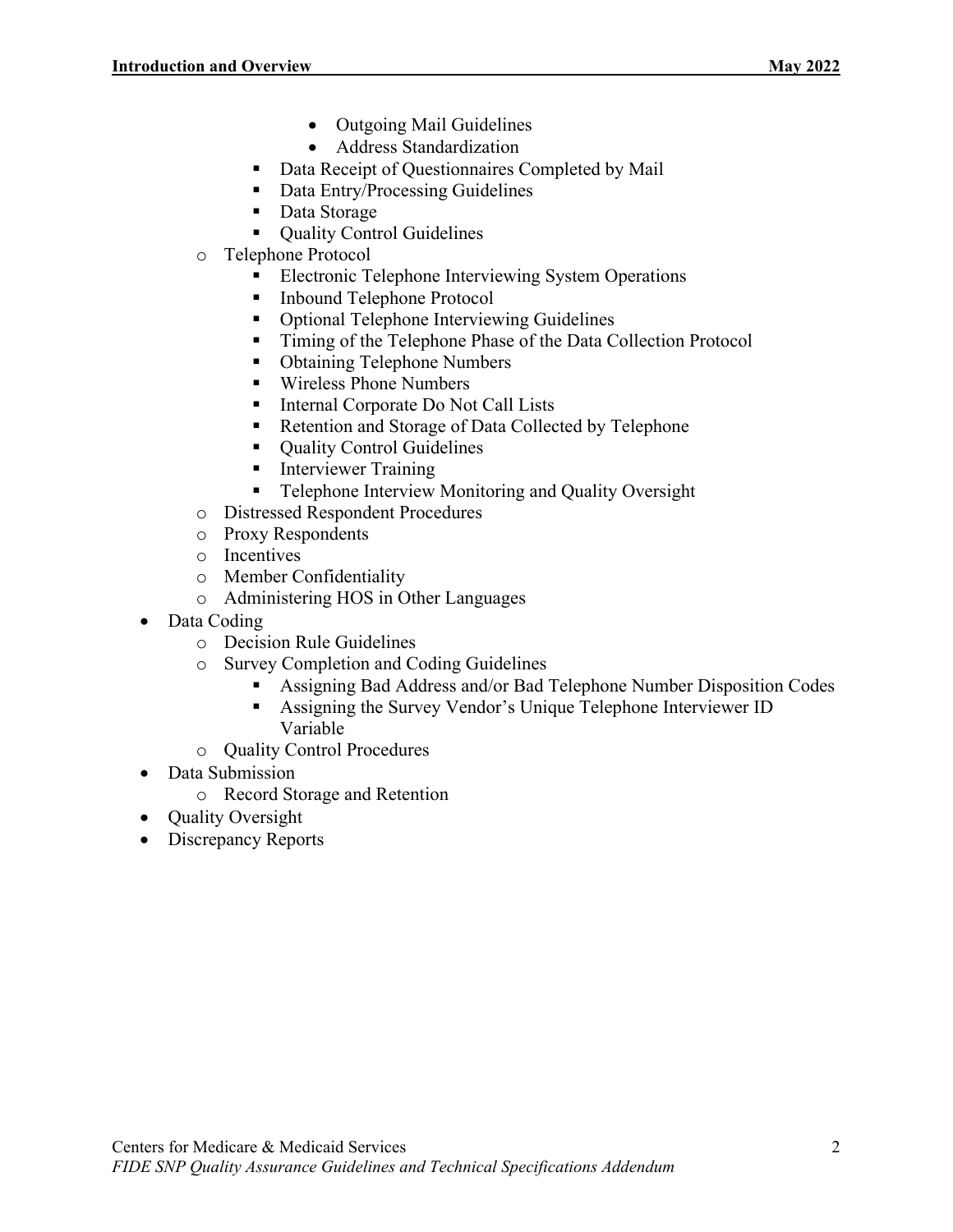## **II. Sampling**

## <span id="page-6-1"></span><span id="page-6-0"></span>**Overview**

This section provides information about the HOS and HOS-M FIDE SNP sampling process, enrollment criteria, and receiving and reviewing the sample file. For additional information about sampling, refer to *HEDIS Measurement Year (MY) 2021 Volume 6: Specifications for the Medicare Health Outcomes Survey*.

## <span id="page-6-2"></span>**HOS and HOS-M Administration for FIDE SNPs**

MAOs offering FIDE SNPs may elect to report HOS or HOS-M at the plan benefit package (PBP) level to determine eligibility for a frailty adjusted payment. For contracts with more than 500 members, voluntary reporting is in addition to standard HOS requirements for quality reporting at the contract level. The HOS Project Team notifies MAOs that have chosen HOS-M for their FIDE SNP if they lack sufficient enrollment to field the HOS-M.

The requirements for participating in the 2022 HOS or HOS-M for consideration for frailty adjustment are as follows:

- The contract must exist as of January 1, 2021.
- The PBP that will be the FIDE SNP in 2023 must exist as of January 1, 2022.
- The PBP to be surveyed in 2022 does not have to meet FIDE SNP requirements in order to be surveyed, but must be a Dual Eligible SNP in 2022.
- The surveyed PBP must have at least 50 enrollees. CMS will sample up to 1,200 enrollees in each PBP, if available.

Plans electing to field the HOS or HOS-M for frailty adjustment consideration should have notified CMS of their selection by February 25, 2022.

MAOs electing to report HOS must contract with a CMS-approved HOS survey vendor to collect and report HOS data. MAOs electing to report HOS-M, must contract with a CMS-approved HOS-M survey vendor to collect and report HOS-M data. CMS specifies a data collection timeline and protocol that all survey vendors must follow. CMS selects the sample and provides the approved survey vendors with sample files for their MAO clients.

## <span id="page-6-3"></span>**FIDE SNP Enrollment Criteria**

<span id="page-6-4"></span>The CMS Office of Information Technology pulls a sample frame of eligible members from the Integrated Data Repository. For frailty adjustment purposes, MAOs offering FIDE SNPs may elect to field either the HOS or HOS-M at the PBP level. FIDE SNP sampling occurs after the HOS quality reporting sample has been drawn. FIDE SNP PBPs must have at least 50 members to participate and at least 30 responses for CMS to calculate a frailty score used to determine eligibility for frailty adjustment. Having at least 50 enrollees better ensures the minimum of 30 respondents needed to calculate frailty scores. CMS will sample up to 1,200 enrollees in each PBP, if available.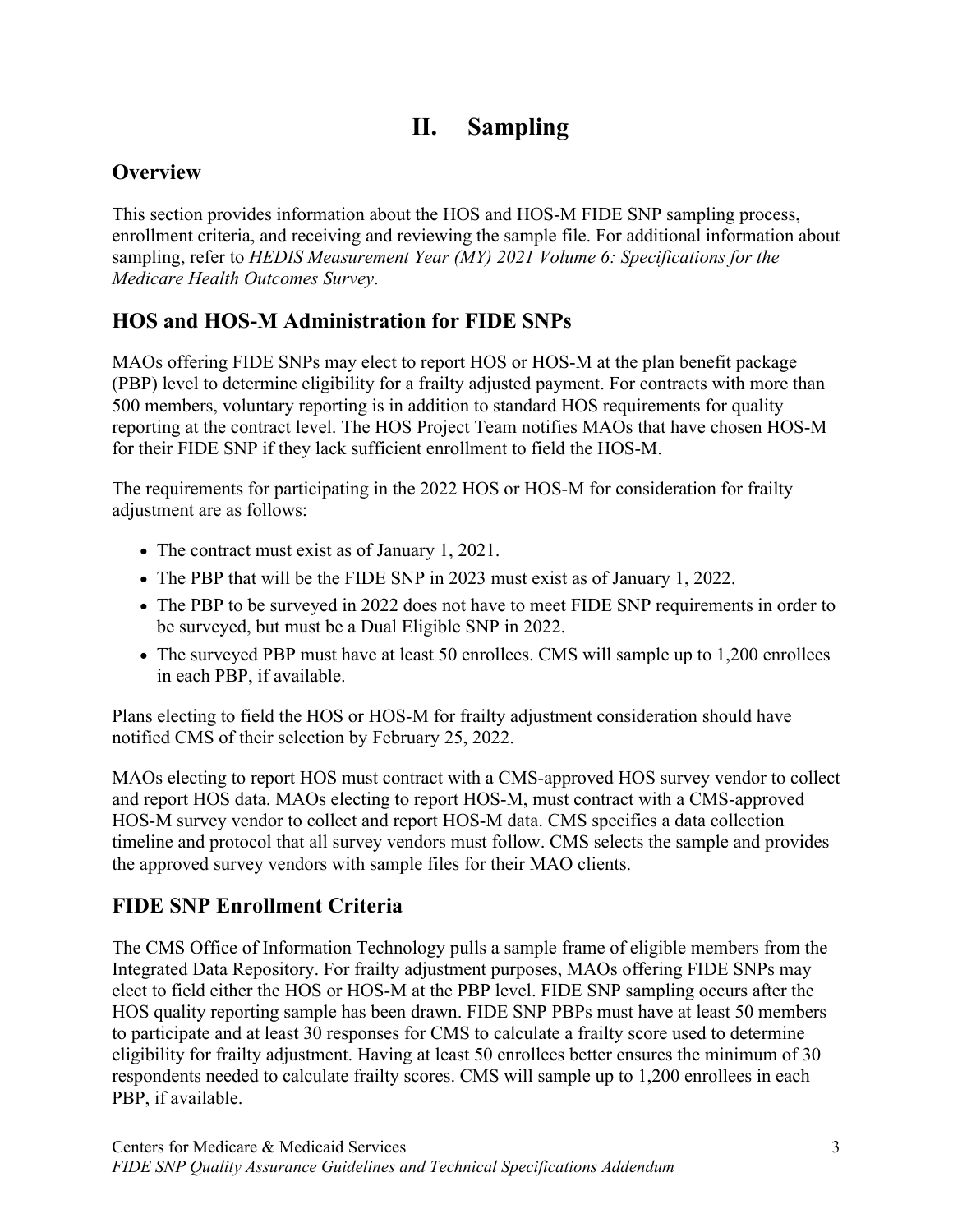#### **Sample Selection and Eligibility Criteria**

The following criteria are used for FIDE SNP sampling and determining eligibility to use the HOS or HOS-M for frailty measurement:

- *MA contracts with less than 500 members:* The MA contract is not required to participate in HOS for quality reporting purposes. The MAO may select either the HOS or HOS-M to measure frailty for the FIDE SNP. For either HOS or HOS-M, all eligible members in the PBP are surveyed for frailty.
- *MA contracts with 500 or more members and all eligible members are needed for HOS quality reporting:* The MA contract is required to participate in HOS quality reporting and must use the HOS to measure frailty.
- *MA contracts with 500 or more members and after HOS quality reporting sampling there remain 50 or more eligible members in the FIDE SNP PBP:* The MA contract is required to participate in HOS quality reporting and the MAO may select either the HOS or HOS-M to measure frailty.

Survey vendors fielding HOS-M should refer to **Appendix B** of this document for the complete HOS-M FIDE SNP Sample File Layout, including a description of each variable, the field positions within the file, and the valid values.

#### **Sample Preparation**

The CMS Office of Information Technology pulls a sample frame of eligible members from the Integrated Data Repository. For plans using the HOS to measure frailty, survey vendors will receive the HOS FIDE SNP sample in the HOS quality reporting sample of each applicable contract. Survey vendors should refer to *Appendix C* of the *Medicare Health Outcomes Survey Quality Assurance Guidelines and Technical Specifications V2.6* for the file layout for HOS sample file.

For plans using the HOS-M to measure frailty, survey vendors will receive one sample file containing HOS-M sample data for all FIDE SNPs that the survey vendor is contracted to submit HOS-M data. Refer to **Appendix B** for the complete HOS-M Sample File Layout, including a description of each variable, the field positions within the file, and the valid values.

HOS and HOS-M survey vendors receive the following files:

- *HEADER* file: Contains survey vendor and submission information.
- *SAMPLE* file: Contains names, contact information, and other variables for sampled members.
- *SUPPLEMENTAL* file: Contains sampled members and is padded with non-sampled members to hide the identity of sampled members. Survey vendors **securely** send the *SUPPLEMENTAL* file to the MAO. **This is the only file that vendors may share with the MAO.** The MAO adds member telephone numbers to the file. The MAO may also add language preferences and mailing addresses (both are optional) to each member record. The MAO then **securely** returns the *SUPPLEMENTAL* file to survey vendors,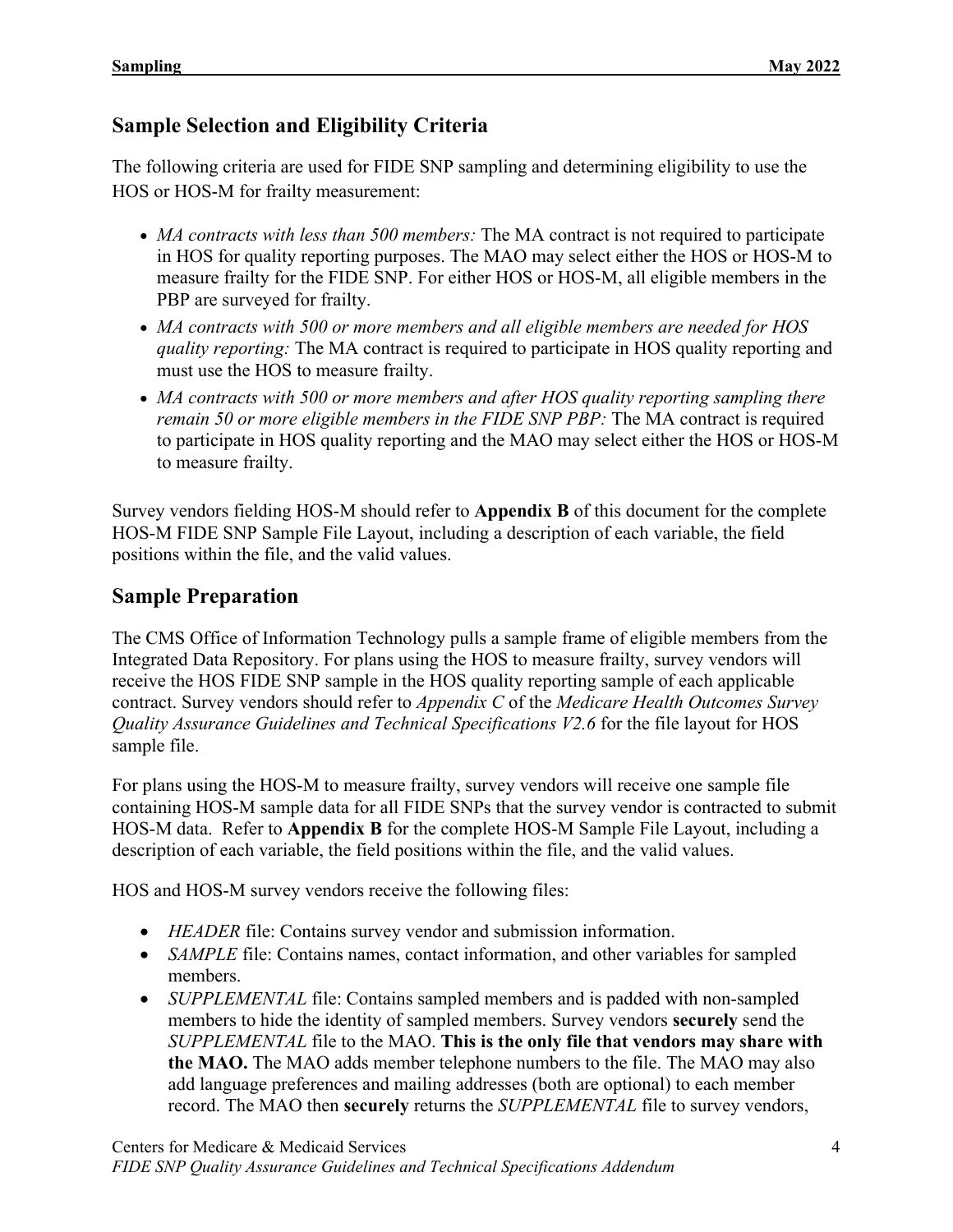who uses the updated phone numbers (and mailing address information and language flags, if obtained) to contact members during fielding.

#### <span id="page-8-0"></span>**Receiving and QA of the FIDE SNP Sample**

Survey vendors will receive FIDE SNP sample files from the HOS Project Team via a secure portal.

Upon receipt of the sample files, the survey vendor must review the sample files to ensure the files are intact. Survey vendors confirm that all contracted FIDE SNPs are included in the sample files.

Survey vendors perform the following verifications and report errors to the HOS Project Team immediately. Contact the HOS Project Team for questions about member eligibility.

- **Foreign addresses:** If a member in the sample has a foreign address, the survey vendor must use standard means, such as the National Change of Address (NCOA) database, to secure an accurate United States address. If a United States mailing address cannot be matched to the member and the survey vendor cannot obtain a working telephone number for the member, the member is assigned a final disposition code of "T24 – Ineligible: bad address AND non-working/unlisted phone number or member is unknown at the dialed phone number."
- **Date of birth:** If the sample includes members younger than 18 years of age, contact the HOS Project Team for instructions.
- **Date of death:** If the sample includes a date of death for any member, contact the HOS Project Team for instructions. Note: This field is in the HOS sample file only.
- **Termination date from MAO:** If there is an MA-assigned termination date for any member, contact the HOS Project Team for instructions. Note: This field is in the HOS sample file only.
- **Duplication of member:** If there are duplicate Beneficiary Link Keys, contact the HOS Project Team for instructions.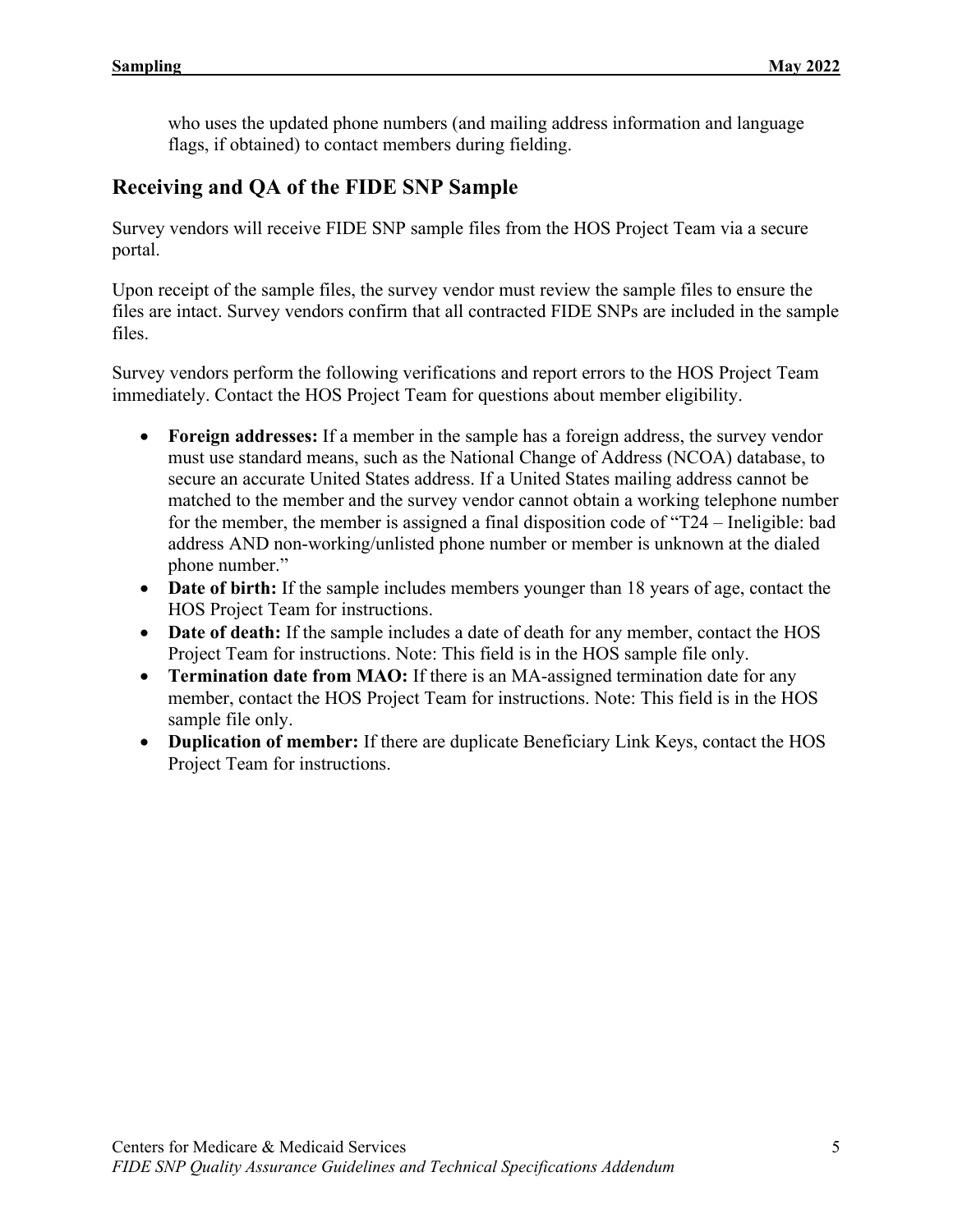## **III. Data Collection Protocol**

#### <span id="page-9-1"></span><span id="page-9-0"></span>**Overview**

This section describes the HOS and HOS-M data collection protocol and procedures.

#### <span id="page-9-2"></span>**2022 Data Collection Schedule**

Tables 1 and 2 below summarize the tasks and timing for conducting the 2022 HOS and HOS-M administration to FIDE SNP members. Survey vendors adhere to this data collection schedule as outlined and may not depart from or modify this schedule in any way.

<span id="page-9-3"></span>

|  |  | <b>Table 1. Pre-Data Collection Tasks</b> |  |
|--|--|-------------------------------------------|--|
|--|--|-------------------------------------------|--|

| <b>Task</b>                                                 | 2022 Dates          | <b>Timeframe</b> |
|-------------------------------------------------------------|---------------------|------------------|
| MAOs and FIDE SNPs notify the HOS Project Team of           | By Friday, April 29 | -80 Days         |
| survey vendor selections.                                   |                     |                  |
| Survey vendors develop mailing materials and program        | Beginning Tuesday,  | -55 Days         |
| telephone systems.                                          | May 24              |                  |
| HOS Project Team provides sample and supplemental files     | Monday, June 27     | $-21$ Days       |
| to survey vendors.                                          |                     |                  |
| Survey vendors obtain telephone numbers from MAOs           | Beginning Monday,   | $-21$ Days       |
| using the supplemental files provided by the HOS Project    | June 27             |                  |
| Team. Survey vendors must not send the sample files to      |                     |                  |
| MAOs. Obtaining addresses and language preference flags     |                     |                  |
| is optional.                                                |                     |                  |
| Survey vendors obtain telephone numbers using additional    | Beginning Monday,   | -21 Days         |
| sources (e.g., number look-up services, directory websites, | June 27             |                  |
| or applications).                                           |                     |                  |
| Survey vendors test external functionality of customer      | By Monday, July 18  | Day $0$          |
| support telephone numbers and email addresses prior to the  |                     |                  |
| prenotification letter mailing.                             |                     |                  |

#### <span id="page-9-4"></span>**Table 2. Data Collection Tasks**

| <b>Task</b>                                               | 2022 Dates           | <b>Timeframe</b> |
|-----------------------------------------------------------|----------------------|------------------|
| Mail prenotification letter.                              | Monday, July 18      | Day $0$          |
| Open customer support services (telephone and email).     |                      |                  |
| Open electronic telephone interviewing for inbound member |                      |                  |
| requests to complete survey by telephone.                 |                      |                  |
| Mail first questionnaire.                                 | Monday, July 25      | Day 7            |
| Mail reminder/thank-you postcard.                         | Monday, August 1     | Day 14           |
| Mail second questionnaire.                                | Monday, August 29    | Day 42           |
| Mail second reminder/thank-you postcard (HOS Russian      | Tuesday, September 6 | Day 50           |
| and HOS-M [all languages] only).                          |                      |                  |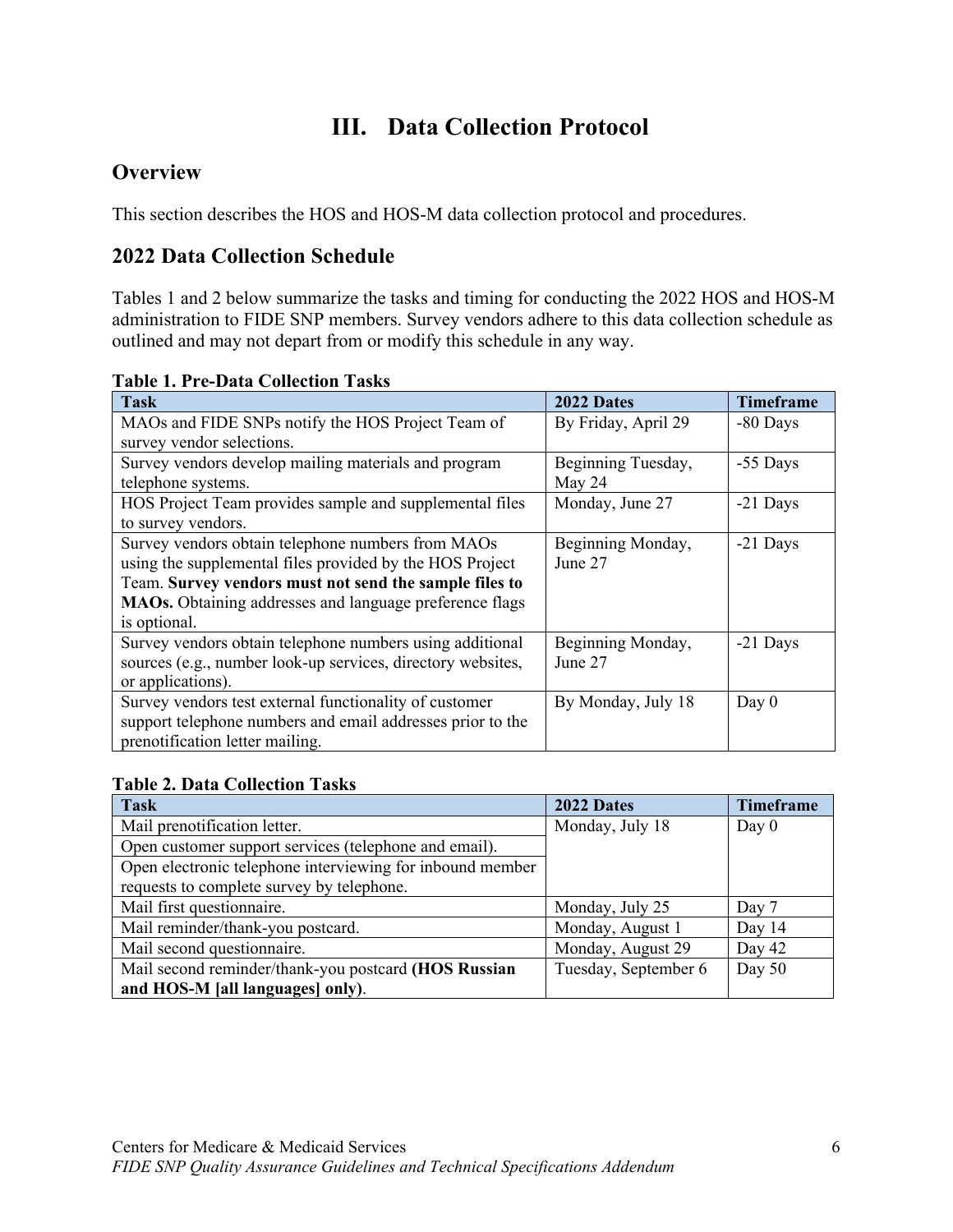| <b>Task</b>                                                 | 2022 Dates           | <b>Timeframe</b> |
|-------------------------------------------------------------|----------------------|------------------|
| Conduct outbound electronic telephone interviewing call     | Monday, September 19 | Days $63-$       |
| attempts for nonrespondents.                                | - Monday, October 31 | 105              |
| Call attempts must be scheduled at different times of       |                      |                  |
| the day, on different days of the week, and in different    |                      |                  |
| weeks.                                                      |                      |                  |
| Call attempts must occur in at least three different        |                      |                  |
| calendar weeks.                                             |                      |                  |
| Minimum of five call attempts to a sampled member.          |                      |                  |
| Maximum of five call attempts to a single telephone         |                      |                  |
| number and maximum of nine total call attempts across       |                      |                  |
| all available telephone numbers.                            |                      |                  |
| Survey vendors are encouraged to use multiple               |                      |                  |
| telephone numbers to reach beneficiaries, if available.     |                      |                  |
| The first telephone attempt must be made to all<br>٠        |                      |                  |
| members within the first 10 calendar days of dialing        |                      |                  |
| (by Wednesday, September 28).                               |                      |                  |
| The fifth call attempt must occur no sooner than 21         |                      |                  |
| calendar days after the first call attempt, if a fifth call |                      |                  |
| attempt is necessary.                                       |                      |                  |
| Telephone interviewing is available in English,             |                      |                  |
| Spanish, and Chinese only.                                  |                      |                  |
| Submit interim data files to the HOS Project Team.          | Tuesday, October 4 - | Days $78-$       |
| HOS survey vendors may begin to submit HOS data on          | Thursday, October 6  | 80               |
| October 4.                                                  |                      |                  |
| HOS survey vendors must submit HOS interim data<br>٠        |                      |                  |
| files by October 6 via the HOS Data Submission              |                      |                  |
| System.                                                     |                      |                  |
| HOS-M survey vendors submit HOS-M interim data              |                      |                  |
| files to the HOS Project Team by October 6 via secure       |                      |                  |
| file transfer system.                                       |                      |                  |
| All survey data received up to three business days prior    |                      |                  |
| to the interim data submission due date (October 3,         |                      |                  |
| 2022) must be processed and included in the interim         |                      |                  |
| data files.                                                 |                      |                  |
| End data collection.                                        | Monday, October 31   | Day 105          |
| End all data entry/scanning of returned mail surveys.       |                      |                  |
| End all telephone interviews.                               |                      |                  |
| Close customer support services (telephone and email).      |                      |                  |
| Prepare and submit final data files.                        | Tuesday, November 1- | Days $106 -$     |
|                                                             | Monday, November 14  | 119              |
| Submit final data files to the HOS Project Team.            | Monday, November 14  | Day 119          |
| HOS final data files must be submitted by the deadline      |                      |                  |
| via the HOS Data Submission System.                         |                      |                  |
| HOS-M final data files must be submitted by the             |                      |                  |
| deadline via secure file transfer system.                   |                      |                  |
| No files are accepted after the submission deadline of      |                      |                  |
| November 14.                                                |                      |                  |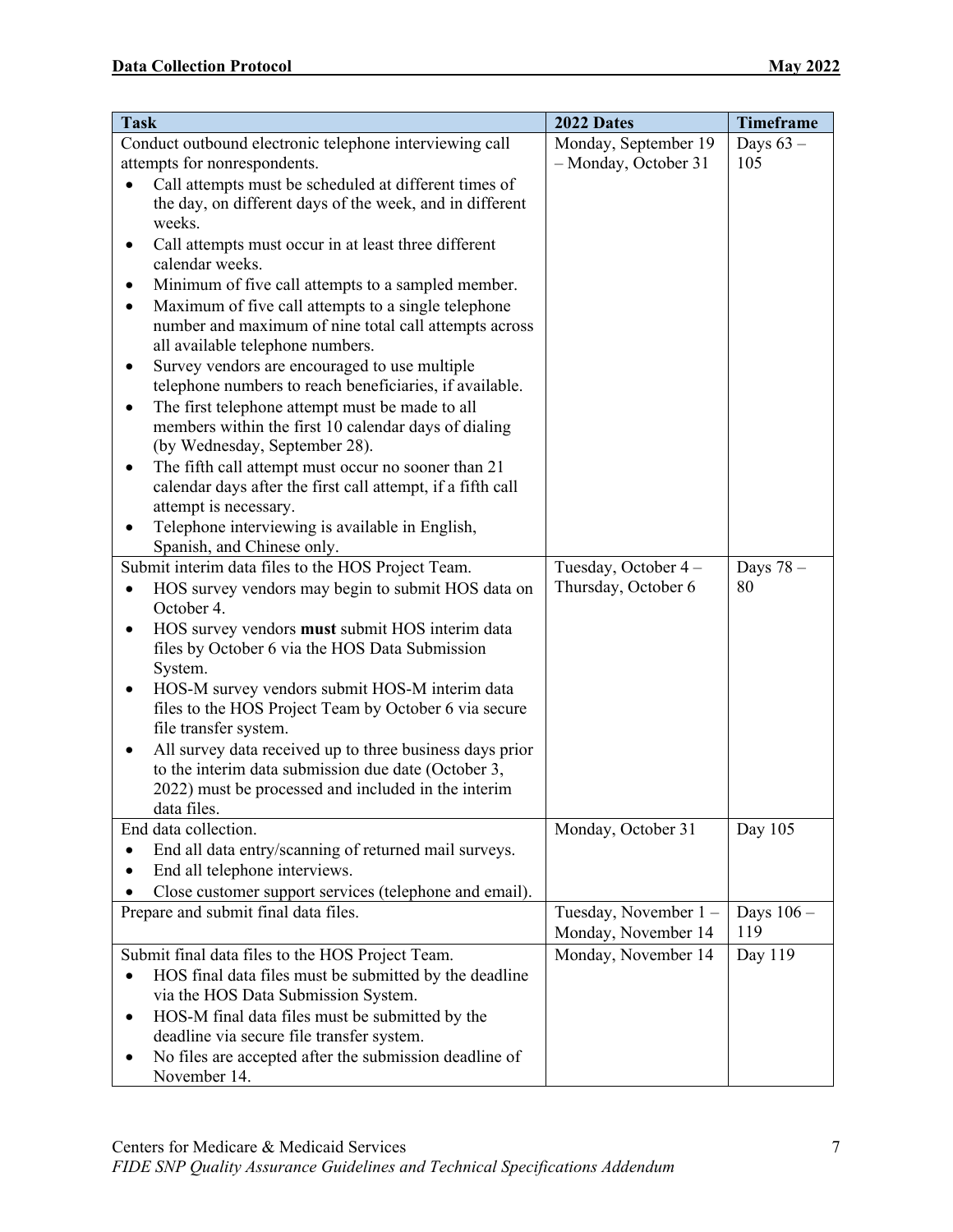#### <span id="page-11-0"></span>**HOS FIDE SNP Data Collection Protocol**

Survey vendors fielding HOS for FIDE SNPs refer to the *Data Collection* protocol in the *Medicare Health Outcomes Survey Quality Assurance Guidelines and Technical Specifications V2.6*. Survey vendors must adhere to the mail protocol schedule, protocol paths, and requirements as listed.

#### <span id="page-11-1"></span>**HOS-M FIDE SNP Data Collection Protocol**

The standard HOS-M FIDE SNP survey administration protocol consists of two survey mailings and telephone follow-up to nonrespondents. Survey vendors begin the protocol with a prenotification letter alerting all sampled members of the first questionnaire mailing. A reminder/thank-you postcard is also mailed between the first and second questionnaire mailings. For HOS-M, a second reminder/thank-you postcard is mailed to FIDE SNP members following the second questionnaire mailing.

#### *Protocol Paths*

In the HOS-M sample file, CMS designates the CMS Language Preference and the CMS Language Code from the CMS Enrollment Database. Language variables identify which protocol path a member follows and which mailing materials a member receives during survey administration.

Survey vendors assign each member one of the *Protocol Identifier Flags* in Table 3 below.

| <b>Protocol Path</b> | <b>Protocol Identifier</b><br>Flag |  |  |
|----------------------|------------------------------------|--|--|
| English              |                                    |  |  |
| Spanish              |                                    |  |  |

#### <span id="page-11-2"></span>**Table 3. HOS-M Protocol Identifier Flags**

Members with a CMS Language Code or CMS Language Preference designated in the sample file receive the corresponding Protocol Identifier Flag. If no CMS Language Code or CMS Language Preference is assigned, the survey may be mailed in English. The HOS-M survey is also available in Chinese and Russian. Use of the Chinese and Russian questionnaires is optional and done at the request of the MAO. There is **no** telephone interviewing conducted in Russian.

#### **Mailing Material Tracking Numbers**

Letters and postcards used for the protocol paths are assigned a tracking number, as shown in Table 4 below. Survey vendors use different sets of HOS-M mailing materials (questionnaires, prenotification letters, survey cover letters, and reminder/thank-you postcards) depending on the protocol path.

<span id="page-11-3"></span>

|  |  |  |  | <b>Table 4. Mailing Material Tracking Numbers</b> |
|--|--|--|--|---------------------------------------------------|
|--|--|--|--|---------------------------------------------------|

| <b>Tracking</b><br><b>Number</b> | <b>Mailing Material</b>            |         |
|----------------------------------|------------------------------------|---------|
|                                  | Prenotification Letter             | English |
|                                  | <b>First Questionnaire Mailing</b> | English |

Centers for Medicare & Medicaid Services 8

*FIDE SNP Quality Assurance Guidelines and Technical Specifications Addendum*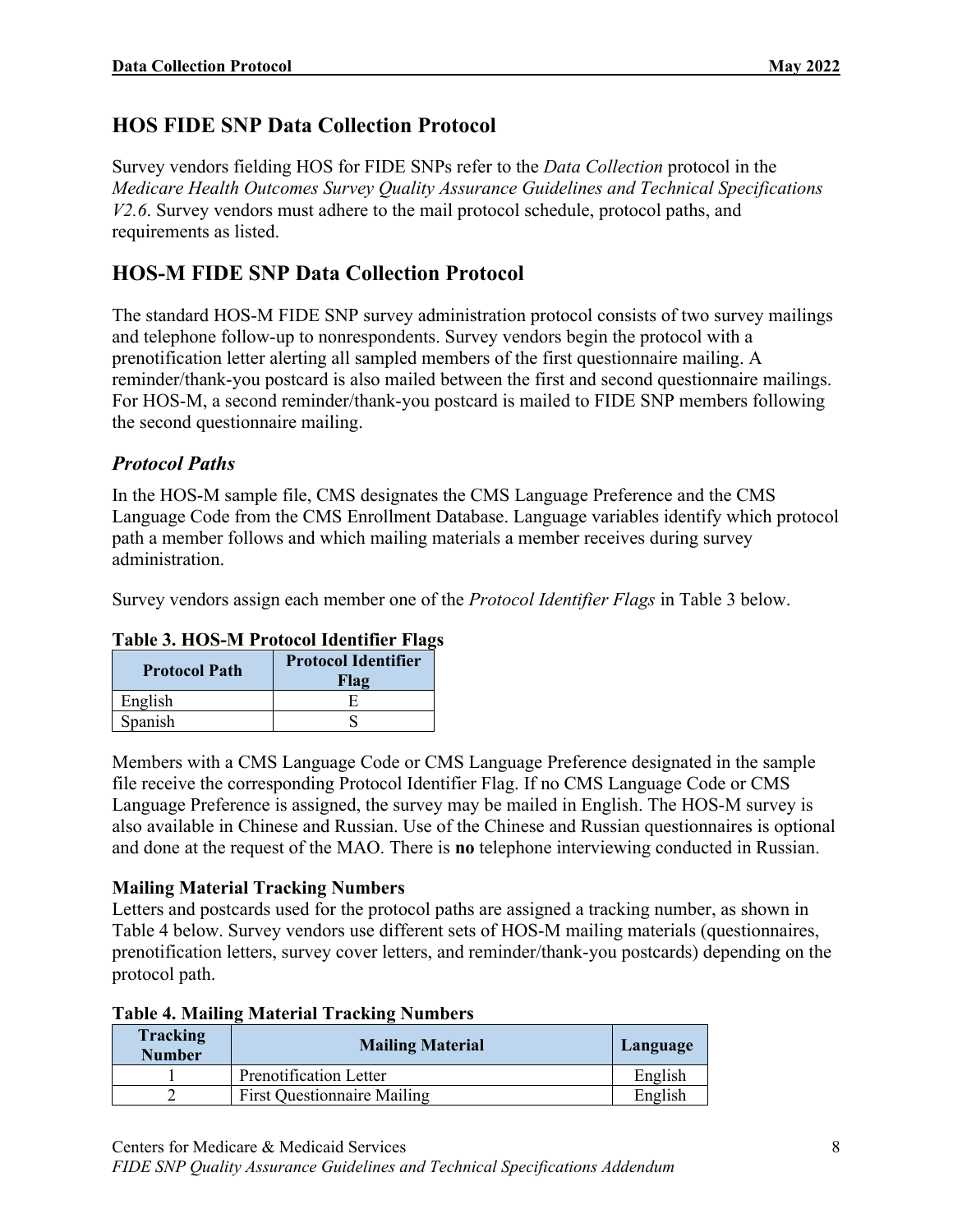| <b>Tracking</b><br><b>Number</b> | <b>Mailing Material</b>                        | Language |
|----------------------------------|------------------------------------------------|----------|
| 3                                | First Reminder/Thank-You Postcard<br>$\bullet$ | English  |
|                                  | Second Reminder/Thank-You Postcard             |          |
| 4                                | <b>Second Questionnaire Mailing</b>            | English  |
| S <sub>1</sub>                   | Prenotification Letter                         | Spanish  |
| $S2 + 2$                         | <b>First Questionnaire Mailing</b>             | Spanish  |
| S <sub>3</sub>                   | First Reminder/Thank-You Postcard              | Spanish  |
|                                  | Second Reminder/Thank-You Postcard             |          |
| S <sub>4</sub>                   | <b>Second Questionnaire Mailing</b>            | Spanish  |
| C1                               | Prenotification Letter                         | Chinese  |
| $C2 + 2$                         | <b>First Questionnaire Mailing</b>             | Chinese  |
| C <sub>3</sub>                   | First Reminder/Thank-You Postcard              | Chinese  |
|                                  | Second Reminder/Thank-You Postcard             |          |
| C <sub>4</sub>                   | <b>Second Questionnaire Mailing</b>            | Chinese  |
| R <sub>1</sub>                   | Prenotification Letter                         | Russian  |
| $R2 + 2$                         | <b>First Questionnaire Mailing</b>             | Russian  |
| R <sub>3</sub>                   | First Reminder/Thank-You Postcard              | Russian  |
|                                  | Second Reminder/Thank-You Postcard             |          |
| R <sub>4</sub>                   | <b>Second Questionnaire Mailing</b>            | Russian  |

#### *Mail Protocol*

Survey vendors administer the mail protocol as described in *HEDIS MY 2021 Volume 6: Specifications for the Medicare Health Outcomes Survey*. Survey vendors must also refer to the *Mail Protocol* section of the 2022 *Medicare Health Outcomes Survey Quality Assurance Guidelines and Technical Specifications V2.6* for information not covered in this addendum (see *About this Document* in *Section I. Introduction and Overview*).

#### **Mailing Materials Guideline Specific to the HOS-M**

The HOS-M questionnaire is formatted in one column. Survey vendors **may not** reformat the HOS-M questionnaire in two columns.

#### *Telephone Protocol*

Survey vendors administer the HOS-M telephone protocol as described below and in *HEDIS MY 2021 Volume 6: Specifications for the Medicare Health Outcomes Survey*. The survey vendor must also refer to the Telephone Protocol section of the 2022 *Medicare Health Outcomes Survey Quality Assurance Guidelines and Technical Specifications V2.6* for information not covered in this HOS-M addendum (see *About this Document* in *Section I. Introduction and Overview*).

#### *Telephone Attempts*

For the FIDE SNP HOS-M administration the survey vendor must follow the HOS telephone attempt protocol (minimum of five attempts, maximum of nine attempts). See the Telephone Protocol section of the 2022 *Medicare Health Outcomes Survey Quality Assurance Guidelines and Technical Specifications V2.6.*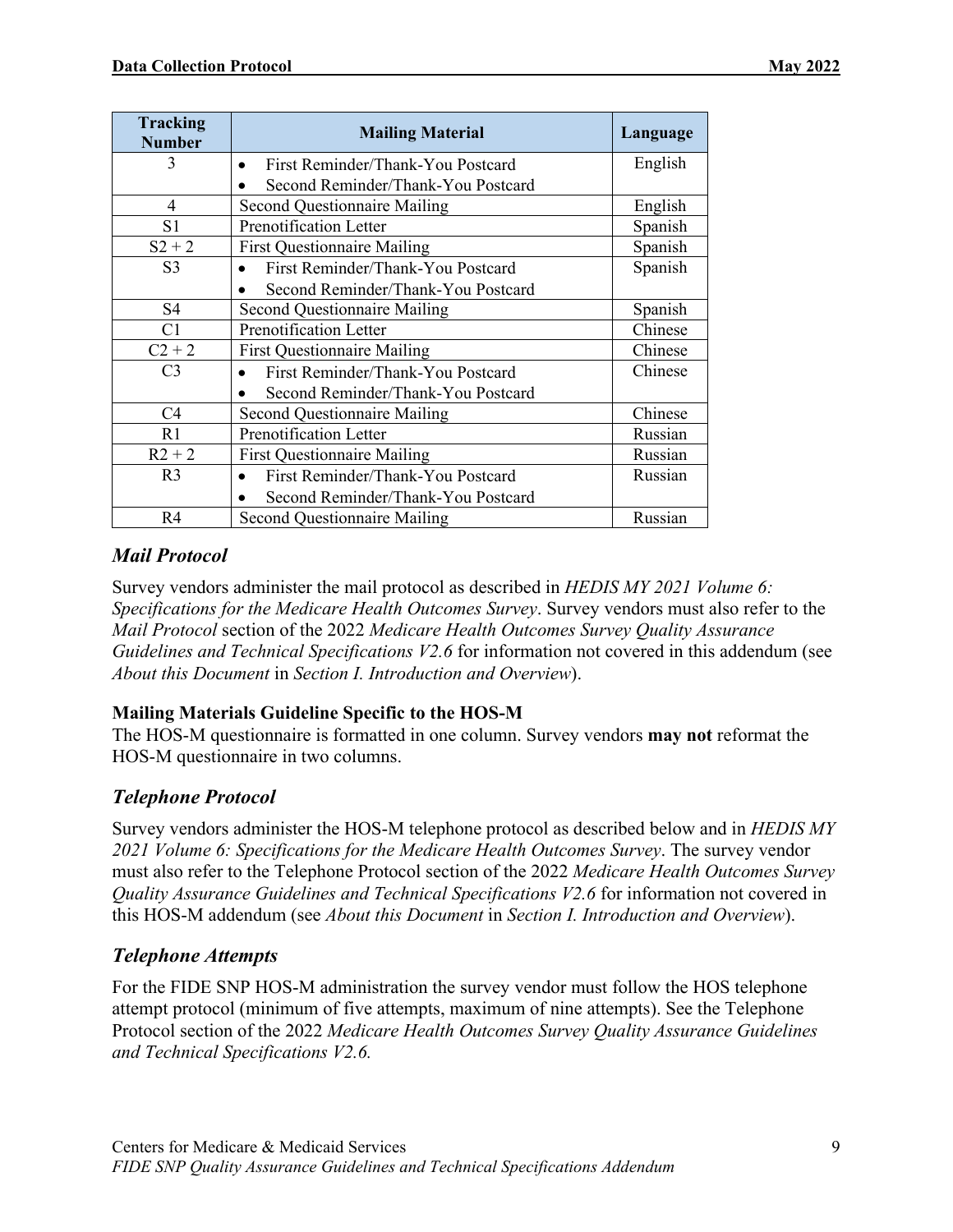#### **Electronic Telephone Interviewing System Specifications**

The telephone component of the protocol uses a standardized, electronic telephone interviewing script and design specifications provided to the survey vendor by the HOS Project Team. The survey vendor is responsible for programming the script and specifications into existing electronic telephone interviewing software.

#### **Obtaining Telephone Numbers**

Survey vendors must obtain telephone numbers directly from the MAO. To obtain telephone numbers, survey vendors forward the *SUPPLEMENTAL* file to MAOs via a secure file transfer system. The MAO appends telephone numbers for each member in the file. Survey vendors are encouraged to ask MAOs for the information as soon as possible after the HOS Project Team delivers the files, to give the MAO time to generate telephone numbers.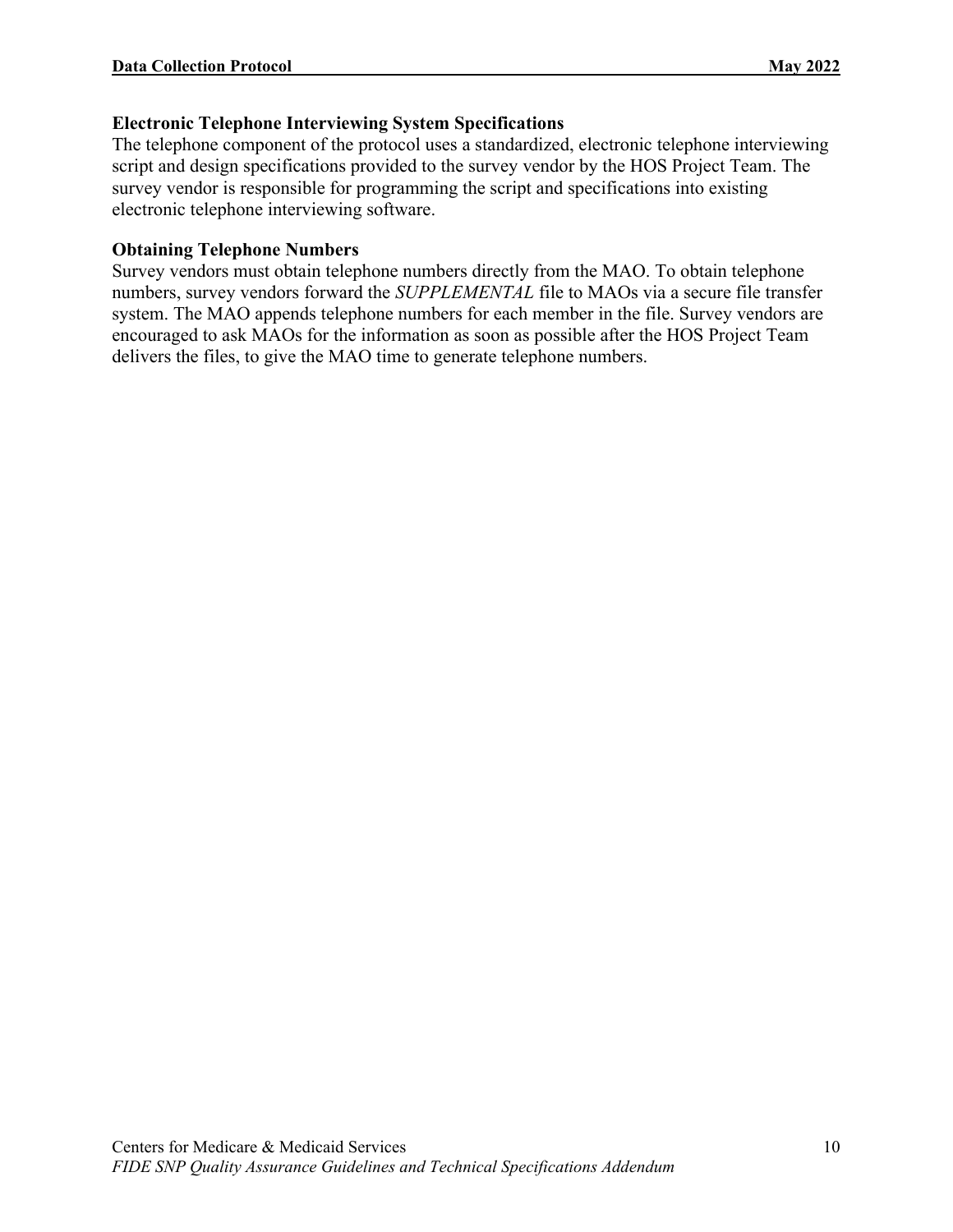## **IV. Data Coding**

## <span id="page-14-1"></span><span id="page-14-0"></span>**Overview**

This section details the standardized protocols for HOS-M data file specifications and data coding of HOS-M data. It contains information about survey completion guidelines, assignment of disposition codes, and quality control procedures for the HOS-M only. Refer to the 2022 *Medicare Health Outcomes Survey Quality Assurance Guidelines and Technical Specifications V2.6* for information on decision rules (i.e., interpreting ambiguous or missing data elements) for coding mail questionnaires.

For the HOS, survey vendors use the survey completion and coding guidelines in the *Medicare Health Outcomes Survey Quality Assurance Guidelines and Technical Specifications V2.6*.

## <span id="page-14-2"></span>**Text File Specifications**

Survey vendors submit a record for all sampled members included in the original sample file. Survey data files are submitted in a text file format (.txt) that allows submission of each sampled member record in one file. Refer to **Appendix B** for the complete Sample File Layout and Survey File Record Layout.

Survey data files have two sections:

- **Header Record:** Contains vendor and submission information.
- **Member-Level Record:** Contains member-level information consisting of the following two layouts:
	- o **Sample File Layout:** Names, contact information, and CMS administrative and survey fielding variables for each sampled member.
	- o **Survey File Record Layout:** Responses for all survey variables (even if the member did not complete the survey) and survey vendor-generated variables for each sampled member.

## <span id="page-14-3"></span>**HOS-M for FIDE SNP Survey Completion and Coding Guidelines**

This section provides specific survey coding and completion guidelines for the HOS-M used for FIDE SNPs.

The unique ID is used to assign a disposition code to each respondent. A prefix of "M" represents mail disposition codes; a prefix of "T" represents telephone disposition codes. The disposition code is used to track and report whether a respondent has returned a questionnaire or needs a repeat mailing or telephone follow-up. Disposition codes are either interim (indicate the respondent's status during data collection) or final (document the outcome at the end of data collection). Maintaining up-to-date disposition codes lets the survey vendor calculate and report the response rate and project the number of completed questionnaires at any time during the data collection period.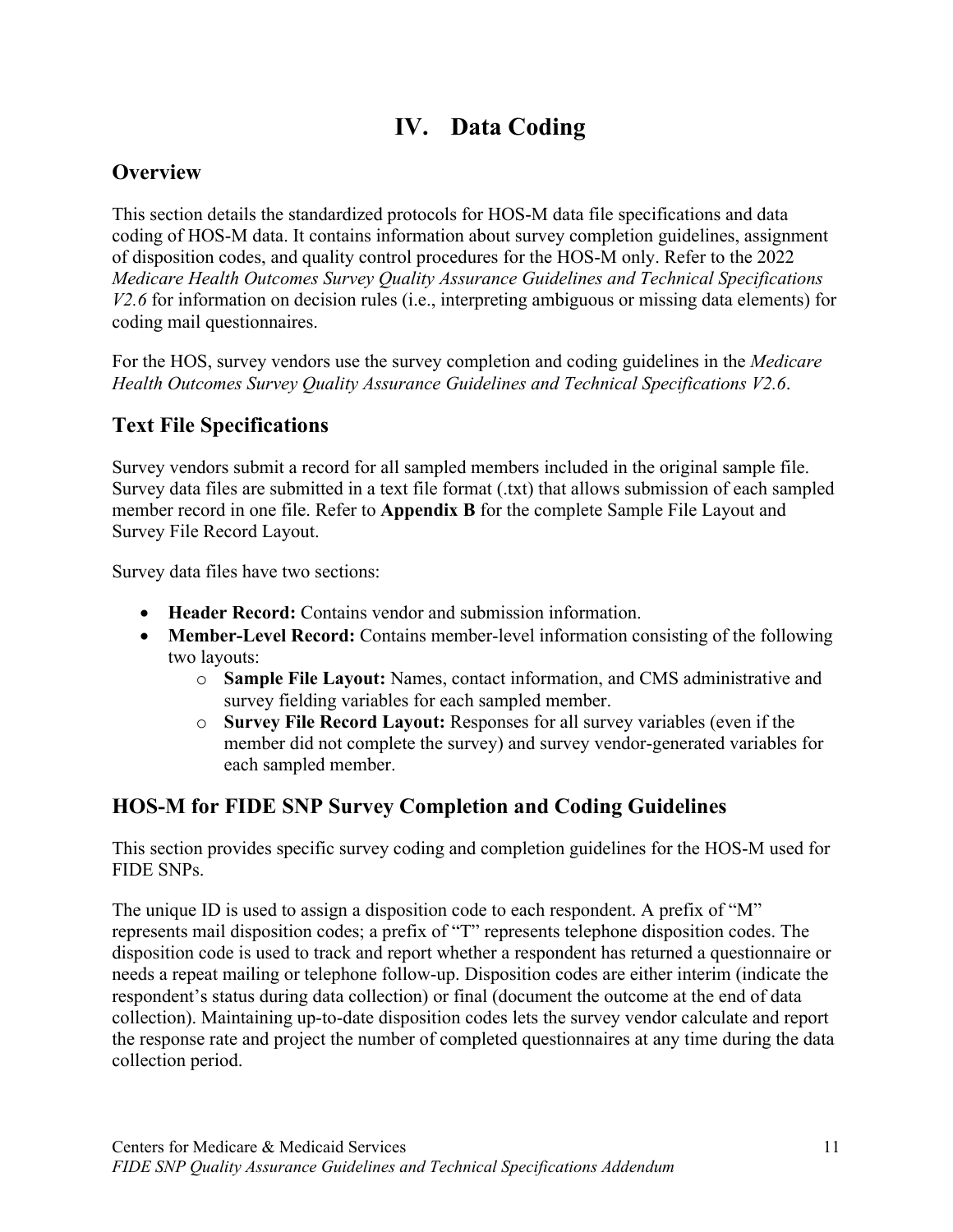#### *Assigning Final Disposition Codes*

The survey vendor assigns a final disposition code to each member of the sample, as shown in Table 5 below.

**Note:** The survey vendor must return each record that was included in the sample file and assign each a corresponding survey disposition code.

| <b>Final Disposition</b>           | <b>Disposition</b> | <b>Disposition</b> | <b>Definition/Explanation</b>                                                                              |
|------------------------------------|--------------------|--------------------|------------------------------------------------------------------------------------------------------------|
|                                    | Code               | Group              |                                                                                                            |
| <b>Complete Survey</b>             | M10                | Complete           | Respondent returns mail survey with all ADL items                                                          |
| (ADL Items                         |                    |                    | (Q4a-f) answered.                                                                                          |
| Answered)                          | <b>T10</b>         | Complete           | Assigned in one of the following situations:                                                               |
|                                    |                    |                    | Respondent completes all ADL items (Q4a-f)                                                                 |
|                                    |                    |                    | during a telephone interview.                                                                              |
|                                    |                    |                    | Respondent returned a mail survey where one<br>$\bullet$                                                   |
|                                    |                    |                    | or more ADL items were unanswered. During                                                                  |
|                                    |                    |                    | the telephone protocol, the survey vendor                                                                  |
|                                    |                    |                    | contacted the respondent by phone and all ADL                                                              |
|                                    |                    |                    | items were answered. All questions must be                                                                 |
|                                    |                    |                    | asked during telephone recontact.                                                                          |
| <b>Partial Complete</b>            | <b>M11/T11</b>     | Nonresponse        | A survey with one or more ADL items (Q4a-f)                                                                |
| <b>Survey</b>                      |                    |                    | unanswered.                                                                                                |
| <b>Deceased</b>                    | <b>M20/T20</b>     | Ineligible         | The member is deceased.                                                                                    |
| <b>Language Barrier</b>            | M23/T23            | Ineligible         | The member does not read or speak English,                                                                 |
|                                    |                    |                    | Spanish, or Chinese, and does not read Russian. The                                                        |
|                                    |                    |                    | survey vendor is unable to obtain a proxy to                                                               |
|                                    |                    |                    | complete the survey.                                                                                       |
| <b>Bad Address and</b>             | M24                | Ineligible         | There is evidence that the member's address is bad                                                         |
| <b>Mail-Only</b>                   |                    |                    | (post-office returns questionnaire to survey vendor).                                                      |
| Protocol                           |                    |                    | The member is in a mail-only protocol (Russian).                                                           |
| <b>Bad Address AND</b>             | <b>T24</b>         | Ineligible         | There is evidence that the member's address is bad                                                         |
| Non-working/                       |                    |                    | (post-office returns questionnaire to survey vendor).                                                      |
| <b>Unlisted Phone</b>              |                    |                    | The survey vendor is unable to obtain a viable                                                             |
| <b>Number or</b>                   |                    |                    | telephone number for the member.                                                                           |
| <b>Member</b> is                   |                    |                    |                                                                                                            |
| Unknown at the                     |                    |                    |                                                                                                            |
| <b>Dialed Phone</b>                |                    |                    |                                                                                                            |
| <b>Number</b><br><b>Refusal by</b> | M32/T32            |                    |                                                                                                            |
| <b>Member</b>                      |                    | Nonresponse        | Refusal. Incomplete survey with a note (on the                                                             |
|                                    |                    |                    | survey or separately) stating the member does not<br>want to participate or the member verbally refuses to |
|                                    |                    |                    | complete the survey. The survey vendor may not                                                             |
|                                    |                    |                    | contact proxies.                                                                                           |
| Respondent                         | M33/T33            | Nonresponse        | The member is unavailable during the data                                                                  |
| <b>Unavailable</b>                 |                    |                    | collection period. The survey vendor is unable to                                                          |
|                                    |                    |                    | obtain a proxy to complete the survey.                                                                     |

<span id="page-15-0"></span>

|  |  | <b>Table 5. HOS-M Survey Disposition Codes</b> |  |  |  |  |
|--|--|------------------------------------------------|--|--|--|--|
|--|--|------------------------------------------------|--|--|--|--|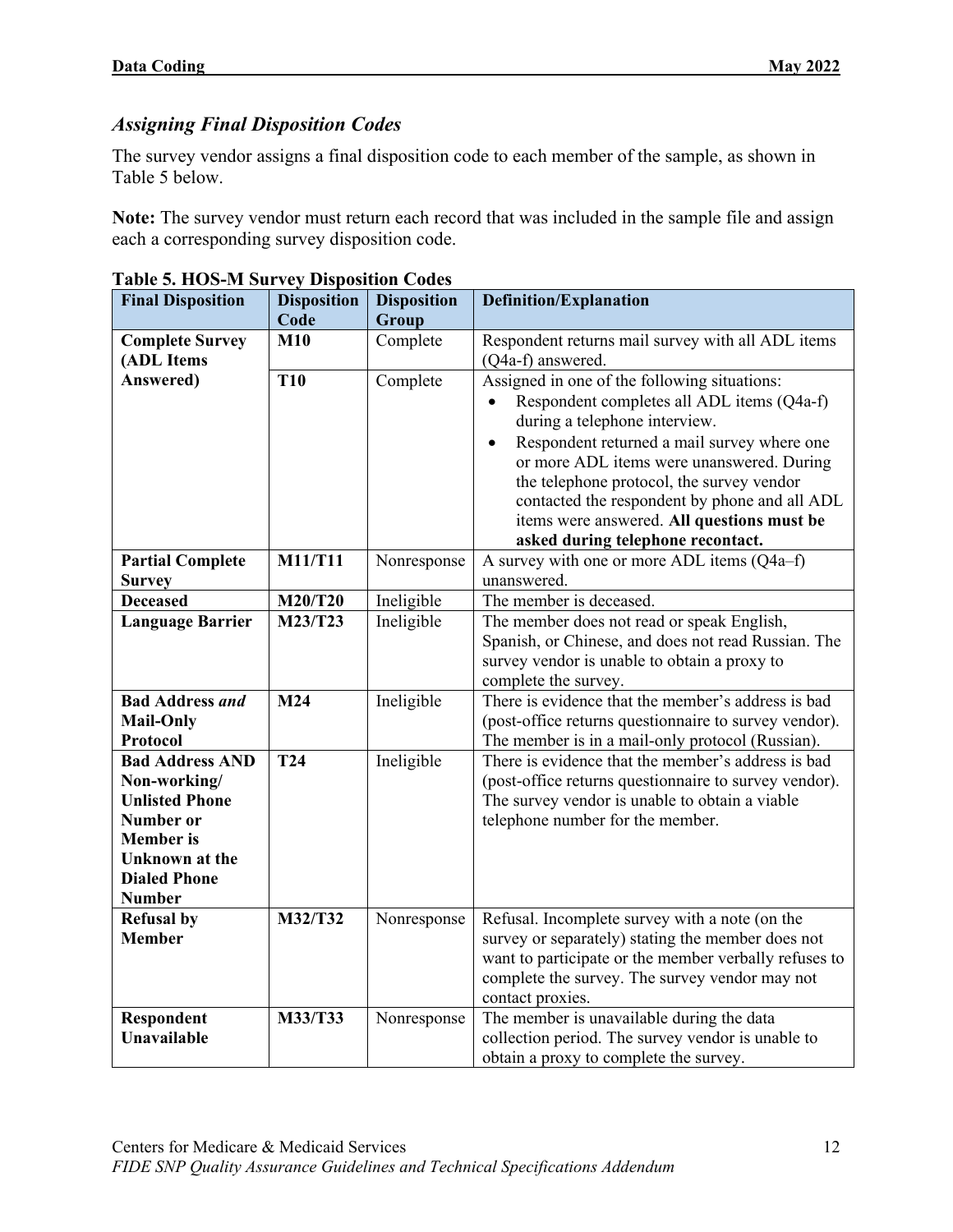| <b>Final Disposition</b>                                               | <b>Disposition</b> | <b>Disposition</b> | <b>Definition/Explanation</b>                                                                                                                                                                                                                                                                                                                                                                                                                                                                                                                                                                                                                                                |
|------------------------------------------------------------------------|--------------------|--------------------|------------------------------------------------------------------------------------------------------------------------------------------------------------------------------------------------------------------------------------------------------------------------------------------------------------------------------------------------------------------------------------------------------------------------------------------------------------------------------------------------------------------------------------------------------------------------------------------------------------------------------------------------------------------------------|
|                                                                        | Code               | Group              |                                                                                                                                                                                                                                                                                                                                                                                                                                                                                                                                                                                                                                                                              |
| Respondent<br><b>Physically or</b><br><b>Mentally</b><br>Incapacitated | M34/T34            | Nonresponse        | The member is unable to complete the survey due to<br>mental or physical disabilities. The survey vendor is<br>unable to obtain a proxy to complete the survey.                                                                                                                                                                                                                                                                                                                                                                                                                                                                                                              |
| Respondent                                                             | M35/T35            | Nonresponse        | The member is unable to complete the survey                                                                                                                                                                                                                                                                                                                                                                                                                                                                                                                                                                                                                                  |
| <b>Institutionalized</b>                                               |                    |                    | because he or she is institutionalized or residing in a<br>group home or institution (e.g., hospice, nursing<br>home) and the survey vendor is unable to obtain a<br>proxy to complete the survey.                                                                                                                                                                                                                                                                                                                                                                                                                                                                           |
| <b>Nonresponse After</b>                                               | M36                | Nonresponse        | Assigned in the following situations:                                                                                                                                                                                                                                                                                                                                                                                                                                                                                                                                                                                                                                        |
| <b>Maximum</b><br><b>Attempts</b>                                      |                    |                    | There is no evidence to suggest the member's<br>address is bad. The member has not returned a<br>mail questionnaire. The survey vendor is unable<br>to obtain a viable telephone number for the<br>member.<br>There is no evidence to suggest the member's<br>٠<br>address is bad. The member has not returned a<br>mail questionnaire. The survey vendor is unable<br>to contact the member because the member is<br>on the survey vendor's internal corporate do not                                                                                                                                                                                                       |
|                                                                        |                    |                    | call list.                                                                                                                                                                                                                                                                                                                                                                                                                                                                                                                                                                                                                                                                   |
| <b>Nonresponse After</b><br><b>Maximum</b><br><b>Attempts</b>          | <b>T36</b>         | Nonresponse        | Assigned in the following situations:<br>There is no evidence to suggest the member's<br>address is bad. The member has not returned a<br>mail questionnaire. There is no evidence to<br>suggest the member's telephone number is bad.<br>The survey vendor makes at least five<br>telephone attempts (no more than nine<br>attempts) but is unable to contact the member<br>or a proxy.<br>There is evidence to suggest the member's<br>٠<br>address is bad. There is no evidence to suggest<br>the member's telephone number is bad. The<br>survey vendor makes five telephone attempts<br>(no more than nine attempts) but is unable to<br>contact the member or a proxy. |
| <b>Refusal by Proxy</b>                                                | M37/T37            | Nonresponse        | Refusal. All proxies verbally refuse to complete the                                                                                                                                                                                                                                                                                                                                                                                                                                                                                                                                                                                                                         |
|                                                                        |                    |                    | survey. If only one proxy is provided, the proxy<br>returns the questionnaire with a note stating he/she<br>does not want to participate. The survey vendor may<br>attempt to contact additional proxies.                                                                                                                                                                                                                                                                                                                                                                                                                                                                    |
| <b>Refusal by</b>                                                      | M38/T38            | Nonresponse        | Refusal. A representative of the institution                                                                                                                                                                                                                                                                                                                                                                                                                                                                                                                                                                                                                                 |
| Gatekeeper                                                             |                    |                    | (gatekeeper) refuses to allow an interview with the                                                                                                                                                                                                                                                                                                                                                                                                                                                                                                                                                                                                                          |
|                                                                        |                    |                    | member, does not want to complete the survey on                                                                                                                                                                                                                                                                                                                                                                                                                                                                                                                                                                                                                              |
|                                                                        |                    |                    | behalf of the member, or returns the survey                                                                                                                                                                                                                                                                                                                                                                                                                                                                                                                                                                                                                                  |
|                                                                        |                    |                    | unanswered. The survey vendor may attempt to<br>contact proxies.                                                                                                                                                                                                                                                                                                                                                                                                                                                                                                                                                                                                             |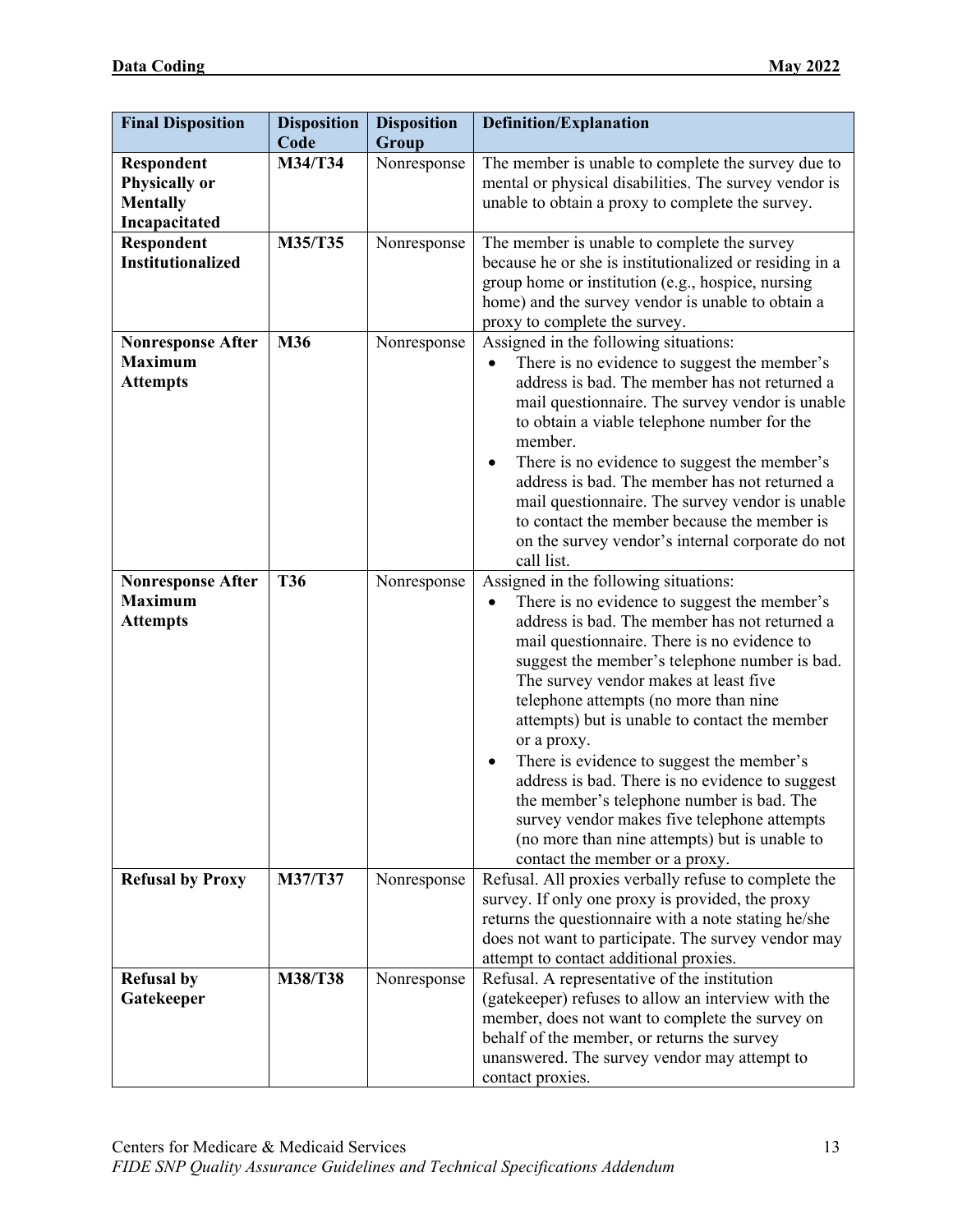#### *Assigning the Survey Round Variable*

Refer to the 2022 *Medicare Health Outcomes Survey Quality Assurance Guidelines and Technical Specifications V2.6* for the definition of survey rounds.

Table 6 summarizes the rules for assigning the survey round variable. The assigned survey round variable should be associated with the mailed questionnaire or call attempt in which data were collected.

| <b>Disposition Code</b>                           | <b>Survey Round</b>                     |
|---------------------------------------------------|-----------------------------------------|
| M10, M11                                          | M1. M2                                  |
| T <sub>10</sub> , T <sub>11</sub>                 | T1, T2, T3, T4, T5, T6, T7, T8, T9, MT, |
|                                                   | TN                                      |
| M20, T20, M23, T23, M24, T24, M25, T25, M32, T32, | NC                                      |
| M33, T33, M34, T34, M35, T35, M36, T36, M37, T37, |                                         |
| M38, T38                                          |                                         |

<span id="page-17-0"></span>

|  | Table 6. Rules for Assigning the Survey Round Variable |  |
|--|--------------------------------------------------------|--|
|  |                                                        |  |

#### *Calculating Percentage Answered*

The HOS-M instrument contains 34 potential response items. To simplify the calculation of percentage answered, three items that are part of a skip pattern are excluded from the calculation: **17**, **18, and 19.** Thirty-four minus three leaves a base denominator of 31 items included in the calculation of percent answered.

To calculate percentage answered, count the total answered items (excluding items **17, 18, and 19**). Divide the number by 31, round to the ten thousandths place, and multiply by 100. If percent complete is less than 100.00, then zero-fill. For example, for a survey with 34.25 percent of items answered (.3425), Percentage Answered would be coded as 034.25.

$$
\% Complete = \frac{Total Number of Answered Items (շclude Skip Pattern Items)}{Total Response Items - Excluded Items} \times 100
$$

A completed survey should not have less than 019.35 percent of items answered.

Table 7 summarizes the rules for assigning the Percentage Answered variable. For surveys without a final disposition of M10/T10 or M11/T11, assign a percentage answered value of 000.00 (represented as a five-digit number [six field positions]).

<span id="page-17-1"></span>

| Table 7. Rules for Assigning the Percentage Answered Variable |  |
|---------------------------------------------------------------|--|
|---------------------------------------------------------------|--|

| <b>Disposition Code</b>                                                                                         | <b>Percentage Answered</b> |
|-----------------------------------------------------------------------------------------------------------------|----------------------------|
| M10, T10, M11, T11                                                                                              | NNN NN                     |
| M20, T20, M23, T23, M24, T24, M25, T25, M32, T32, M33, T33, M34,<br>T34, M35, T35, M36, T36, M37, T37, M38, T38 | 000.00                     |

#### *Assigning the Survey Language Variable*

Each member of the sample is assigned a Survey Language variable that will be reported to the HOS Project Team. The survey vendor examines the final disposition code to determine a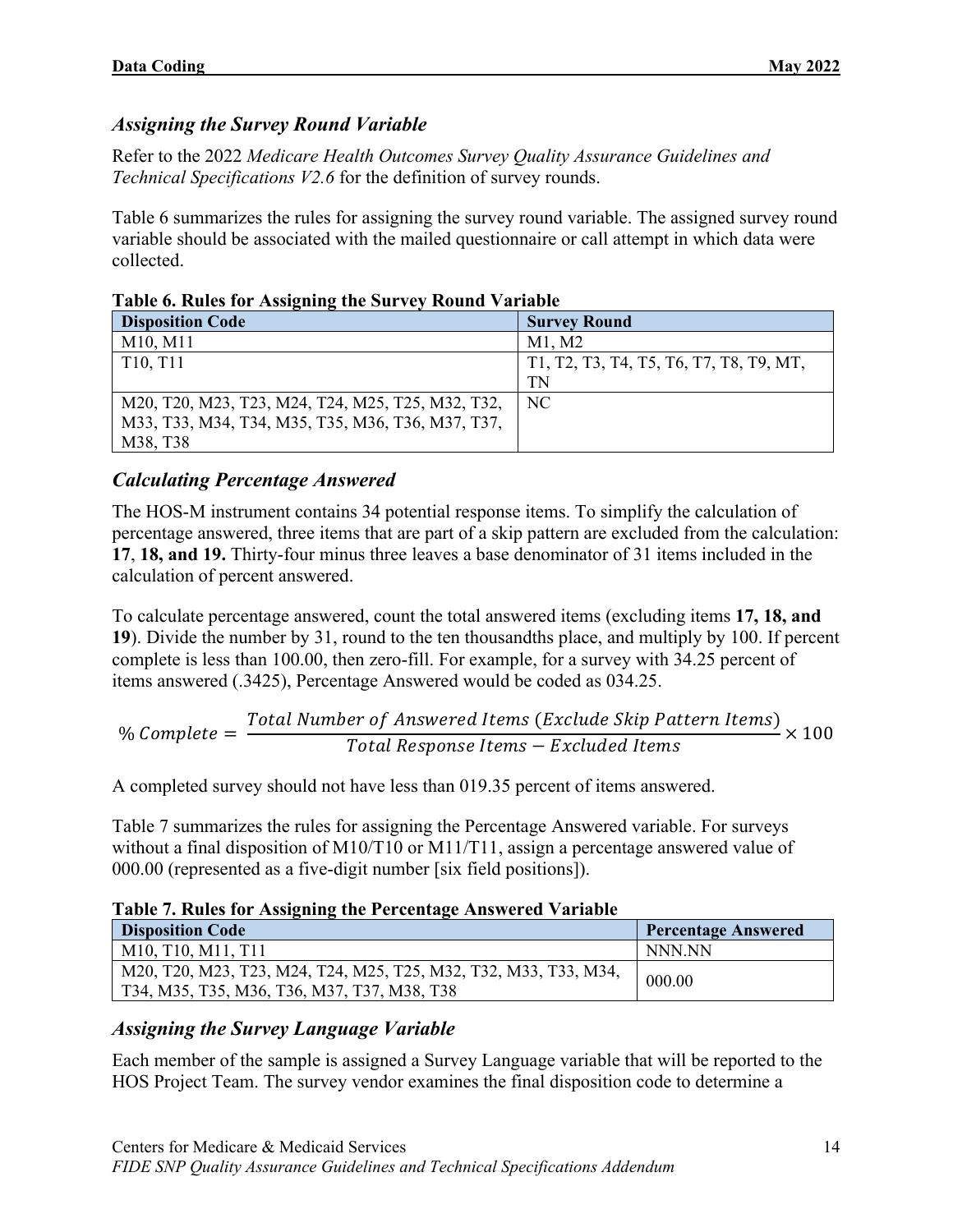complete survey or nonresponse: partial complete survey and assigns the Survey Language variable as follows:

- $\bullet$  E = English—the member completed or partially completed the survey in English.
- $S =$  Spanish—the member completed or partially completed the survey in Spanish.
- $\bullet$   $C =$  Chinese—the member completed or partially completed the survey in Chinese.
- $R =$  Russian—the member completed or partially completed the survey in Russian.

Surveys with a final disposition code other than complete survey (M10/T10) or nonresponse: partial complete survey (M11/T11) are assigned a Survey Language variable value of " $9 = Not$ applicable."

Table 8 summarizes the rules for assigning the Survey Language variable.

#### <span id="page-18-0"></span>**Table 8. Rules for Assigning the Survey Language Variable**

| <b>Disposition Code</b>                                          | <b>Survey Language</b> |
|------------------------------------------------------------------|------------------------|
| M10, M11                                                         | $E =$ English          |
|                                                                  | $S = Spanish$          |
|                                                                  | $C =$ Chinese          |
|                                                                  | $R =$ Russian          |
| T <sub>10</sub> , T <sub>11</sub>                                | $E =$ English          |
|                                                                  | $S =$ Spanish          |
|                                                                  | $C =$ Chinese          |
| M20, T20, M23, T23, M24, T24, M25, T25, M32, T32, M33, T33, M34, | $9$ = Not applicable   |
| T34, M35, T35, M36, T36, M37, T37, M38, T38                      |                        |

#### *Assigning the Survey Language Detail Variable*

The survey vendor assigns a Survey Language Detail of 99.

#### *Assigning the Survey Completion Date Variable*

Refer to the 2022 *Medicare Health Outcomes Survey Quality Assurance Guidelines and Technical Specifications V2.6* for instructions on assigning the Survey Date variable.

Table 9 summarizes the rules for assigning the Survey Date variable.

#### <span id="page-18-1"></span>**Table 9. Rules for Assigning the Survey Date Variable**

| <b>Disposition Code</b>                                | Date the Survey Was Completed      |
|--------------------------------------------------------|------------------------------------|
| M10, T10, M11, T11                                     | <b>MMDDYYYY</b>                    |
|                                                        | $07182022 - 10312022$              |
|                                                        | (July 18, 2022 – October 31, 2022) |
| M20, T20, M23, T23, M24, T24, M25, T25, M32, T32, M33, | 99999999                           |
| T33, M34, T34, M35, T35, M36, T36, M37, T37, M38, T38  |                                    |

#### *Total Survey Response Rates*

The survey vendor reports a Total Survey Response Rate to the HOS Project Team for each organization: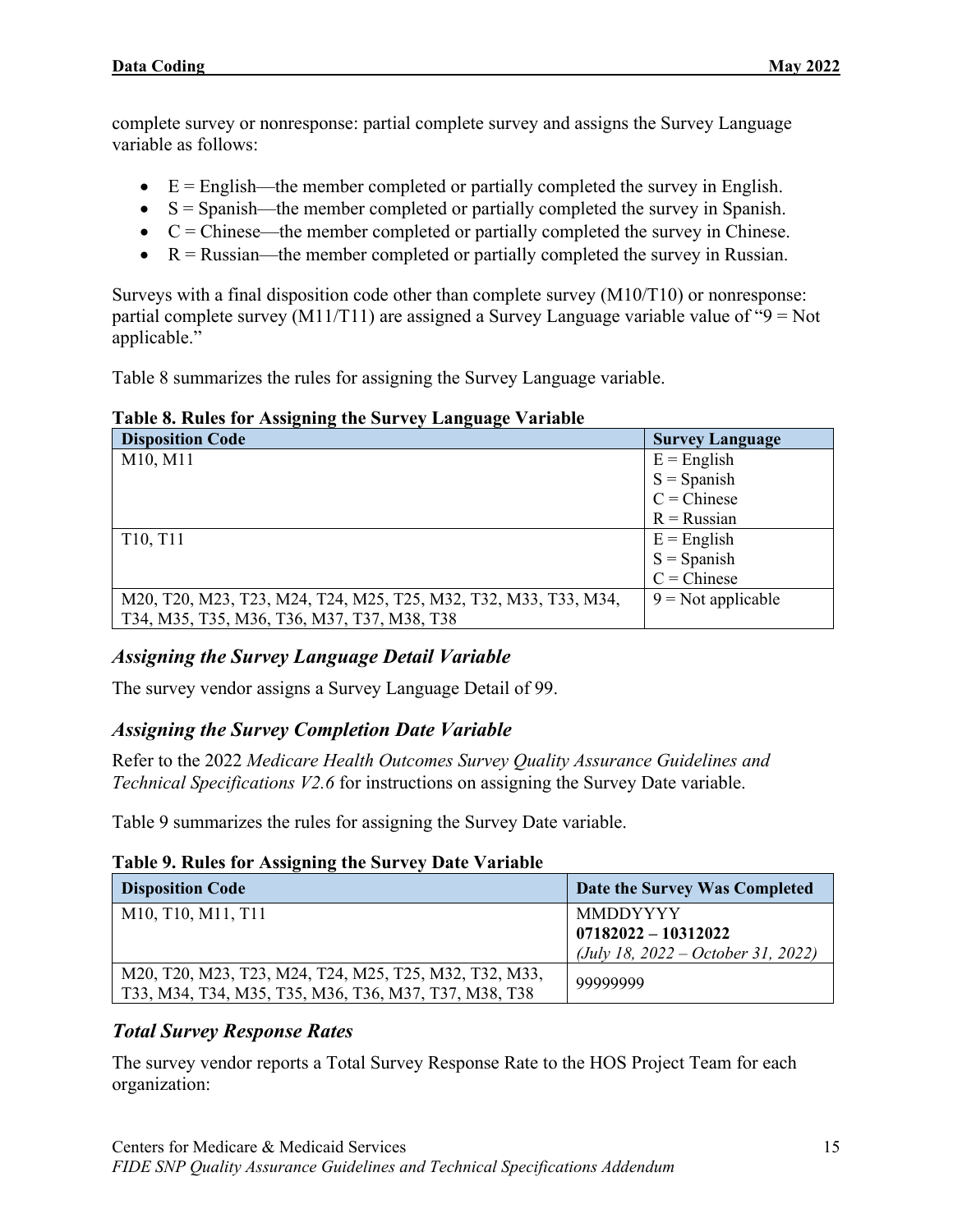#### Completed Surveys & Interviews Total Eligible Members X 100

*Total Eligible Members* includes the entire sample minus the following ineligible members:

- Respondents who are reported deceased.
- Respondents who are not enrolled in the organization.
- Respondents who have a language barrier.
- Respondents who have a bad address *and* a nonworking/unlisted phone number or are unknown at the dialed phone number.
- Respondents who have a bad address *and* are in a mail-only protocol (Russian).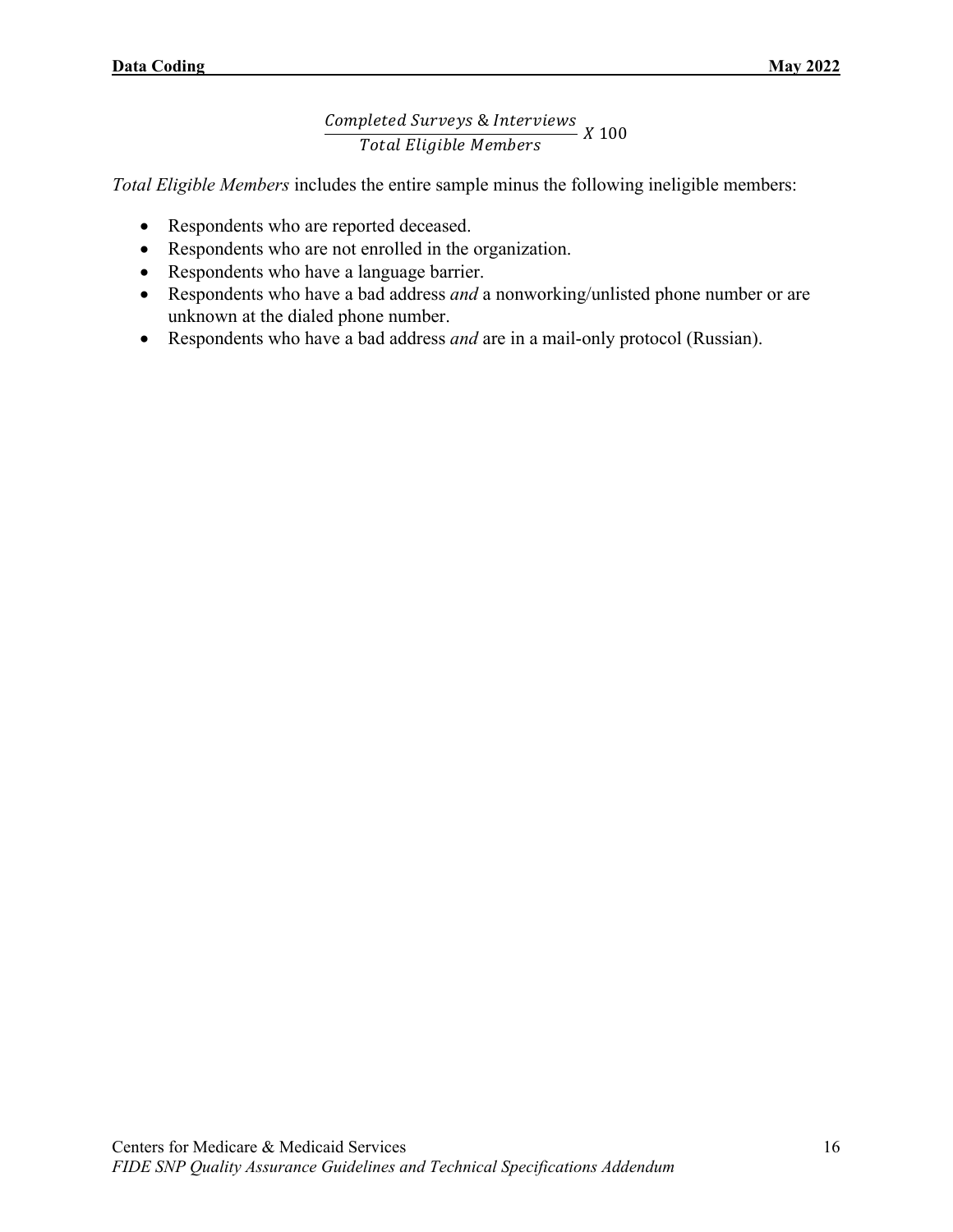## **V. Data Submission**

#### <span id="page-20-1"></span><span id="page-20-0"></span>**Overview**

This section includes information about the survey vendor authorization process and preparing and submitting interim and final HOS and HOS-M data files.

#### <span id="page-20-2"></span>**Survey Vendor Authorization Process**

Before survey administration, CMS provides the HOS Project Team with the list of participating FIDE SNPs. MAOs must notify the HOS Project Team using the survey vendor selection web form of their survey vendor selection by the date specified in the memo. All MAOs must contract with a CMS-approved HOS or HOS-M survey vendor to administer the survey on their behalf. The HOS Project Team finalizes the list of MAOs and their designated survey vendor in May to generate the sample files.

#### <span id="page-20-3"></span>**Preparation for Data Submission**

Survey vendors must review and assess the integrity of collected data prior to the data submission deadline. The survey vendor's Quality Assurance Plan (QAP) must detail the survey vendor's quality assurance processes that are completed to ensure that all members' response data are captured in strict adherence to file specifications and data validation procedures.

During the data collection period, survey vendors will submit all survey data received up to **three business days** prior to the interim data submission due date. Submitting interim data files allows survey vendors an opportunity to test their data cleaning and editing routines and the data submission process and correct any data file errors in advance of submitting final data files.

#### <span id="page-20-4"></span>**Data Submission Process**

Survey vendors must submit interim and final data files by the dates indicated in the *Data Collection Tasks* in the *Data Collection Protocol* section.

Survey vendors fielding HOS to FIDE SNPs must reference the *Data Submission* section of the 2022 *Medicare Health Outcomes Survey Quality Assurance Guidelines and Technical Specifications V2.6* for details on HOS data submission. HOS data will be submitted through the HOS Data Submission System with the HOS quality reporting data.

Survey vendors fielding HOS-M to FIDE SNPs will use a secure file transfer system to submit HOS-M data to the HOS Project Team. Survey vendors will be provided a link for data upload prior to the opening of the interim and final data submission periods.

#### *Data File Submission Dates*

**Interim Data Files:** Survey vendors submit interim data files by 11:59 p.m. Eastern Time on **October 6, 2022**. **All survey data received up to three business days prior to the interim data submission due date (October 3, 2022) must be processed and included in the interim**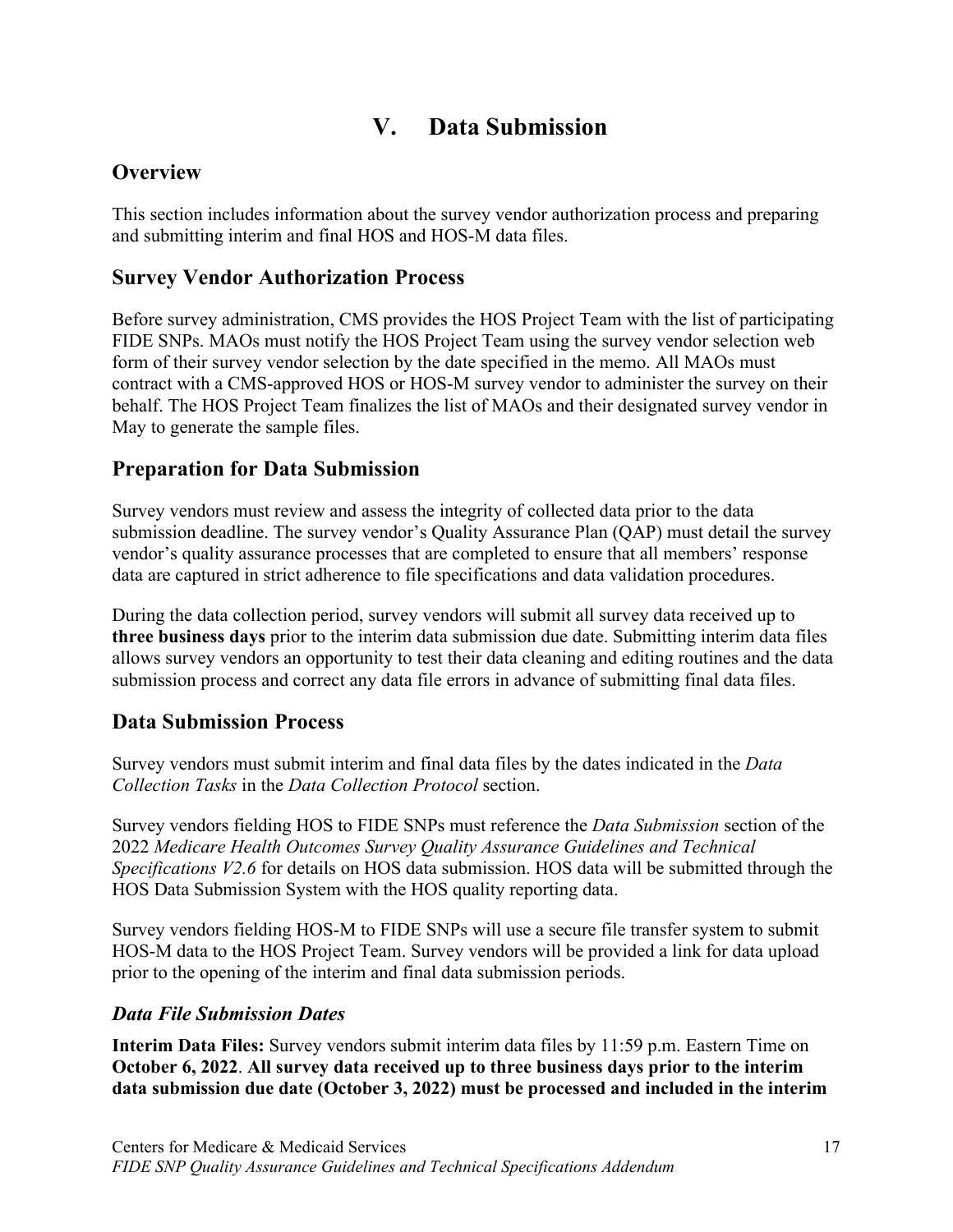**data files.** Submitting interim data files will provide survey vendors an opportunity to test the data submission process and correct any data file errors before submitting the final data files.

All interim data files must be submitted by October 6, 2022. The HOS Project Team conducts preliminary analysis with the interim data files and reviews the data for early identification of data collection issues. The HOS Project Team asks survey vendors to investigate all issues identified during the data cleaning process. Survey vendors are responsible for correcting data errors that result from programming errors prior to final data submission.

**Final Data Files:** Survey vendors must submit final data files to the HOS Project Team by **11:59 p.m. on Monday, November 14**.

Refer to the 2022 *Medicare Health Outcomes Survey Quality Assurance Guidelines and Technical Specifications V2.6* for more information.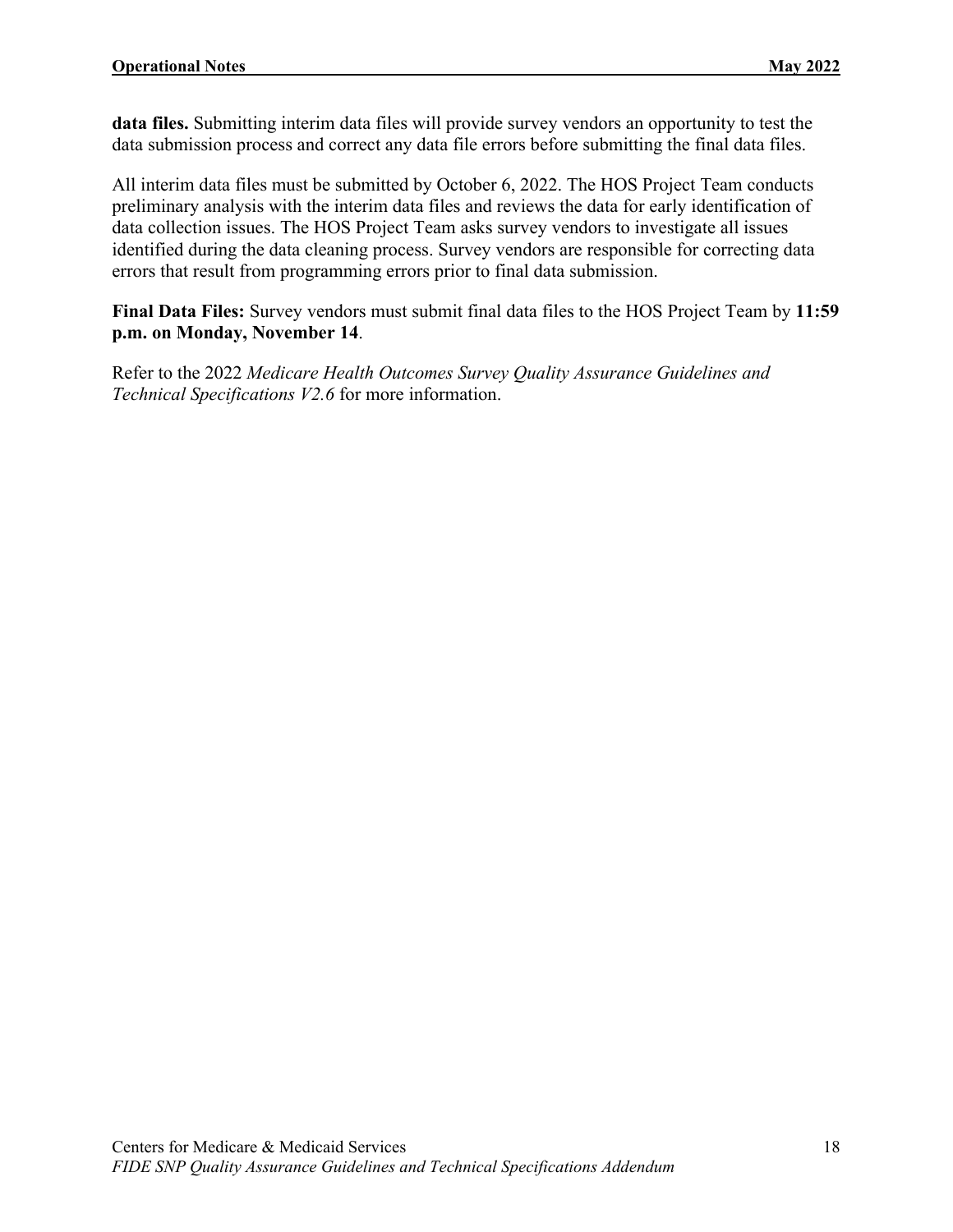## **VI. Quality Oversight**

#### <span id="page-22-1"></span><span id="page-22-0"></span>**Overview**

The HOS Project Team conducts quality oversight of survey vendor activities to monitor compliance with HOS and HOS-M protocols. This section describes the quality oversight activities. All materials and procedures relevant to survey administration are subject to review.

**Note:** If any quality oversight activity conducted by the HOS Project Team suggests that actual survey processes differ from HOS protocols, immediate corrective actions may be required and sanctions may be applied.

## <span id="page-22-2"></span>**Quality Oversight Activities**

Oversight activities include review of mailing materials, telephone scripts, member correspondence, data records, survey vendor progress reports, and the QAP. The team also conducts telephone monitoring and site visits. Refer to the 2022 *Medicare Health Outcomes Survey Quality Assurance Guidelines and Technical Specifications V2.6* for more information on the details of each quality oversight activity.

Table 10 below displays pertinent dates for quality oversight activities for 2022 HOS and HOS-M administration.

| <b>Quality Oversight Activities</b>                                       | 2022 Dates           |
|---------------------------------------------------------------------------|----------------------|
| HOS Survey Vendor Training.                                               | Tuesday, May 24      |
| HOS-M Survey Vendor Training.                                             | Thursday, May 26     |
| Survey vendor submits printed materials to HOS Project Team to obtain     | Friday, June 10      |
| written approval prior to volume printing.                                |                      |
| HOS Project Team provides response to survey vendor after review of       | Friday, June 24      |
| printed materials.                                                        |                      |
| Survey vendor submits electronic telephone interviewing screenshots to    | Friday, June 24      |
| the HOS Project Team to obtain written approval prior to telephone        |                      |
| protocol.                                                                 |                      |
| Survey vendor project report #1 (QAP) due.                                | Friday, July 1       |
| Survey vendor finalizes all mail materials (any revisions made after must | Tuesday, July 5      |
| be submitted to the HOS Project Team).                                    |                      |
| HOS Project Team responds to survey vendor after reviewing telephone      | Friday, July 8       |
| screenshots.                                                              |                      |
| Survey vendor finalizes all telephone screenshots (any revisions made     | Monday, July 18      |
| after must be submitted to the HOS Project Team).                         |                      |
| Survey vendor QAP conference call.                                        | Monday, July 18-     |
|                                                                           | Friday, July 29      |
| Survey vendor project report #2 due.                                      | Friday, July 29      |
| Survey vendor project report #3 due.                                      | Friday, August 12    |
| Survey vendor project report #4 due.                                      | Friday, August 26    |
| Survey vendor project report #5 due.                                      | Friday, September 9  |
| Survey vendor project report #6 due.                                      | Friday, September 23 |

#### <span id="page-22-3"></span>**Table 10. Quality Oversight Schedule**

Centers for Medicare & Medicaid Services 19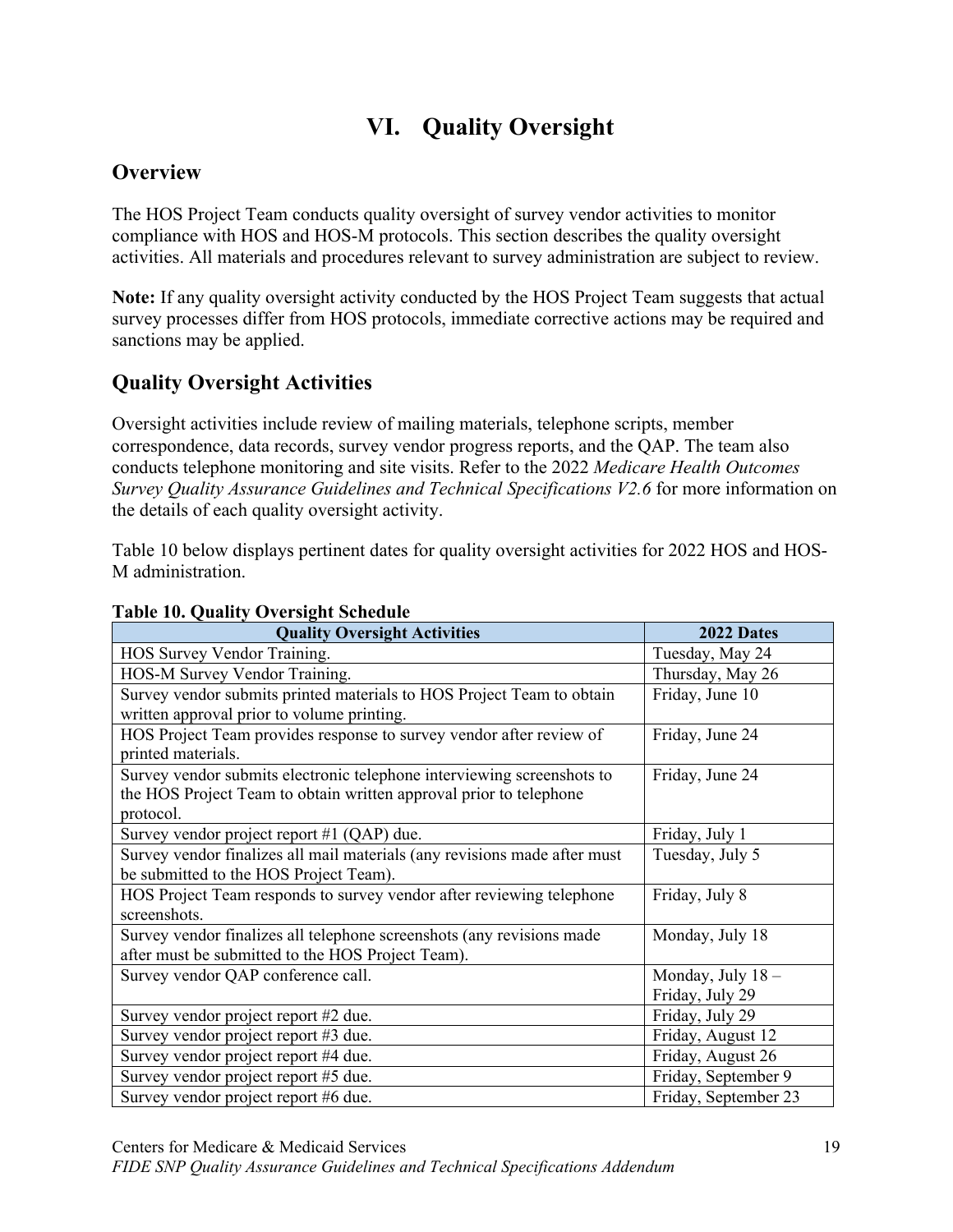| <b>Quality Oversight Activities</b>                                                        | 2022 Dates          |
|--------------------------------------------------------------------------------------------|---------------------|
| Survey vendor project report #7 due.                                                       | Friday, October 7   |
| Survey vendor project report #8 due.                                                       | Friday, October 21  |
| Survey vendor project report #9 due.                                                       | Friday, November 4  |
| Survey vendor project report #10 (Final Report) due.                                       | Friday, November 18 |
| Report of HOS/HOS-M Records Stored and Facility Standards for Records   Friday, December 2 |                     |
| Storage Facilities Inspection Checklist due.                                               |                     |

#### *Review of Mailing Materials*

Before fielding the survey, the HOS Project Team reviews all English, Spanish, Chinese, and Russian mailing materials (i.e., prenotification letters, survey cover letters, reminder postcards, envelopes, and questionnaires). The survey vendor must submit to the HOS Project Team electronic copies of all mailing materials for both HOS and HOS-M.

The HOS Project Team notifies the survey vendor when materials have been approved or if they require revisions. All final print-ready electronic mailing materials must be submitted to **HOS** [Project Team](mailto:HOS@ncqa.org) (hos@ncqa.org) in a Portable Document Format (PDF). Use the following naming convention when submitting mailing materials:

Survey Vendor Name Tracking # MM-DD-YY.pdf.

The survey vendor may **not** change materials that have been approved by the HOS Project Team unless the revised materials are resubmitted for approval.

#### *Telephone Script Review*

Before fielding the survey, the survey vendor submits the proxy and non-proxy English, Spanish, and Chinese telephone screenshots to [HOS Project Team](mailto:HOS@ncqa.org) (hos@ncqa.org) for review.

#### *Member Correspondence*

The survey vendor forwards member correspondence to the HOS Project Team as indicated in Table 11 below. The survey vendor must submit the name and address of each member associated with each piece of white mail. Additionally, the survey vendor must submit an English summary of any piece of white mail in Spanish, Chinese, or Russian.

#### *Survey Vendor QAP*

The QAP is a comprehensive working document that the survey vendor develops to document the current administration of the survey and compliance with HOS and HOS-M protocols. The QAP must follow the format of the Model QAP and address the content areas. The Model QAP is provided in *Appendix B* of the 2022 *Medicare Health Outcomes Survey Quality Assurance Guidelines and Technical Specifications V2.6*. A separate QAP must be submitted for HOS and HOS-M fielding.

#### *Customer Support Review*

Throughout survey administration, the HOS Project Team will conduct at least one customer support review and continuously review the survey vendor's email responses to respondent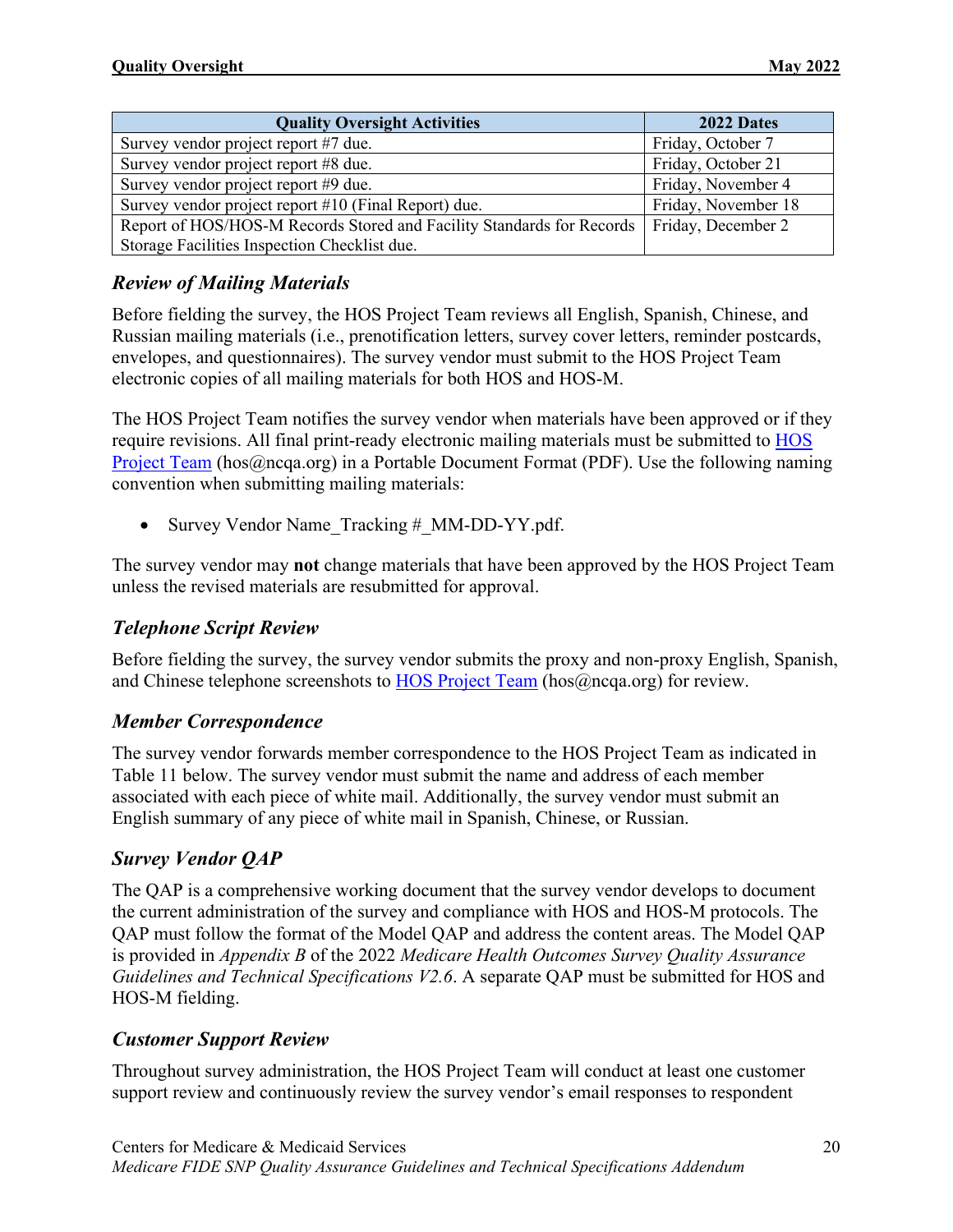questions and comments. The survey vendor may be asked to send member contact information and/or English translations of emails to CMS, if requested.

#### *Data Record Review*

The HOS Project Team conducts a data record review session of the previous year's data with the survey vendor remotely or during a site visit.

#### *Telephone Monitoring*

The HOS Project Team conducts silent telephone monitoring sessions with the survey vendor remotely. The team may conduct a monitoring session during survey administration.

#### *Site Visit*

The HOS Project Team may conduct a site visit during the survey administration period to review compliance with HOS-M requirements.

#### *Project Reporting*

During the data collection period, the survey vendor submits 10 progress reports to the [HOS](mailto:hos@ncqa.org)  [Project Team](mailto:hos@ncqa.org) (hos@ncqa.org). These reports provide updates on data collection activities and interim statistics on responses rates and survey dispositions. The reports also provide updates on progress with telephone attempts. Use the following naming convention when submitting progress reports:

- Begin files with the survey vendor name, followed by subject of file and date submitted; for example:
	- o Progress Reports (narrative report):
		- Survey Vendor Name Report # MM-DD-YY.doc.
	- o Summary Status Reports:
		- Survey Vendor Name\_HOS-M\_SSR\_ FIDESNP\_MM-DD-YY.xls.

Table 11 provides the reporting requirements and due dates for each survey vendor progress report.

#### <span id="page-24-0"></span>**Table 11. Reporting Requirements for Survey Vendor Progress Reports**

| <b>Reporting Requirements</b>                                            | 2022 Due Dates |
|--------------------------------------------------------------------------|----------------|
| <b>REPORT#1</b>                                                          | Friday, July 1 |
| Survey Vendor QAP: The survey vendor submits a QAP to the HOS Project    |                |
| Team that addresses all required elements as described in this addendum, |                |
| throughout the 2022 Medicare Health Outcomes Survey Quality Assurance    |                |
| Guidelines and Technical Specifications V2.6 and in the Model QAP.       |                |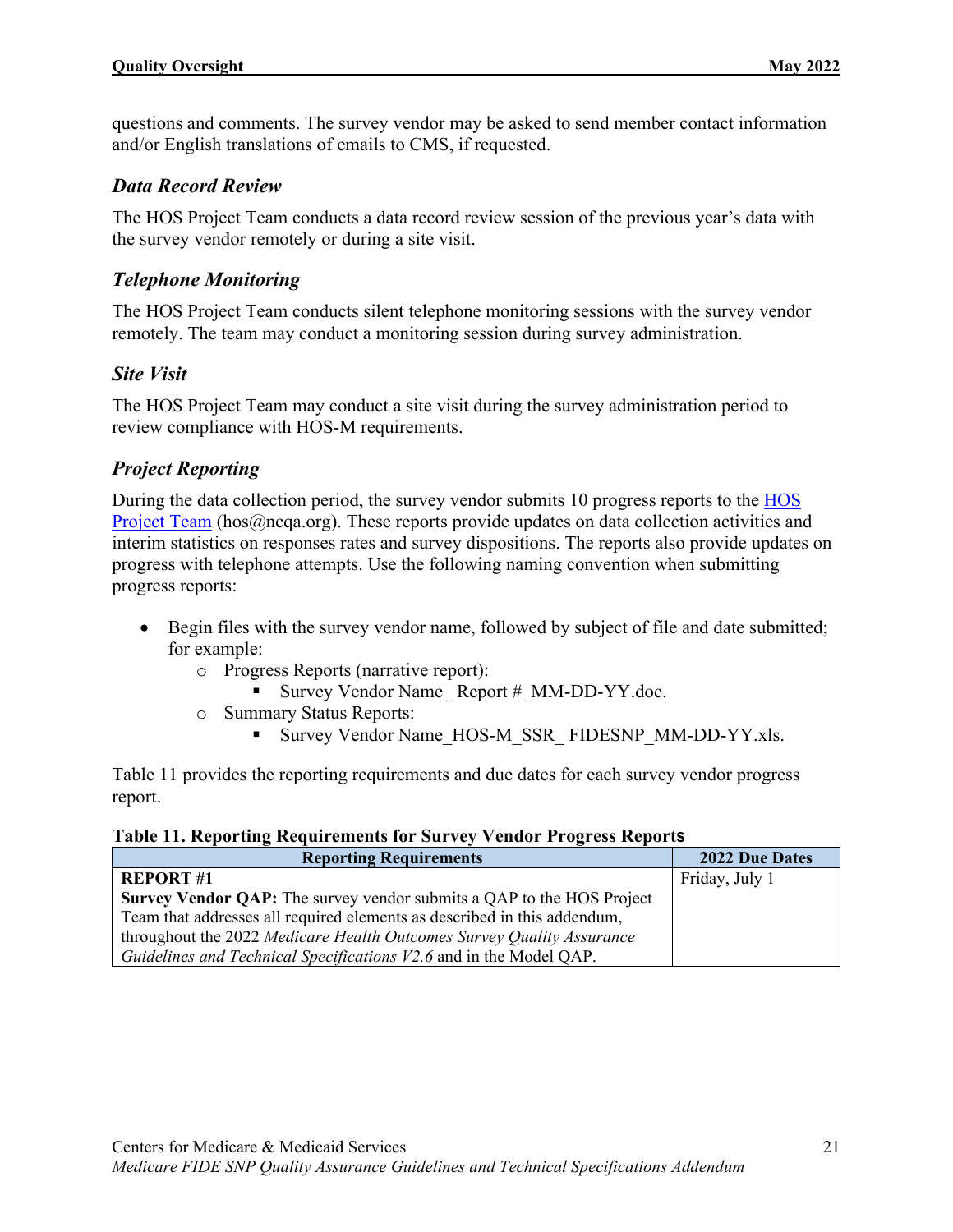| <b>Reporting Requirements</b>                                                                                                            | 2022 Due Dates      |
|------------------------------------------------------------------------------------------------------------------------------------------|---------------------|
| <b>REPORT#2</b>                                                                                                                          | Friday, July 29     |
| <b>Narrative Report:</b>                                                                                                                 |                     |
| Overview of prenotification letter and first questionnaire printing,<br>$\bullet$                                                        |                     |
| fulfillment, and mailing processes.                                                                                                      |                     |
| Verification of mail out dates of prenotification letter and first<br>$\bullet$                                                          |                     |
| questionnaire mailing (e.g., USPS generated report).                                                                                     |                     |
| Status of staff training and SMS development.                                                                                            |                     |
| Confirmation of customer support functionality and testing.                                                                              |                     |
| Outstanding issues or concerns.                                                                                                          |                     |
| Other Deliverable: Member correspondence (white mail), if applicable.                                                                    |                     |
| <b>REPORT#3</b>                                                                                                                          | Friday, August 12   |
| <b>Summary Status Report</b> (template provided by the HOS Project Team)                                                                 |                     |
| <b>Narrative Report:</b>                                                                                                                 |                     |
| Overview of reminder/thank-you postcard mailing.<br>$\bullet$                                                                            |                     |
| Verification of mail out date of reminder/thank-you postcard mailing<br>$\bullet$                                                        |                     |
| (e.g., USPS generated report).                                                                                                           |                     |
| Outstanding issues or concerns.                                                                                                          |                     |
| Other Deliverable: Member correspondence (white mail), if applicable.                                                                    |                     |
| <b>REPORT #4</b>                                                                                                                         | Friday, August 26   |
| <b>Summary Status Report</b>                                                                                                             |                     |
| <b>Narrative Report:</b>                                                                                                                 |                     |
| Overview of progress with protocol to date.<br>$\bullet$                                                                                 |                     |
| Detail problems or issues to date.<br>$\bullet$                                                                                          |                     |
| Outstanding issues or concerns.                                                                                                          |                     |
| Other Deliverable: Member correspondence (white mail), if applicable.                                                                    |                     |
| <b>REPORT #5</b>                                                                                                                         | Friday, September 9 |
| <b>Summary Status Report</b>                                                                                                             |                     |
| <b>Narrative Report:</b>                                                                                                                 |                     |
| Overview of second questionnaire mailing and second reminder/thank-<br>$\bullet$                                                         |                     |
| you postcard mailing.                                                                                                                    |                     |
| Verification of mail out dates of second questionnaire mailing and<br>$\bullet$                                                          |                     |
| second reminder/thank-you postcard mailing (e.g., USPS generated                                                                         |                     |
| report).                                                                                                                                 |                     |
| Overview of progress with protocol to date.                                                                                              |                     |
| Detail problems or issues to date.                                                                                                       |                     |
| Provide high-level summary statistics on respondent calls to customer                                                                    |                     |
| support line or email (summarize Frequently Asked Questions) and<br>number of requests for Spanish, Chinese, and Russian versions of the |                     |
| instrument. Specify number of calls and/or emails requesting                                                                             |                     |
| information regarding an internet version of the survey.                                                                                 |                     |
| Describe telephone protocol and training.<br>٠                                                                                           |                     |
| Outstanding issues or concerns.                                                                                                          |                     |
| Other Deliverable: Member correspondence (white mail), if applicable.                                                                    |                     |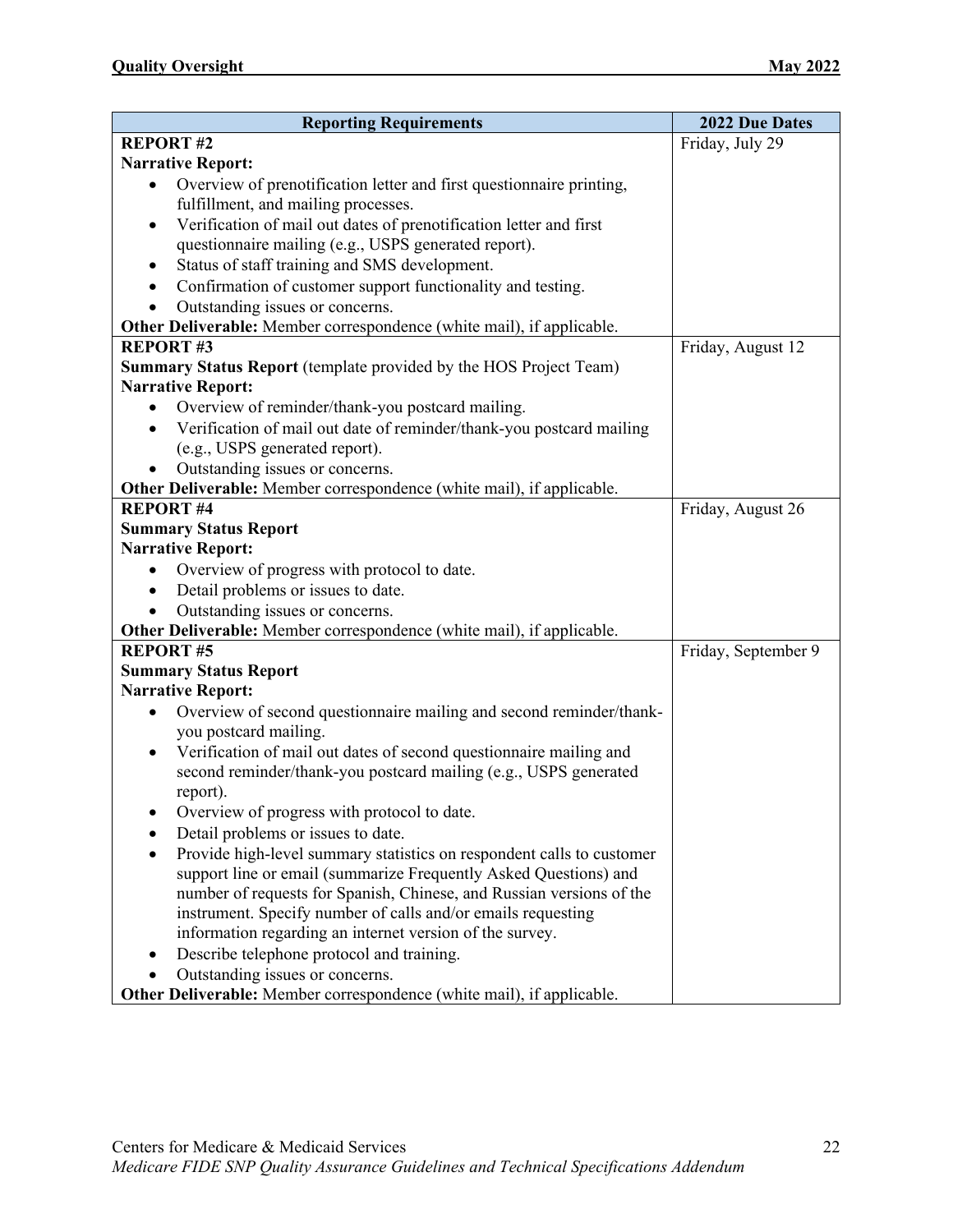| <b>Reporting Requirements</b>                                              | 2022 Due Dates       |
|----------------------------------------------------------------------------|----------------------|
| <b>REPORT#6</b>                                                            | Friday, September 23 |
| <b>Summary Status Report</b>                                               |                      |
| <b>Narrative Report:</b>                                                   |                      |
| Overview of progress with protocol to date.<br>$\bullet$                   |                      |
| Detail problems or issues to date.<br>$\bullet$                            |                      |
| Describe process of converting partially completed surveys to<br>$\bullet$ |                      |
| complete, and progress.                                                    |                      |
| Report on progress with electronic telephone interviewing<br>$\bullet$     |                      |
| implementation.                                                            |                      |
| Other Deliverable: Member correspondence (white mail), if applicable.      |                      |
| <b>REPORT #7</b>                                                           | Friday, October 7    |
| <b>Summary Status Report</b>                                               |                      |
| <b>Narrative Report</b>                                                    |                      |
| Outstanding issues or concerns.<br>$\bullet$                               |                      |
| Detail problems or issues to date.<br>$\bullet$                            |                      |
| Report on progress of electronic telephone interviewing<br>$\bullet$       |                      |
| implementation.                                                            |                      |
| Report on experience submitting interim data files.                        |                      |
| Other Deliverable: Member correspondence (white mail), if applicable.      |                      |
| <b>REPORT#8</b>                                                            | Friday, October 21   |
| <b>Summary Status Report</b>                                               |                      |
| <b>Narrative Report</b>                                                    |                      |
| Overview of progress with protocol to date.<br>$\bullet$                   |                      |
| Detail problems or issues to date.<br>$\bullet$                            |                      |
| Report on progress of electronic telephone interviewing                    |                      |
| implementation.                                                            |                      |
| Other Deliverable: Member correspondence (white mail), if applicable.      |                      |
| <b>REPORT#9</b>                                                            | Friday, November 4   |
| <b>Summary Status Report</b>                                               |                      |
| Other Deliverable: Member correspondence (white mail), if applicable.      |                      |
| <b>REPORT #10</b>                                                          | Friday, November 18  |
| <b>Final Detailed Status Report</b>                                        |                      |
| See guidelines below.                                                      |                      |
| Other Deliverable: Member correspondence (white mail), if applicable.      |                      |
| <b>Report of HOS-M Records Stored</b>                                      | Friday, December 2   |
| Number of HOS-M records stored onsite and offsite.                         |                      |
| The HOS Project Team provides the report template prior to the due         |                      |
| date.                                                                      |                      |

*Guidelines for Final Detailed Status Report:* The Final Detailed Status Report has two components: a final synthesis of data collected during the survey administration and a retrospective discussion of survey implementation and lessons learned. The Summary Status Report is required for the data synthesis.

The HOS Project Team uses the final reports to prepare a summary of recommendations for the following year's survey administration protocol to discuss with CMS for consideration. The survey vendor should consider the discussion component as a vehicle for addressing issues related to HOS-M administration and for proposing changes to future survey administration.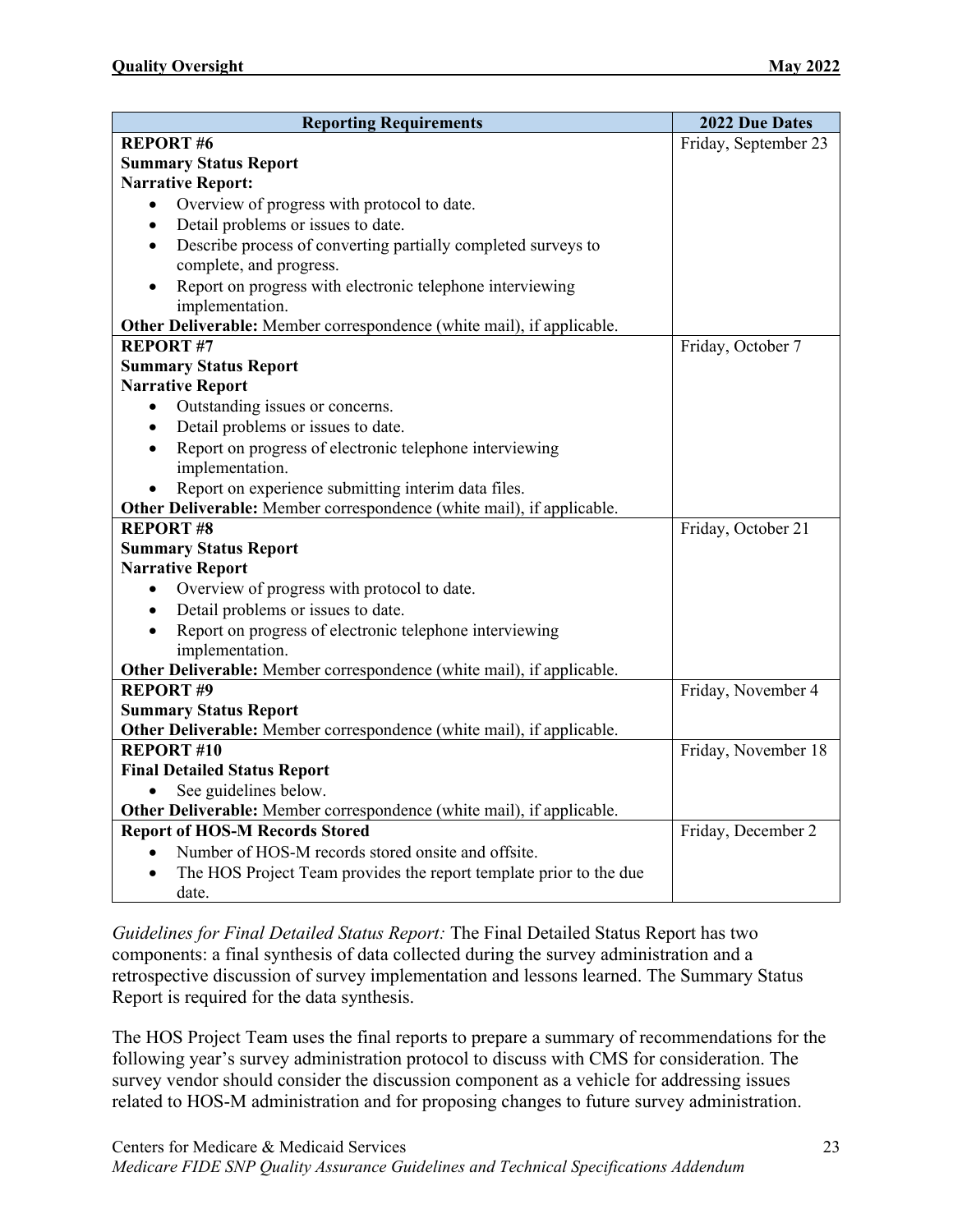Here is an outline the survey vendor may use for developing the Final Detailed Status Report:

- 1. Data Synthesis **(required)**
	- a. Final plan list with contact information.
	- b. Summary Status Report.
	- c. Completed survey administration timeline when:
		- Each mailing was sent.
		- Electronic telephone interviewing began.
		- Electronic telephone interviewing ended.
- 2. Discussion Component **(required)** Suggested topics:
	- a. Overall timeline and administration flow.
	- b. The survey instrument or specific items in the instrument.
		- List any additional language translations requested by MA contracts organizations.
		- List any additional survey modes requested by MA contracts and/or respondents (e.g., internet, text) and number of requests.
	- c. Mailing of letters, postcards, and survey packets.
	- d. Validating addresses and obtaining phone numbers.
	- e. Survey receipt and data entry.
	- f. Electronic telephone interviewing operations.
	- g. Survey vendor toll-free customer support operations.
		- Including call statistics.
	- h. Data submission.
	- i. The HOS Project Team's role, including feedback regarding:
		- Operations oversight.
		- Survey vendor training.
		- Communication and technical assistance.
		- NCQA toll-free customer support.
		- Telephone conferences.
		- Written materials (*HOS-M Quality Assurance Guidelines and Technical Specifications addendum*, 2022 *Medicare Health Outcomes Survey Quality Assurance Guidelines and Technical Specifications V2.6*, and *HEDIS MY 2021 Volume 6: Specifications for the Medicare Health Outcomes Survey*.)
- 3. Recommendations for HOS-M FIDE SNP 2023 Administration

#### *Analysis of Submitted Data*

The HOS Project Team reviews all survey data that the survey vendor submits. This review includes, but is not limited to, statistical and comparative analyses and other activities as required by CMS. If the HOS Project Team discovers any data anomalies, they will follow up with the survey vendor.

The HOS Project Team and CMS review and analyze HOS-M survey data to ensure the integrity of the data. The survey vendor adheres to all submission requirements as specified in this FIDE SNP addendum and the 2022 *Medicare Health Outcomes Survey Quality Assurance Guidelines*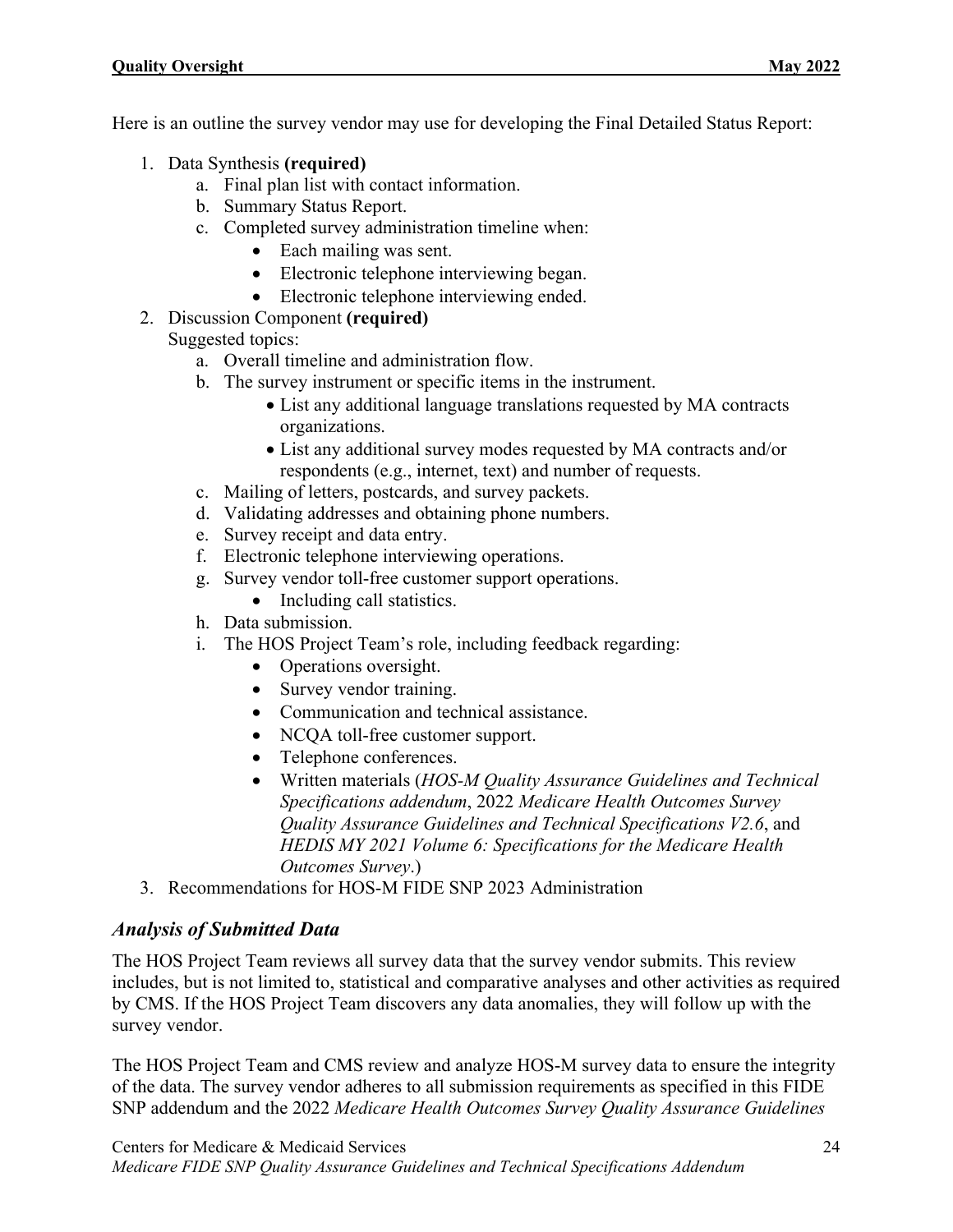*and Technical Specifications V2.6*, and any other updates communicated by the HOS Project Team.

#### *Ad Hoc Activities*

The HOS Project Team may conduct other survey vendor quality oversight activities, such as retrospective data reviews or additional project reporting, to support the collection and reporting of high-quality HOS-M data.

#### <span id="page-28-0"></span>**Noncompliance and Sanctions**

Survey vendor noncompliance with HOS-M protocols and guidelines, including program requirements, successful completion of training, timely submission of the QAP, timely submission of Discrepancy Reports (if applicable), participation and cooperation in quality oversight activities and timely submission of survey data, may result in sanctions that include:

- Loss of approved status to administer the HOS-M.
- Increased quality oversight activities.
- Additional sanctions deemed appropriate by CMS.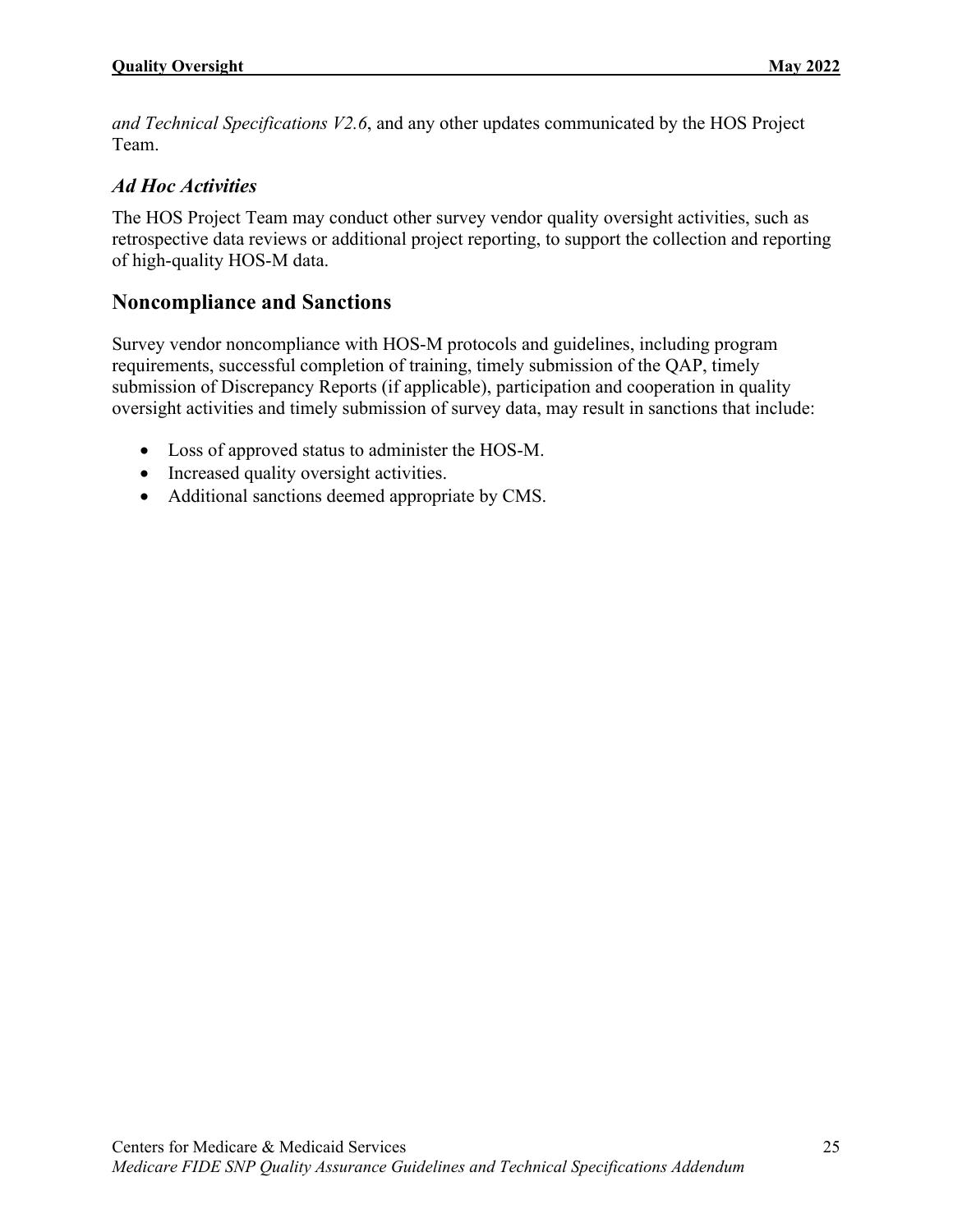## <span id="page-29-0"></span>**Appendix A: HOS-M 2022 Minimum Business Requirements**

A survey vendor must meet all Minimum Business Requirements listed below to be considered for approval to administer the HOS-M on behalf of Program of All-Inclusive Care for the Elderly (PACE) organizations and Medicare Advantage (MA) organizations sponsoring Fully Integrated Dual Eligible (FIDE) Special Needs Plans (SNP) in 2022.

The standardized data collection protocol for administering the 2022 HOS-M will be specified in the *2022 Medicare Health Outcomes Survey Quality Assurance Guidelines and Technical Specifications V2.6* (QAG) and the *Medicare Health Outcomes Survey—Modified Quality Assurance Guidelines and Technical Specifications Addendum* (HOS-M QAG Addendum).

## **Relevant Survey Experience**

| Criteria                                   |           | <b>Survey Vendor Requirements</b>                                                                                                                                                                                                                                                                             |
|--------------------------------------------|-----------|---------------------------------------------------------------------------------------------------------------------------------------------------------------------------------------------------------------------------------------------------------------------------------------------------------------|
| <b>Number of Years</b><br>in Business      | $\bullet$ | Minimum of four years. Subcontractor experience cannot be used<br>to fulfill the Number of Years in Business requirement.                                                                                                                                                                                     |
| Organizational<br><b>Survey Experience</b> | $\bullet$ | Minimum of three years of prior experience administering<br>standardized patient experience and/or functional health status<br>and/or self-reported health surveys for Medicare or other<br>vulnerable/elderly populations as an organization within the most<br>recent five-year period.                     |
|                                            | $\bullet$ | Minimum of three years of prior experience conducting mixed<br>mode (mail and telephone) survey protocols within the most recent<br>five-year period (i.e., mail survey administration followed by<br>survey administration via computer assisted telephone interview<br>[CATI] follow-up of nonrespondents). |
|                                            | $\bullet$ | Prior experience submitting survey data electronically to an<br>external third-party organization.                                                                                                                                                                                                            |
|                                            | $\bullet$ | Minimum of one year as a CMS-approved HOS survey vendor.                                                                                                                                                                                                                                                      |
|                                            | $\bullet$ | If applicable, poor past performance on Centers for Medicare &<br>Medicaid Services (CMS) beneficiary surveys will be considered as<br>failing to meet Minimum Business Requirements. For example:                                                                                                            |
|                                            |           | Failure to adhere to the timeline and/or procedures for survey<br>$\circ$<br>administration.                                                                                                                                                                                                                  |
|                                            |           | Failure to submit accurate and complete survey data on time<br>$\circ$<br>during interim and/or final data submission periods.                                                                                                                                                                                |
|                                            |           | Failure to adhere to Discrepancy Report submission timelines<br>$\circ$<br>and procedures and to appropriately implement and manage                                                                                                                                                                           |

Demonstrated recent experience in fielding patient experience surveys.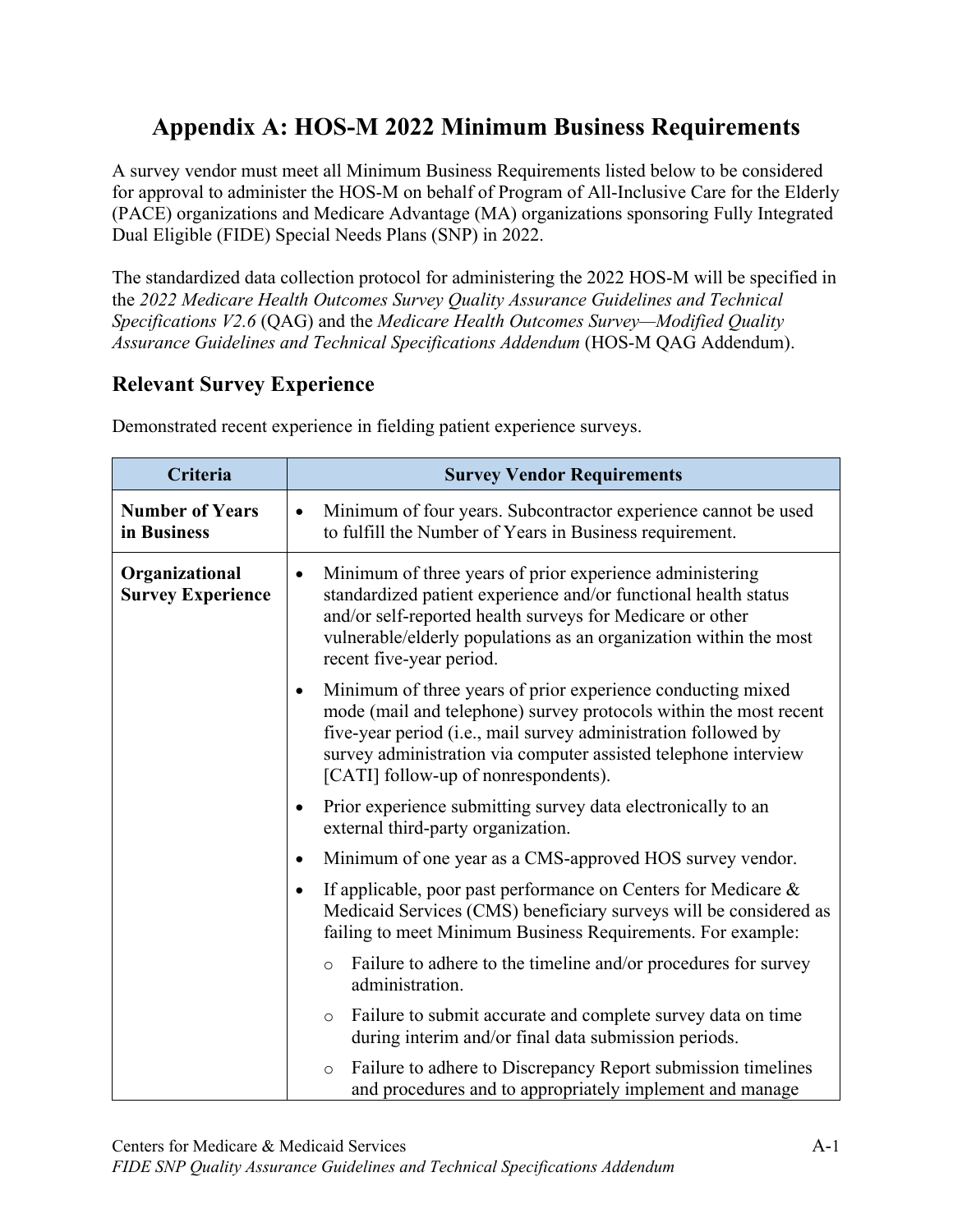| Criteria                                                             | <b>Survey Vendor Requirements</b>                                                                                                                                               |  |
|----------------------------------------------------------------------|---------------------------------------------------------------------------------------------------------------------------------------------------------------------------------|--|
|                                                                      | required corrective actions.                                                                                                                                                    |  |
|                                                                      | Poor past performance on HOS will be considered as failing to<br>meet HOS-M Minimum Business Requirements. For example:                                                         |  |
|                                                                      | Major issue(s) identified during HOS survey administration.<br>$\circ$                                                                                                          |  |
|                                                                      | Failure to participate in and cooperate with quality oversight<br>$\circ$<br>activities.                                                                                        |  |
|                                                                      | Failure to consistently adhere to project reporting submission<br>$\circ$<br>timelines and procedures and to appropriately implement and<br>manage required corrective actions. |  |
| <b>Experience with</b><br><b>Multiple Survey</b><br><b>Languages</b> | Survey vendor (and subcontractor(s), if applicable) must have prior<br>experience administering mail and telephone surveys in English<br>and Spanish.                           |  |

#### **Organizational Survey Capacity**

Capacity to handle a required volume of mail questionnaires and conduct standardized telephone interviewing in a specified time frame.

| Criteria                                                  | <b>Survey Vendor Requirements</b>                                                                                                                                                                                                                                                                                                                                                           |  |
|-----------------------------------------------------------|---------------------------------------------------------------------------------------------------------------------------------------------------------------------------------------------------------------------------------------------------------------------------------------------------------------------------------------------------------------------------------------------|--|
| <b>Capacity to Handle</b><br><b>Estimated</b><br>Workload | Sufficient physical and personnel resources to administer large-<br>$\bullet$<br>scale outgoing and incoming mail surveys and to perform telephone<br>interviews using an electronic telephone interviewing system.                                                                                                                                                                         |  |
|                                                           | All survey-related activities must be conducted within the<br>$\circ$<br>continental United States, Hawaii, Alaska, and U.S. Territories.                                                                                                                                                                                                                                                   |  |
|                                                           | Must adhere to requirements specified in the QAG and HOS-M<br>$\circ$<br>QAG Addendum.                                                                                                                                                                                                                                                                                                      |  |
| Personnel                                                 | Designated Project Director and Project Manager, who are directly<br>employed by the survey vendor (i.e., not subcontractors), and have<br>at least two years of experience in overseeing all functional aspects<br>of survey operations including mail, telephone, data file<br>preparation, and data security. The Project Director and Project<br>Manager oversee all survey operations. |  |
|                                                           | Designated Mail Supervisor, who is directly employed by the<br>$\bullet$<br>survey vendor (i.e., not a subcontractor), and has at least one year<br>of previous experience managing large-scale mail survey projects.<br>The Mail Supervisor provides oversight of all mail protocol<br>operations and provides oversight of mail subcontractors and                                        |  |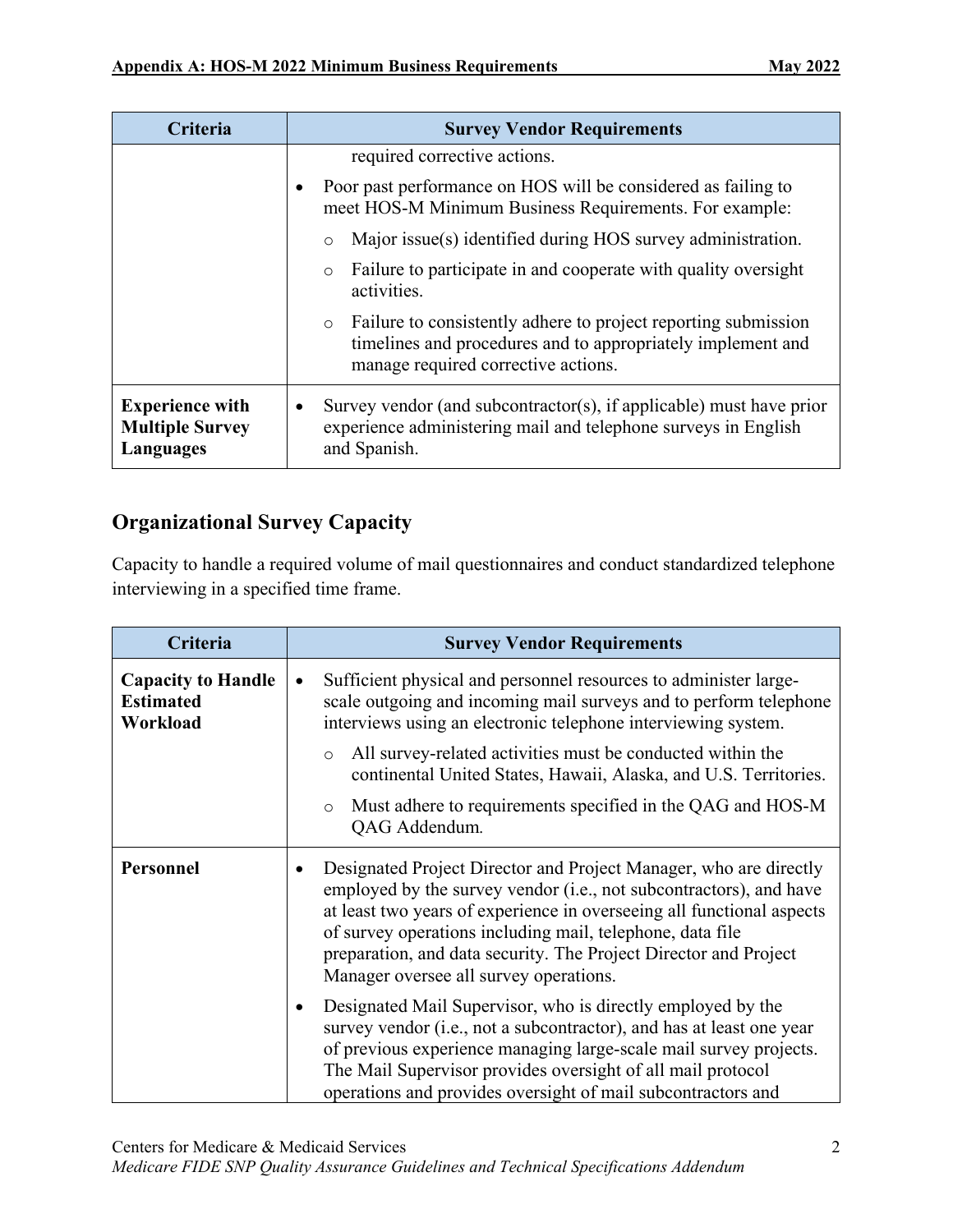| Criteria                | <b>Survey Vendor Requirements</b>                                                                                                                                                                                                                                                                                                                                                                                 |
|-------------------------|-------------------------------------------------------------------------------------------------------------------------------------------------------------------------------------------------------------------------------------------------------------------------------------------------------------------------------------------------------------------------------------------------------------------|
|                         | external partners (if applicable).                                                                                                                                                                                                                                                                                                                                                                                |
|                         | <b>Note:</b> An "external partner" is defined as an organization<br>utilized by the survey vendor to perform a specific aspect of<br>HOS-M administration. While it is assumed that a<br>subcontractor will have access to personally identifiable<br>information (PII), an external partner may furnish goods or<br>services to support HOS-M administration without access to<br>$PII$ .                        |
|                         | Designated Telephone Supervisor, who is directly employed by the<br>٠<br>survey vendor (i.e., not a subcontractor), and has at least one year<br>of previous experience managing large-scale telephone<br>interviewing projects. The Telephone Supervisor provides<br>oversight of all telephone protocol operations and provides<br>oversight of approved telephone interview subcontractors (if<br>applicable). |
|                         | Designated Lead or Primary Programmer, who is directly employed<br>٠<br>by the survey vendor (i.e., not a subcontractor), and has previous<br>experience preparing and submitting electronic data files in a<br>specified format to an external third-party organization within the<br>past two years. The Lead or Primary Programmer is responsible for<br>data submission.                                      |
|                         | Survey vendor has sufficient and experienced organizational back-<br>٠<br>up staff to manage functions of survey administration in the<br>absence of key staff.                                                                                                                                                                                                                                                   |
| <b>System Resources</b> | Commercial physical plant and system resources meet CMS<br>specifications and accommodate the volume of surveys being<br>administered. All system resources are subject to oversight<br>activities, including remote quality oversight activities and in-<br>person site visits to physical locations.                                                                                                            |
|                         | All survey-related work, including mail survey administration<br>$\circ$<br>activities and telephone interviewing, must be conducted at the<br>survey vendor's or approved subcontractor/external partner's<br>official business location. Home-based places of work (e.g.,<br>residences) and virtual organizations will not be permitted<br>without CMS approval.                                               |
|                         | Capacity for production and mailing of questionnaires, cover<br>letters, and postcards in-house or in accordance with requirements<br>outlined in "Approved Use of Subcontractors and Other External<br>Partners."                                                                                                                                                                                                |
|                         | Incoming paper surveys must be processed (e.g., scanned or key<br>$\circ$<br>entered) at the survey vendor's or designated                                                                                                                                                                                                                                                                                        |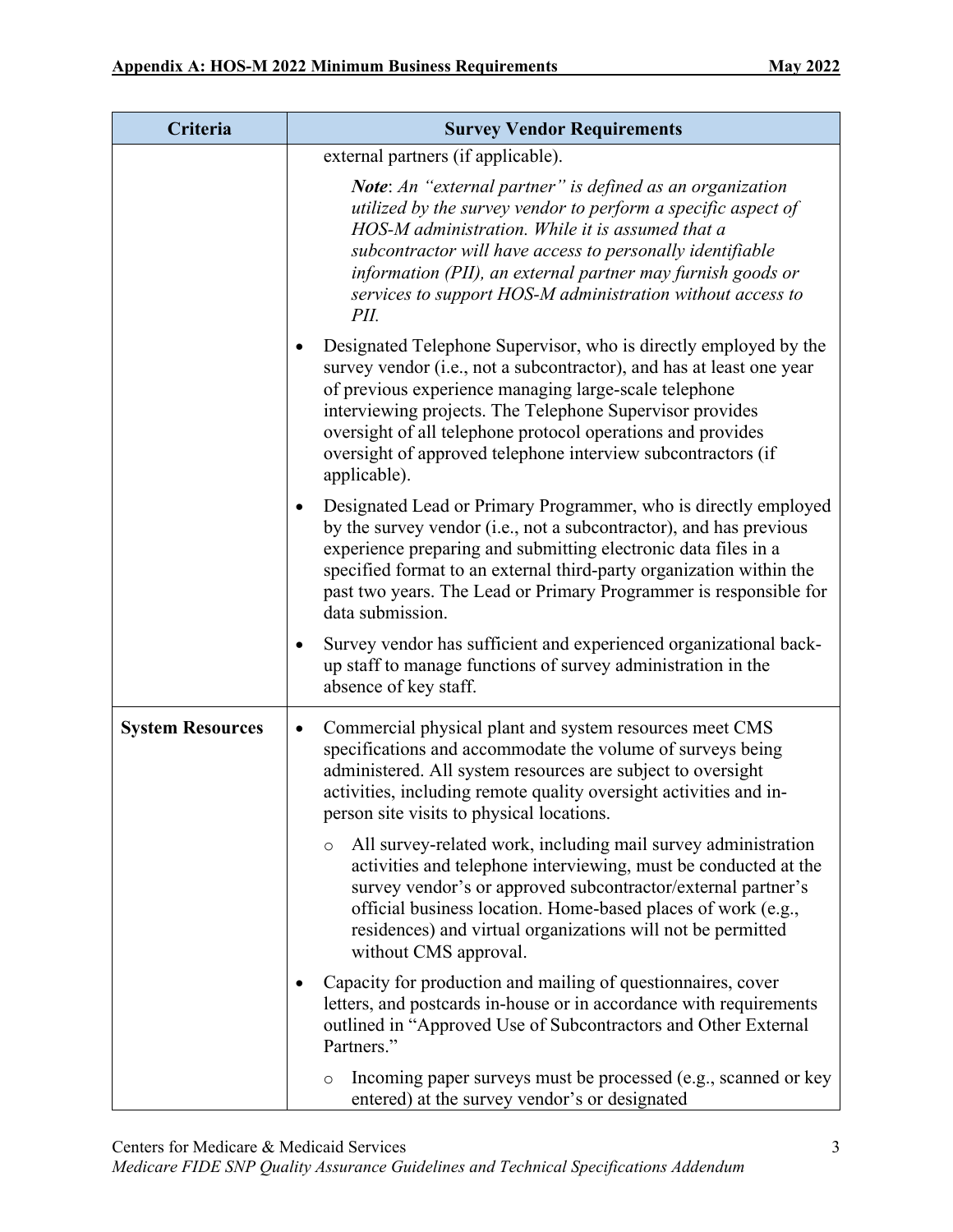| Criteria                                                     | <b>Survey Vendor Requirements</b>                                                                                                                                                                                                                                                                                                                                              |  |
|--------------------------------------------------------------|--------------------------------------------------------------------------------------------------------------------------------------------------------------------------------------------------------------------------------------------------------------------------------------------------------------------------------------------------------------------------------|--|
|                                                              | subcontractor/external partner's official business location.                                                                                                                                                                                                                                                                                                                   |  |
|                                                              | Capacity for programming electronic telephone interviewing<br>systems in accordance with specifications provided and conducting<br>telephone interviews using an electronic telephone interviewing<br>system in-house or in accordance with requirements outlined in<br>"Approved Use of Subcontractors and Other External Partners."                                          |  |
|                                                              | Capacity to record all telephone surveys.<br>٠                                                                                                                                                                                                                                                                                                                                 |  |
|                                                              | Capacity to handle concurrent survey projects while maintaining<br>high quality survey data and high response rates.                                                                                                                                                                                                                                                           |  |
|                                                              | Ability to track fielded surveys using an electronic survey<br>$\bullet$<br>management system through each stage of the protocol via the use<br>of a unique de-identified member identification number and interim<br>disposition codes.                                                                                                                                       |  |
|                                                              | A secure work environment for receiving, processing, and storing<br>hardcopy and electronic versions of questionnaires, sample files,<br>and supplemental files that protects the confidentiality of survey<br>data and PII and protects the integrity of the survey.                                                                                                          |  |
|                                                              | Prepare and submit data via secure methods (Health Insurance<br>٠<br>Portability and Accountability Act [HIPAA] compliant).                                                                                                                                                                                                                                                    |  |
| Use of<br><b>Subcontractors and</b><br><b>Other External</b> | CMS must approve subcontractors and other external partners as<br>٠<br>part of the survey vendor approval process at the time of<br>application.                                                                                                                                                                                                                               |  |
| <b>Partners (Subject</b><br>to Approval)                     | Subcontractors and other external partners must meet the criteria<br>$\bullet$<br>outlined for the survey administration activities they will perform.                                                                                                                                                                                                                         |  |
|                                                              | Subcontracting of data file preparation and submission is not<br>٠<br>permitted.                                                                                                                                                                                                                                                                                               |  |
|                                                              | Subcontractors and other external partners added after the<br>application process are subject to approval by CMS. Survey vendor<br>must inform the HOS Project Team immediately of changes in<br>subcontractor(s) and/or external partner(s).                                                                                                                                  |  |
|                                                              | Survey vendor is responsible for supervising and providing quality<br>٠<br>oversight of all subcontracted tasks and/or those tasks completed by<br>an organization external to the survey vendor.                                                                                                                                                                              |  |
|                                                              | All survey functions performed externally (i.e., not using the survey<br>٠<br>vendor's physical resources and/or in-house staff) must be listed in<br>both the Participation Form and the survey vendor's Quality<br>Assurance Plan. This includes, but is not limited to, organizations<br>with which the survey vendor has subcontractor or purchased<br>service agreements. |  |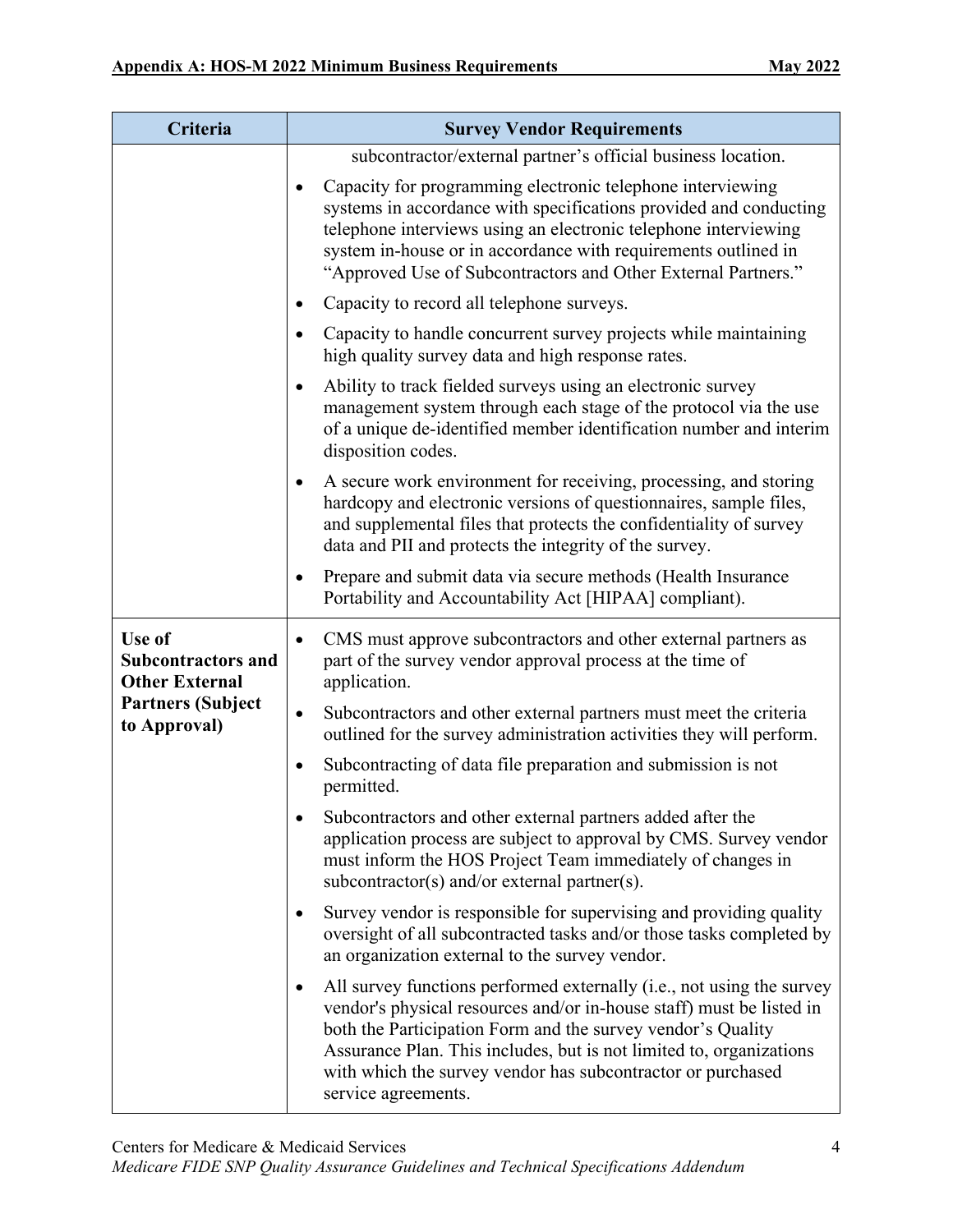| Criteria                                   | <b>Survey Vendor Requirements</b>                                                                                                                                                                                                                                                                                          |
|--------------------------------------------|----------------------------------------------------------------------------------------------------------------------------------------------------------------------------------------------------------------------------------------------------------------------------------------------------------------------------|
| <b>Mixed Mode</b><br><b>Administration</b> | Responsible for printing, assembling, and mailing survey materials<br>$\bullet$<br>in accordance with the QAG and HOS-M QAG Addendum.                                                                                                                                                                                      |
|                                            | Responsible for programming electronic telephone interviewing<br>٠<br>systems in accordance with the QAG and HOS-M QAG<br>Addendum.                                                                                                                                                                                        |
|                                            | Demonstrate ability to collect, accurately process, and code survey<br>٠<br>data through all phases of survey administration.                                                                                                                                                                                              |
|                                            | Use commercial software/resources to ensure that addresses and<br>$\bullet$<br>telephone numbers are updated and correct for all sampled<br>beneficiaries.                                                                                                                                                                 |
|                                            | Conduct accurate monitoring of interviewers in all languages in<br>$\bullet$<br>which the survey vendor is fielding the survey.                                                                                                                                                                                            |
|                                            | Assign appropriate disposition codes to each sampled beneficiary<br>٠<br>indicating final survey status.                                                                                                                                                                                                                   |
|                                            | Demonstrate ability to adhere to the survey administration timeline.<br>٠                                                                                                                                                                                                                                                  |
|                                            | Comply with all quality oversight requirements described in the<br>٠<br>QAG and HOS-M QAG Addendum, including submitting mail<br>materials and telephone interviewing screenshots to the HOS<br>Project Team for review prior to survey administration. This<br>includes all subcontractor and external partner materials. |
|                                            | Attest that the organization meets the Telephone Consumer<br>$\bullet$<br>Protection Act (TCPA) requirements by the Federal Trade<br>Commission (FTC) and Federal Communications Commission<br>(FCC) for dialing cell phones.                                                                                              |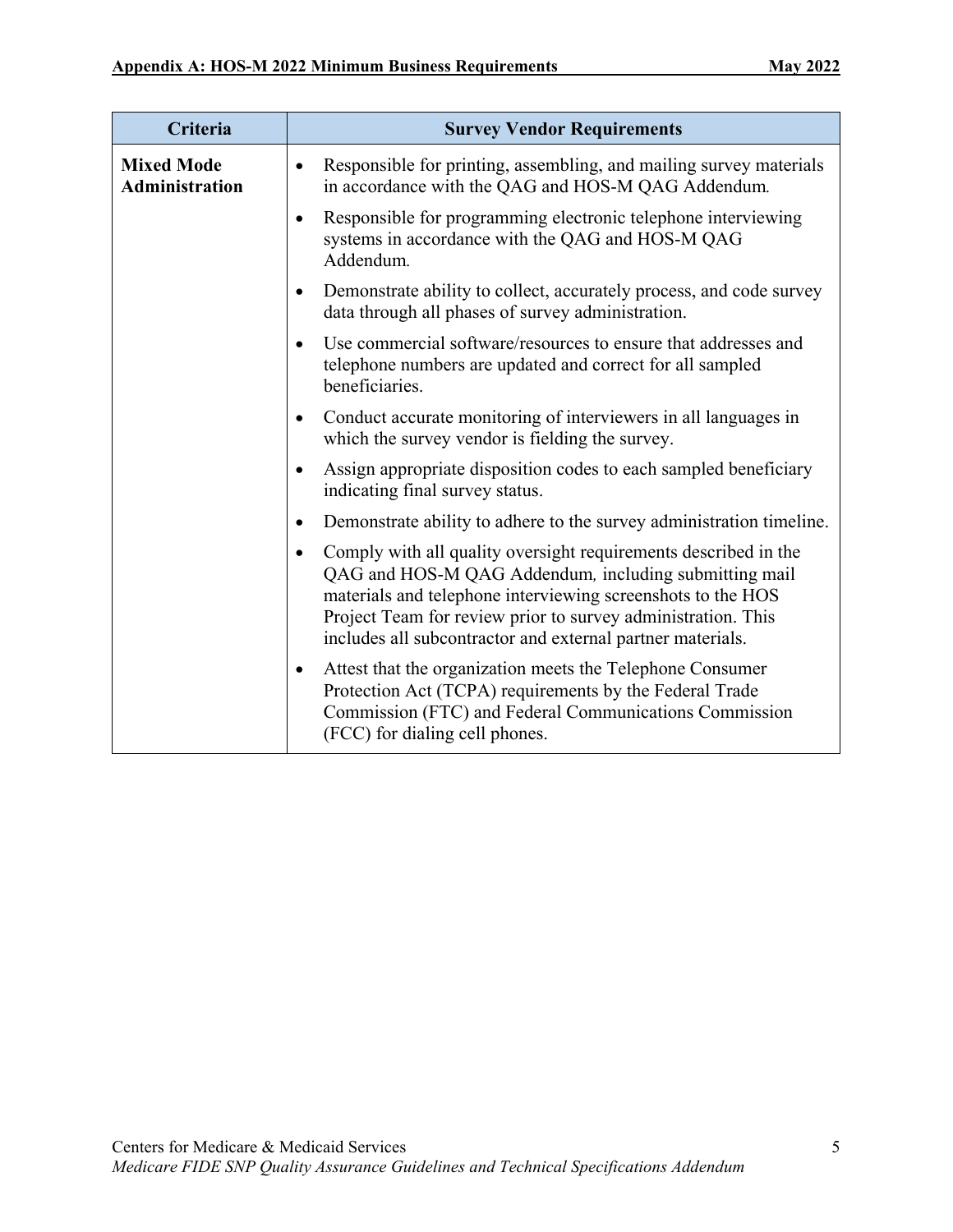| <b>Criteria</b>                             | <b>Survey Vendor Requirements</b>                                                                                                                                                                                                                                                                                                                                 |
|---------------------------------------------|-------------------------------------------------------------------------------------------------------------------------------------------------------------------------------------------------------------------------------------------------------------------------------------------------------------------------------------------------------------------|
| <b>Data Submission</b>                      | Follow all data preparation and submission rules as specified in the<br>$\bullet$<br>QAG and HOS-M QAG Addendum.                                                                                                                                                                                                                                                  |
|                                             | Submit data electronically in the specified format outlined in the<br>QAG and HOS-M QAG Addendum.                                                                                                                                                                                                                                                                 |
|                                             | Execute business associate agreements with PACE organizations<br>$\bullet$<br>and MA contracts and receive annual authorization from PACE<br>organizations and MA contracts to collect data on its behalf and<br>submit to CMS.                                                                                                                                   |
|                                             | Must be authorized by a MA contract and PACE organizations<br>$\circ$<br>prior to receiving the sample.                                                                                                                                                                                                                                                           |
|                                             | Work with the HOS Project Team to resolve data and data file<br>$\bullet$<br>submission problems.                                                                                                                                                                                                                                                                 |
|                                             | Submit data files as requested by the HOS Project Team within the<br>specified timeframe.                                                                                                                                                                                                                                                                         |
| <b>Data Security and</b><br>Confidentiality | Maintain established electronic security procedures related to<br>٠<br>access levels, passwords, and firewalls as required by HIPAA.                                                                                                                                                                                                                              |
|                                             | Perform regularly scheduled data back-up at least daily and off-site<br>$\bullet$<br>redundancy procedures that adequately safeguard system data.                                                                                                                                                                                                                 |
|                                             | Develop a disaster recovery plan to support continued business<br>$\bullet$<br>operations or recovery in the event of a natural or human-related<br>disaster.                                                                                                                                                                                                     |
|                                             | Use required encryption protocols, if applicable, for transmitting<br>٠<br>data files.                                                                                                                                                                                                                                                                            |
|                                             | Implement established procedures for identifying and reporting<br>$\bullet$<br>breaches of confidential data. Data files (electronic or paper) must<br>be stored securely and confidentially in accordance with the QAG.                                                                                                                                          |
|                                             | Ensure confidentiality of sampled members' identifying<br>$\bullet$<br>information during each phase of the survey process. Only contract-<br>level data may be shared with PACE organizations and MA<br>contracts as specified in the QAG (i.e., no member-level or member<br>identifying information can be shared with PACE organizations or<br>MA contracts). |
|                                             | Obtain signed confidentiality agreements from staff and<br>٠<br>subcontractors (i.e., those individuals and organizations with access<br>to PII). Confidentiality agreements must be reviewed and re-signed<br>periodically, at the discretion of the survey vendor, but not to<br>exceed a three-year period.                                                    |
|                                             | Complete and maintain a Data Use Agreement (DUA) for access to                                                                                                                                                                                                                                                                                                    |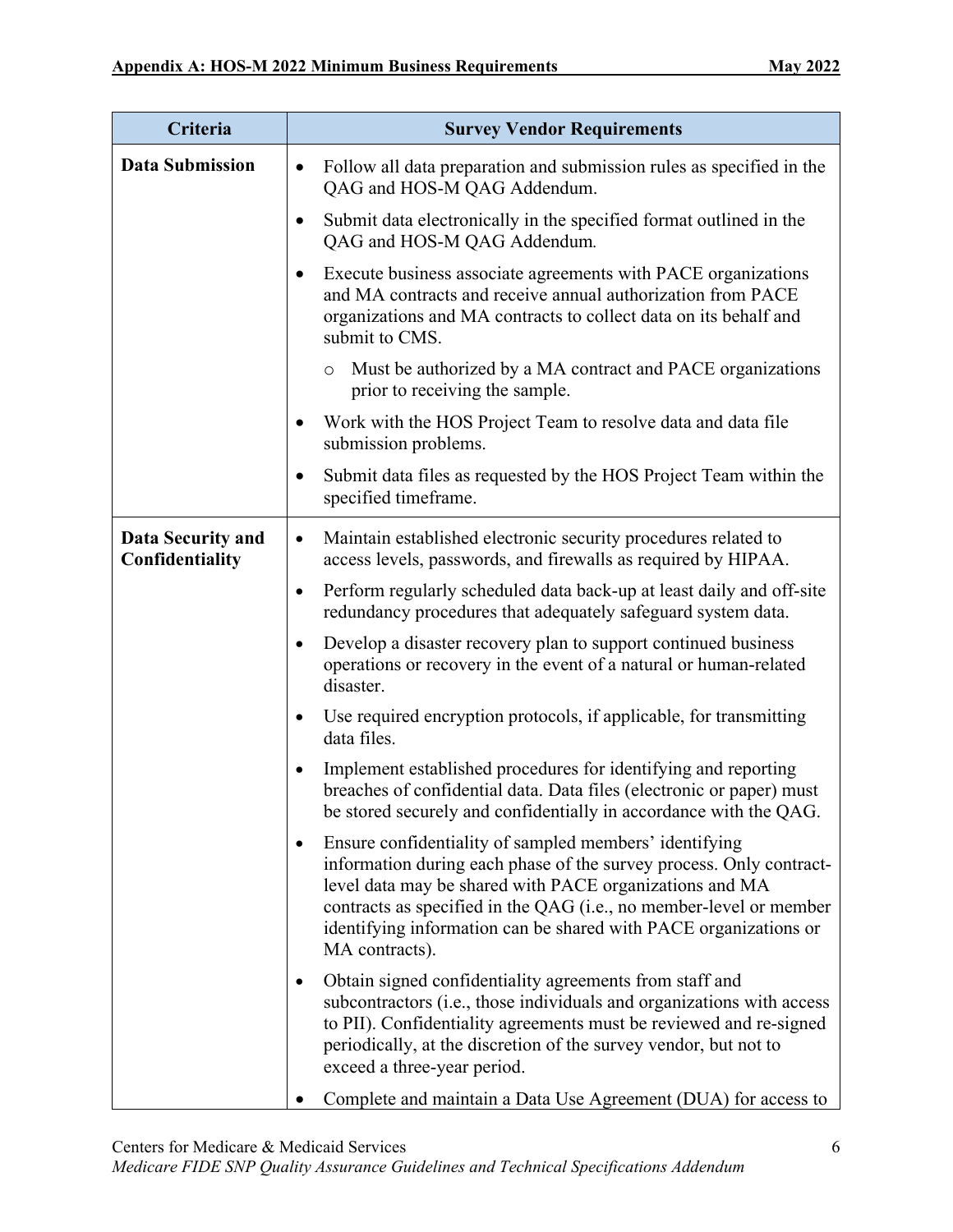| Criteria                                                   | <b>Survey Vendor Requirements</b>                                                                                                                                                                                                                                                                                              |
|------------------------------------------------------------|--------------------------------------------------------------------------------------------------------------------------------------------------------------------------------------------------------------------------------------------------------------------------------------------------------------------------------|
|                                                            | data from CMS for use in collection of additional beneficiary-level<br>information on persons with Medicare.                                                                                                                                                                                                                   |
|                                                            | Ensure the DUA is kept up to date and that all CMS requirements<br>$\bullet$<br>are followed, including documenting all subcontractors and key<br>personnel. Survey vendor will submit a DUA update within three<br>business days if any change in subcontractors or key personnel<br>occurs after the initial DUA submission. |
|                                                            | Ensure compliance with all applicable HIPAA Security and Privacy<br>٠<br>Rules in conducting all survey administration and data collection<br>activities.                                                                                                                                                                      |
| <b>Data Retention</b>                                      | Capacity to retain all data files (electronic or paper) for a minimum<br>٠<br>of three years, or as otherwise specified by the QAG, onsite at the<br>survey vendor's facilities.                                                                                                                                               |
|                                                            | Store returned paper questionnaires in a secure and<br>$\circ$<br>environmentally safe location until December 31 of the<br>following survey administration year, or as otherwise<br>specified by the QAG, onsite at the survey vendor's<br>facilities. Scanned images must be retained for three years.                       |
|                                                            | Record all telephone interviews and retain all telephone<br>$\circ$<br>survey recordings for three years or as otherwise specified<br>by the QAG, onsite at the survey vendor's facilities.                                                                                                                                    |
|                                                            | Establish a process for data destruction after three years and<br>٠<br>complete an attestation of data destruction.                                                                                                                                                                                                            |
| <b>Technical</b><br>Assistance/<br><b>Customer Support</b> | Establish toll-free customer support telephone lines with live<br>operators Monday through Friday from 9:00 a.m. to 8:00 p.m.<br>(survey vendor local time), either in-house or in accordance with<br>requirements outlined in "Approved Use of Subcontractors and<br>Other External Partners."                                |
|                                                            | Establish a customer support email address for members who have<br>٠<br>questions about the survey or their eligibility.                                                                                                                                                                                                       |
|                                                            | All emails received through the customer support email address and<br>٠<br>survey vendor responses must be forwarded to the HOS Project<br>Team via secure transfer network.                                                                                                                                                   |
|                                                            | Accommodate telephone and email inquiries in all languages in<br>٠<br>which the survey vendor is fielding the survey, starting at the<br>beginning of the survey fielding period (i.e., prenotification mailing<br>date) and continuing through the duration of survey fielding (i.e.,<br>through the end of data collection). |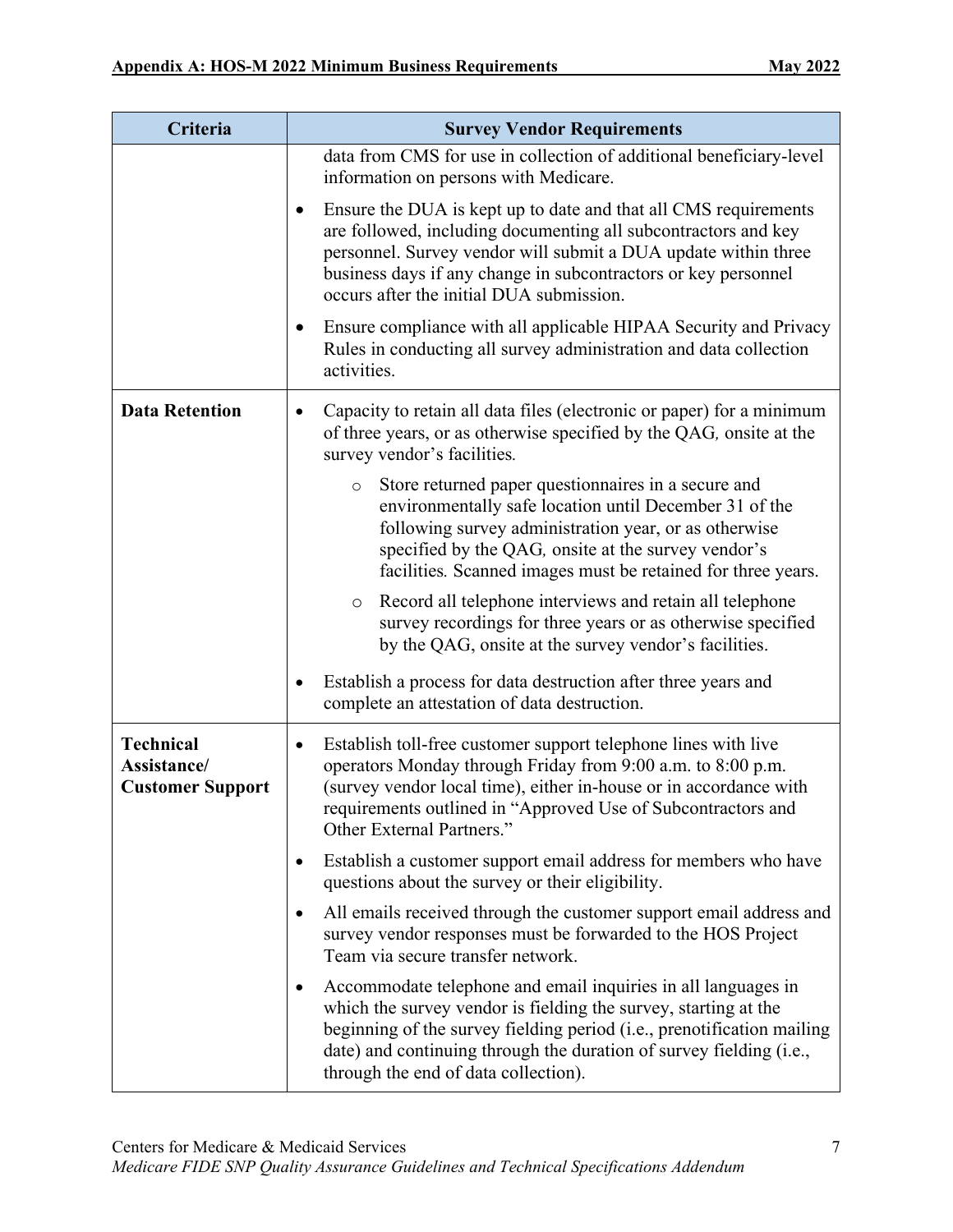# **Quality Control Procedures**

Personnel training and quality control mechanisms employed to collect valid, reliable survey data.

| Criteria                                                           | <b>Survey Vendor Requirements</b>                                                                                                                                                                                          |  |  |  |  |
|--------------------------------------------------------------------|----------------------------------------------------------------------------------------------------------------------------------------------------------------------------------------------------------------------------|--|--|--|--|
| <b>Demonstrated</b><br><b>Quality Control</b><br><b>Procedures</b> | Establish and document quality control procedures for all phases of<br>survey implementation and in all languages in which the survey<br>vendor is fielding the survey, as specified in the QAG and HOS-M<br>QAG Addendum: |  |  |  |  |
|                                                                    | Internal staff and subcontractor/external partner training.<br>$\circ$                                                                                                                                                     |  |  |  |  |
|                                                                    | Printing, mailing, and recording receipt of surveys.<br>$\circ$                                                                                                                                                            |  |  |  |  |
|                                                                    | Telephone administration of surveys (electronic telephone<br>$\circ$<br>interviewing system).                                                                                                                              |  |  |  |  |
|                                                                    | Scanning, coding, and processing of survey data.<br>O                                                                                                                                                                      |  |  |  |  |
|                                                                    | Preparing final data files for submission and resolving any<br>$\circ$<br>identified errors.                                                                                                                               |  |  |  |  |
|                                                                    | All other functions and processes that affect the administration<br>$\circ$<br>of the HOS-M survey.                                                                                                                        |  |  |  |  |
|                                                                    | Physical business premises on which major operations of survey<br>٠<br>business are conducted are amenable to site visits by CMS and the<br>HOS Project Team, as specified in the QAG and HOS-M QAG<br>Addendum.           |  |  |  |  |
|                                                                    | Subcontractors and other external partners must meet the criteria<br>٠<br>outlined for the survey administration activities they will perform.                                                                             |  |  |  |  |
|                                                                    | When a discrepancy occurs, submit a Discrepancy Report and<br>corrective action plan to the HOS Project Team within one business<br>day.                                                                                   |  |  |  |  |
|                                                                    | Prepare, accommodate, and plan for announced or unannounced<br>site visits and/or remote quality oversight activities from CMS or<br>the HOS Project Team for quality oversight purposes.                                  |  |  |  |  |
| <b>Training</b><br><b>Requirements</b>                             | Participate in the HOS-M Survey Vendor Training (via Webinar)<br>after confirmation of conditionally approved status.                                                                                                      |  |  |  |  |
|                                                                    | Participate in all poll questions administered during the<br>$\circ$<br>training.                                                                                                                                          |  |  |  |  |
|                                                                    | Complete a post-training test.<br>O                                                                                                                                                                                        |  |  |  |  |
|                                                                    | Complete a training evaluation.<br>$\circ$                                                                                                                                                                                 |  |  |  |  |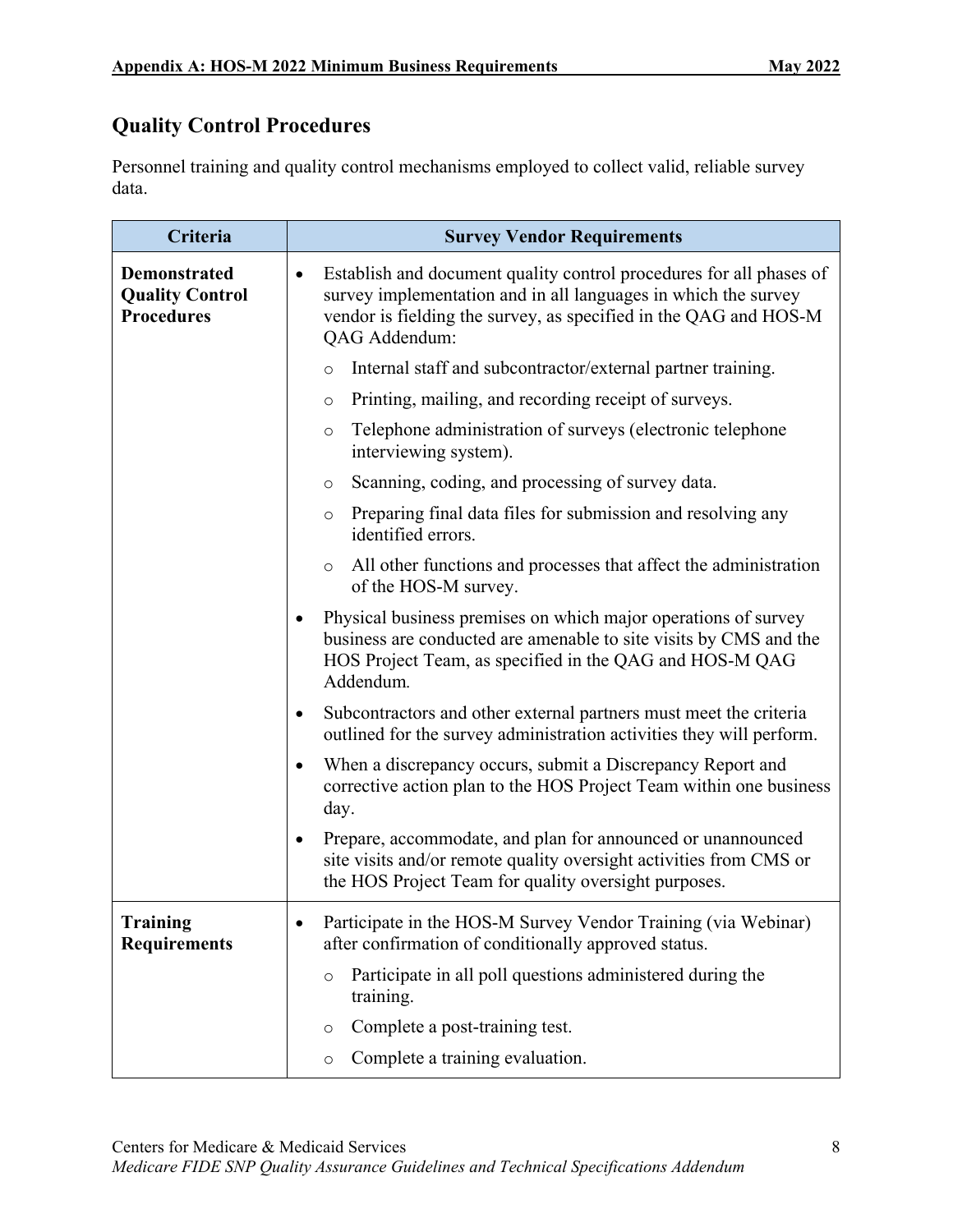| <b>Criteria</b> | <b>Survey Vendor Requirements</b>                                                                                                                                                                                              |
|-----------------|--------------------------------------------------------------------------------------------------------------------------------------------------------------------------------------------------------------------------------|
|                 | At a minimum, the organization's Project Director, Project<br>Manager, Mail Supervisor, Telephone Supervisor, and the Lead or<br>Primary Programmer must attend the annual training as<br>representatives of the organization. |
|                 | Subcontractors and other external partners performing key survey<br>$\bullet$<br>administration responsibilities must attend training.                                                                                         |
|                 | All survey vendor staff responsible for data coding and file<br>preparation are strongly recommended to attend training.                                                                                                       |

# **Approval Term**

An approved survey vendor may administer HOS-M for the specified amount of time.

| Criteria             | <b>Survey Vendor Requirements</b>                                                                                                                                                                                                                                                                                                |
|----------------------|----------------------------------------------------------------------------------------------------------------------------------------------------------------------------------------------------------------------------------------------------------------------------------------------------------------------------------|
| <b>Approval Term</b> | One year subject to annual re-approval based on submission and<br>review of Participation Form.                                                                                                                                                                                                                                  |
|                      | Approval as a survey vendor in prior years does not guarantee<br>future re-approval.                                                                                                                                                                                                                                             |
|                      | Approval and/or re-approval as a survey vendor is dependent on<br>successful past performance.                                                                                                                                                                                                                                   |
|                      | Survey vendor must be approved to administer HOS in order to<br>administer HOS-M. Approval to administer HOS does not<br>guarantee approval to administer HOS-M.                                                                                                                                                                 |
|                      | Survey vendor must administer HOS-M and submit data for a<br>minimum of one MA contract or PACE organization within two<br>years of approval to remain eligible for re-approval. Multiple years<br>as an approved vendor without HOS-M clients will be negatively<br>weighted as a decision factor when considering re-approval. |

# **HOS-M 2022 Rules of Participation**

Any organization participating in the 2022 HOS-M administration must adhere to the following Rules of Participation. To be eligible, the organization must:

- 1. Meet the HOS-M Minimum Business Requirements.
- 2. Participate in teleconference call(s) with the HOS Project Team to discuss relevant survey experience, organizational survey capability and capacity, quality control and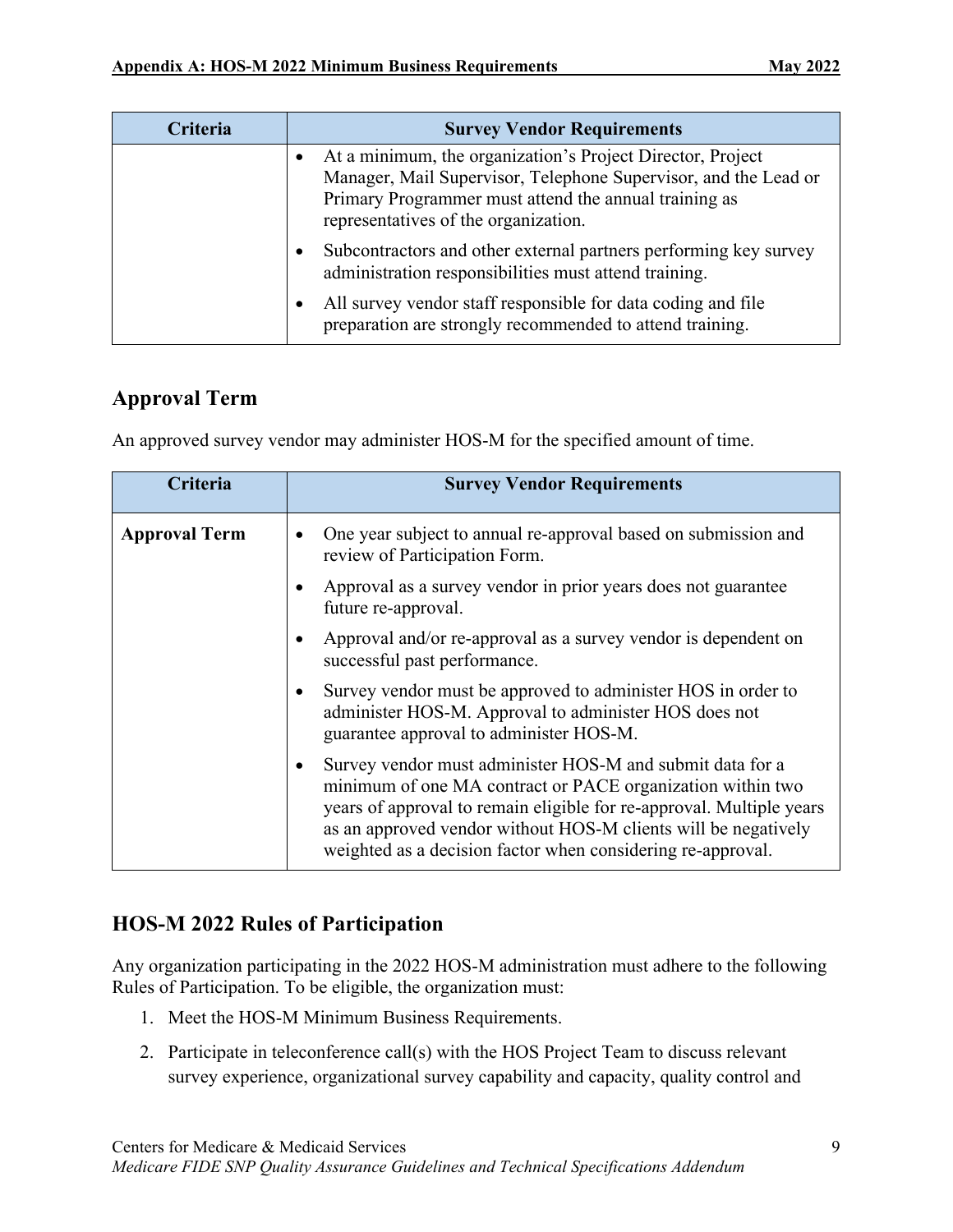assurance procedures, and the role of subcontractors and other external partners, if applicable.

- 3. Participate in the HOS-M Survey Vendor Training, participate in polling questions administered during the training, complete the post-training test, and complete the training evaluation. At a minimum, the organization's Project Director, Project Manager, Mail Supervisor, Telephone Supervisor, and the Lead or Primary Programmer must attend the annual training as representatives of the organization. Subcontractors and other external partners performing major functions with key survey administration responsibilities must attend training.
- 4. Complete and maintain a DUA for access to data from CMS for use in collection of additional beneficiary-level information on persons with Medicare. Survey vendors are required to include all subcontractors on the DUA. Survey vendors must notify the HOS Project Team immediately of any key personnel changes or if subcontractors are added or removed after submission of the Participation Form. A DUA update must also be submitted within three business days if any change in subcontractors occurs after the initial DUA is submitted to the HOS Project Team.
- 5. Comply with all rules and regulations pertaining to PII and protected health information (PHI) per HIPAA.
- 6. Review and follow the HOS QAG and HOS-M QAG Addendum and all policy updates.
- 7. Develop and submit an HOS-M Quality Assurance Plan by the specified deadline, including plans to provide quality oversight of subcontractors and external partners. In addition, submit materials relevant to the survey administration (as determined by CMS), including mailing materials (e.g., cover letters and questionnaires) and screenshots of telephone interviewing systems.
- 8. Store paper HOS-M surveys onsite until December 31 of the following survey administration year and retain electronic images for three years.
- 9. Record all telephone interviews and retain all telephone survey recordings for three years.
- 10. Destroy data after three years and complete an attestation of data destruction.
- 11. Participate and cooperate (including subcontractors and other external partners) in all oversight activities conducted by the HOS Project Team, including but not limited to, survey material review, site visits, remote telephone interview monitoring, remote data record review, data audits, and other oversight activities as determined by CMS.
- 12. Submit final HOS-M data files on time, as specified by the deadline determined by CMS.
- 13. Through agreement with these Rules of Participation, attest to the accuracy of the organization's HOS-M data collection, following the guidelines set forth in the most current version of the QAG and HOS-M QAG Addendum*.*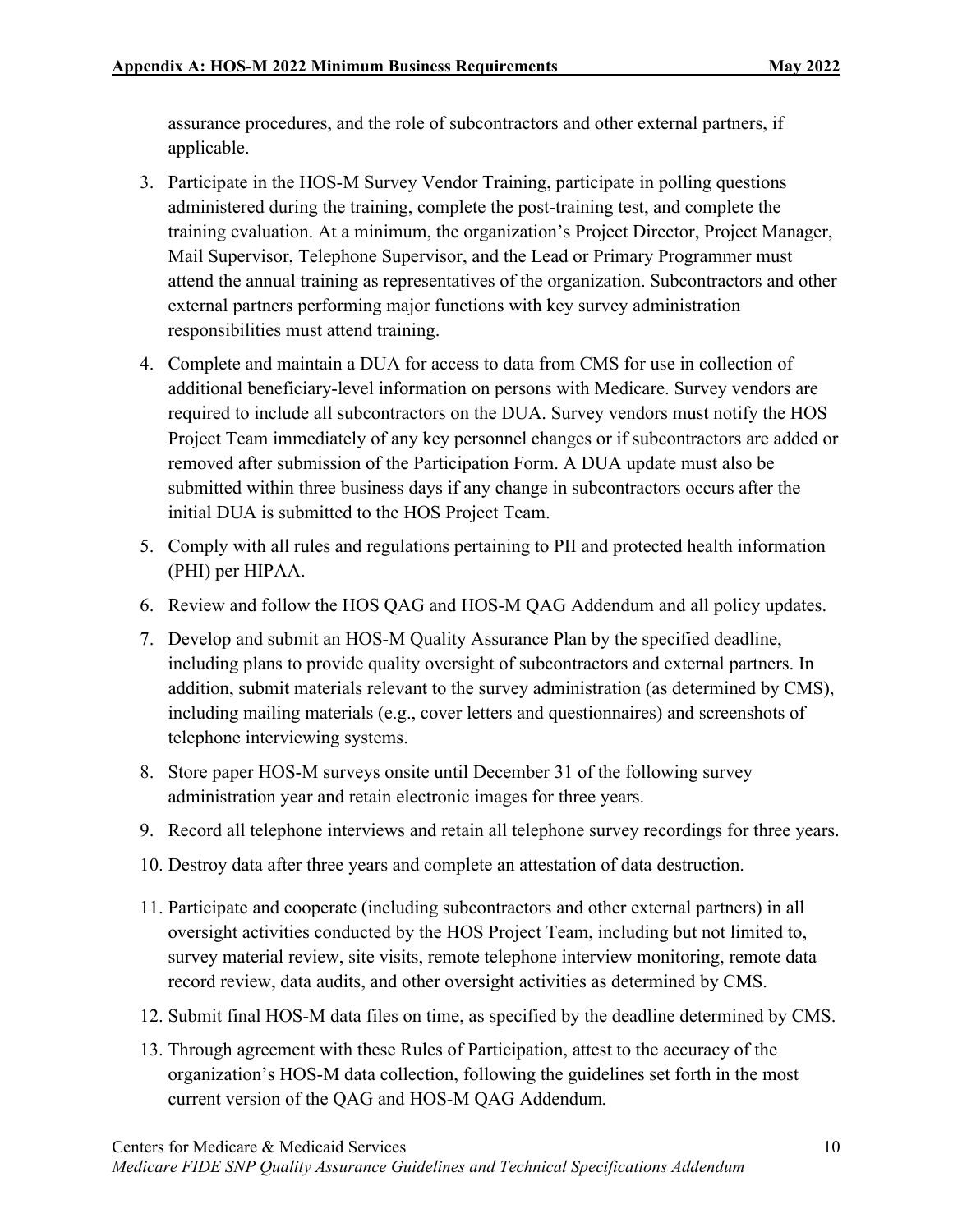- 14. Notify the HOS Project Team of any discrepancies or variations from the standard HOS-M protocol that occur as the discrepancy is identified. Survey vendor must complete and submit a Discrepancy Report Form within one business day of becoming aware of a discrepancy.
- 15. Acknowledge that the use of virtual operations is prohibited unless approved by CMS.
- 16. Disclose business relationships with sponsors of PACE organizations and MA contracts for potential conflicts of interest annually. Survey vendor may not administer the HOS-M to meet CMS requirements for PACE organizations or MA contract clients that controls, is controlled by, or is under common control with the survey vendor.
- 17. Acknowledge that CMS may, at its sole discretion, terminate, discontinue, or not renew the "approved" status of a survey vendor.
- 18. Acknowledge that the survey vendor must contract with and administer the HOS-M on behalf of at least one PACE organization or MA contract within two years of initial approval status to remain eligible for reapproval.
- 19. Acknowledge that fielding non-CMS surveys using HOS-M questions to Medicare beneficiaries could have a negative effect on the official survey response rates and measure scores.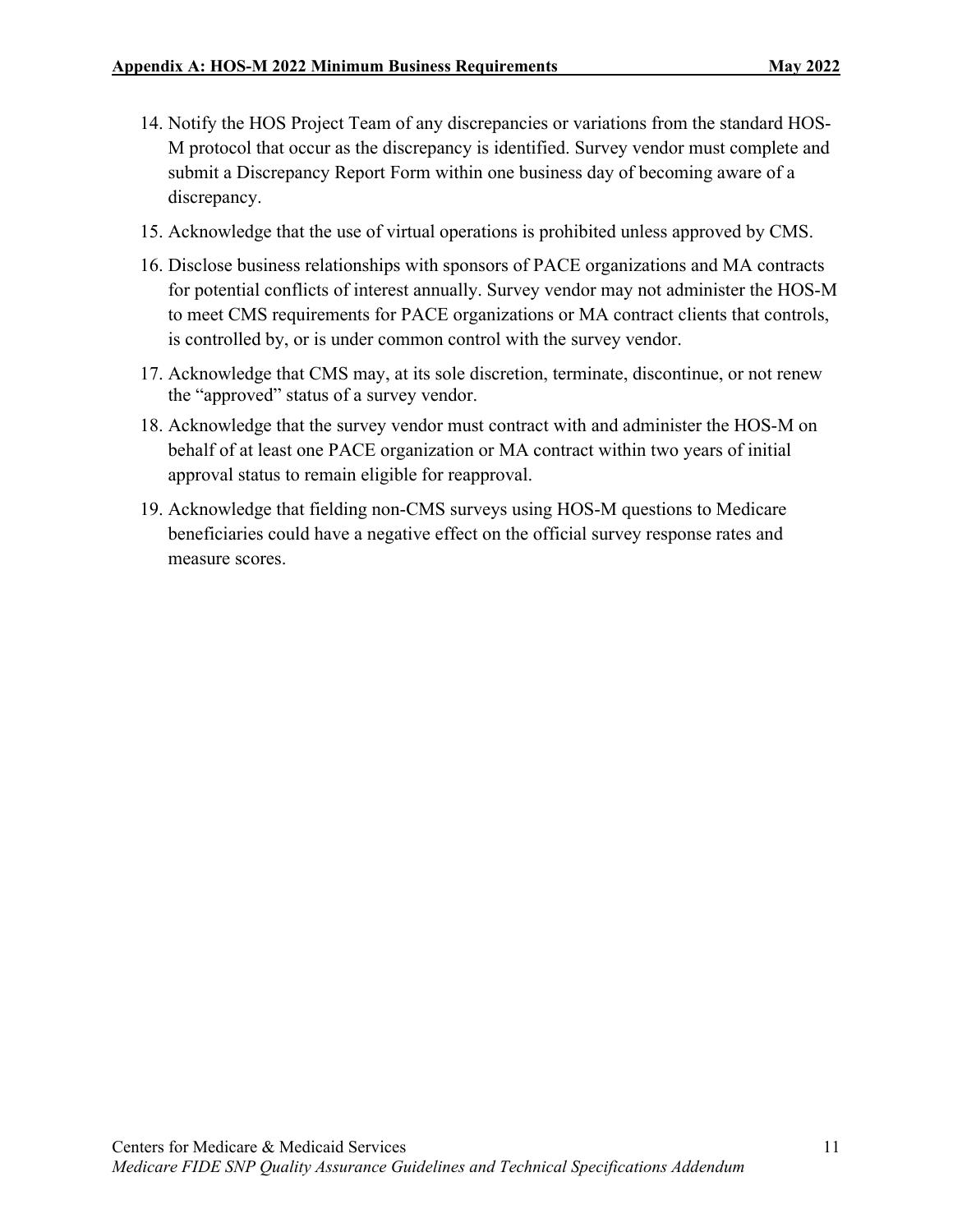# **Appendix B: HOS-M 2022 FIDE SNP Sample File Layout and Survey File Record Layout**

This document contains file layout information that survey vendors use to generate the HOS-M FIDE SNP member-level data file for submission to the HOS Project Team.

**Table B-1: Header Record Layout** provides the layout and data elements for the Header Record. The Header Record is the first line of the survey vendor-generated data file and must contain identical values to those provided by CMS.

**Table B-2: Sample File Layout** provides the layout for the HOS-M FIDE SNP member-level data file. CMS provides the sample file to survey vendors. The sample file variables are appended to the member-level data file by survey vendors and must be identical to the sample file.

**Table B-3: Survey File Record Layout** provides the layout and data elements for the survey variables of the HOS-M member-level data file.

**Table B-4: Supplemental File Layout** provides the layout for the HOS-M FIDE SNP supplemental files for the survey vendor to send to MA contracts to obtain telephone numbers.

# **Header Record Layout**

|                          | <b>Field Position</b> |     | <b>Field</b> |                                       |  |
|--------------------------|-----------------------|-----|--------------|---------------------------------------|--|
| <b>Field Description</b> | <b>Start</b>          | End | Length       | <b>Valid Values</b>                   |  |
| Record Identifier        |                       |     |              | Must be a tilde character: " $\sim$ " |  |
| Reporting Year           |                       |     |              | 2022                                  |  |
| NCQA Survey Vendor       | <sub>t</sub>          | 13  | 8            | $001413$ = Center for the Study of    |  |
| ID                       |                       |     |              | Services                              |  |
|                          |                       |     |              | $001415$ = DataStat, Inc.             |  |

#### **Table B-1: Header Record Layout**

# **Sample File Layout—FIDE SNP**

#### **Table B-2: Sample File Layout—FIDE SNP**

|                          | <b>Field Positions</b> |     | <b>Field</b> | <b>Valid Values</b>           |
|--------------------------|------------------------|-----|--------------|-------------------------------|
| <b>Field Description</b> | <b>Start</b>           | End | Length       |                               |
| Plan Name                |                        | 60  | 60           | Plan Name                     |
| Plan Type                | 61                     | 68  | 8            | Plan Type                     |
| Plan ID                  | 69                     | 73  | 5            | 5-digit alphanumeric variable |
|                          |                        |     |              | Starts with H, R, or E.       |
|                          |                        |     |              | For example: H2222            |
| PBP Number               | 74                     | 76  |              | 3-digit numeric variable      |
| CMS Beneficiary Link Key | 77                     | 89  | 13           | Maximum of 9-digit numeric    |
|                          |                        |     |              | variable                      |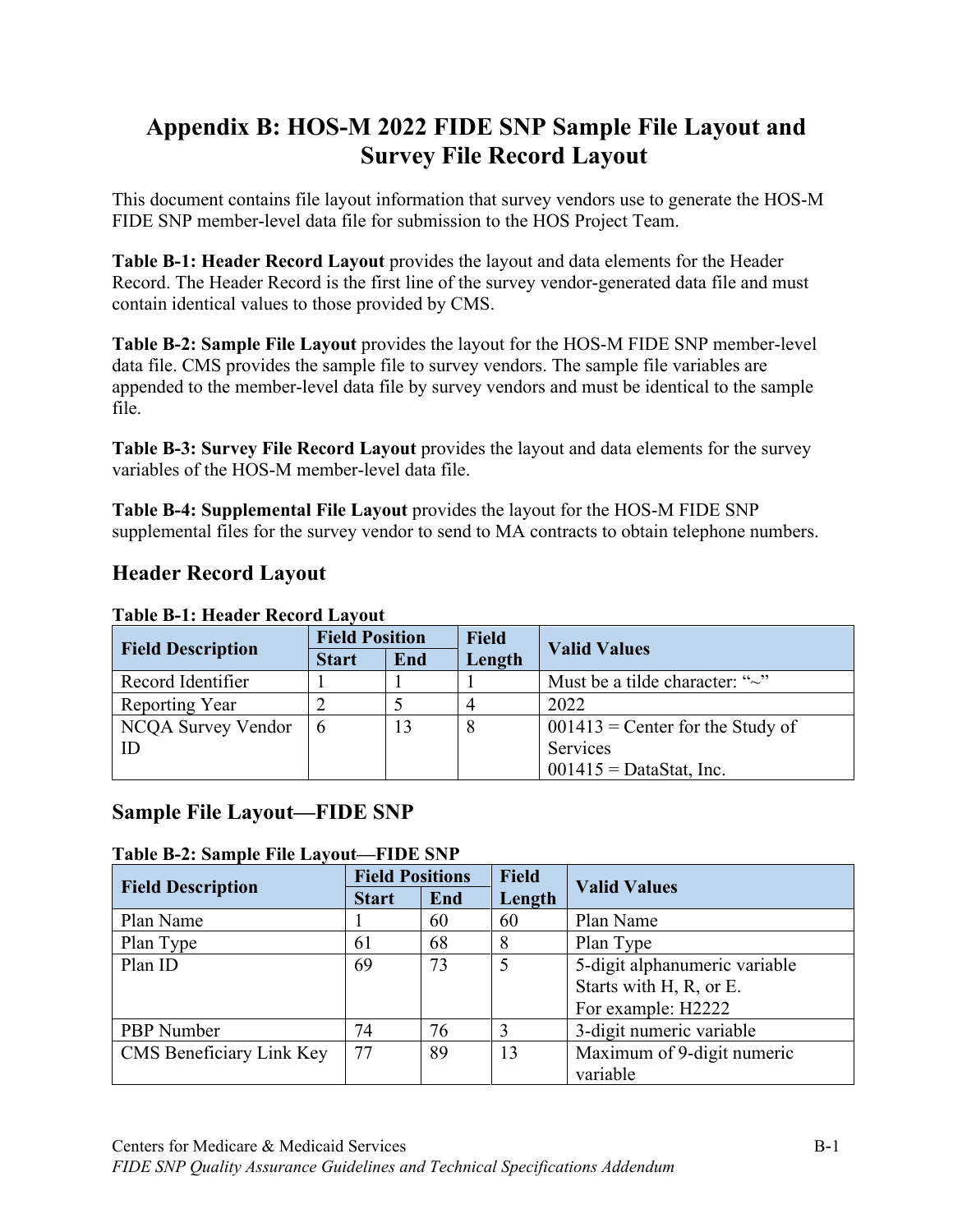|                                | <b>Field Positions</b> |     | <b>Field</b> |                                     |
|--------------------------------|------------------------|-----|--------------|-------------------------------------|
| <b>Field Description</b>       | <b>Start</b>           | End | Length       | <b>Valid Values</b>                 |
| Medicare Beneficiary           | 90                     | 100 | 11           | 11-digit alphanumeric variable      |
| Identifier                     |                        |     |              |                                     |
| Member First Name              | 101                    | 130 | 30           | <b>First Name</b>                   |
| Member Middle Initial          | 131                    | 131 | 1            | Middle Initial                      |
| Member Last Name               | 132                    | 166 | 35           | Last Name                           |
| Address 1                      | 167                    | 191 | 25           | <b>Street Address</b>               |
| Address 2                      | 192                    | 216 | 25           | <b>Street Address</b>               |
| Address 3                      | 217                    | 241 | 25           | <b>Street Address</b>               |
| Member City                    | 242                    | 266 | 25           | City                                |
| <b>Member State</b>            | 267                    | 291 | 25           | State (2-letter state abbreviation) |
| Member Zip Code                | 292                    | 316 | 25           | 9-digit numeric variable (5-digit   |
|                                |                        |     |              | Zip Code and 4-digit plus-four      |
|                                |                        |     |              | code)                               |
| CMS Date of Birth              | 317                    | 326 | 10           | MMDDYYYY                            |
| <b>CMS</b> Gender              | 327                    | 327 | 1            | $1 = Male$                          |
|                                |                        |     |              | $2 =$ Female                        |
| <b>CMS</b> Race                | 328                    | 328 | $\mathbf{1}$ | $0 =$ Unknown                       |
|                                |                        |     |              | $1 =$ White                         |
|                                |                        |     |              | $2 = Black$                         |
|                                |                        |     |              | $3 = Other$                         |
|                                |                        |     |              | $4 = \text{Asian}$                  |
|                                |                        |     |              | $5 =$ Hispanic                      |
|                                |                        |     |              | $6$ = North American Native         |
|                                |                        |     |              | $9 =$ Missing                       |
| <b>CMS</b> Language Code       | 329                    | 329 | $\mathbf{1}$ | $E =$ English                       |
|                                |                        |     |              | $S =$ Spanish                       |
|                                |                        |     |              | The field may also be left blank.   |
| <b>CMS</b> Language Preference | 330                    | 330 | $\mathbf{1}$ | $E =$ English                       |
| Code                           |                        |     |              | $S =$ Spanish                       |
|                                |                        |     |              | The field may also be left blank.   |

# **Survey File Record Layout**

#### **Table B-3: Survey File Record Layout**

|                          | <b>Field Position</b> |     | <b>Field</b> |                     |
|--------------------------|-----------------------|-----|--------------|---------------------|
| <b>Field Description</b> | <b>Start</b>          | End | Length       | <b>Valid Values</b> |
| Question 1               |                       |     |              | $1 =$ Excellent     |
|                          |                       |     |              | $2 = V$ ery Good    |
|                          |                       |     |              | $3 = Good$          |
|                          |                       |     |              | $4 = Fair$          |
|                          |                       |     |              | $5 = Poor$          |
|                          |                       |     |              | $9 = Missing$       |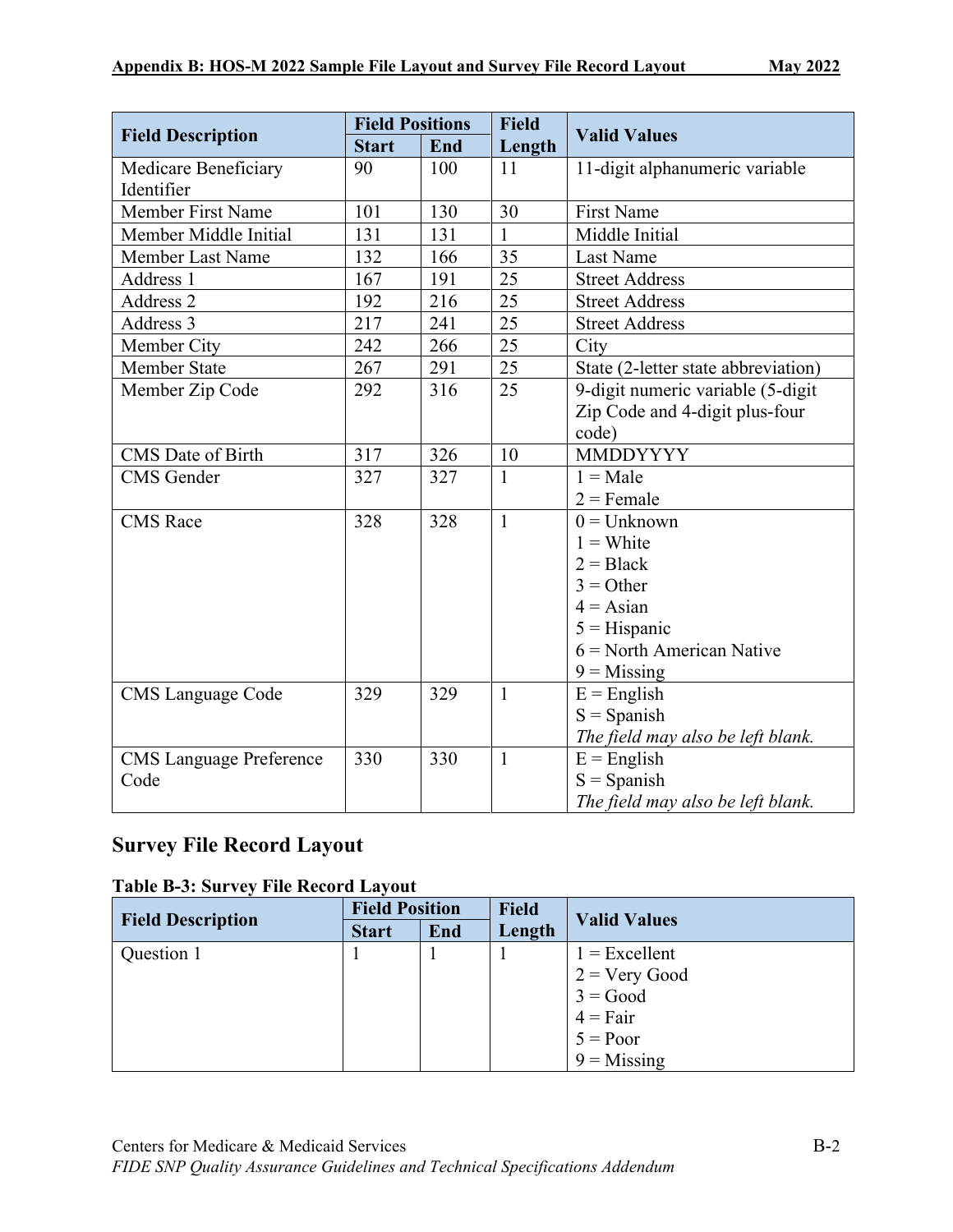|                          | <b>Field Position</b> |                | <b>Field</b> |                                       |
|--------------------------|-----------------------|----------------|--------------|---------------------------------------|
| <b>Field Description</b> | <b>Start</b>          | End            | Length       | <b>Valid Values</b>                   |
| Question 2               | $\overline{2}$        | $\overline{2}$ | 1            | $1 = No$ difficulty at all            |
|                          |                       |                |              | $2 = A$ little difficulty             |
|                          |                       |                |              | $3$ = Some difficulty                 |
| Question 3               | $\overline{3}$        | $\overline{3}$ | $\mathbf{1}$ | $4 = A$ lot of difficulty             |
|                          |                       |                |              | $5 =$ Not able to do it               |
|                          |                       |                |              | $9 =$ Missing                         |
| Question 4a              | $\overline{4}$        | $\overline{4}$ | 1            | $1 = No$ , I do not have difficulty   |
| Question 4b              | 5                     | 5              |              | $2 = Yes$ , I have difficulty         |
| Question 4c              | 6                     | 6              | $\mathbf{1}$ | $3 = I$ am unable to do this activity |
| Question 4d              | $\overline{7}$        | $\overline{7}$ | $\mathbf{1}$ | $9 =$ Missing                         |
| Question 4e              | 8                     | 8              | $\mathbf{1}$ |                                       |
| Question 4f              | 9                     | 9              | $\mathbf{1}$ |                                       |
| Question 5a              | 10                    | 10             | 1            | $1 = Yes$ , I receive help            |
| Question 5b              | 11                    | 11             | $\mathbf{1}$ | $2 = No$ , I do not receive help      |
| Question 5c              | 12                    | 12             | $\mathbf{1}$ | $3 = I$ do not do this activity       |
| Question 5d              | 13                    | 13             | $\mathbf{1}$ | $9 =$ Missing                         |
| Question 5e              | 14                    | 14             | $\mathbf{1}$ |                                       |
| Question 5f              | 15                    | 15             | $\mathbf{1}$ |                                       |
| Question 6a              | 16                    | 16             | 1            | $1 = Yes$ , limited a lot             |
|                          |                       |                |              | $2 = Yes$ , limited a little          |
| Question 6b              | 17                    | 17             | $\mathbf{1}$ | $3 = No$ , not limited at all         |
|                          |                       |                |              | $9 =$ Missing                         |
| Question 7a              | 18                    | 18             | $\mathbf{1}$ | $1 = No$ , none of the time           |
| Question 7b              | 19                    | 19             | $\mathbf{1}$ | $2 = Yes$ , a little of the time      |
|                          |                       |                |              | $3 = Yes$ , some of the time          |
| Question 8a              | 20                    | 20             | $\mathbf{1}$ | $4 = Yes$ , most of the time          |
| Question 8b              | 21                    | 21             | $\mathbf{1}$ | $5 = Yes$ , all of the time           |
|                          |                       |                |              | $9 =$ Missing                         |
| Question 9               | 22                    | 22             | $\mathbf{1}$ | $1 = Not$ at all                      |
|                          |                       |                |              | $2 = A$ little bit                    |
|                          |                       |                |              | $3 =$ Moderately                      |
|                          |                       |                |              | $4 =$ Quite a bit                     |
|                          |                       |                |              | $5 =$ Extremely                       |
|                          |                       |                |              | $9 =$ Missing                         |
| Question 10a             | 23                    | 23             | 1            | $1 =$ All of the time                 |
| Question 10b             | 24                    | 24             | 1            | $2 =$ Most of the time                |
| Question 10c             | 25                    | 25             | 1            | $3 = A$ good bit of the time          |
|                          |                       |                |              | $4 =$ Some of the time                |
|                          |                       |                |              | $5 = A$ little of the time            |
|                          |                       |                |              | $6 =$ None of the time                |
|                          |                       |                |              | $9 =$ Missing                         |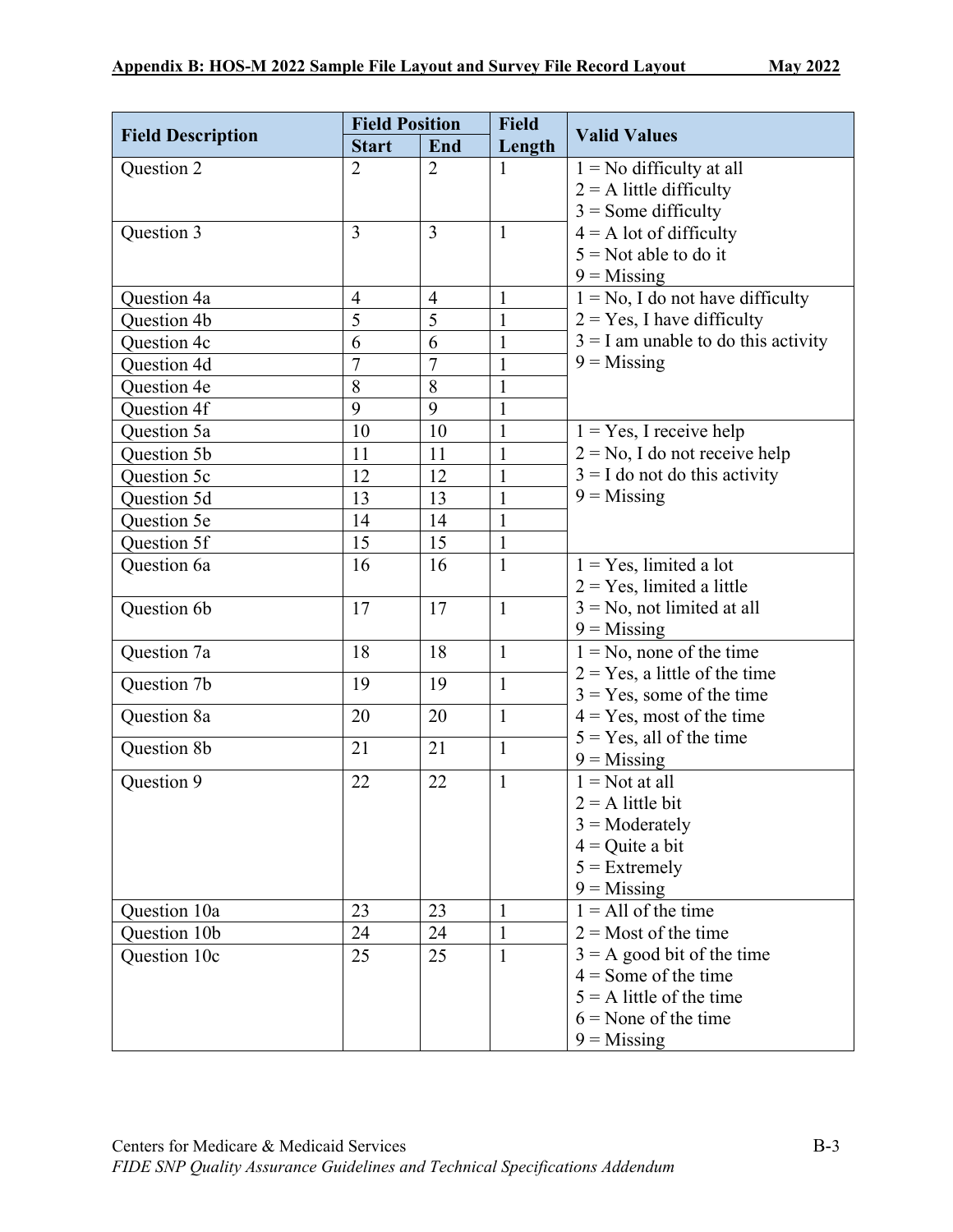| <b>Field Description</b>     | <b>Field Position</b> |          | <b>Field</b>      | <b>Valid Values</b>                                                                                                                                                                                                                                                                                |
|------------------------------|-----------------------|----------|-------------------|----------------------------------------------------------------------------------------------------------------------------------------------------------------------------------------------------------------------------------------------------------------------------------------------------|
|                              | <b>Start</b>          | End      | Length            |                                                                                                                                                                                                                                                                                                    |
| Question 11                  | 26                    | 26       | 1                 | $1 =$ All of the time                                                                                                                                                                                                                                                                              |
|                              |                       |          |                   | $2 =$ Most of the time                                                                                                                                                                                                                                                                             |
|                              |                       |          |                   | $3 =$ Some of the time                                                                                                                                                                                                                                                                             |
|                              |                       |          |                   | $4 = A$ little of the time                                                                                                                                                                                                                                                                         |
|                              |                       |          |                   | $5 =$ None of the time                                                                                                                                                                                                                                                                             |
|                              |                       |          |                   | $9 =$ Missing                                                                                                                                                                                                                                                                                      |
| Question 12                  | 27                    | 27       | $\mathbf{1}$      | $1 = Much better$                                                                                                                                                                                                                                                                                  |
|                              |                       |          |                   | $2 =$ Slightly better                                                                                                                                                                                                                                                                              |
|                              |                       |          |                   | $3 =$ About the same                                                                                                                                                                                                                                                                               |
| Question 13                  | 28                    | 28       | $\mathbf{1}$      | $4 =$ Slight worse                                                                                                                                                                                                                                                                                 |
|                              |                       |          |                   | $5 =$ Much worse                                                                                                                                                                                                                                                                                   |
|                              |                       |          |                   | $9 =$ Missing                                                                                                                                                                                                                                                                                      |
| Question 14                  | 29                    | 29       | $\mathbf{1}$      | $1 = Yes$                                                                                                                                                                                                                                                                                          |
|                              |                       |          |                   | $2 = No$                                                                                                                                                                                                                                                                                           |
|                              |                       |          |                   | $9 =$ Missing                                                                                                                                                                                                                                                                                      |
| Question 15                  | 30                    | 30       | $\mathbf{1}$      | $1 =$ Never                                                                                                                                                                                                                                                                                        |
|                              |                       |          |                   | $2 =$ Less than once a week                                                                                                                                                                                                                                                                        |
|                              |                       |          |                   | $3$ = Once a week or more often                                                                                                                                                                                                                                                                    |
|                              |                       |          |                   | $4 = Daily$                                                                                                                                                                                                                                                                                        |
|                              |                       |          |                   | $5 =$ Catheter                                                                                                                                                                                                                                                                                     |
|                              |                       |          |                   | $9$ = Missing                                                                                                                                                                                                                                                                                      |
| Question 16                  | 31                    | 31       | $\mathbf{1}$      | $1$ = Medicare Participant                                                                                                                                                                                                                                                                         |
|                              |                       |          |                   | $2$ = Family member, relative, or                                                                                                                                                                                                                                                                  |
|                              |                       |          |                   | friend of Medicare Participant                                                                                                                                                                                                                                                                     |
|                              |                       |          |                   | $3$ = Nurse or other health                                                                                                                                                                                                                                                                        |
|                              |                       |          |                   | professional                                                                                                                                                                                                                                                                                       |
|                              |                       |          |                   | $9 =$ Missing                                                                                                                                                                                                                                                                                      |
|                              |                       |          |                   |                                                                                                                                                                                                                                                                                                    |
|                              |                       |          |                   |                                                                                                                                                                                                                                                                                                    |
|                              |                       |          |                   |                                                                                                                                                                                                                                                                                                    |
|                              |                       |          |                   |                                                                                                                                                                                                                                                                                                    |
|                              |                       |          |                   |                                                                                                                                                                                                                                                                                                    |
|                              |                       |          |                   |                                                                                                                                                                                                                                                                                                    |
|                              |                       |          |                   |                                                                                                                                                                                                                                                                                                    |
|                              |                       |          |                   |                                                                                                                                                                                                                                                                                                    |
|                              |                       |          |                   |                                                                                                                                                                                                                                                                                                    |
|                              |                       |          |                   |                                                                                                                                                                                                                                                                                                    |
|                              |                       |          |                   |                                                                                                                                                                                                                                                                                                    |
|                              |                       |          |                   | $7 =$ Appropriately skipped                                                                                                                                                                                                                                                                        |
|                              |                       |          |                   | $9 =$ Missing                                                                                                                                                                                                                                                                                      |
| Question 17a<br>Question 17b | 32<br>33              | 32<br>33 | $\mathbf{1}$<br>1 | $0 =$ Respondent did not check<br>"Physical problems"<br>$1 =$ Respondent checked "Physical"<br>problems"<br>$7 =$ Appropriately skipped<br>$9$ = Missing<br>$0 =$ Respondent did not check<br>"Memory loss or mental<br>problems"<br>$1 =$ Respondent checked "Memory<br>loss or mental problems" |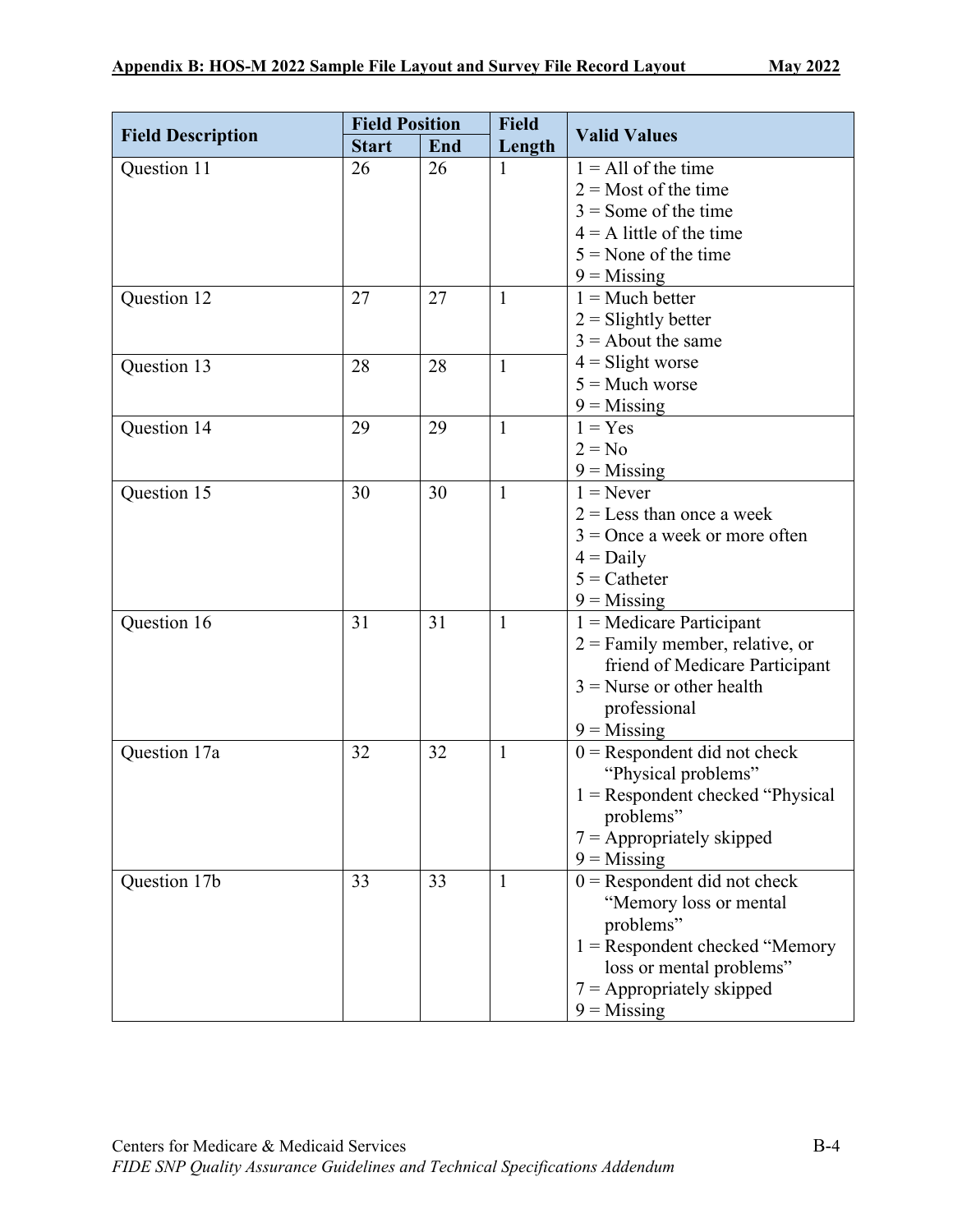|                          | <b>Field Position</b> |     | <b>Field</b> | <b>Valid Values</b>                                                                                                                                                                                                                                          |
|--------------------------|-----------------------|-----|--------------|--------------------------------------------------------------------------------------------------------------------------------------------------------------------------------------------------------------------------------------------------------------|
| <b>Field Description</b> | <b>Start</b>          | End | Length       |                                                                                                                                                                                                                                                              |
| Question 17c             | 34                    | 34  | 1            | $0$ = Respondent did not check<br>"Unable to speak or read<br>English"<br>$1 =$ Respondent checked "Unable to<br>speak or read English"<br>$7 =$ Appropriately skipped<br>$9 =$ Missing                                                                      |
| Question 17d             | 35                    | 35  | 1            | $0 =$ Respondent did not check<br>"Person not available"<br>$1 =$ Respondent checked "Person<br>not available"<br>$7 =$ Appropriately skipped<br>$9 =$ Missing                                                                                               |
| Question 17e             | 36                    | 36  | 1            | $0$ = Respondent did not check<br>"Other"<br>$1 =$ Respondent checked "Other"<br>$7 =$ Appropriately skipped<br>$9 =$ Missing                                                                                                                                |
| Question 18a             | 37                    | 37  | $\mathbf{1}$ | $0 =$ Respondent did not check<br>"Read the questions to the<br>person"<br>$1 =$ Respondent checked "Read the<br>questions to the person"<br>$7 =$ Appropriately skipped<br>$9 =$ Missing                                                                    |
| Question 18b             | 38                    | 38  | $\mathbf{1}$ | $0 =$ Respondent did not check<br>"Wrote down the person's<br>answers"<br>$1 =$ Respondent checked "Wrote<br>down the person's answers"<br>$7 =$ Appropriately skipped<br>$9 =$ Missing                                                                      |
| Question 18c             | 39                    | 39  | 1            | $0 =$ Respondent did not check<br>"Answered the questions based<br>on my experience with the<br>person"<br>$1 =$ Respondent checked<br>"Answered the questions based<br>on my experience with the<br>person"<br>$7 =$ Appropriately skipped<br>$9 =$ Missing |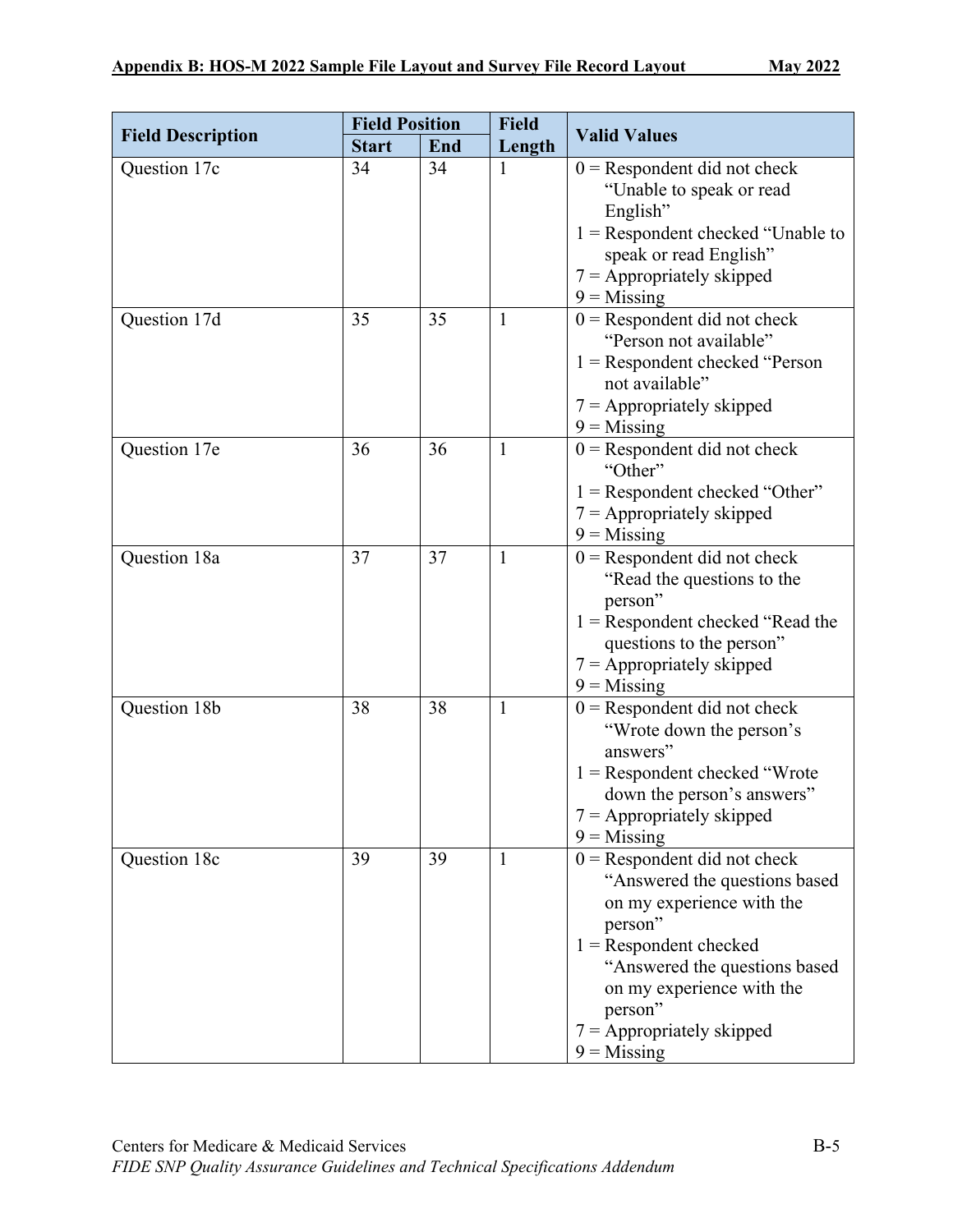|                          | <b>Field Position</b> |     | <b>Field</b> | <b>Valid Values</b>                                                                                                                                                                                                                                                                                                                       |
|--------------------------|-----------------------|-----|--------------|-------------------------------------------------------------------------------------------------------------------------------------------------------------------------------------------------------------------------------------------------------------------------------------------------------------------------------------------|
| <b>Field Description</b> | <b>Start</b>          | End | Length       |                                                                                                                                                                                                                                                                                                                                           |
| Question 18d             | 40                    | 40  | 1            | $0 =$ Respondent did not check<br>"Used medical records to fill<br>out the survey"<br>$1 =$ Respondent checked "Used<br>medical records to fill out the<br>survey"<br>$7 =$ Appropriately skipped<br>$9$ = Missing                                                                                                                        |
| Question 18e             | 41                    | 41  | $\mathbf{1}$ | $0 =$ Respondent did not check<br>"Translated the survey<br>questions"<br>$1 =$ Respondent checked<br>"Translated the survey<br>questions"<br>$7 =$ Appropriately skipped<br>$9 =$ Missing                                                                                                                                                |
| Question 18f             | 42                    | 42  | 1            | $0 =$ Respondent did not check<br>"Other"<br>$1 =$ Respondent checked "Other"<br>$7 =$ Appropriately skipped<br>$9 =$ Missing                                                                                                                                                                                                             |
| Question 19              | 43                    | 43  | 1            | $1 =$ Home Health Aide, Personal<br>Care Attendant, or Certified<br><b>Nursing Assistant</b><br>$2 = Nurse (RN, LPN, or NP)$<br>$3$ = Social Worker or Case Manager<br>$4 =$ Adult Foster Care/Day Care,<br>Assisted Living/Residential<br>Care Staff<br>$5 =$ Interpreter<br>$6 = Other$<br>$7 =$ Appropriately skipped<br>$9 =$ Missing |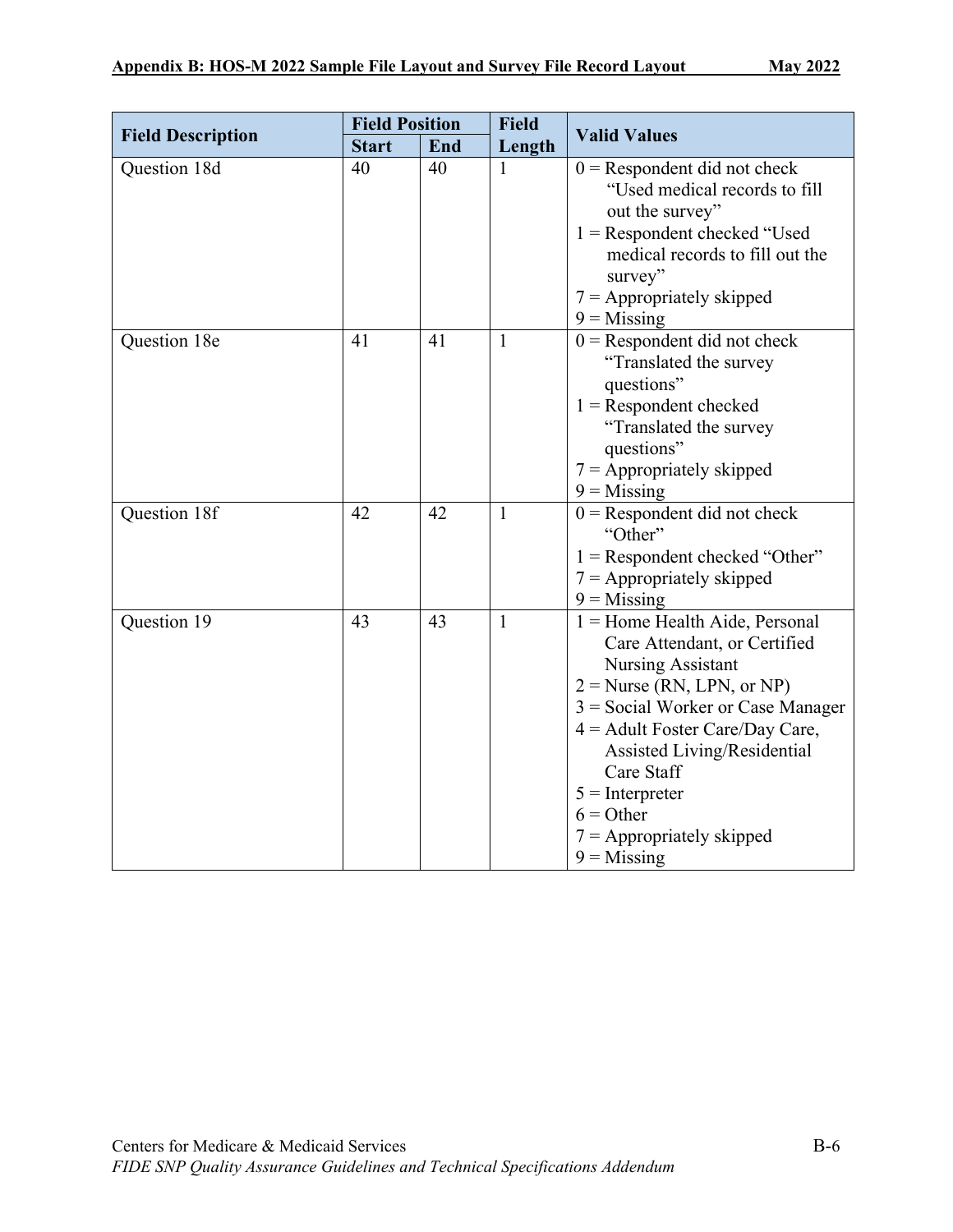|                           | <b>Field Position</b> |     | <b>Field</b> |                                                                                                                                                                                                                                                                                                                                                                                                                                                                                                                                                                                                                                                                                                                                                                                                                                                                                                                                                           |  |  |
|---------------------------|-----------------------|-----|--------------|-----------------------------------------------------------------------------------------------------------------------------------------------------------------------------------------------------------------------------------------------------------------------------------------------------------------------------------------------------------------------------------------------------------------------------------------------------------------------------------------------------------------------------------------------------------------------------------------------------------------------------------------------------------------------------------------------------------------------------------------------------------------------------------------------------------------------------------------------------------------------------------------------------------------------------------------------------------|--|--|
| <b>Field Description</b>  | <b>Start</b>          | End | Length       | <b>Valid Values</b>                                                                                                                                                                                                                                                                                                                                                                                                                                                                                                                                                                                                                                                                                                                                                                                                                                                                                                                                       |  |  |
| <b>Survey Disposition</b> | 44                    | 46  | 3            | $M10/T10 =$ Complete survey (Q4a-<br>f answered)<br>$M11/T11 = Non-response: partial$<br>complete survey (One or more of<br>Q4a-f missing)<br>$M20/T20$ = Ineligible: deceased<br>$M23/T23$ = Ineligible: language<br>barrier<br>$M24$ = Ineligible: bad address AND<br>mail-only protocol (Russian only)<br>$T24$ = Ineligible: bad address AND<br>non-working/unlisted phone<br>number or member is unknown at<br>the dialed phone number<br>$M25/T25$ = Ineligible: respondent<br>removed from sample by RTI<br>$M32/T32$ = Nonresponse: refusal<br>by member<br>$M33/T33 = \text{Nonresponse:}$<br>respondent unavailable<br>$M34/T34 = Nonresponse$ :<br>respondent physically or mentally<br>incapacitated<br>$M35/T35 = \text{Nonresponse:}$<br>respondent institutionalized<br>$M36/T36$ = Nonresponse: after<br>maximum attempts<br>$M37/T37 = \text{Nonresponse: refusal}$<br>by proxy<br>$M38/T38 = \text{Nonresponse:}$<br>gatekeeper refusal |  |  |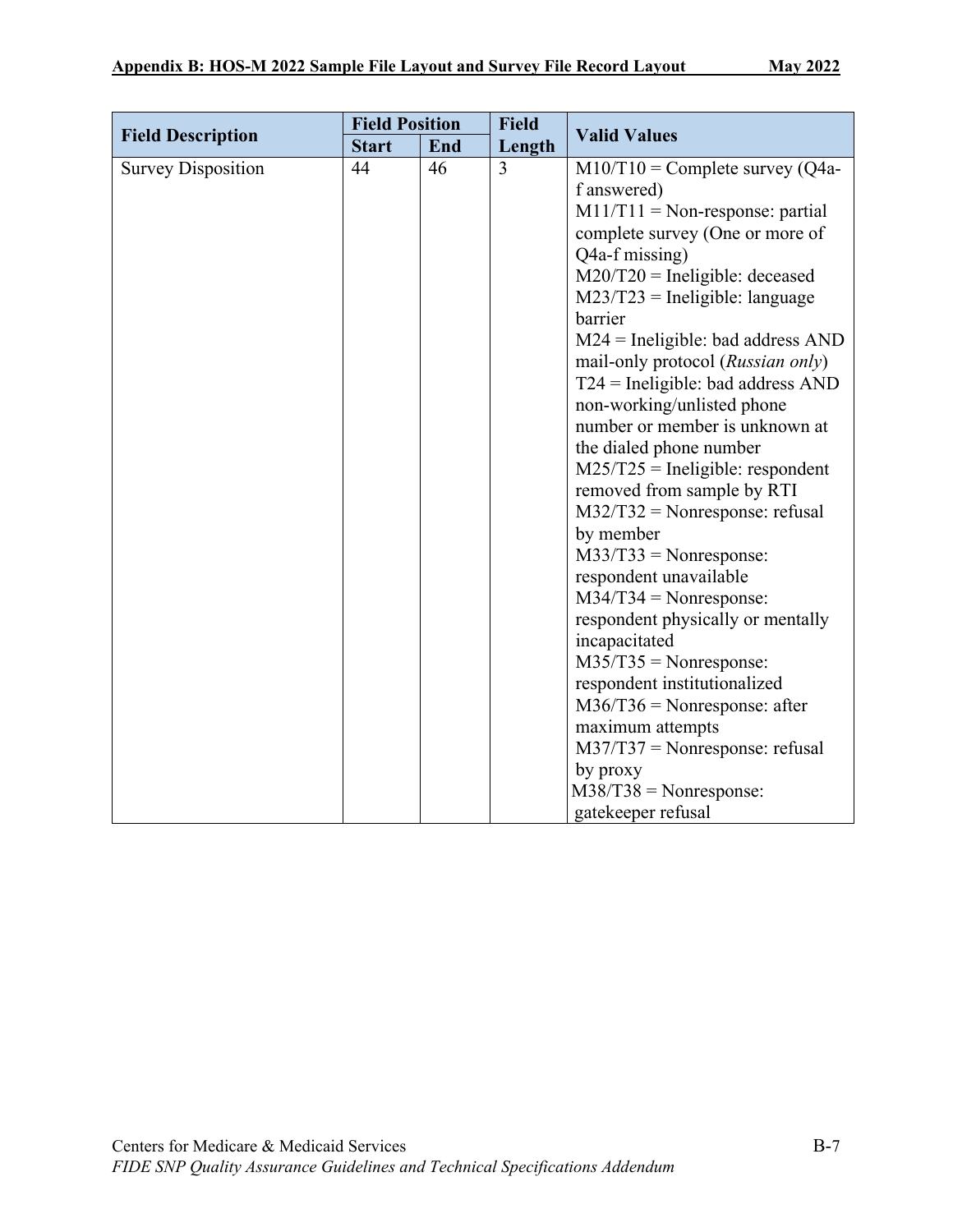|                                                                                                                                                                                | <b>Field Position</b> |     | <b>Field</b>   | <b>Valid Values</b>                                                                                                                                                                                                                                                                                                                                                                                          |
|--------------------------------------------------------------------------------------------------------------------------------------------------------------------------------|-----------------------|-----|----------------|--------------------------------------------------------------------------------------------------------------------------------------------------------------------------------------------------------------------------------------------------------------------------------------------------------------------------------------------------------------------------------------------------------------|
| <b>Field Description</b>                                                                                                                                                       | <b>Start</b>          | End | Length         |                                                                                                                                                                                                                                                                                                                                                                                                              |
| <b>Survey Round</b>                                                                                                                                                            | 47                    | 49  | 3              | $M1 = 1st$ mailing<br>$M2 = 2nd$ mailing<br>$T1 = 1$ st telephone<br>$T2 = 2nd$ telephone<br>$T3 = 3rd$ telephone<br>$T4 = 4th$ telephone<br>$T5 = 5$ th telephone<br>$T6 = 6th$ telephone<br>$T7 = 7$ th telephone<br>$T8 = 8$ th telephone<br>$T9 = 9$ th telephone<br>$MT =$ Partially completed by mail<br>and converted to complete by<br>telephone<br>$TN =$ Inbound telephone<br>$NC = Not$ completed |
| Percentage Answered                                                                                                                                                            | 50                    | 55  | 6              | NNN.NN<br>Use leading zeros if percent<br>complete is less than 100. Round to<br>two decimal places.                                                                                                                                                                                                                                                                                                         |
| <b>Survey Language</b>                                                                                                                                                         | 56                    | 56  | 1              | $E =$ English<br>$S = Spanish$<br>$C =$ Chinese<br>$R =$ Russian<br>$9$ = Not applicable                                                                                                                                                                                                                                                                                                                     |
| <b>Survey Language Detail</b>                                                                                                                                                  | 57                    | 58  | $\overline{2}$ | $99$ = Not applicable or not complete<br>The default value is 99.                                                                                                                                                                                                                                                                                                                                            |
| Date the survey was<br>completed (the date the mail<br>survey was received by the<br>vendor or the date the<br>telephone interview was<br>conducted).                          | 59                    | 66  | 8              | <b>MMDDYYYY</b><br>$07182022 - 10312022$<br>July 18, 2022 – October 31, 2022<br>$99999999 =$ Survey round is NC                                                                                                                                                                                                                                                                                              |
| Survey vendor's Unique<br>Telephone Interviewer ID (a<br>unique ID assigned by the<br>survey vendor that indicates<br>which telephone interviewer<br>conducted the interview). | 67                    | 77  | 11             | $001413NNNNN =$ Center for the<br><b>Study of Services</b><br>$001415NNNNN = DataStat, Inc.$<br>$99999999999 = Not applicable$<br>Use leading zeros if survey vendor<br>uses telephone interviewer IDs less<br>than 5 digits.                                                                                                                                                                                |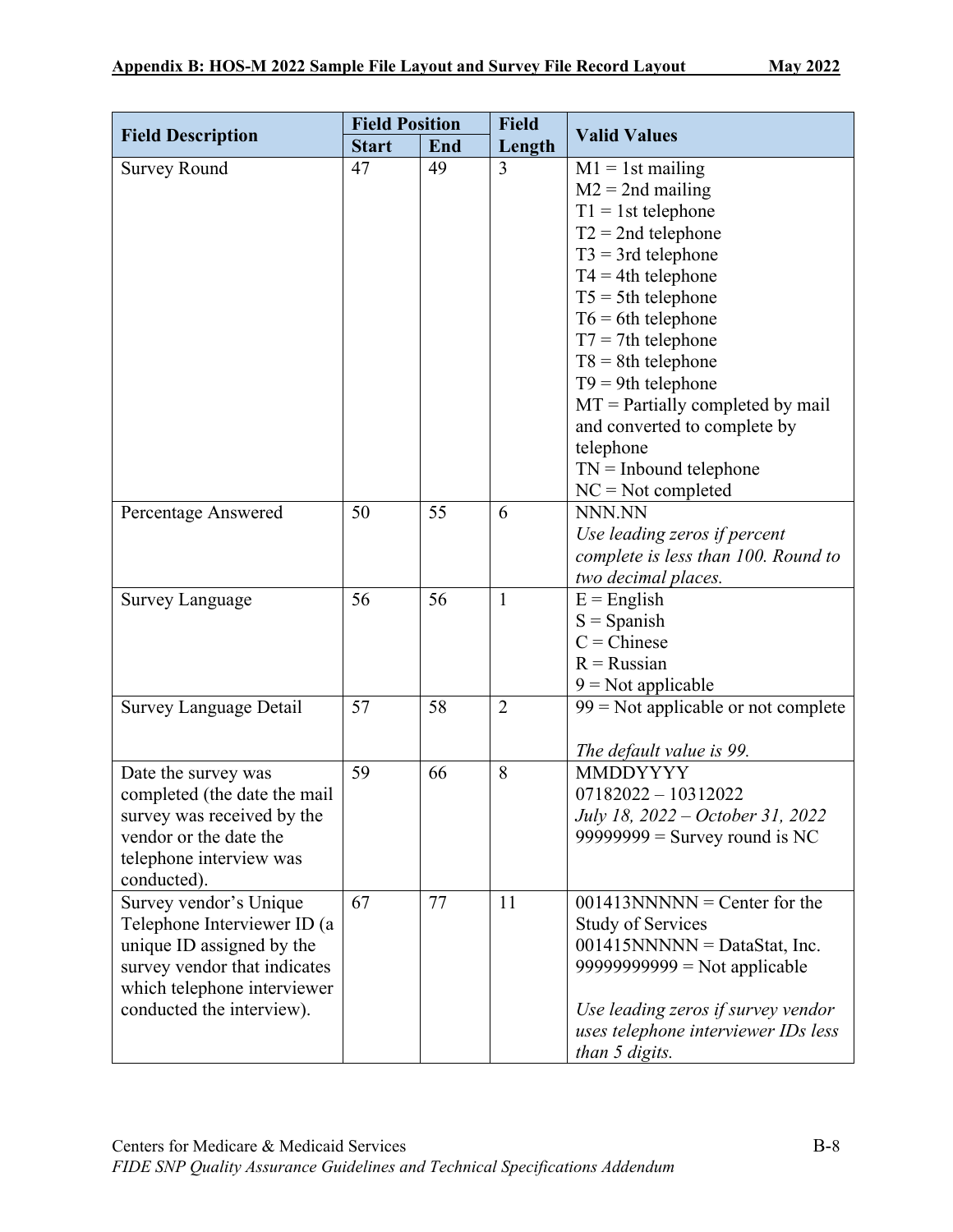# **Supplemental File Layout**

| <b>Field Description</b> | <b>Field Positions</b> |     | <b>Field</b> | <b>Valid Values</b>            |
|--------------------------|------------------------|-----|--------------|--------------------------------|
|                          | <b>Start</b>           | End | Length       |                                |
| CMS Beneficiary Link Key |                        | 13  | 13           | Maximum of 9-digit numeric     |
|                          |                        |     |              | variable                       |
| Medicare Beneficiary     | 14                     | 24  | 11           | 11-digit alphanumeric variable |
| Identifier               |                        |     |              |                                |
| Plan ID                  | 25                     | 29  | 5            | 5-digit alphanumeric variable  |
|                          |                        |     |              | Starts with H, R, or E. For    |
|                          |                        |     |              | example: H2222                 |
| <b>PBP</b> Number        | 30                     | 32  | 3            | 3-digit numeric variable       |
| Member First Name        | 33                     | 62  | 30           | <b>First Name</b>              |
| Member Middle Initial    | 63                     | 63  |              | Middle Initial                 |
| Member Last Name         | 64                     | 98  | 35           | Last Name                      |
| CMS Date of Birth        | 99                     | 108 | 10           | <b>MMDDYYYY</b>                |

#### **Table B-4: Supplemental File Layout**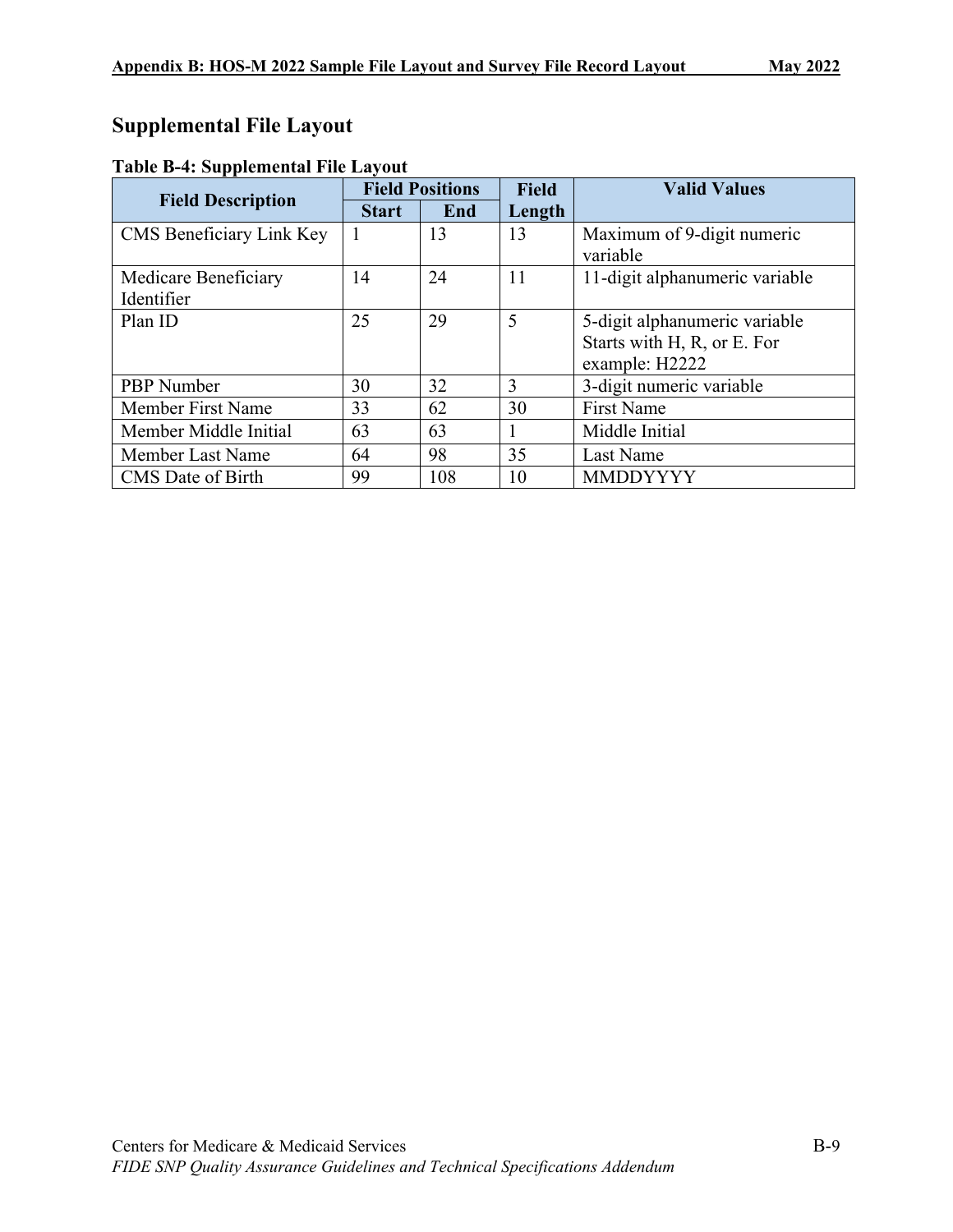# **Appendix C: HOS-M 2022 Mailing Materials**

# **HOS-M Prenotification Letter**

# **[CMS Letterhead]**

Dear [MEMBER FIRST NAME] [MEMBER LAST NAME]:

This is your chance to help improve Medicare.

In a few days, you'll get the **"Medicare Health Outcomes Survey—Modified"** in the mail. Your responses will help Medicare improve the care it offers to you and others with Medicare.

Your voice is important! **We'd greatly appreciate a few minutes of your time to help with this important project**. The survey takes about 15 minutes. Your participation is voluntary, and your information is kept private by law.

For questions about the survey, call toll-free at [PHONE NUMBER] or email [EMAIL ADDRESS].

# **Thank you in advance for your help.**

Sincerely,

Amy Larrick Chavez-Valdez, Director Medicare Drug Benefit and C & D Data Group

Si desea solicitar el cuestionario en español, por favor llame al número de teléfono gratuito [PHONE NUMBER] o envíe un correo electrónico a [EMAIL ADDRESS].

如果您需要中文版的問卷,請致電或電郵, 他們的免費電話是 [PHONE NUMBER], 郵件地址是 [EMAIL ADDRESS]。

Если Вы хотели бы попросить этот опросник на русском языке, обращайтесь в по бесплатному номеру телефона [PHONE NUMBER] или по адресу электронной почты [EMAIL ADDRESS].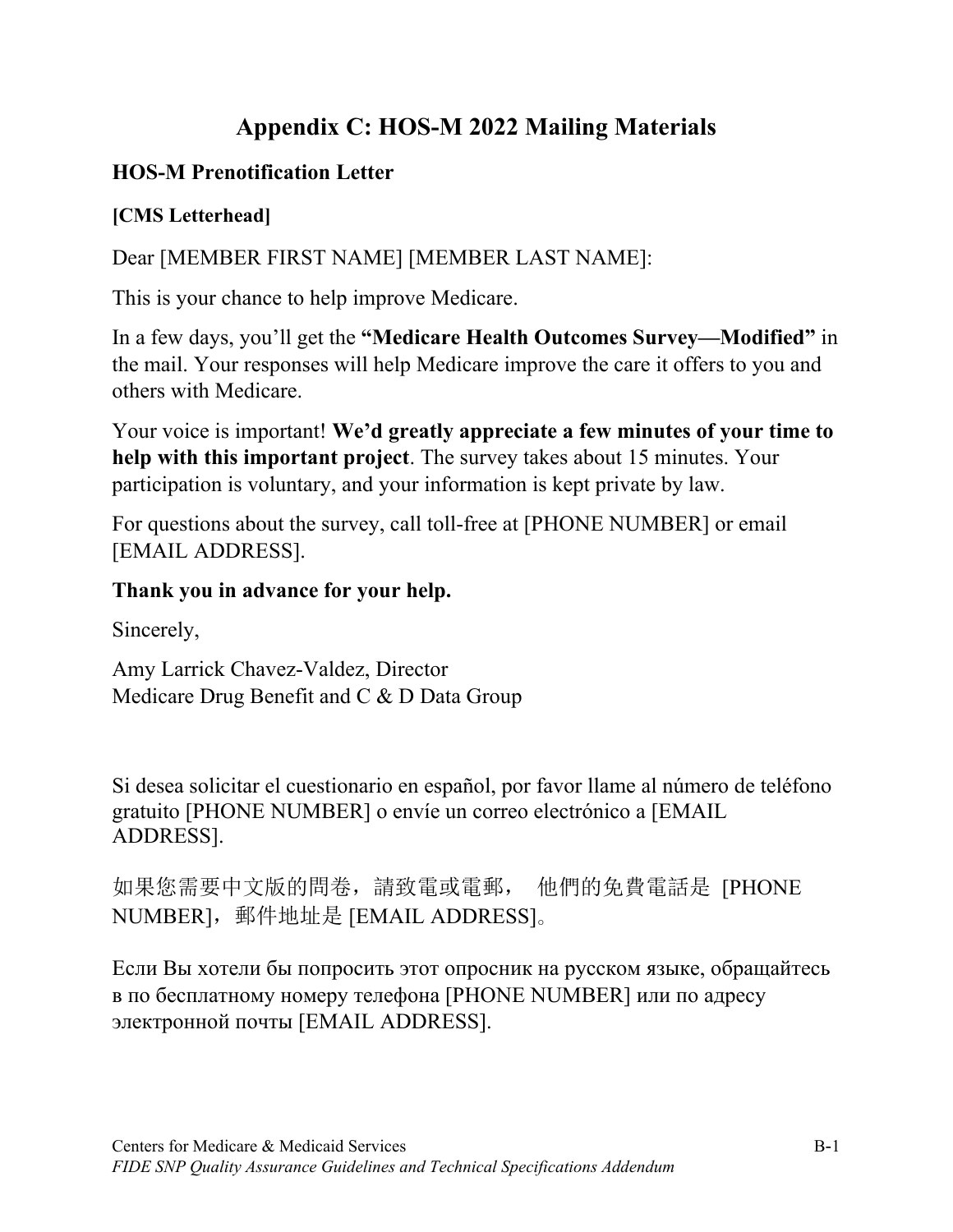# **HOS-M Letter for First Questionnaire Mailing**

# **[CMS Letterhead]**

Dear [MEMBER FIRST NAME] [MEMBER LAST NAME]:

This is your chance to help improve Medicare.

The Centers for Medicare & Medicaid Services (CMS) is conducting a survey of people in Medicare health plans. We'd greatly appreciate your time to help us by completing and returning this survey. **Your answers will help improve the care in Medicare's health plans.**

**Please take a few minutes to complete the "Medicare Health Outcomes Survey—Modified."** The survey takes about 15 minutes. Your participation is voluntary, and your information is kept private by law.

Your voice is important! We appreciate hearing back from you.

For questions about the survey, call toll-free at [PHONE NUMBER] or email [EMAIL ADDRESS].

# **Thank you for your help with this important project.**

Sincerely,

Amy Larrick Chavez-Valdez, Director Medicare Drug Benefit and C & D Data Group

P.S. If you need help with the survey, ask a relative, friend, or caregiver who knows about your health to fill it out for you.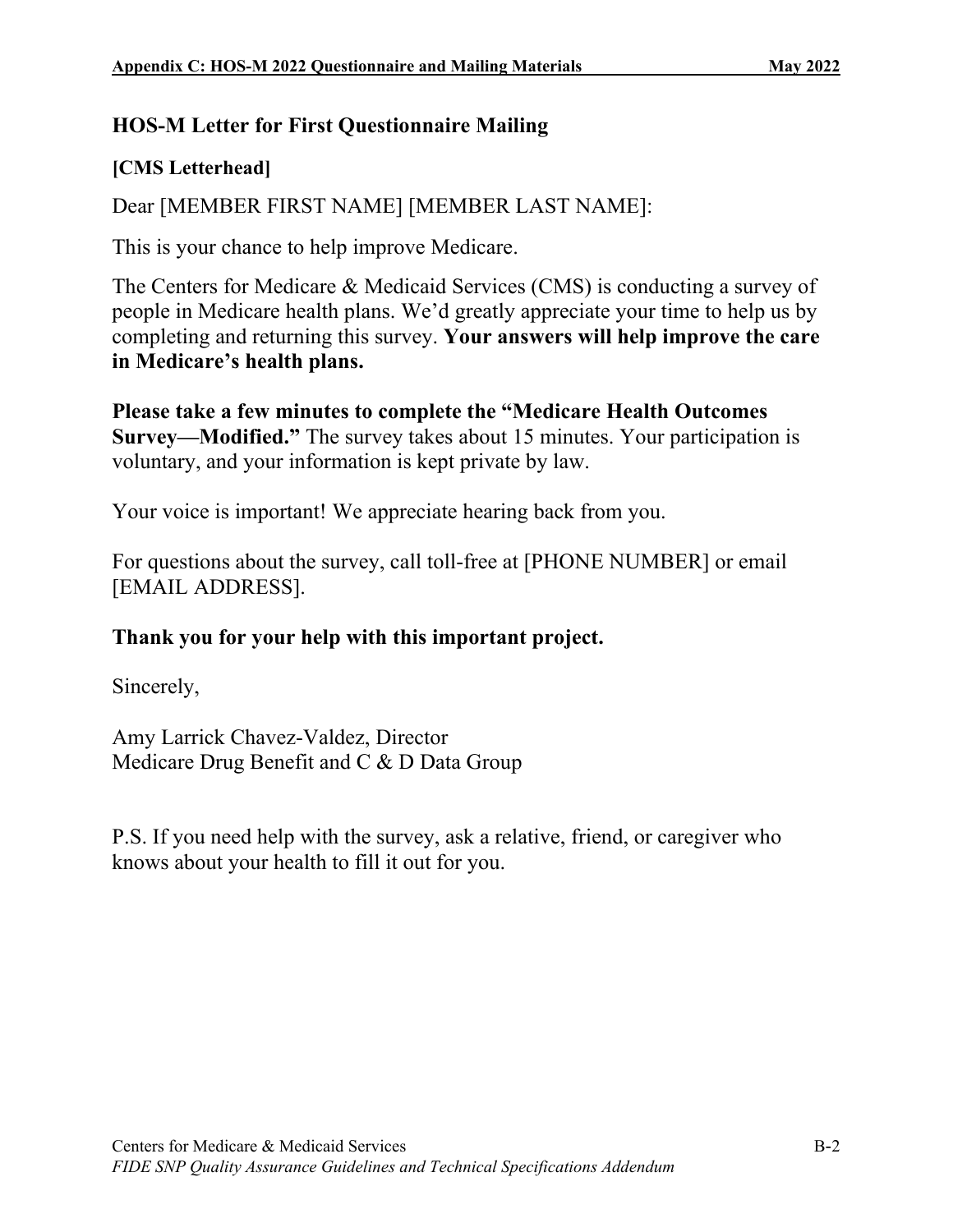# **HOS-M Reminder/Thank-You Postcard**

# **Medicare Health Outcomes Survey—Modified**

# Dear [MEMBER FIRST NAME] [MEMBER LAST NAME]:

About a week ago, you should have received the "Medicare Health Outcomes Survey—Modified" in the mail. If you already returned the survey, thank you, and you don't need to do anything else.

**If not, this is a friendly reminder that we're very interested in hearing from you.** Your answers will help improve the care in Medicare's health plans.

If you did not receive the survey or misplaced it, please call toll-free at [PHONE NUMBER] or email [EMAIL ADDRESS].

# **Thank you again for your help with this important project.**

Sincerely, The Centers for Medicare & Medicaid Services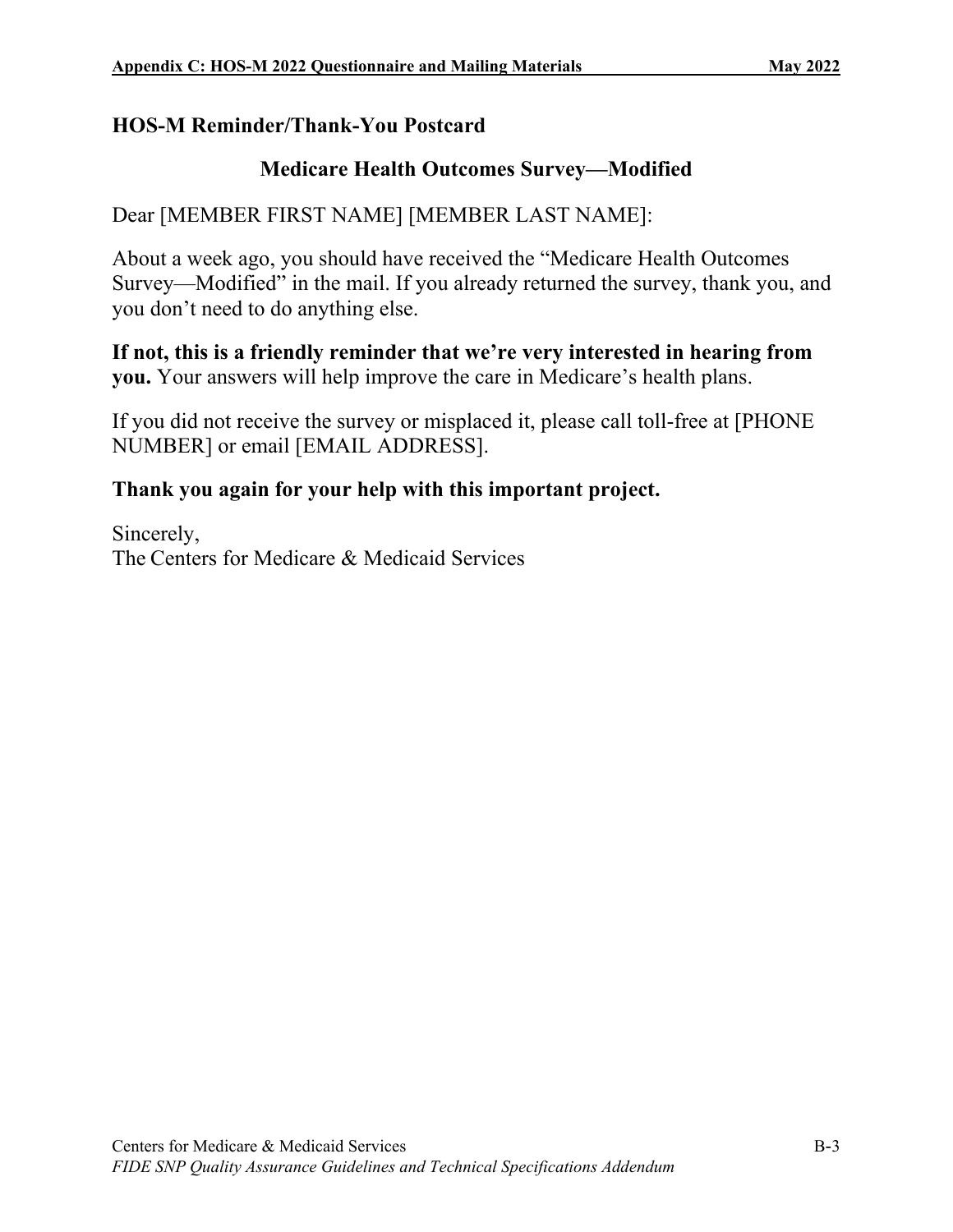# **HOS-M Letter for Second Questionnaire Mailing**

# **[CMS Letterhead]**

Dear [MEMBER FIRST NAME] [MEMBER LAST NAME]:

We recently mailed you the "Medicare Health Outcomes Survey—Modified." If you already returned this survey, thank you, and you don't need to do anything else.

If not, **this is a friendly reminder that we're very interested in hearing from you.** We've included another copy of the survey to make things easy. Your answers will help improve the care in Medicare's health plans.

Your voice is important! **Please take a few minutes to complete the "Medicare Health Outcomes Survey—Modified."** The survey takes about 15 minutes. Your participation is voluntary, and your information is kept private by law.

For questions about the survey, call toll-free at [PHONE NUMBER] or email [EMAIL ADDRESS].

# **Again, we greatly appreciate your help with this important project.**

Sincerely,

Amy Larrick Chavez-Valdez, Director Medicare Drug Benefit and C & D Data Group

P.S. If you need help with the survey, ask a relative, friend, or caregiver who knows about your health to fill it out for you.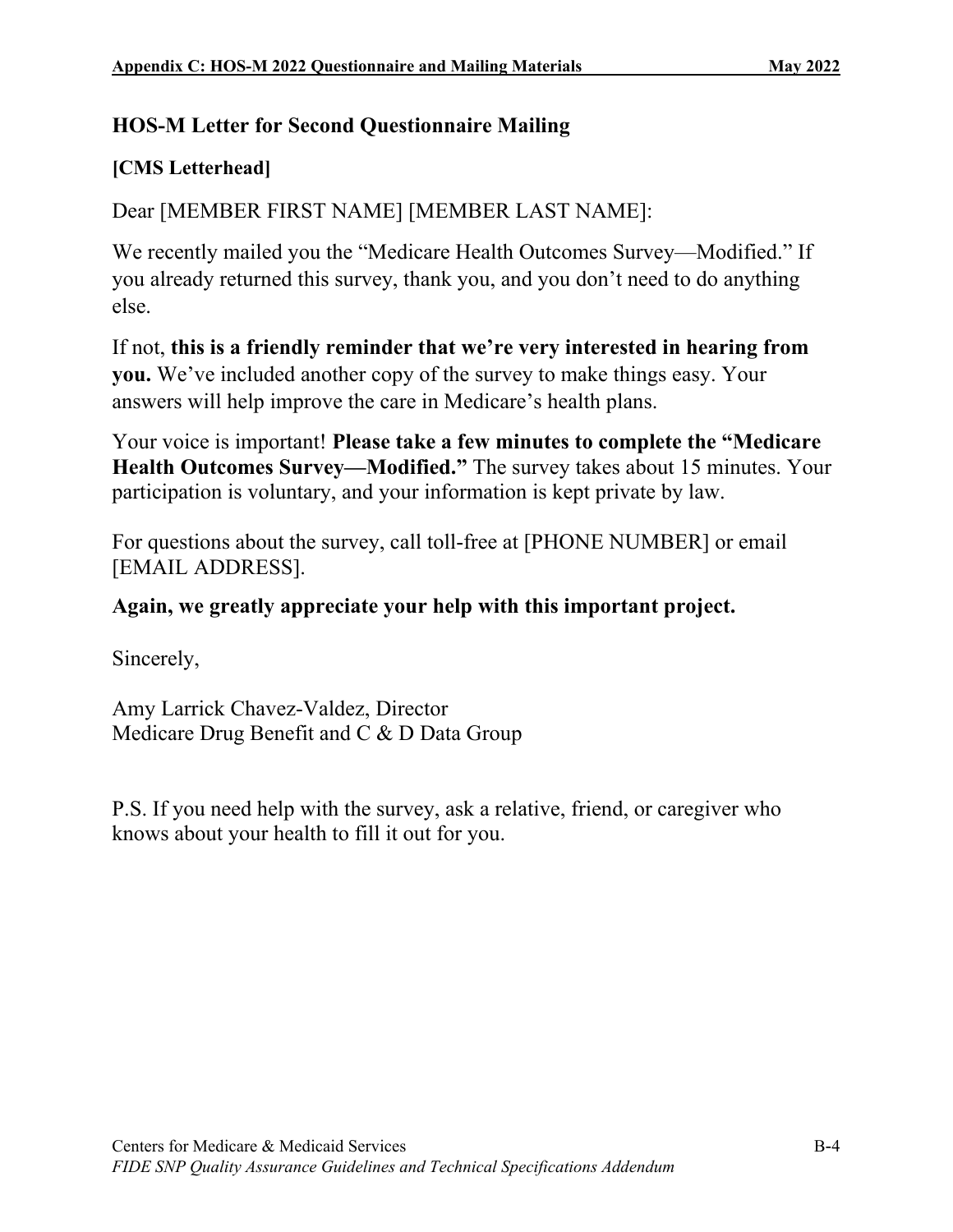# **Appendix D: HOS-M 2022 Telephone Script**

# **Introduction**

This document contains the 2022 Medicare Health Outcomes Survey—Modified (HOS-M) Electronic Telephone Interviewing System Specifications.

# **HOS-M Electronic Telephone Interviewing System Specifications**

The telephone component of the protocol uses a standardized electronic telephone interviewing script and design specifications provided by the HOS Project Team. Below you will find information that the HOS-M survey vendor must use to program the HOS-M telephone interviewing script into its existing electronic telephone interviewing software. The telephone interviewing script and design specifications may be modified only with prior approval by the HOS Project Team.

# **Electronic Telephone Interviewing System Specification Conventions and Programming for Proxy Interviews**

Refer to **Appendix F** of the 2022 *Medicare Health Outcomes Survey Quality Assurance Guidelines and Technical Specifications V2.6* for electronic telephone interviewing system specification conventions and instructions on programming proxy interviews.

# **Programming of Survey Questions**

During telephone interviewing, several questions are programmed to appear in different places than they do in the mail questionnaire. These questions retain their original numbering.

In order to program the correct wording for a proxy interview, the electronic telephone interviewing system must ascertain who the respondent is immediately—the sampled member or a proxy. **Therefore, Questions 16, 17, 18 (when applicable), and 19 (when applicable) are asked at the beginning of the telephone interview.**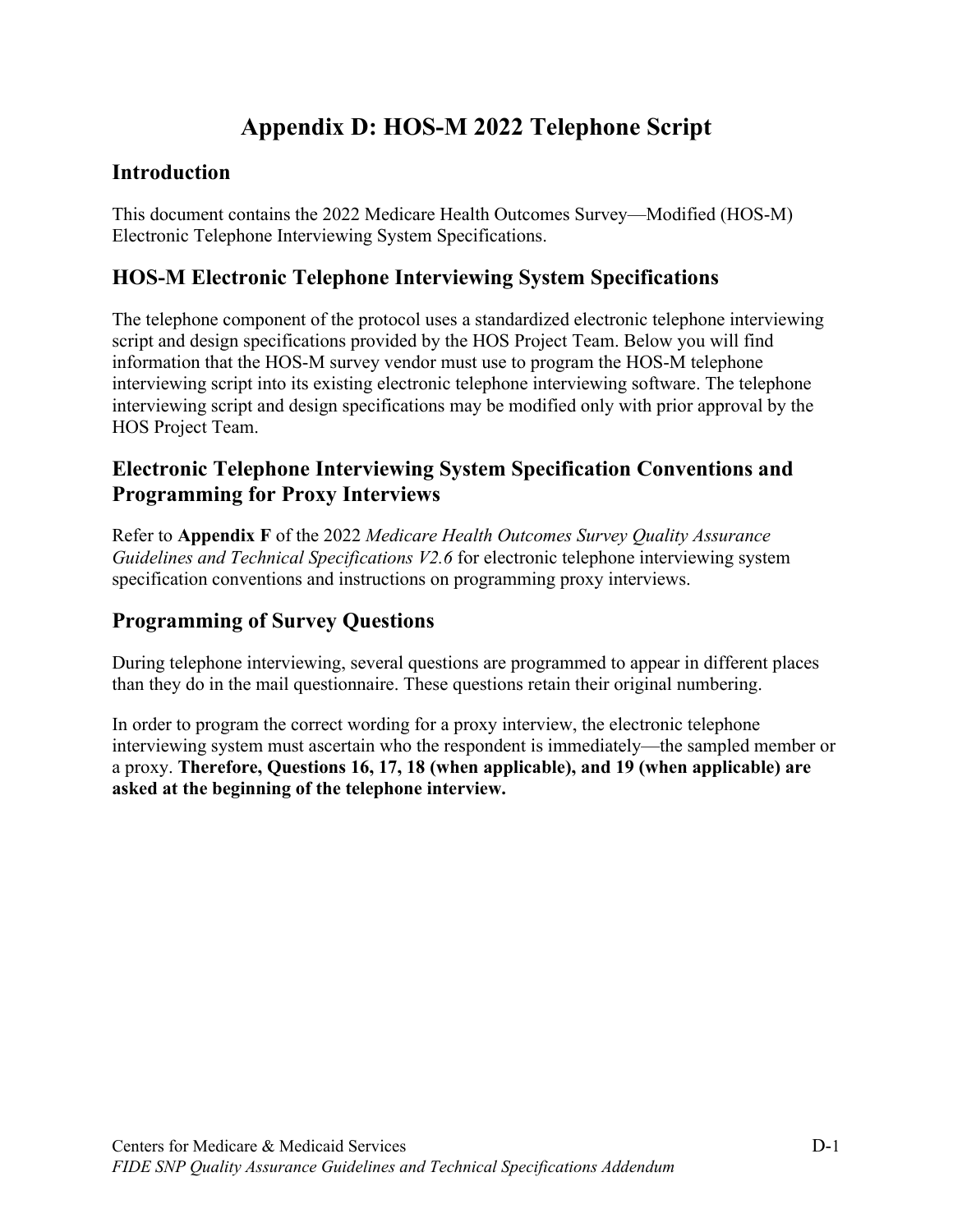**>INTRO-OUT<**

Hello, I'm calling on behalf of Medicare. [SURVEY VENDORS THAT NEED TO INCLUDE THIS DISCLAIMER, INSERT HERE:] This call may be monitored or recorded for quality assurance purposes. May I please speak to [MEMBER NAME]?

{THE INTERVIEWER SHOULD ASSESS WHO THEY ARE SPEAKING TO AND PROCEED ACCORDINGLY. A PROXY CAN BE A FAMILY MEMBER, HOME HEALTH AIDE, INSTITUTION STAFF WORKER, ETC.}

<1> SPEAKING TO MEMBER **[RESPONDENT]**

<2> SPEAKING TO PROXY **[PROXY]**

#### **>INTRO-IN<**

Thank you for calling [SURVEY VENDOR NAME]. [SURVEY VENDORS THAT NEED TO INCLUDE THIS DISCLAIMER, INSERT HERE:] This call may be monitored or recorded for quality assurance purposes.

# <1> RESPONDENT READY TO START **[Q16]**

<2> NEED PROXY **[PROXY]** *Interviewer Note: Members may call the survey vendor customer support telephone number and request to complete the survey by telephone. If a telephone interviewer is unavailable to complete the survey, survey vendors must try to schedule a callback and try to reach the member at another time before obtaining a proxy.*

#### **>RESPONDENT<**

Hello, I'm calling on behalf of Medicare. [SURVEY VENDORS THAT NEED TO INCLUDE THIS DISCLAIMER, INSERT HERE:] This call may be monitored or recorded for quality assurance purposes. We're doing an important survey about the health of people in Medicare health plans. Participation in the survey is completely voluntary. Recently, we sent you a letter and questionnaire in the mail. We're trying to finish the study, so I'd like to interview you now over the phone.

{IF R ASKS IF YOU ARE CALLING FROM MEDICARE, SAY: I am calling from [VENDOR NAME]. Medicare has asked our organization to help conduct this study.}

| MEMBER READY TO START | [Q16]          |  |
|-----------------------|----------------|--|
| NEED PROXY            | <b>IPROXYI</b> |  |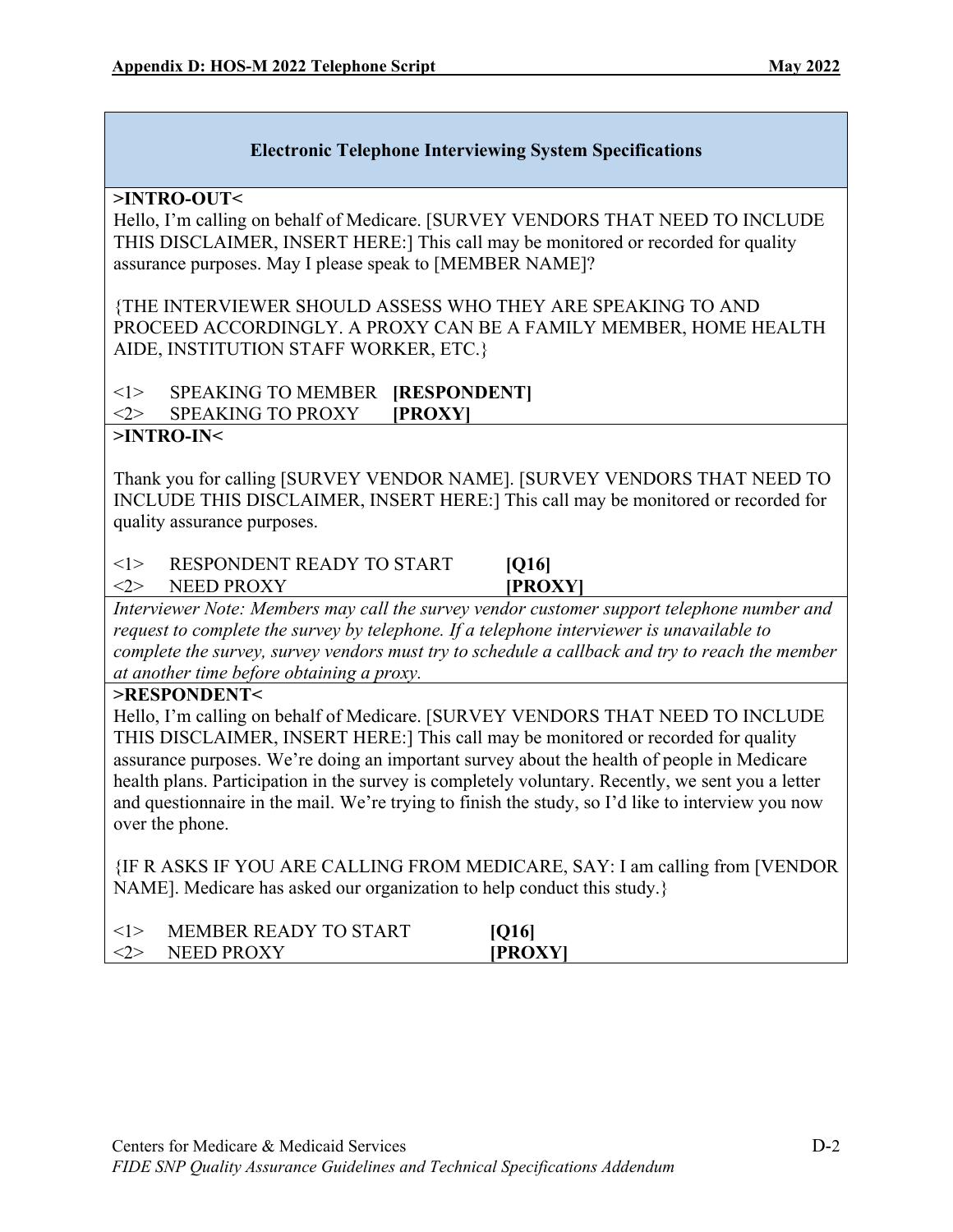*Programming Note: Survey vendors with different electronic telephone interviewing systems may have their own preferred "path" for establishing contact with a respondent and beginning the interview. The screen shown above assumes that the interviewer is already speaking to the sampled member.* 

*Interviewer Note: If a member is temporarily unavailable to complete the survey, survey vendors must try to schedule a callback and try to reach the member at another time before obtaining a proxy.*

**>PROXY<**

I'm calling on behalf of Medicare. {SURVEY VENDORS THAT NEED TO INCLUDE THIS DISCLAIMER, INSERT HERE:} This call may be monitored or recorded for quality assurance purposes. We're doing an important survey about the health of people in Medicare health plans. Participation in the survey is completely voluntary. Recently, we sent [MEMBER NAME] a letter and questionnaire in the mail. We're trying to finish the study, so I'd like to do an interview about [him/her] over the phone. Would you be able to answer questions about [his/her] health?

{IF NEEDED: Do you know of anyone who would be able to answer questions about [his/her] health?}

# <1> PROXY READY TO START **[Q16]**  <2> NO PROXY AVAILABLE **[TERM]**

*Interviewer Note: While sampled members are encouraged to participate in the telephone survey, not all elderly or disabled members are able to do so. In such cases, someone else who is familiar with the member's health can do the interview.* 

*This screen is designed to find out if there is anyone available who might be an appropriate proxy respondent. Note that the proxy does not need to be a spouse or other family member. The only requirement is that he/she is able to answer questions about the sampled member's health. If a proxy name is shown on the screen, ask for that person first. If that person is not available or no name is shown, use the appropriate questions to ask for someone else.*

**>HIPAA CONCERNS<**

{IF SPEAKING WITH A PROXY WHO HAS HIPAA CONCERNS ABOUT RESPONDING ON BEHALF OF THE MEMBER}: I understand your concern. The Medicare Health Outcomes Survey-Modified is used to evaluate health plan performance and is therefore exempt from HIPAA by the health care operations provision. I am calling from [SURVEY VENDOR NAME]. Medicare has asked our organization to help conduct this study. While members are encouraged to respond to the survey themselves, not all elderly or disabled respondents are able to do so. Medicare allows family members, close friends, caregivers, program staff, or home staff to answer the questions about the member as a "proxy." The information you provide will not be shared with anyone other than Medicare.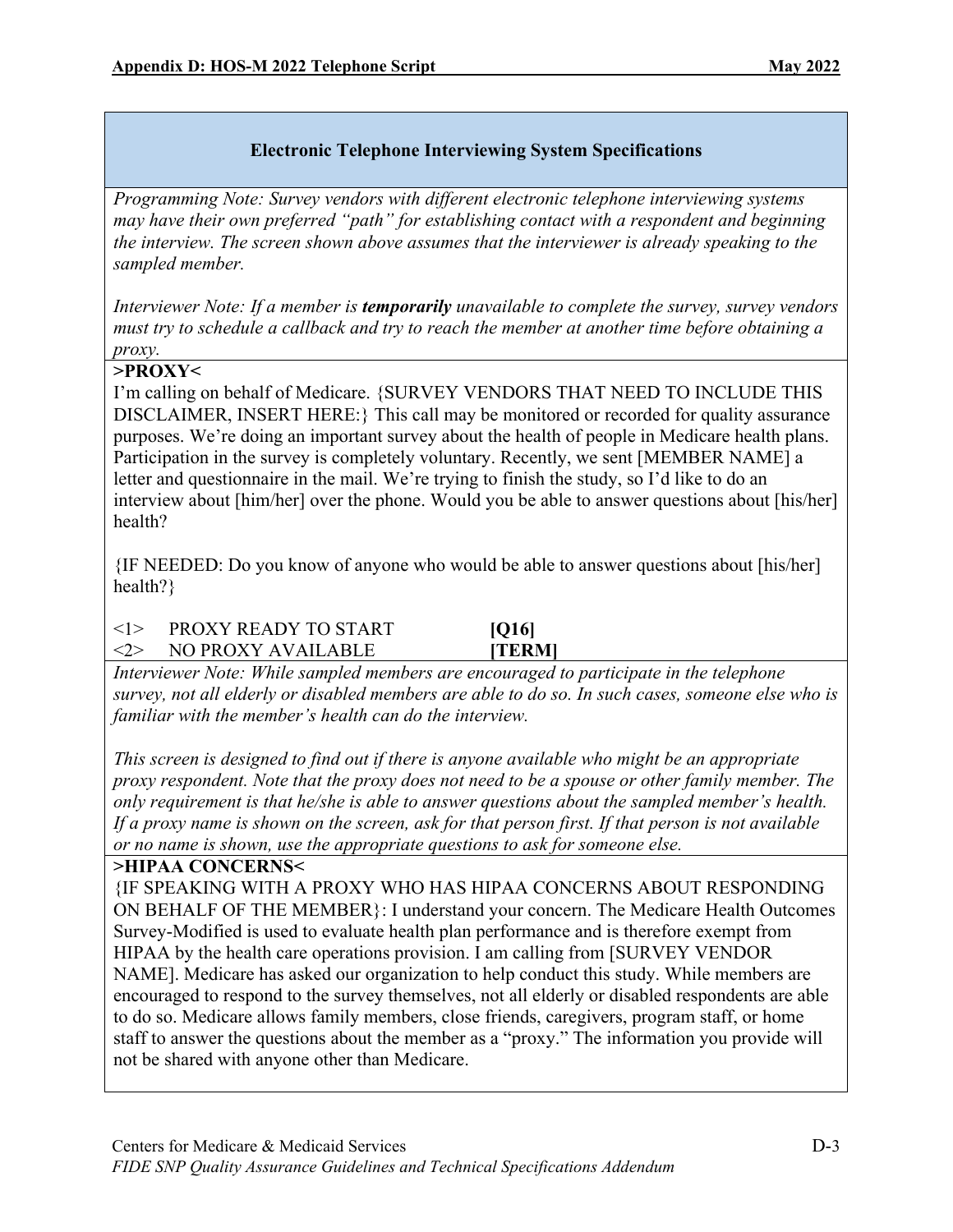| <b>Electronic Telephone Interviewing System Specifications</b>                                                                                                                                                                                                                                                                                                                                                                                                                                 |                  |  |
|------------------------------------------------------------------------------------------------------------------------------------------------------------------------------------------------------------------------------------------------------------------------------------------------------------------------------------------------------------------------------------------------------------------------------------------------------------------------------------------------|------------------|--|
| $>$ Q16 $<$<br>WHO ARE YOU INTERVIEWING?                                                                                                                                                                                                                                                                                                                                                                                                                                                       |                  |  |
| <1><br><b>MEDICARE PARTICIPANT</b>                                                                                                                                                                                                                                                                                                                                                                                                                                                             | [Q1]             |  |
| {IF SOMEONE ELSE, PROBE: What is your relationship to [MEMBER NAME]? Are you a:}                                                                                                                                                                                                                                                                                                                                                                                                               |                  |  |
| Family member, relative, or friend of the Medicare Participant, or<br><2><br><3><br>A nurse or other health professional?                                                                                                                                                                                                                                                                                                                                                                      | [Q17a]<br>[Q17a] |  |
| $< \!\!9 >$<br><b>NOT ASCERTAINED</b>                                                                                                                                                                                                                                                                                                                                                                                                                                                          | [Q17a]           |  |
| Interviewer Note: This is the first question asked during the telephone interview. It establishes<br>who the respondent is—the sampled member or a proxy respondent. The question is asked at the<br>beginning of the interview so the correct form of the questions can be used (questions for proxy<br>interviews are different from those used to interview the sampled member). If interviewer is<br>speaking with an institution, code as $\leq$ 3> A nurse or other health professional. |                  |  |
| >Q17a<<br>The following questions ask about the reasons [MEMBER NAME] is unable to complete the<br>survey. Please tell me if the question describes why you are answering questions for [MEMBER<br>NAME].                                                                                                                                                                                                                                                                                      |                  |  |
| Are you responding to the survey for [MEMBER NAME] because [he/she] has physical<br>problems?                                                                                                                                                                                                                                                                                                                                                                                                  |                  |  |
| $<\!\!0\!\!>$<br>NO OR NOT ASCERTAINED<br>$<$ 1><br><b>YES</b><br>[O17b]                                                                                                                                                                                                                                                                                                                                                                                                                       |                  |  |
| Programming Note: For telephone interviewing, Question 17 is broken into parts a-e.                                                                                                                                                                                                                                                                                                                                                                                                            |                  |  |
| >Q17b<                                                                                                                                                                                                                                                                                                                                                                                                                                                                                         |                  |  |
| Are you responding to the survey for [MEMBER NAME] because [he/she] has memory loss or<br>mental problems?                                                                                                                                                                                                                                                                                                                                                                                     |                  |  |
| NO OR NOT ASCERTAINED<br>$< \!\!0 \!\!>$<br>$<$ l $>$<br><b>YES</b>                                                                                                                                                                                                                                                                                                                                                                                                                            |                  |  |
| [Q17c]                                                                                                                                                                                                                                                                                                                                                                                                                                                                                         |                  |  |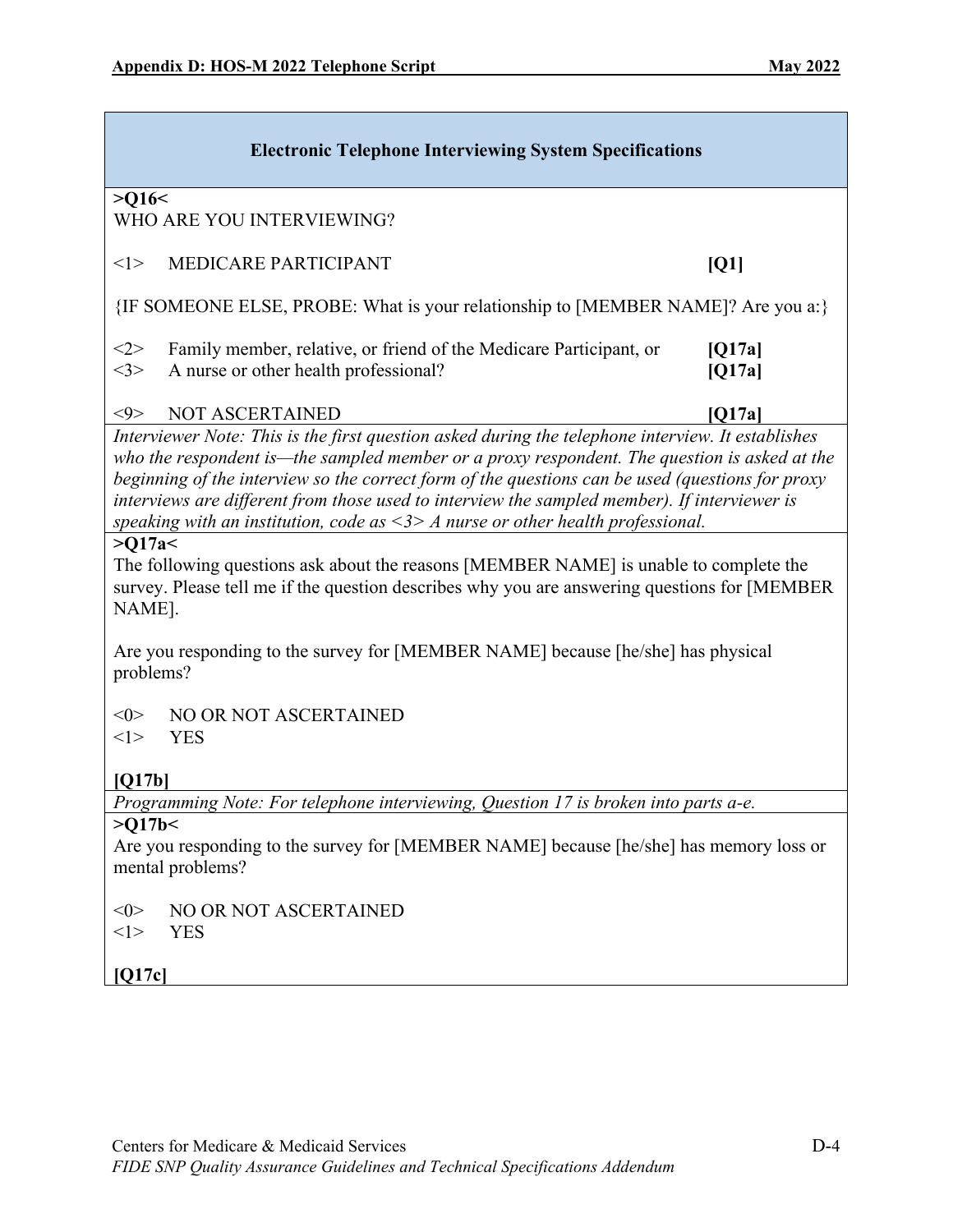#### **>Q17c<**

Because [he/she] is unable to speak or read English?

 $<0>$  NO OR NOT ASCERTAINED

<1> YES

# **[Q17d]**

#### **>Q17d<**

Because [he/she] is not available?

<0> NO OR NOT ASCERTAINED

<1> YES

# **[Q17e]**

# **>Q17e<**

Is there another reason you are completing the survey for [him/her]?

<0> NO OR NOT ASCERTAINED

<1> YES

# **[Q18a]**

#### **>Q18a<**

Now I'd like to know how you are able to complete this survey on [MEMBER NAME]'s behalf.

NOT A CHOICE FOR TELEPHONE INTERVIEWING

#### **[Q18c]**

*Programming Note: For telephone interviewing, Question 18 is broken into parts a-f.* **>Q18b<** 

#### NOT A CHOICE FOR TELEPHONE INTERVIEWING

#### **>Q18c<**

Are you answering the questions based on your experience with [MEMBER NAME]?

 $<$  NO OR NOT ASCERTAINED

<1> YES

# **[Q18d]**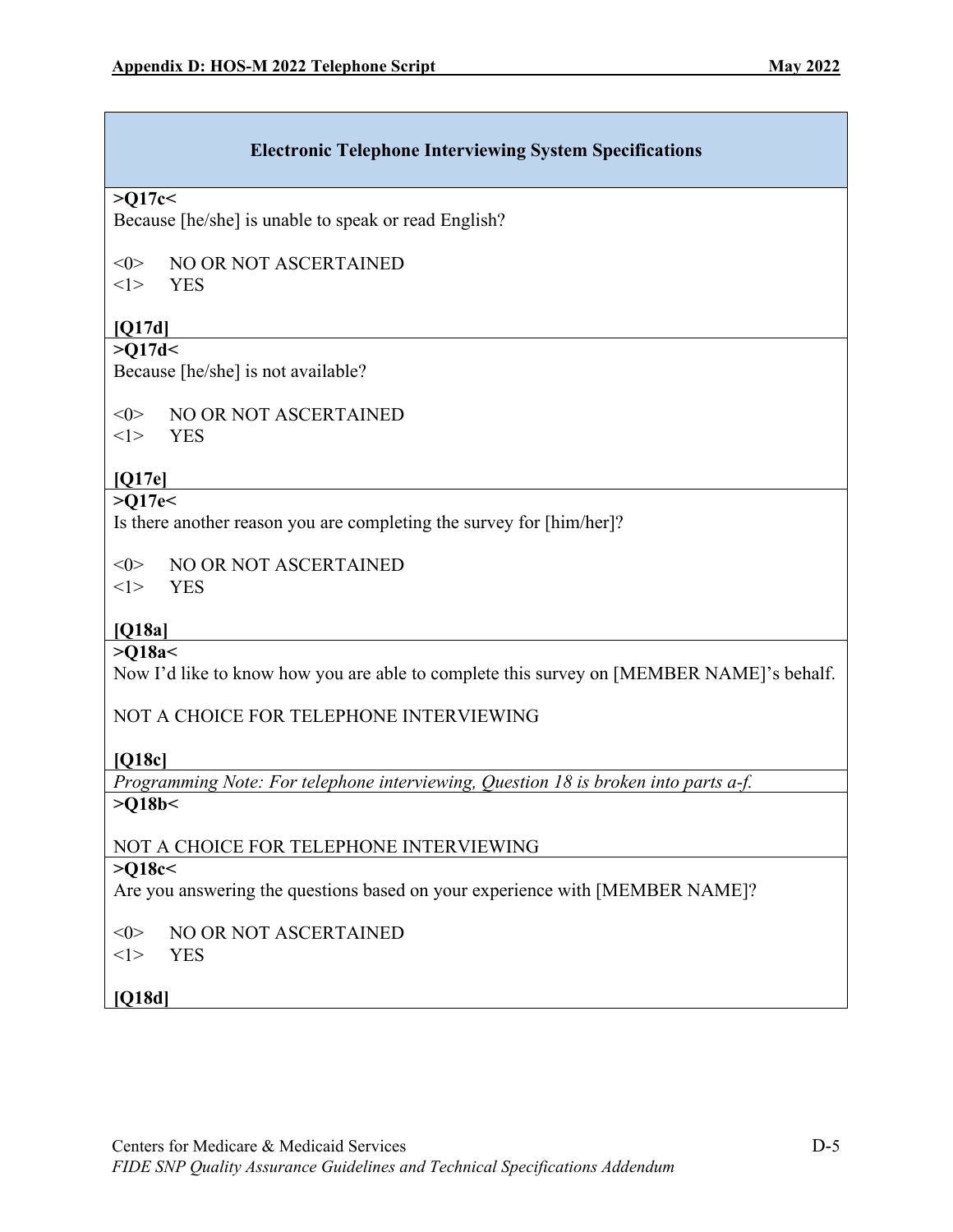#### **>Q18d<**

Are you using medical records to answer the questions?

- <0> NO OR NOT ASCERTAINED
- <1> YES

#### **[IF Q16 = 1 OR 2, GO TO Q1; IF Q16 = 3, GO TO Q19] >Q18e<**

#### NOT A CHOICE FOR TELEPHONE INTERVIEWING **>Q18f<**

#### NOT A CHOICE FOR TELEPHONE INTERVIEWING

#### **>Q19<**

Which of the following **best describes** your position? Are you a:

- <1> Home health aide, personal care attendant, or certified nursing assistant;
- <2> A nurse (a registered nurse, a licensed practical nurse, or a nurse practitioner);
- <3> A social worker or case manager;
- <4> A staff member at an adult foster care, adult day care, assisted living, or residential care facility;
- <5> An interpreter; or
- <6> Do you have some other position?
- <9> NOT ASCERTAINED

**[Q1]**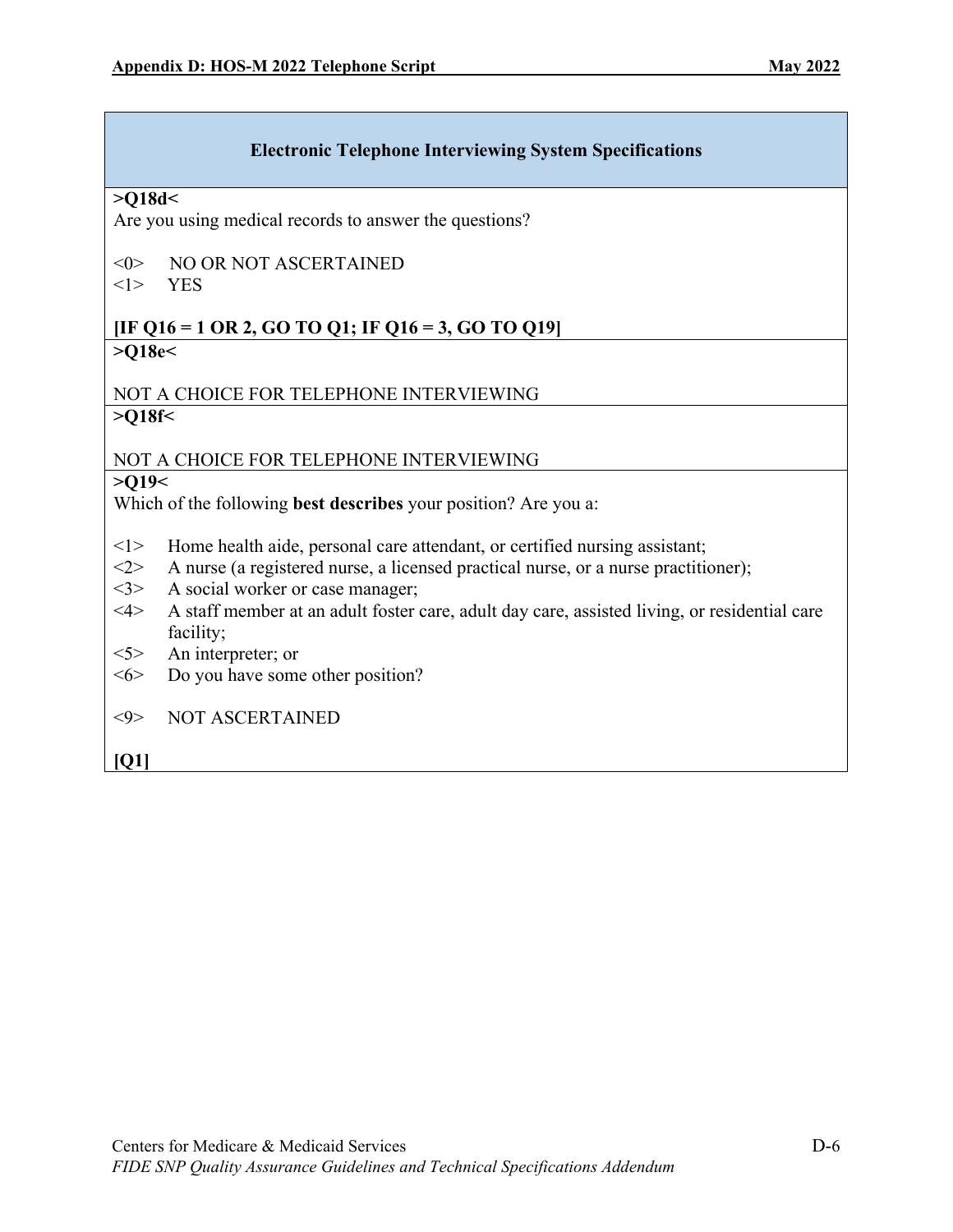| <b>Member Script</b>                                                                   | <b>Proxy Script</b>                                                                          |
|----------------------------------------------------------------------------------------|----------------------------------------------------------------------------------------------|
| >01<                                                                                   | >01<                                                                                         |
| In general, would you say your health is:                                              | In general, would you say [MEMBER                                                            |
|                                                                                        | NAME]'s health is:                                                                           |
|                                                                                        |                                                                                              |
| <1><br>Excellent,                                                                      | Excellent,<br><1>                                                                            |
| Very good,<br><2>                                                                      | <2><br>Very good,                                                                            |
| <3><br>Good,                                                                           | 3><br>Good,                                                                                  |
| $<\!\!4\!\!>$<br>Fair, or                                                              | $<\!\!4\!\!>$<br>Fair, or                                                                    |
| 5><br>Poor?                                                                            | 5><br>Poor?                                                                                  |
|                                                                                        |                                                                                              |
| $< \!\!9$<br><b>NOT ASCERTAINED</b>                                                    | $< \!\!9$<br>NOT ASCERTAINED                                                                 |
|                                                                                        |                                                                                              |
| [Q2]                                                                                   | [Q2]                                                                                         |
| >Q2                                                                                    | >Q2                                                                                          |
| How much difficulty, if any, do you have<br>lifting or carrying objects as heavy as 10 | How much difficulty, if any, does [MEMBER]<br>NAME] have with lifting or carrying objects as |
| pounds, such as a sack of potatoes? Would you                                          | heavy as 10 pounds, such as a sack of                                                        |
| say you have:                                                                          | potatoes? Would you say [he/she] has:                                                        |
|                                                                                        |                                                                                              |
| < l ><br>No difficulty at all,                                                         | < l ><br>No difficulty at all,                                                               |
| <2><br>A little difficulty,                                                            | <2><br>A little difficulty,                                                                  |
| 3><br>Some difficulty,                                                                 | <3><br>Some difficulty,                                                                      |
| 4><br>A lot of difficulty, or                                                          | $<\!\!4\!\!>$<br>A lot of difficulty, or                                                     |
| Are you not able to do it?<br>$<$ 5>                                                   | Is [he/she] not able to do it?<br>5                                                          |
|                                                                                        |                                                                                              |
| NOT ASCERTAINED<br><9>                                                                 | $< \!\!\theta \!\!>$<br><b>NOT ASCERTAINED</b>                                               |
|                                                                                        |                                                                                              |
| [Q3]                                                                                   | [Q3]                                                                                         |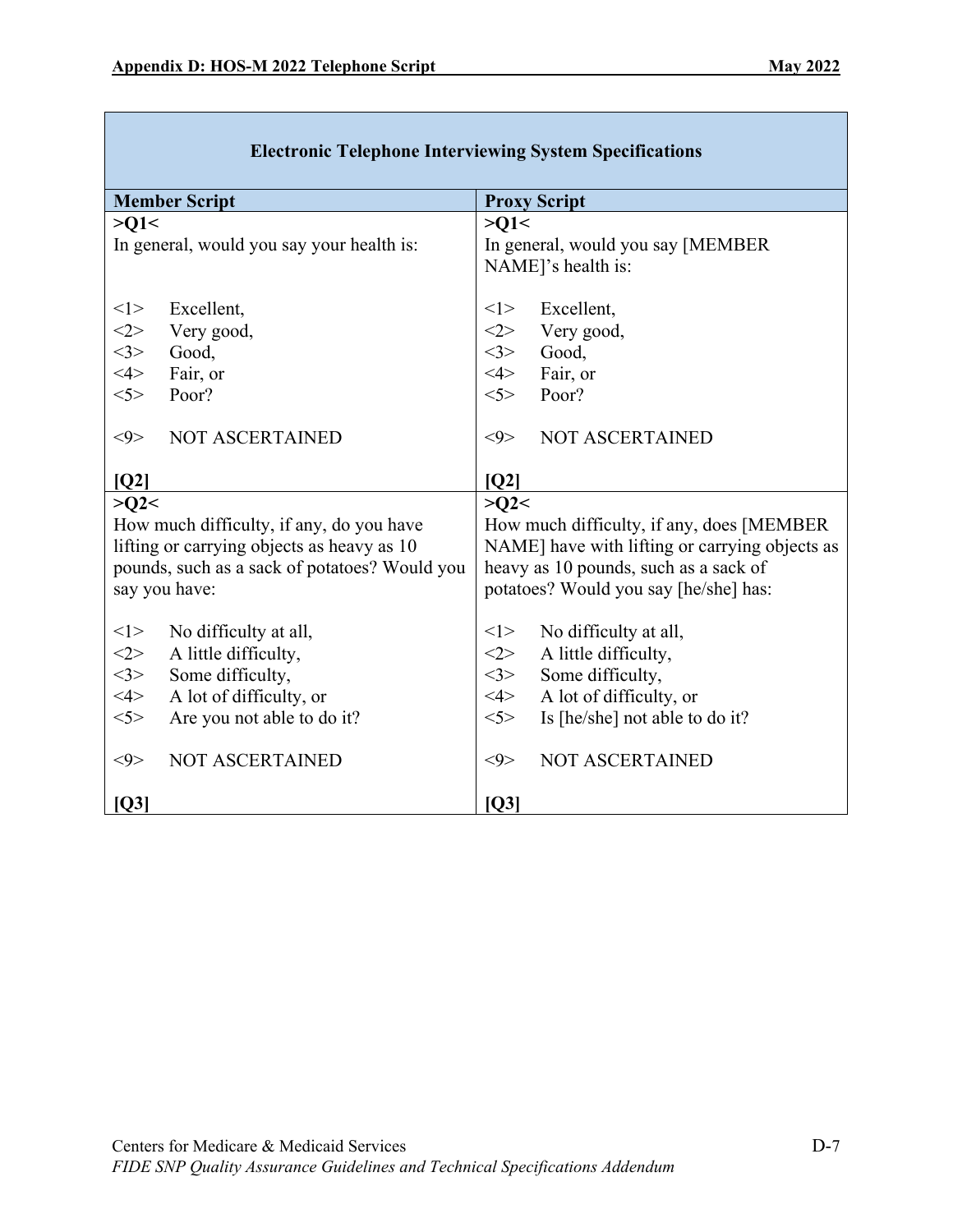| <b>Member Script</b>                                                                                                                                                                                                                                                                                                                                                                                                                                                     | <b>Proxy Script</b>                                                                                                                                                                                                                                                                                                                                                                                                                                    |
|--------------------------------------------------------------------------------------------------------------------------------------------------------------------------------------------------------------------------------------------------------------------------------------------------------------------------------------------------------------------------------------------------------------------------------------------------------------------------|--------------------------------------------------------------------------------------------------------------------------------------------------------------------------------------------------------------------------------------------------------------------------------------------------------------------------------------------------------------------------------------------------------------------------------------------------------|
| >Q3<<br>How much difficulty, if any, do you have<br>walking a quarter of a mile-that is about 2 or<br>3 blocks. Would you say you have:                                                                                                                                                                                                                                                                                                                                  | >Q3<<br>How much difficulty, if any, does [MEMBER]<br>NAME] have with walking a quarter of a<br>mile-that is about 2 or 3 blocks. Would you<br>say [he/she] has:                                                                                                                                                                                                                                                                                       |
| $<$ l $>$<br>No difficulty at all,<br><2><br>A little difficulty,<br><3><br>Some difficulty,<br>4><br>A lot of difficulty, or<br>5><br>Are you not able to do it?<br>NOT ASCERTAINED<br>$< \hspace{-1.5mm}9 \hspace{-1.5mm}>$                                                                                                                                                                                                                                            | $<$ 1><br>No difficulty at all,<br><2><br>A little difficulty,<br>Some difficulty,<br><3><br>A lot of difficulty, or<br>$<\!\!4\!\!>$<br>5><br>Is [he/she] not able to do it?<br><b>NOT ASCERTAINED</b><br>$<$ 9>                                                                                                                                                                                                                                      |
| [Q4a]                                                                                                                                                                                                                                                                                                                                                                                                                                                                    | [Q4a]                                                                                                                                                                                                                                                                                                                                                                                                                                                  |
| >Q4a<<br>Now I am going to read you a list of activities<br>that you might do in a typical day. Please tell<br>me if you have any difficulty in doing these<br>activities without special equipment or help<br>from another person because of health or<br>physical problems.<br>Because of a health or physical problem, do<br>you have any difficulty bathing without<br>special equipment or help from another<br>person?<br>NO {ABLE TO DO THIS WITHOUT<br>$<$ l $>$ | >Q4a<<br>Now I am going to read you a list of activities<br>that [MEMBER NAME] might do in a typical<br>day. Please tell me if [he/she] has any<br>difficulty in doing these activities without<br>special equipment or help from another<br>person because of health or physical problems.<br>Because of a health or physical problem, does<br>[MEMBER NAME] have any difficulty<br>bathing without special equipment or help<br>from another person? |
| DIFFICULTY}                                                                                                                                                                                                                                                                                                                                                                                                                                                              | NO {ABLE TO DO THIS WITHOUT<br>$<$ 1><br>DIFFICULTY}                                                                                                                                                                                                                                                                                                                                                                                                   |
| $\{IF "YES," ASK: Are you:\}$                                                                                                                                                                                                                                                                                                                                                                                                                                            | $\{IF "YES," ASK: Is [he/she]:\}$                                                                                                                                                                                                                                                                                                                                                                                                                      |
| Able to do this with difficulty, or<br><2><br>Unable to do this?<br>$<$ 3>                                                                                                                                                                                                                                                                                                                                                                                               | Able to do this with difficulty, or<br>$<$ 2><br>Unable to do this?<br><3>                                                                                                                                                                                                                                                                                                                                                                             |
| <b>NOT ASCERTAINED</b><br><9>                                                                                                                                                                                                                                                                                                                                                                                                                                            |                                                                                                                                                                                                                                                                                                                                                                                                                                                        |
| {PROBE: Do you have difficulty taking a bath<br>or taking a shower?}                                                                                                                                                                                                                                                                                                                                                                                                     | <b>NOT ASCERTAINED</b><br>$< \!\!9 \!\!>$<br>{PROBE: Does [he/she] have difficulty taking<br>a bath or taking a shower?}                                                                                                                                                                                                                                                                                                                               |
| [Q4b]                                                                                                                                                                                                                                                                                                                                                                                                                                                                    | [Q4b]                                                                                                                                                                                                                                                                                                                                                                                                                                                  |

Centers for Medicare & Medicaid Services D-8

*FIDE SNP Quality Assurance Guidelines and Technical Specifications Addendum*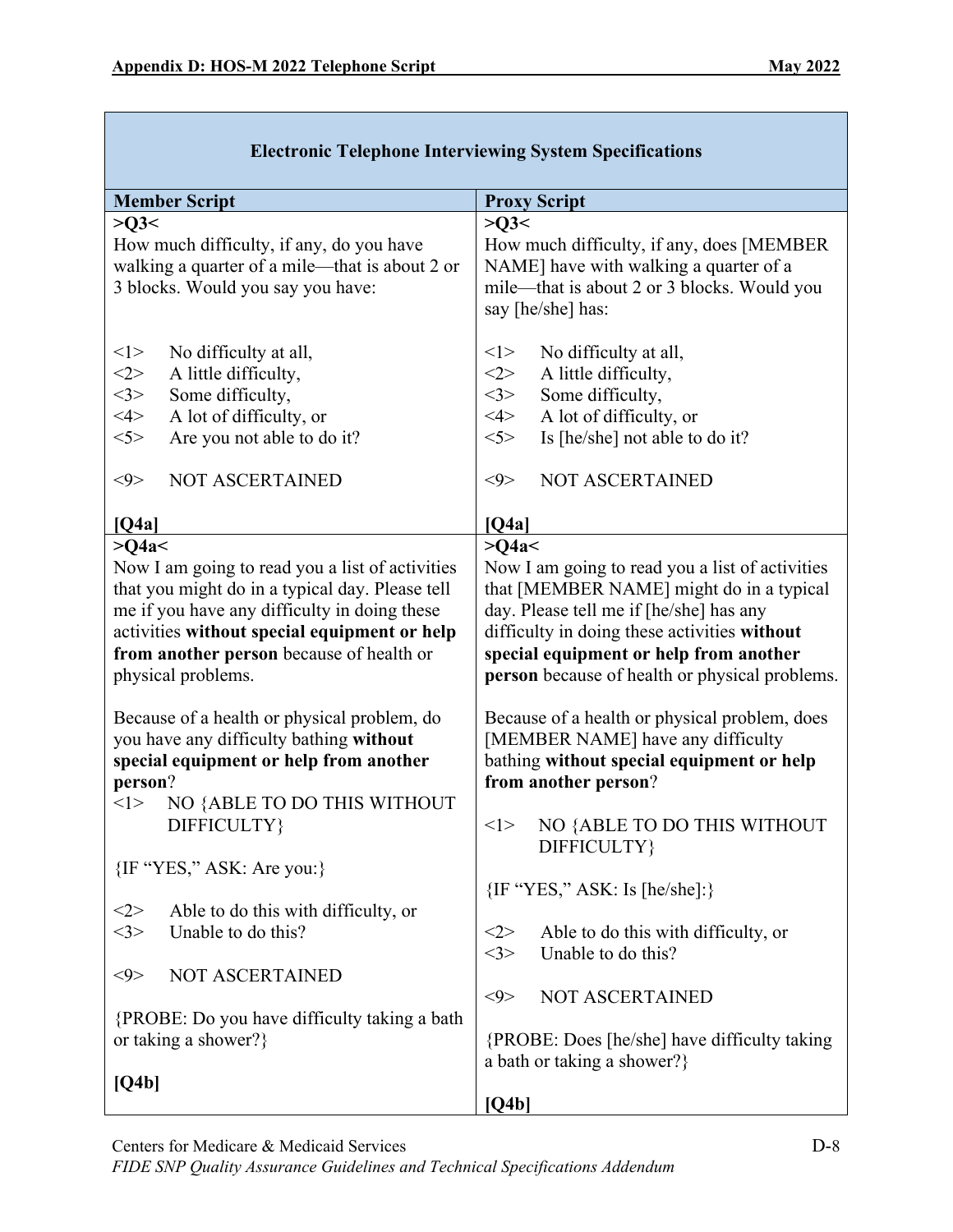| <b>Member Script</b>                                                                         | <b>Proxy Script</b>                                                                                      |
|----------------------------------------------------------------------------------------------|----------------------------------------------------------------------------------------------------------|
| >Q4b<                                                                                        | >Q4b<                                                                                                    |
| {Because of a health or physical problem}                                                    | {Because of a health or physical problem}                                                                |
| Do you have difficulty dressing without<br>special equipment or help from another<br>person? | Does [MEMBER NAME] have difficulty<br>dressing without special equipment or help<br>from another person? |
| NO {ABLE TO DO THIS WITHOUT<br><1><br>DIFFICULTY}                                            | NO {ABLE TO DO THIS WITHOUT<br>< l ><br>DIFFICULTY}                                                      |
| {IF "YES," ASK: Are you:}                                                                    | $\{IF "YES," ASK: Is [he/she]:\}$                                                                        |
| Able to do this with difficulty, or<br>$<$ 2><br>3><br>Unable to do this?                    | <2><br>Able to do this with difficulty, or<br>Unable to do this?<br><3>                                  |
| $< \!\!9 >$<br><b>NOT ASCERTAINED</b>                                                        | <b>NOT ASCERTAINED</b><br>$< \!\!9$                                                                      |
| {PROBE: Do you have difficulty putting on<br>clothes?}                                       | {PROBE: Does [he/she] have difficulty putting<br>on clothes?}                                            |
| [Q4c]                                                                                        | [Q4c]                                                                                                    |
| Interviewer Note: For Questions 4b-f, interviewers are not required to read "Because of a    |                                                                                                          |

*Interviewer Note: For Questions 4b-f, interviewers are not required to read "Because of a health or physical problem." However, if you sense the respondent needs to hear the phrase again, re-read it.*

*Dressing includes shoes and socks, so if the respondent has difficulty putting on shoes and socks, code as <2> Able to do this with difficulty. If the respondent is unable to put on shoes and socks (even if he/she can put on other clothes), code as <3> Unable to do this.*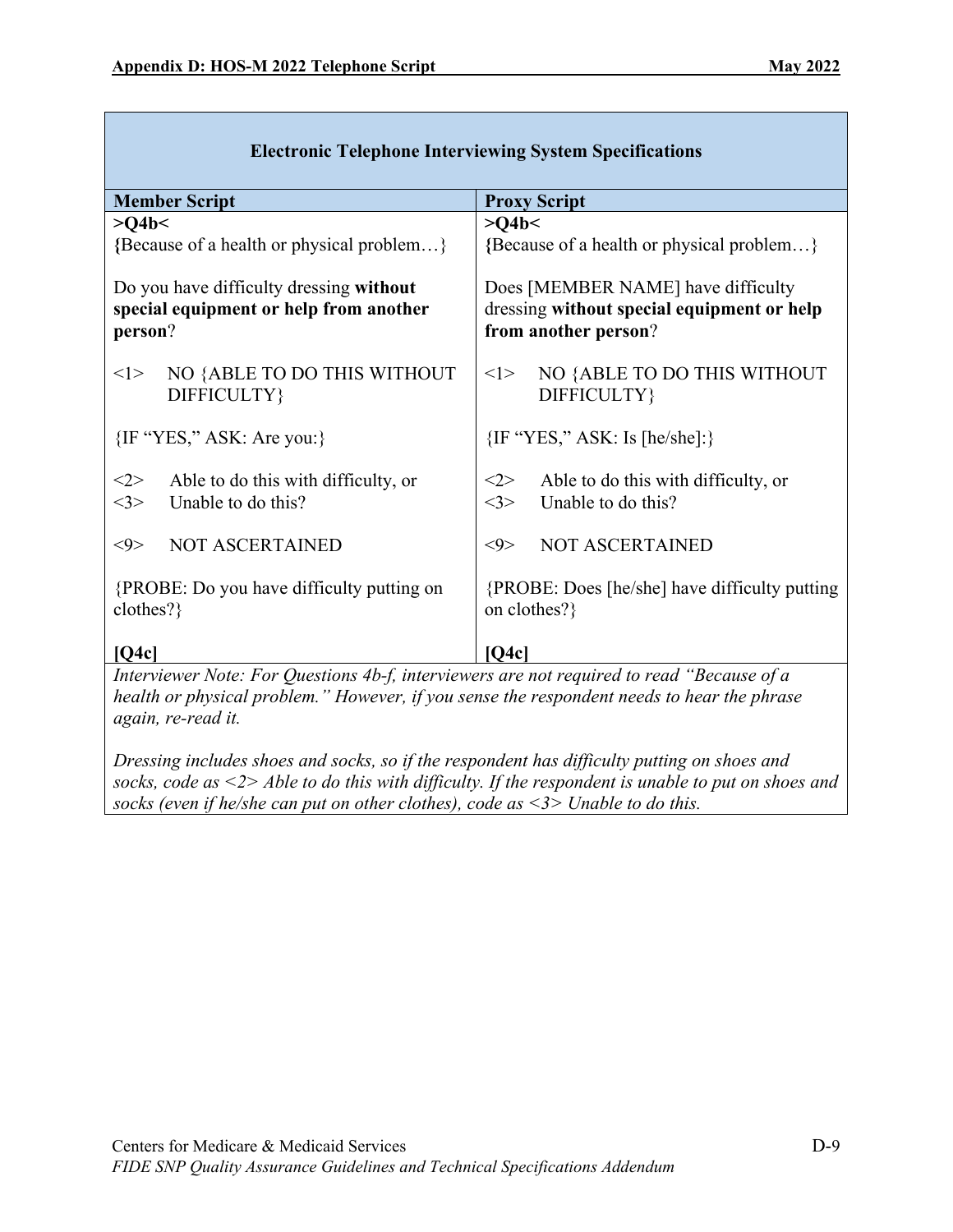| <b>Member Script</b>                                                                                                                                                                                                                                   | <b>Proxy Script</b>                                                                                                     |  |
|--------------------------------------------------------------------------------------------------------------------------------------------------------------------------------------------------------------------------------------------------------|-------------------------------------------------------------------------------------------------------------------------|--|
| $>$ Q4c $<$                                                                                                                                                                                                                                            | $>$ O4c $<$                                                                                                             |  |
| {Because of a health or physical problem}                                                                                                                                                                                                              | {Because of a health or physical problem}                                                                               |  |
| Do you have difficulty eating without special<br>equipment or help from another person?                                                                                                                                                                | Does [he/she] have difficulty eating without<br>special equipment or help from another<br>person?                       |  |
| NO {ABLE TO DO THIS WITHOUT<br><1><br>DIFFICULTY}                                                                                                                                                                                                      | NO {ABLE TO DO THIS WITHOUT<br><1><br>DIFFICULTY}                                                                       |  |
| $\{IF "YES," ASK: Are you:\}$                                                                                                                                                                                                                          | {IF "YES," ASK: Is [he/she]:}                                                                                           |  |
| Able to do this with difficulty, or<br><2><br>Unable to do this?<br><3>                                                                                                                                                                                | <2><br>Able to do this with difficulty, or<br>Unable to do this?<br><3>                                                 |  |
| <b>NOT ASCERTAINED</b><br>$< \!\!9 \!\!>$                                                                                                                                                                                                              | <b>NOT ASCERTAINED</b><br>$< \!\!9 \!\!>$                                                                               |  |
| [Q4d]                                                                                                                                                                                                                                                  | [O4d]                                                                                                                   |  |
| Interviewer Note: Difficulty with eating can have several causes, such as digestive problems or<br>arthritis that makes handling utensils difficult. The respondent should consider any health or<br>physical problems that may cause this difficulty. |                                                                                                                         |  |
| $>$ Q4d $<$                                                                                                                                                                                                                                            | $>$ O4d $<$                                                                                                             |  |
| {Because of a health or physical problem}                                                                                                                                                                                                              | {Because of a health or physical problem}                                                                               |  |
| Do you have difficulty getting in and out of<br>chairs without special equipment or help<br>from another person?                                                                                                                                       | Does [he/she] have difficulty getting in and out<br>of chairs without special equipment or help<br>from another person? |  |
| NO {ABLE TO DO THIS WITHOUT<br>< l ><br>DIFFICULTY}                                                                                                                                                                                                    | NO {ABLE TO DO THIS WITHOUT<br><1><br>DIFFICULTY}                                                                       |  |
| $\{IF "YES," ASK: Are you:\}$                                                                                                                                                                                                                          | $\{IF "YES," ASK: Is [he/she]:\}$                                                                                       |  |
| Able to do this with difficulty, or<br>$<$ 2><br>Unable to do this?<br>$<$ 3>                                                                                                                                                                          | Able to do this with difficulty, or<br><2><br>Unable to do this?<br><3>                                                 |  |
| <b>NOT ASCERTAINED</b><br>$< \hspace{-1.5mm}9 \hspace{-1.5mm}>$                                                                                                                                                                                        | <b>NOT ASCERTAINED</b><br>$< \!\!9 \!\!>$                                                                               |  |
| [Q4e]                                                                                                                                                                                                                                                  | [Q4e]                                                                                                                   |  |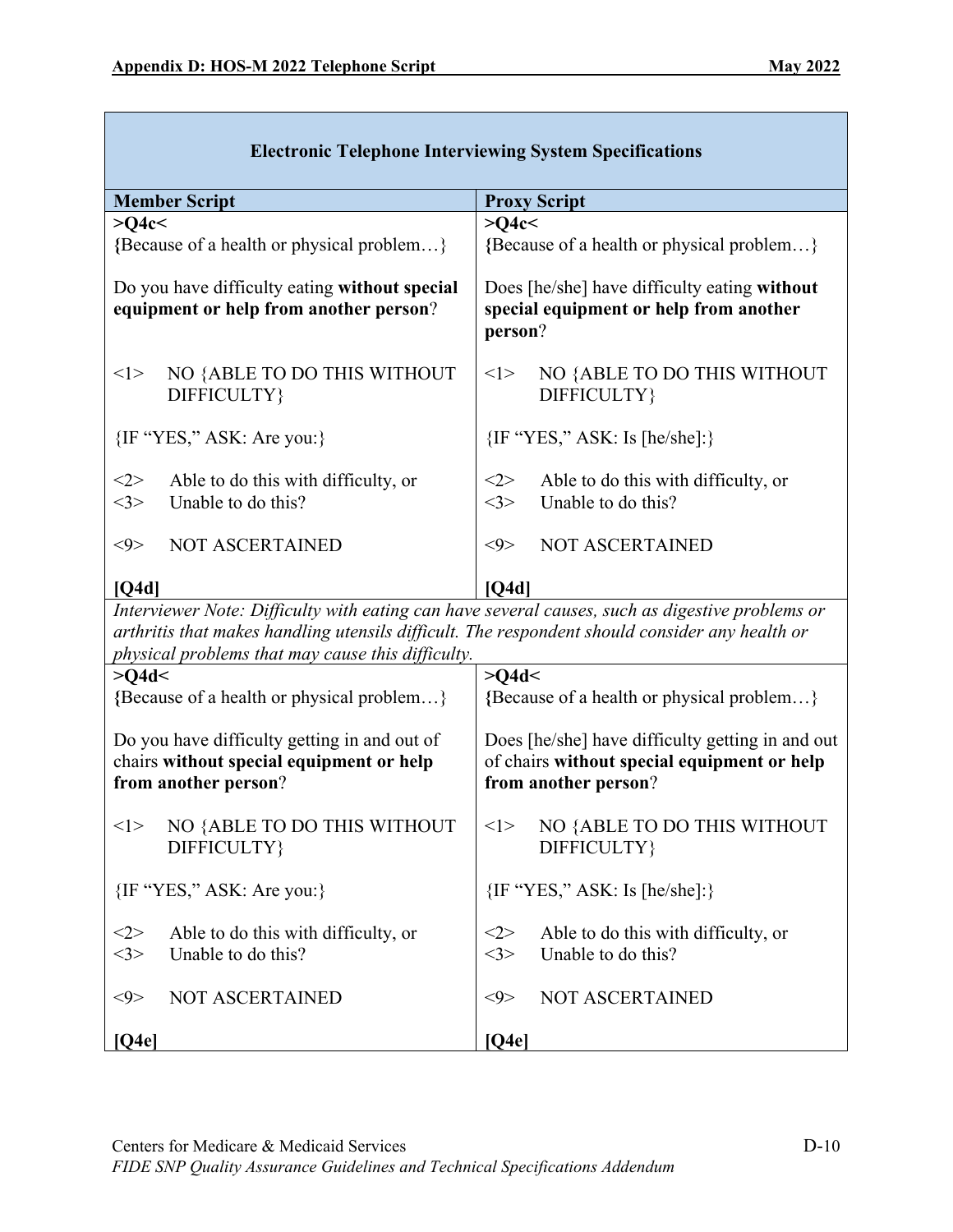| <b>Member Script</b>                                                                        | <b>Proxy Script</b>                                                                                              |
|---------------------------------------------------------------------------------------------|------------------------------------------------------------------------------------------------------------------|
| $>$ Q4e $<$                                                                                 | $>$ Q4e $<$                                                                                                      |
| {Because of a health or physical problem}                                                   | {Because of a health or physical problem}                                                                        |
| Do you have difficulty walking without<br>special equipment or help from another<br>person? | Does [he/she] have difficulty walking without<br>special equipment or help from another<br>person?               |
| NO {ABLE TO DO THIS WITHOUT<br>< l ><br>DIFFICULTY}                                         | NO {ABLE TO DO THIS WITHOUT<br><1><br>DIFFICULTY}                                                                |
| $\{IF "YES," ASK: Are you:\}$                                                               | $\{IF "YES," ASK: Is [he/she]:\}$                                                                                |
| Able to do this with difficulty, or<br><2><br><3><br>Unable to do this?                     | <2><br>Able to do this with difficulty, or<br><3><br>Unable to do this?                                          |
| $<$ 9><br><b>NOT ASCERTAINED</b>                                                            | NOT ASCERTAINED<br>$<$ 9>                                                                                        |
| [Q4f]                                                                                       | [Q4f]                                                                                                            |
| $>$ Q4f $<$                                                                                 | $>$ Q4f $<$                                                                                                      |
| {Because of a health or physical problem}                                                   | {Because of a health or physical problem}                                                                        |
| Do you have difficulty using the toilet without<br>special equipment or help from another   | Does [MEMBER NAME] have difficulty<br>using the toilet without special equipment or<br>help from another person? |
| person?                                                                                     |                                                                                                                  |
| NO {ABLE TO DO THIS WITHOUT<br>< l ><br>DIFFICULTY}                                         | NO {ABLE TO DO THIS WITHOUT<br>< l ><br>DIFFICULTY}                                                              |
| $\{IF "YES," ASK: Are you:\}$                                                               | $\{IF "YES," ASK: Is [he/she]:\}$                                                                                |
| Able to do this with difficulty, or<br><2><br><3><br>Unable to do this?                     | Able to do this with difficulty, or<br>$<$ 2><br><3><br>Unable to do this?                                       |
| <b>NOT ASCERTAINED</b><br>$< \!\!9 \!\!>$                                                   | NOT ASCERTAINED<br>$< \!\!9 >$                                                                                   |
| [Q5a]                                                                                       | [Q5a]                                                                                                            |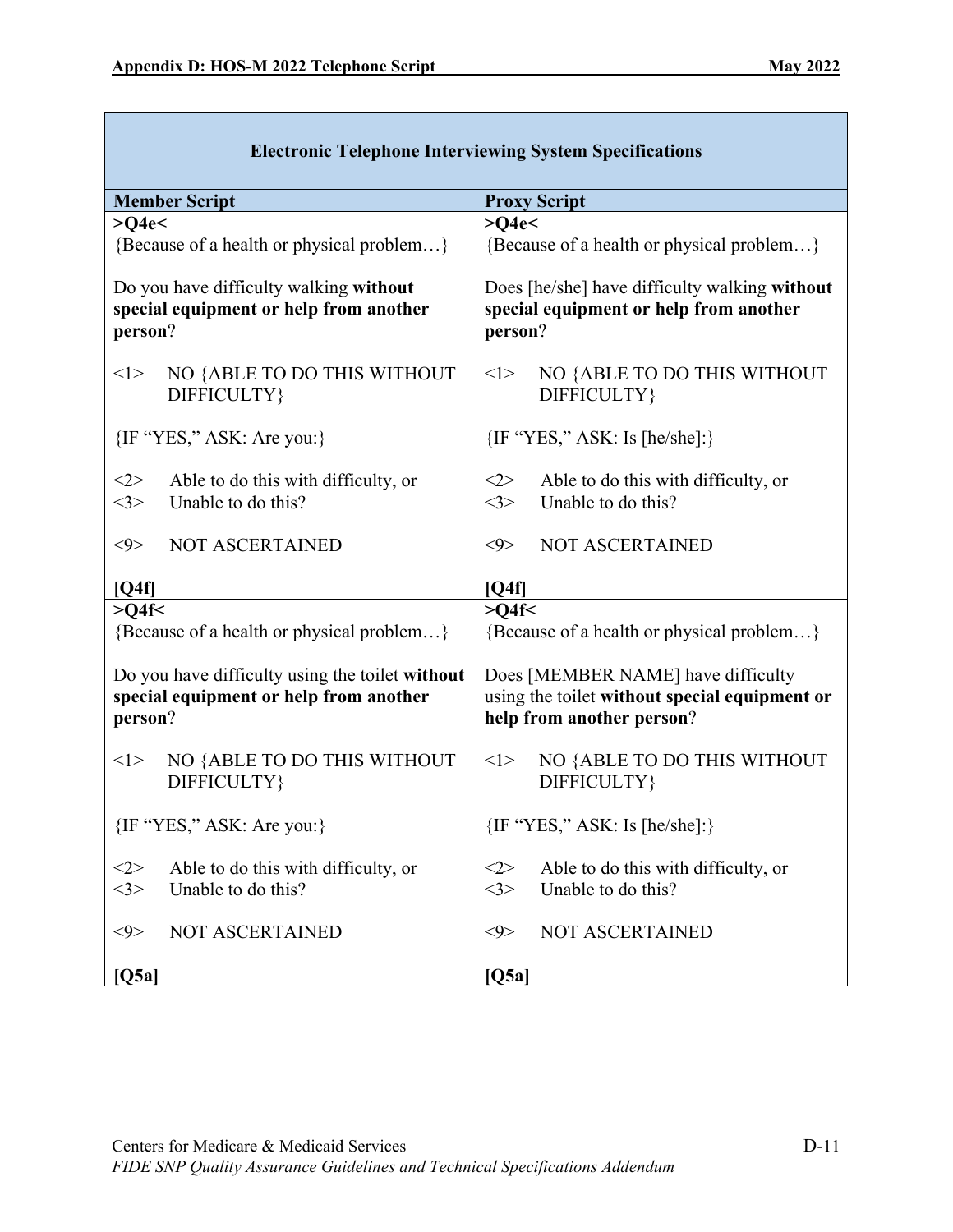| <b>Member Script</b>                                                                                                                               | <b>Proxy Script</b>                                                                                                                                                 |
|----------------------------------------------------------------------------------------------------------------------------------------------------|---------------------------------------------------------------------------------------------------------------------------------------------------------------------|
| $>Q$ 5a $<$<br>Now I want to know if you have help from<br>another person doing any of the activities I just<br>asked if you had difficulty doing. | $>Q$ 5a $<$<br>Now I want to know if [MEMBER NAME]<br>has help from another person doing any of the<br>activities I just asked if [he/she] had difficulty<br>doing. |
| Do you receive help from another person                                                                                                            | Does [MEMBER NAME] receive help from                                                                                                                                |
| when bathing?                                                                                                                                      | another person when bathing?                                                                                                                                        |
| <b>{IF R IS HAVING DIFFICULTY</b>                                                                                                                  | <b>{IF R IS HAVING DIFFICULTY</b>                                                                                                                                   |
| ANSWERING, PROBE IF THE R DOES                                                                                                                     | ANSWERING, PROBE IF THE MEMBER                                                                                                                                      |
| THIS ACTIVITY}                                                                                                                                     | <b>DOES THIS ACTIVITY}</b>                                                                                                                                          |
| <1>                                                                                                                                                | <1>                                                                                                                                                                 |
| <b>YES</b>                                                                                                                                         | <b>YES</b>                                                                                                                                                          |
| <2>                                                                                                                                                | <2>                                                                                                                                                                 |
| NO <sub>1</sub>                                                                                                                                    | N <sub>O</sub>                                                                                                                                                      |
| <3>                                                                                                                                                | <3>                                                                                                                                                                 |
| RESPONDENT DOES NOT DO THIS                                                                                                                        | MEMBER DOES NOT DO THIS                                                                                                                                             |
| <b>ACTIVITY</b>                                                                                                                                    | <b>ACTIVITY</b>                                                                                                                                                     |
| <b>NOT ASCERTAINED</b>                                                                                                                             | <b>NOT ASCERTAINED</b>                                                                                                                                              |
| $< \!\!9 >$                                                                                                                                        | $< \!\!9 >$                                                                                                                                                         |
| [Q5b]                                                                                                                                              | [Q5b]                                                                                                                                                               |
| >Q5b<                                                                                                                                              | >Q5b<                                                                                                                                                               |
| Do you receive help from another person                                                                                                            | Does [MEMBER NAME] receive help from                                                                                                                                |
| when dressing?                                                                                                                                     | another person when dressing?                                                                                                                                       |
| <b>{IF R IS HAVING DIFFICULTY</b>                                                                                                                  | <b>{IF R IS HAVING DIFFICULTY</b>                                                                                                                                   |
| ANSWERING, PROBE IF THE R DOES                                                                                                                     | ANSWERING, PROBE IF THE MEMBER                                                                                                                                      |
| THIS ACTIVITY}                                                                                                                                     | DOES THIS ACTIVITY}                                                                                                                                                 |
| < l >                                                                                                                                              | < l >                                                                                                                                                               |
| YES                                                                                                                                                | YES                                                                                                                                                                 |
| N <sub>O</sub>                                                                                                                                     | NO                                                                                                                                                                  |
| <2>                                                                                                                                                | <2>                                                                                                                                                                 |
| <3>                                                                                                                                                | <3>                                                                                                                                                                 |
| RESPONDENT DOES NOT DO THIS                                                                                                                        | <b>MEMBER DOES NOT DO THIS</b>                                                                                                                                      |
| <b>ACTIVITY</b>                                                                                                                                    | <b>ACTIVITY</b>                                                                                                                                                     |
| <b>NOT ASCERTAINED</b>                                                                                                                             | <b>NOT ASCERTAINED</b>                                                                                                                                              |
| $< \hspace{-0.5mm}9 \hspace{-0.5mm}>$                                                                                                              | $< \theta >$                                                                                                                                                        |
| [Q5c]                                                                                                                                              | [Q5c]                                                                                                                                                               |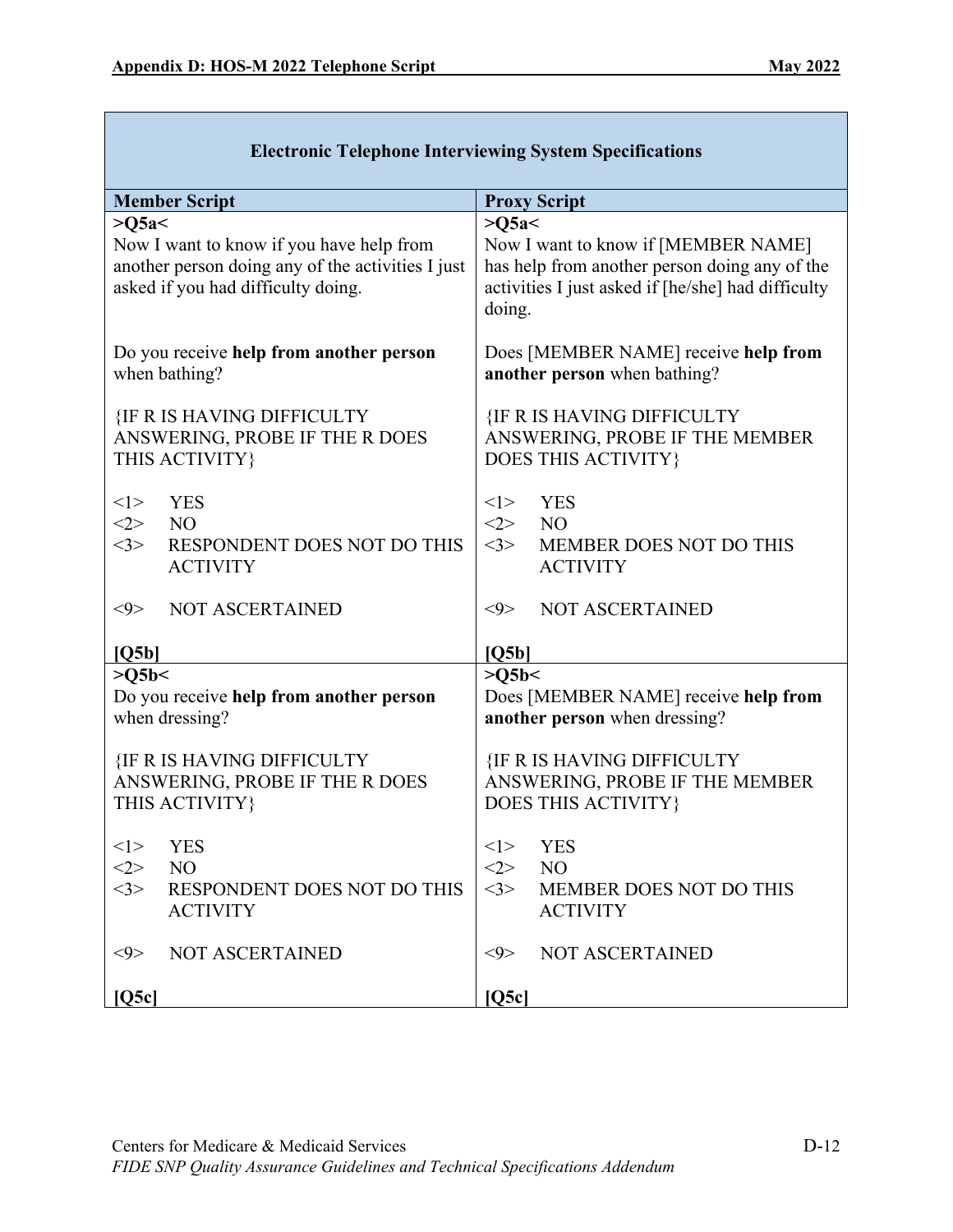| <b>Member Script</b>                                                                    | <b>Proxy Script</b>                                                                             |
|-----------------------------------------------------------------------------------------|-------------------------------------------------------------------------------------------------|
| >Q5c<                                                                                   | >Q5c<                                                                                           |
| Do you receive help from another person                                                 | Does [he/she] receive help from another                                                         |
| when eating?                                                                            | person when eating?                                                                             |
| <b>{IF R IS HAVING DIFFICULTY</b><br>ANSWERING, PROBE IF THE R DOES<br>THIS ACTIVITY}   | <b>{IF R IS HAVING DIFFICULTY</b><br>ANSWERING, PROBE IF THE MEMBER<br>DOES THIS ACTIVITY}      |
| <1><br><b>YES</b>                                                                       | <1><br><b>YES</b>                                                                               |
| <2><br>NO                                                                               | <2><br>N <sub>O</sub>                                                                           |
| <3><br>RESPONDENT DOES NOT DO THIS                                                      | <3><br><b>MEMBER DOES NOT DO THIS</b>                                                           |
| <b>ACTIVITY</b>                                                                         | <b>ACTIVITY</b>                                                                                 |
| <b>NOT ASCERTAINED</b><br>$< \!\!9 >$<br>[Q5d]                                          | <b>NOT ASCERTAINED</b><br>$< \!\!9$<br>[Q5d]                                                    |
| $>$ O5d $<$                                                                             | $>$ O5d $<$                                                                                     |
| Do you receive help from another person                                                 | Does [he/she] receive help from another                                                         |
| when getting in or out of chairs?                                                       | person when getting in or out of chairs?                                                        |
|                                                                                         |                                                                                                 |
| <b>{IF R IS HAVING DIFFICULTY</b>                                                       | <b>{IF R IS HAVING DIFFICULTY</b>                                                               |
| ANSWERING, PROBE IF THE R DOES                                                          | ANSWERING, PROBE IF THE MEMBER                                                                  |
| THIS ACTIVITY}                                                                          | DOES THIS ACTIVITY}                                                                             |
| <b>YES</b><br><1><br><2><br>NO<br>RESPONDENT DOES NOT DO THIS<br><3><br><b>ACTIVITY</b> | <1><br><b>YES</b><br><2><br>N <sub>O</sub><br><3><br>MEMBER DOES NOT DO THIS<br><b>ACTIVITY</b> |
|                                                                                         |                                                                                                 |
| $< \!\!9 >$<br><b>NOT ASCERTAINED</b>                                                   | $< \!\!9$<br><b>NOT ASCERTAINED</b>                                                             |
| [Q5e]                                                                                   | [Q5e]                                                                                           |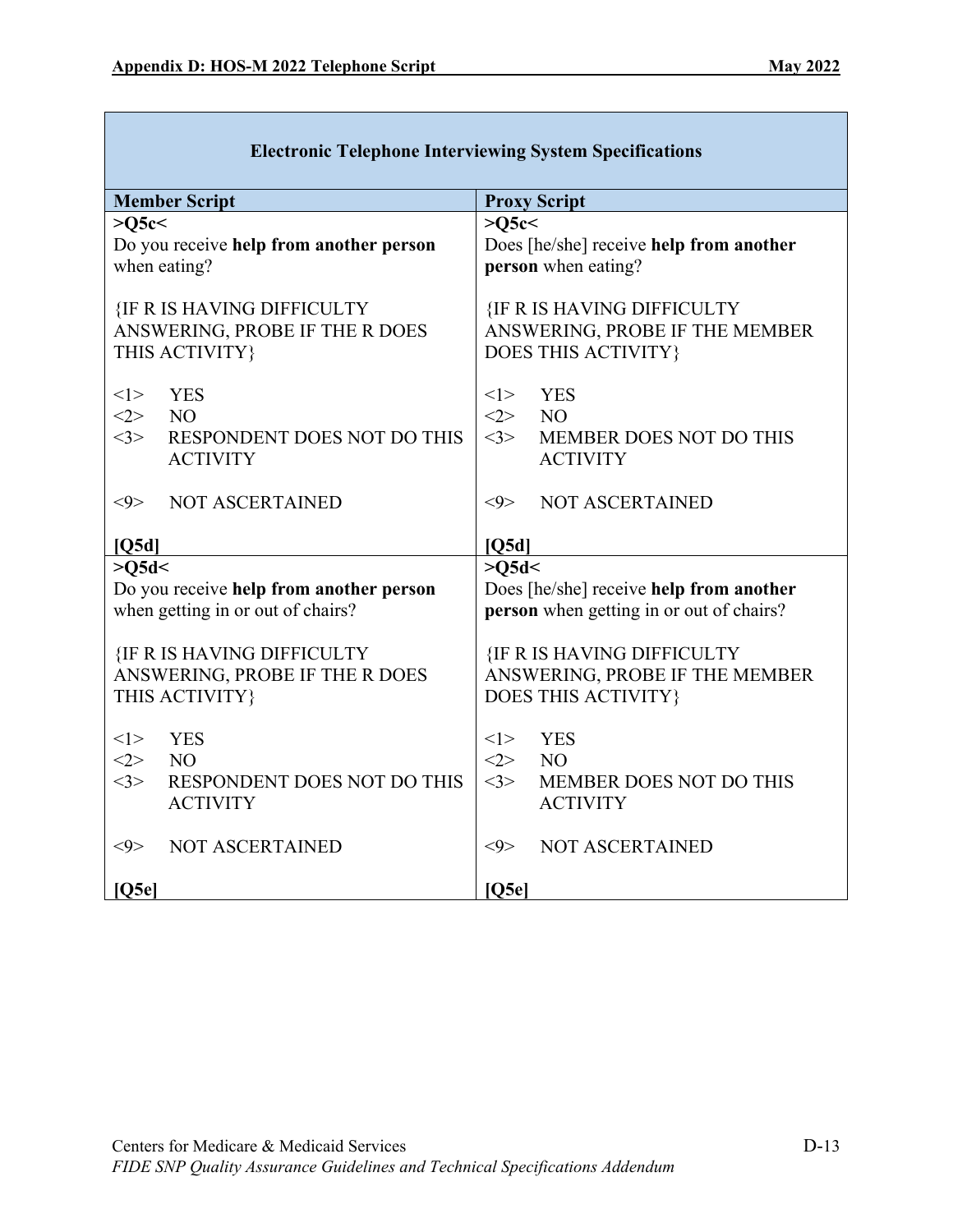| <b>Member Script</b>                                                                  | <b>Proxy Script</b>                                                                        |
|---------------------------------------------------------------------------------------|--------------------------------------------------------------------------------------------|
| $>05e<$                                                                               | >Q5e<                                                                                      |
| Do you receive help from another person                                               | Does [he/she] receive help from another                                                    |
| when walking?                                                                         | person when walking?                                                                       |
| <b>{IF R IS HAVING DIFFICULTY</b><br>ANSWERING, PROBE IF THE R DOES<br>THIS ACTIVITY} | <b>{IF R IS HAVING DIFFICULTY</b><br>ANSWERING, PROBE IF THE MEMBER<br>DOES THIS ACTIVITY} |
| <1><br><b>YES</b>                                                                     | <1><br><b>YES</b>                                                                          |
| $<\!\!2\!\!>$<br>N <sub>O</sub>                                                       | <2><br>N <sub>O</sub>                                                                      |
| <3><br><b>RESPONDENT DOES NOT DO THIS</b>                                             | <3><br><b>MEMBER DOES NOT DO THIS</b>                                                      |
| <b>ACTIVITY</b>                                                                       | <b>ACTIVITY</b>                                                                            |
|                                                                                       |                                                                                            |
| <b>NOT ASCERTAINED</b><br>$< \hspace{-1.5mm}9>$                                       | NOT ASCERTAINED<br>$< \!\!9$                                                               |
|                                                                                       |                                                                                            |
| [Q5f]                                                                                 | [Q5f]                                                                                      |
| >Q5f<                                                                                 | $>0.5$ f<                                                                                  |
| Do you receive help from another person                                               | Does [MEMBER NAME] receive help from                                                       |
| when using the toilet?                                                                | another person when using the toilet?                                                      |
| <b>{IF R IS HAVING DIFFICULTY</b><br>ANSWERING, PROBE IF THE R DOES<br>THIS ACTIVITY} | <b>{IF R IS HAVING DIFFICULTY</b><br>ANSWERING, PROBE IF THE MEMBER<br>DOES THIS ACTIVITY} |
|                                                                                       |                                                                                            |
| <b>YES</b><br><1><br><2><br>N <sub>O</sub>                                            | <1><br><b>YES</b><br><2><br>N <sub>O</sub>                                                 |
| <3><br><b>RESPONDENT DOES NOT DO THIS</b>                                             | <3><br><b>MEMBER DOES NOT DO THIS</b>                                                      |
| <b>ACTIVITY</b>                                                                       | <b>ACTIVITY</b>                                                                            |
|                                                                                       |                                                                                            |
| $< \!\!9 >$<br><b>NOT ASCERTAINED</b>                                                 | $< \!\!9 \!\!>$<br><b>NOT ASCERTAINED</b>                                                  |
| [Q6a]                                                                                 | [Q6a]                                                                                      |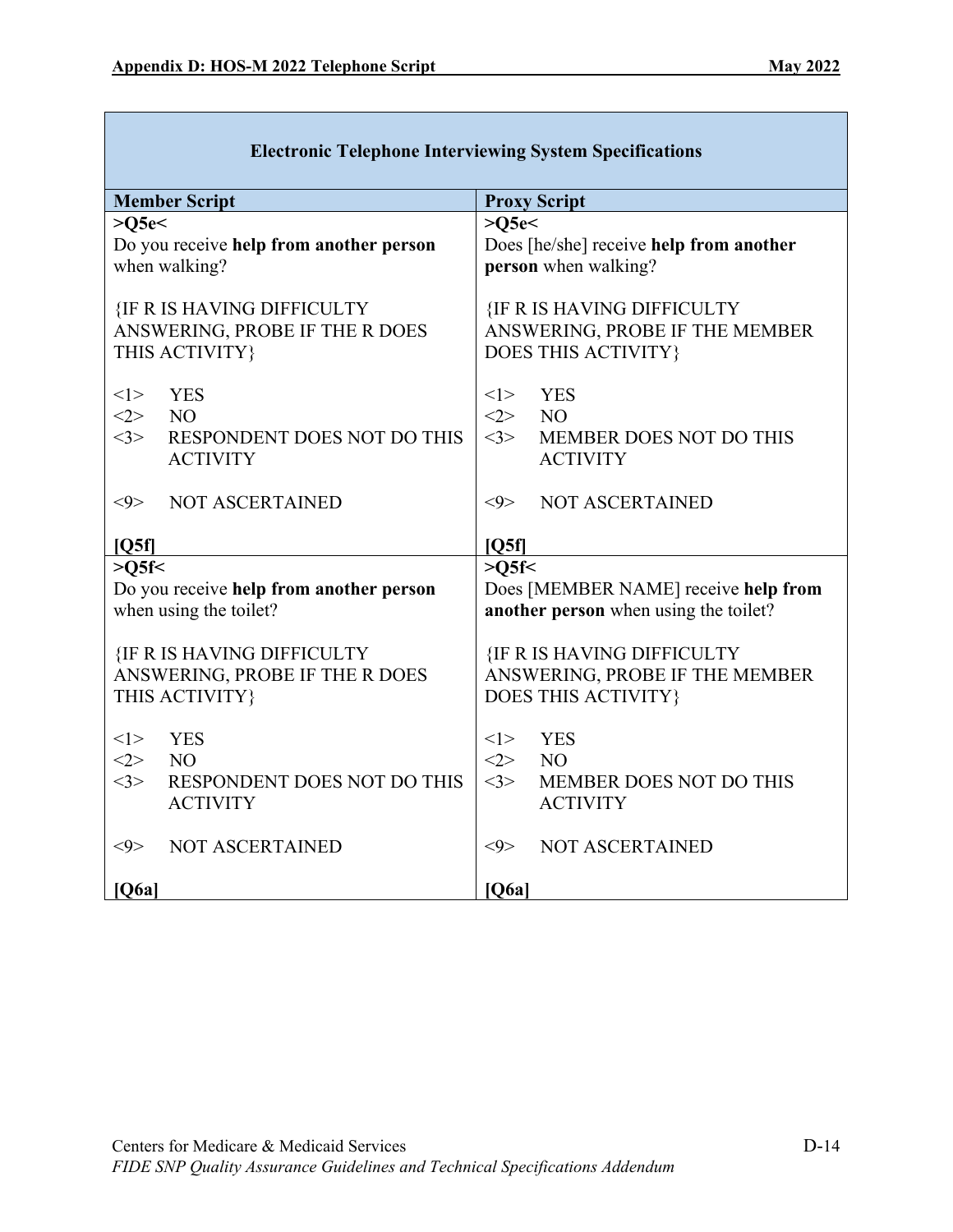| <b>Member Script</b>                                                                                                                                                                                                                | <b>Proxy Script</b>                                                                                                                                                                                                                                   |  |
|-------------------------------------------------------------------------------------------------------------------------------------------------------------------------------------------------------------------------------------|-------------------------------------------------------------------------------------------------------------------------------------------------------------------------------------------------------------------------------------------------------|--|
| Q6a<                                                                                                                                                                                                                                | >Q6a<                                                                                                                                                                                                                                                 |  |
| that you might do during a typical day. Please<br>tell me if your health now limits you a lot,<br>limits you a little, or does not limit you at all in<br>these activities.                                                         | that [MEMBER NAME] might do during a<br>typical day. Please tell me if [his/her] health<br>now limits [him/her] a lot, limits [him/her]<br>you a little, or does not limit [him/her] at all in<br>these activities.                                   |  |
| What about moderate activities, such as<br>moving a table, pushing a vacuum cleaner,<br>bowling, or playing golf? Because of your<br>health, are you limited a lot, limited a little, or<br>not limited at all in these activities? | What about moderate activities, such as<br>moving a table, pushing a vacuum cleaner,<br>bowling, or playing golf? Because of<br>[MEMBER NAME]'s health, is [he/she]<br>limited a lot, limited a little, or not limited at<br>all in these activities? |  |
| {IF R DOES NOT DO ACTIVITY, PROBE:<br>Is that because of your health?}                                                                                                                                                              | {IF MEMBER DOES NOT DO ACTIVITY,<br>PROBE: Is that because of [his/her] health?}                                                                                                                                                                      |  |
| <1><br><b>LIMITED A LOT</b>                                                                                                                                                                                                         | <b>LIMITED A LOT</b><br><1>                                                                                                                                                                                                                           |  |
| <3><br><b>NOT LIMITED AT ALL</b>                                                                                                                                                                                                    | NOT LIMITED AT ALL<br><3>                                                                                                                                                                                                                             |  |
| <b>NOT ASCERTAINED</b><br>$< \!\!9 \!\!>$                                                                                                                                                                                           | <b>NOT ASCERTAINED</b><br>$< \!\!9 \!\!>$                                                                                                                                                                                                             |  |
| [Q6b]                                                                                                                                                                                                                               | [Q6b]                                                                                                                                                                                                                                                 |  |
| Now I am going to read you a list of activities<br><2><br><b>LIMITED A LITTLE</b><br>Interniousu Note: Questions 6 a and 6h sole shout the monkey's limitations with contain                                                        | Now I am going to read you a list of activities<br><2><br><b>LIMITED A LITTLE</b>                                                                                                                                                                     |  |

*Interviewer Note: Questions 6a and 6b ask about the member's limitations with certain activities. The member may be limited in doing an activity if he or she is unable to do it, or if the activity is not done because a physician has advised the member not to do it.*

*If the member indicates that a question is not applicable because he or she does not normally do an activity, use the probe "Is that because of your health?" If it is not because of the member's health, code as <3> NOT LIMITED AT ALL.*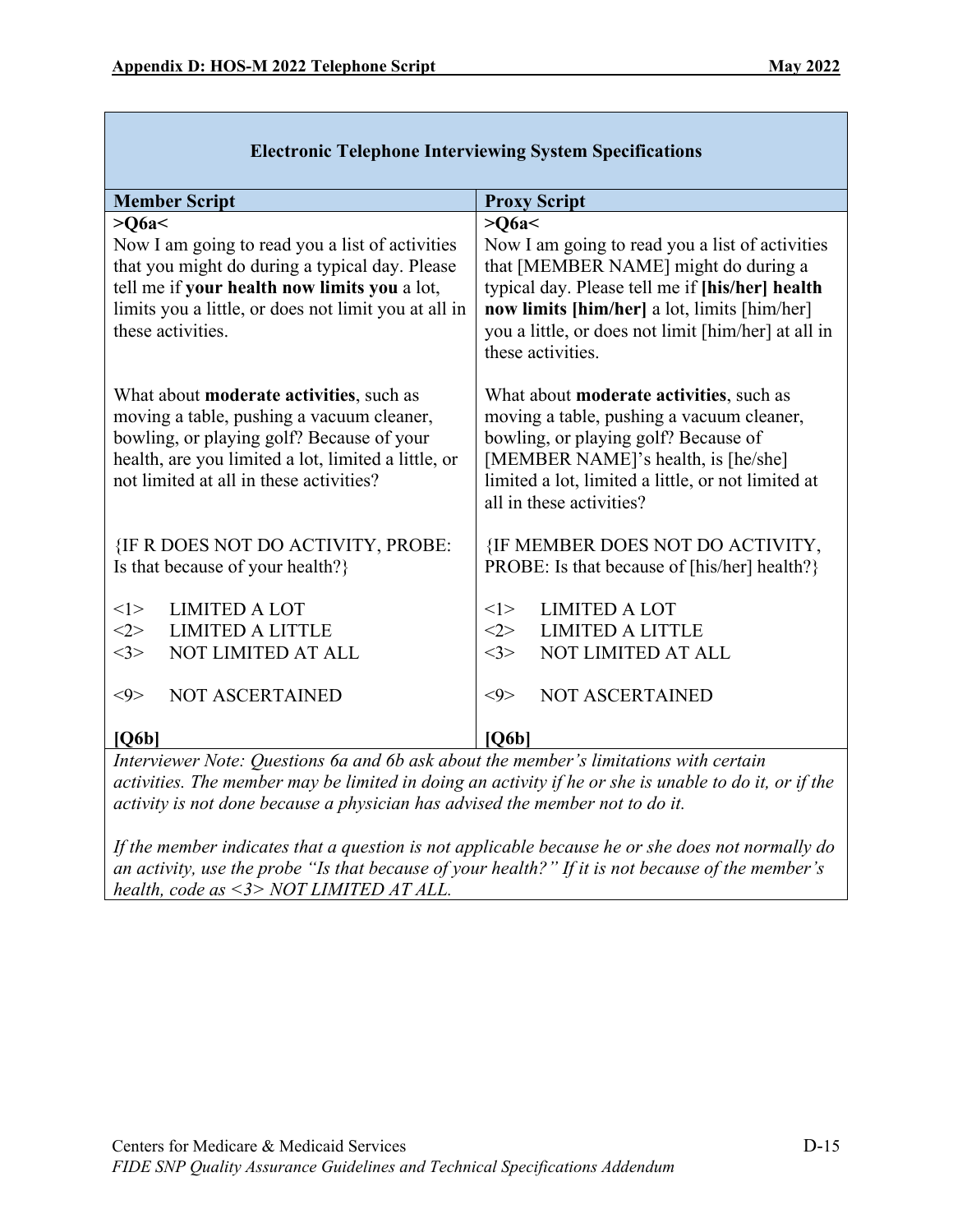| <b>Member Script</b><br><b>Proxy Script</b><br>$>$ O6b $<$<br>$>$ O6b $<$<br>What about climbing several flights of stairs?<br>What about climbing several flights of stairs?<br>Because of your health, are you limited a lot,<br>Because of [MEMBER NAME]'s health, is<br>[he/she] limited a lot, limited a little, or not<br>limited a little, or not limited at all in this<br>limited at all in this activity?<br>activity?<br><b>{IF R DOES NOT DO ACTIVITY, PROBE:</b><br><b>{IF MEMBER DOES NOT DO ACTIVITY,</b><br>Is that because of your health?}<br>PROBE: Is that because of [his/her] health?}<br><b>LIMITED A LOT</b><br><b>LIMITED A LOT</b><br><1><br><1><br><b>LIMITED A LITTLE</b><br><b>LIMITED A LITTLE</b><br><2><br>$< \!\!2 \!\!>$<br><b>NOT LIMITED AT ALL</b><br><3><br><b>NOT LIMITED AT ALL</b><br>$<$ 3> |  |
|---------------------------------------------------------------------------------------------------------------------------------------------------------------------------------------------------------------------------------------------------------------------------------------------------------------------------------------------------------------------------------------------------------------------------------------------------------------------------------------------------------------------------------------------------------------------------------------------------------------------------------------------------------------------------------------------------------------------------------------------------------------------------------------------------------------------------------------|--|
|                                                                                                                                                                                                                                                                                                                                                                                                                                                                                                                                                                                                                                                                                                                                                                                                                                       |  |
|                                                                                                                                                                                                                                                                                                                                                                                                                                                                                                                                                                                                                                                                                                                                                                                                                                       |  |
|                                                                                                                                                                                                                                                                                                                                                                                                                                                                                                                                                                                                                                                                                                                                                                                                                                       |  |
|                                                                                                                                                                                                                                                                                                                                                                                                                                                                                                                                                                                                                                                                                                                                                                                                                                       |  |
|                                                                                                                                                                                                                                                                                                                                                                                                                                                                                                                                                                                                                                                                                                                                                                                                                                       |  |
|                                                                                                                                                                                                                                                                                                                                                                                                                                                                                                                                                                                                                                                                                                                                                                                                                                       |  |
|                                                                                                                                                                                                                                                                                                                                                                                                                                                                                                                                                                                                                                                                                                                                                                                                                                       |  |
|                                                                                                                                                                                                                                                                                                                                                                                                                                                                                                                                                                                                                                                                                                                                                                                                                                       |  |
|                                                                                                                                                                                                                                                                                                                                                                                                                                                                                                                                                                                                                                                                                                                                                                                                                                       |  |
|                                                                                                                                                                                                                                                                                                                                                                                                                                                                                                                                                                                                                                                                                                                                                                                                                                       |  |
|                                                                                                                                                                                                                                                                                                                                                                                                                                                                                                                                                                                                                                                                                                                                                                                                                                       |  |
|                                                                                                                                                                                                                                                                                                                                                                                                                                                                                                                                                                                                                                                                                                                                                                                                                                       |  |
|                                                                                                                                                                                                                                                                                                                                                                                                                                                                                                                                                                                                                                                                                                                                                                                                                                       |  |
|                                                                                                                                                                                                                                                                                                                                                                                                                                                                                                                                                                                                                                                                                                                                                                                                                                       |  |
| <b>NOT ASCERTAINED</b><br><b>NOT ASCERTAINED</b><br>$< \!\!9 \!\!>$<br><9>                                                                                                                                                                                                                                                                                                                                                                                                                                                                                                                                                                                                                                                                                                                                                            |  |
|                                                                                                                                                                                                                                                                                                                                                                                                                                                                                                                                                                                                                                                                                                                                                                                                                                       |  |
| [O7a]<br>O7a                                                                                                                                                                                                                                                                                                                                                                                                                                                                                                                                                                                                                                                                                                                                                                                                                          |  |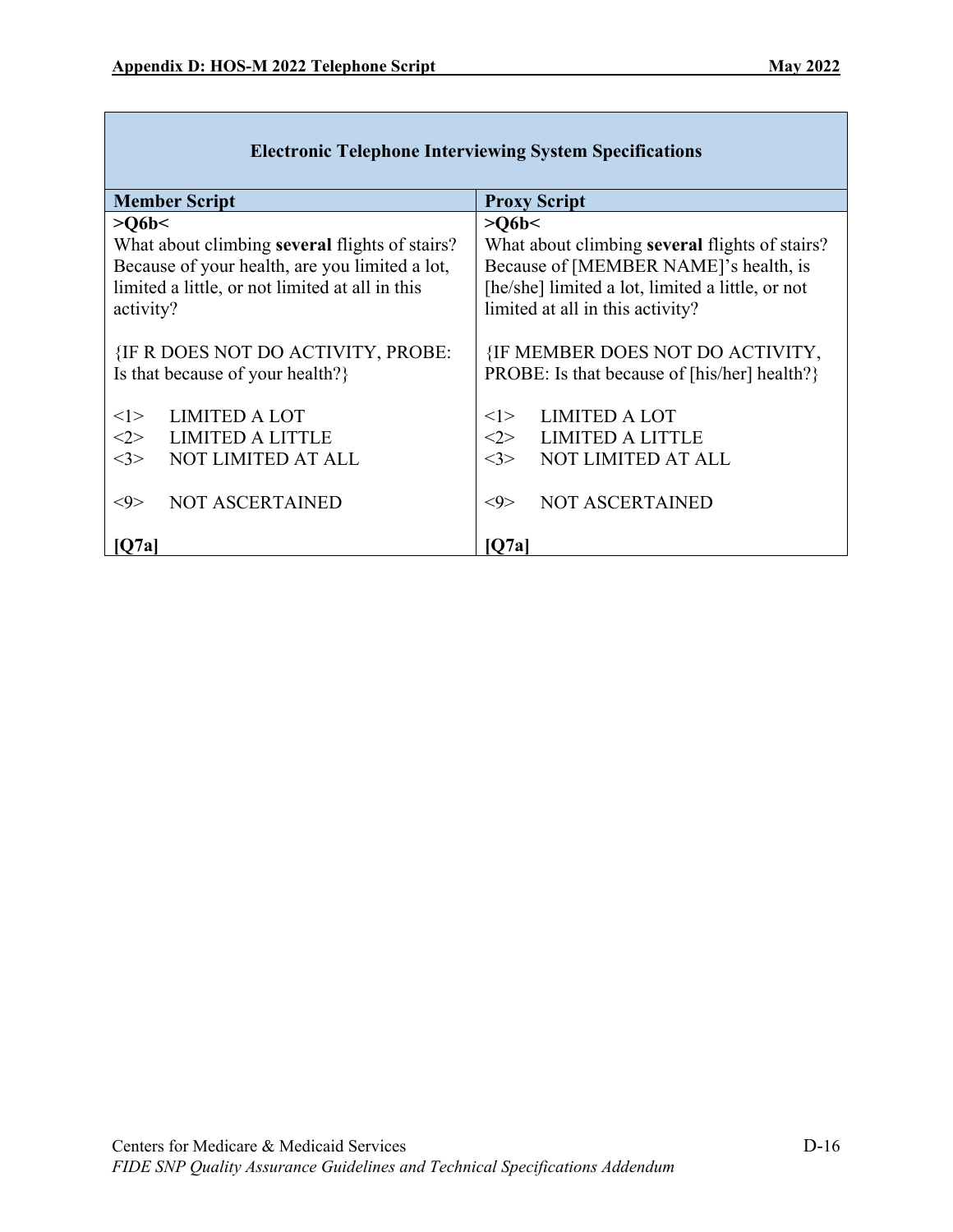| <b>Member Script</b>                                                                                                                                                                                                                                                               | <b>Proxy Script</b>                                                                                                                      |
|------------------------------------------------------------------------------------------------------------------------------------------------------------------------------------------------------------------------------------------------------------------------------------|------------------------------------------------------------------------------------------------------------------------------------------|
| >Q7a<                                                                                                                                                                                                                                                                              | >Q7a<                                                                                                                                    |
| The next questions ask about your activities                                                                                                                                                                                                                                       | The next questions ask about [his/her]                                                                                                   |
| over the past four weeks.                                                                                                                                                                                                                                                          | activities over the past four weeks.                                                                                                     |
| During the past 4 weeks, have you<br>accomplished less than you would like as a<br>result of your physical health?                                                                                                                                                                 | During the past 4 weeks, has [MEMBER<br>NAME] accomplished less than [he/she]<br>would like as a result of [his/her] physical<br>health? |
| <b>{IF R IS HAVING DIFFICULTY</b>                                                                                                                                                                                                                                                  | <b>{IF R IS HAVING DIFFICULTY</b>                                                                                                        |
| ANSWERING, THEN PROBE WITH "To the                                                                                                                                                                                                                                                 | ANSWERING, PROBE WITH "To the best of                                                                                                    |
| best of your knowledge"; IF R HAS STATED                                                                                                                                                                                                                                           | your knowledge"; IF R STATED THE                                                                                                         |
| THEY ARE UNABLE TO DO WORK OR                                                                                                                                                                                                                                                      | MEMBER IS UNABLE TO DO WORK OR                                                                                                           |
| REGULAR DAILY ACTIVITIES, THEN                                                                                                                                                                                                                                                     | REGULAR DAILY ACTIVITIES, THEN                                                                                                           |
| SELECT <5> ALL OF THE TIME}                                                                                                                                                                                                                                                        | SELECT <5> ALL OF THE TIME}                                                                                                              |
| $<$ 1><br>N <sub>O</sub>                                                                                                                                                                                                                                                           | <1><br>N <sub>O</sub>                                                                                                                    |
| {IF "YES," ASK: How often? Would you                                                                                                                                                                                                                                               | {IF "YES," ASK: How often? Would you                                                                                                     |
| say?}                                                                                                                                                                                                                                                                              | say?}                                                                                                                                    |
|                                                                                                                                                                                                                                                                                    |                                                                                                                                          |
| <2><br>A little of the time,                                                                                                                                                                                                                                                       | A little of the time,<br><2>                                                                                                             |
| <3><br>Some of the time,                                                                                                                                                                                                                                                           | <3><br>Some of the time,                                                                                                                 |
| Most of the time, or<br>$<$ 4>                                                                                                                                                                                                                                                     | 4><br>Most of the time, or                                                                                                               |
| All of the time?<br>5>                                                                                                                                                                                                                                                             | All of the time?<br>5                                                                                                                    |
| <b>NOT ASCERTAINED</b><br>$< \!\!9 >$                                                                                                                                                                                                                                              | <b>NOT ASCERTAINED</b><br>$< \!\!9 >$                                                                                                    |
| [Q7b]                                                                                                                                                                                                                                                                              | [Q7b]                                                                                                                                    |
| Interviewer Note: Question 7a is the first question that references a four-week time frame. For<br>$d_{\ell}$ and $d_{\ell}$ and $d_{\ell}$ and $d_{\ell}$ and $d_{\ell}$ are continuous and $d_{\ell}$ and $d_{\ell}$ and $d_{\ell}$ and $d_{\ell}$ and $d_{\ell}$ and $d_{\ell}$ |                                                                                                                                          |

*this question, and all subsequent questions using the four-week time frame, if the member*  indicates that the past 4 weeks were not typical (for example, the member was sick with the flu), *it does not matter. The member should respond for the most recent four-week period, and any special circumstances should be considered when answering.*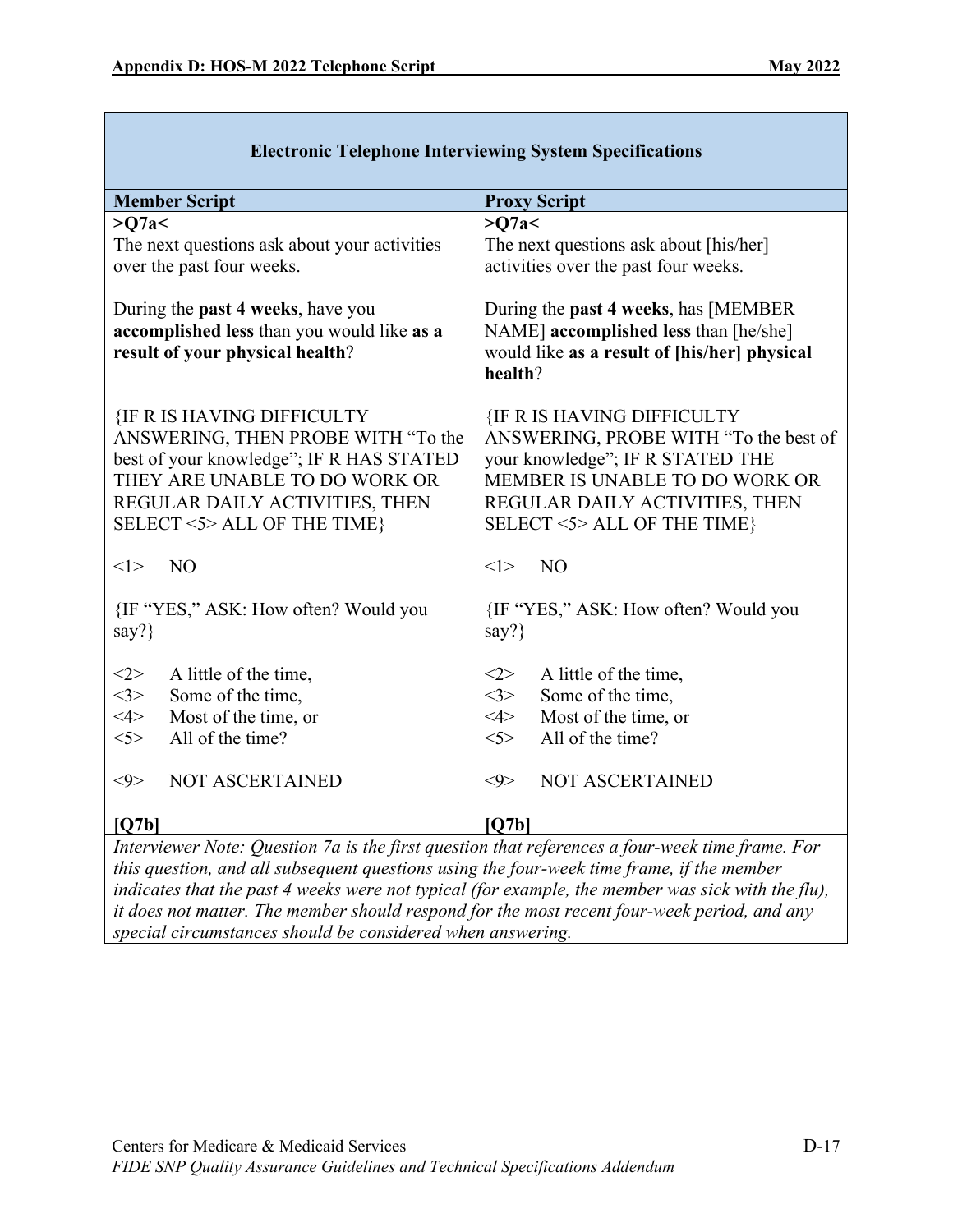| <b>Proxy Script</b>                                                                                                                                                                                                    |
|------------------------------------------------------------------------------------------------------------------------------------------------------------------------------------------------------------------------|
| >Q7b<                                                                                                                                                                                                                  |
| During the past 4 weeks, was [MEMBER                                                                                                                                                                                   |
| NAME] limited in the kind of work or other                                                                                                                                                                             |
| regular daily activities [he/she] does as a                                                                                                                                                                            |
| result of [his/her] physical health?                                                                                                                                                                                   |
| <b>{IF R IS HAVING DIFFICULTY</b><br>ANSWERING, THEN PROBE WITH "To the<br>best of your knowledge"; IF R STATED THE<br>MEMBER IS UNABLE TO DO WORK OR<br>REGULAR DAILY ACTIVITIES, THEN<br>SELECT <5> ALL OF THE TIME} |
| N <sub>O</sub><br><1>                                                                                                                                                                                                  |
| {IF "YES," ASK: How often? Would you<br>say? $\}$                                                                                                                                                                      |
| <2><br>A little of the time,                                                                                                                                                                                           |
| <3><br>Some of the time,                                                                                                                                                                                               |
| $<\!\!4\!\!>$<br>Most of the time, or                                                                                                                                                                                  |
| $<$ 5><br>All of the time?                                                                                                                                                                                             |
| $< \!\!9 \!\!>$<br><b>NOT ASCERTAINED</b>                                                                                                                                                                              |
| [Q8a]                                                                                                                                                                                                                  |
|                                                                                                                                                                                                                        |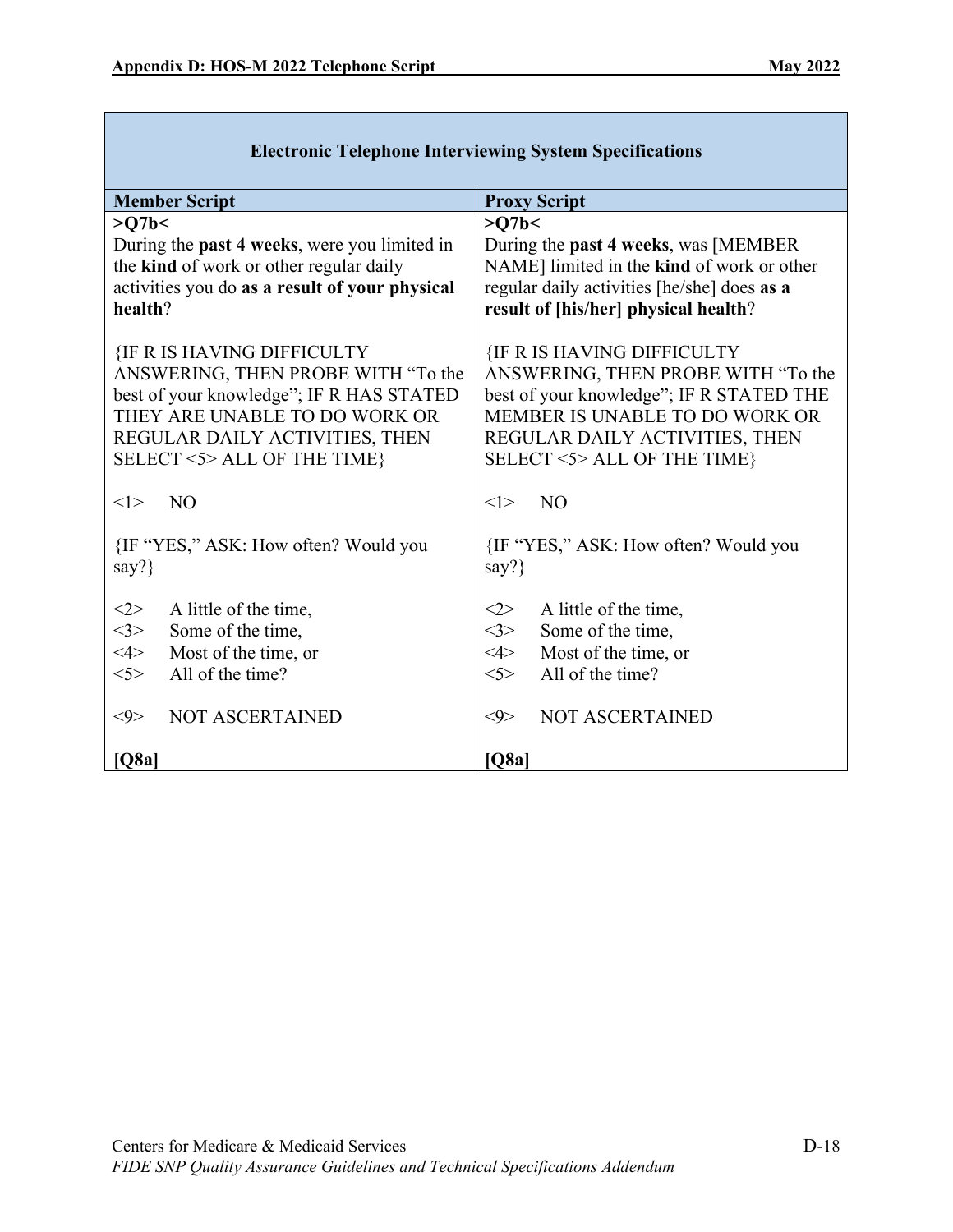| <b>Member Script</b>                                                                         | <b>Proxy Script</b>                               |
|----------------------------------------------------------------------------------------------|---------------------------------------------------|
| >Q8a<                                                                                        | >Q8a<                                             |
| During the past 4 weeks, have you                                                            | During the past 4 weeks, has [MEMBER              |
| accomplished less than you would like as a                                                   | NAME] accomplished less than [he/she]             |
| result of any emotional problems such as                                                     | would like as a result of any emotional           |
| feeling depressed or anxious?                                                                | problems such as feeling depressed or<br>anxious? |
| <b>{IF R IS HAVING DIFFICULTY</b>                                                            | <b>{IF R IS HAVING DIFFICULTY</b>                 |
| ANSWERING, THEN PROBE WITH "To the                                                           | ANSWERING, PROBE WITH "To the best of             |
| best of your knowledge"; IF R STATED                                                         | your knowledge"; IF R STATED THE                  |
| THEY ARE UNABLE TO DO WORK OR                                                                | MEMBER IS UNABLE TO DO WORK OR                    |
| REGULAR DAILY ACTIVITIES, THEN                                                               | REGULAR DAILY ACTIVITIES, THEN                    |
| SELECT <5> ALL OF THE TIME}                                                                  | SELECT <5> ALL OF THE TIME}                       |
| N <sub>O</sub><br><1>                                                                        |                                                   |
|                                                                                              | N <sub>O</sub><br><1>                             |
| {IF "YES," ASK: How often? Would you                                                         |                                                   |
| say?}                                                                                        | {IF "YES," ASK: How often? Would you              |
|                                                                                              | say? $\}$                                         |
| A little of the time,<br><2><br><3><br>Some of the time,                                     | <2><br>A little of the time,                      |
| Most of the time, or<br>$<\!\!4\!\!>$                                                        | <3><br>Some of the time,                          |
| All of the time?<br>$<$ 5>                                                                   | Most of the time, or<br>$<\!\!4\!\!>$             |
|                                                                                              | All of the time?<br>$<$ 5>                        |
| <b>NOT ASCERTAINED</b><br>$< \!\!\theta \!\!>$                                               |                                                   |
|                                                                                              | <b>NOT ASCERTAINED</b><br>$< \!\!9 \!\!>$         |
| [Q8b]                                                                                        |                                                   |
|                                                                                              | [O8b]                                             |
| Interviewer Note: Some respondents may resist answering questions about their mental health. |                                                   |

*You can help reassure them by maintaining a neutral tone of voice and reminding them that their answers will be kept confidential.*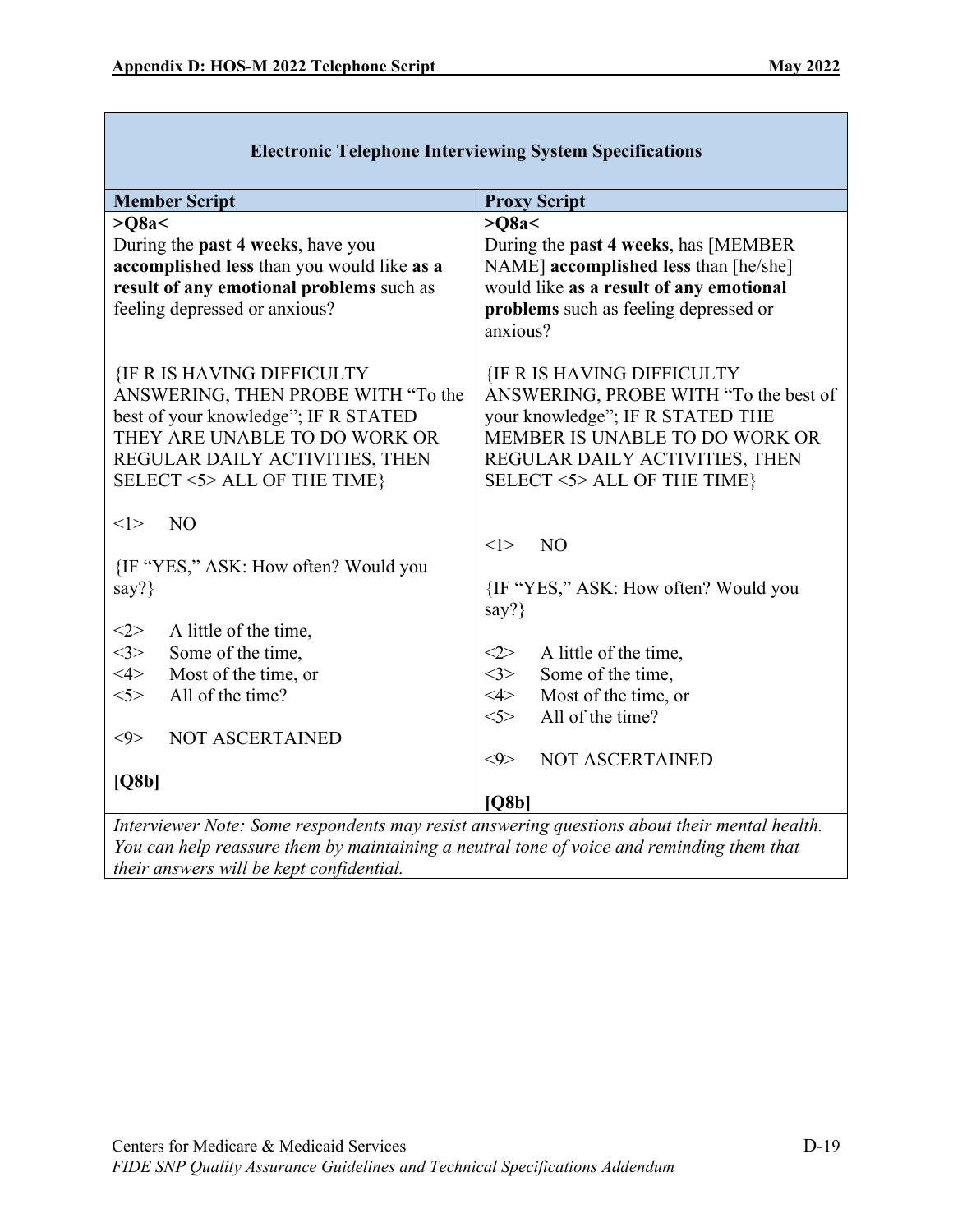| <b>Member Script</b>                           | <b>Proxy Script</b>                          |  |
|------------------------------------------------|----------------------------------------------|--|
| >Q8b<                                          | >Q8b<                                        |  |
| During the past 4 weeks, have you not done     | During the <b>past 4 weeks</b> , has [MEMBER |  |
| work or other activities as carefully as usual | NAME] not done work or other activities as   |  |
| as a result of any emotional problems?         | carefully as usual as a result of any        |  |
|                                                | emotional problems?                          |  |
| <b>{IF R IS HAVING DIFFICULTY</b>              | <b>{IF R IS HAVING DIFFICULTY</b>            |  |
| ANSWERING, THEN PROBE WITH "To the             | ANSWERING, PROBE WITH "To the best of        |  |
| best of your knowledge"; IF R STATED           | your knowledge"; IF R STATED THE             |  |
| THEY ARE UNABLE TO DO WORK OR                  | MEMBER IS UNABLE TO DO WORK OR               |  |
| REGULAR DAILY ACTIVITIES, THEN                 | REGULAR DAILY ACTIVITIES, THEN               |  |
| SELECT <5> ALL OF THE TIME}                    | SELECT <5> ALL OF THE TIME}                  |  |
| N <sub>O</sub>                                 | NO <sub>1</sub>                              |  |
| < l >                                          | < l >                                        |  |
| {IF "YES," ASK: How often? Would you           | {IF "YES," ASK: How often? Would you         |  |
| say?}                                          | say? $\}$                                    |  |
| <2>                                            | <2>                                          |  |
| A little of the time,                          | A little of the time,                        |  |
| <3>                                            | <3>                                          |  |
| Some of the time,                              | Some of the time,                            |  |
| Most of the time, or                           | $<\!\!4\!\!>$                                |  |
| $<$ 4>                                         | Most of the time, or                         |  |
| All of the time?                               | All of the time?                             |  |
| $<$ 5>                                         | $<$ 5>                                       |  |
| <b>NOT ASCERTAINED</b>                         | <b>NOT ASCERTAINED</b>                       |  |
| $< \!\!\theta \!\!>$                           | $< \!\!9$                                    |  |
| [Q9]                                           | [Q9]                                         |  |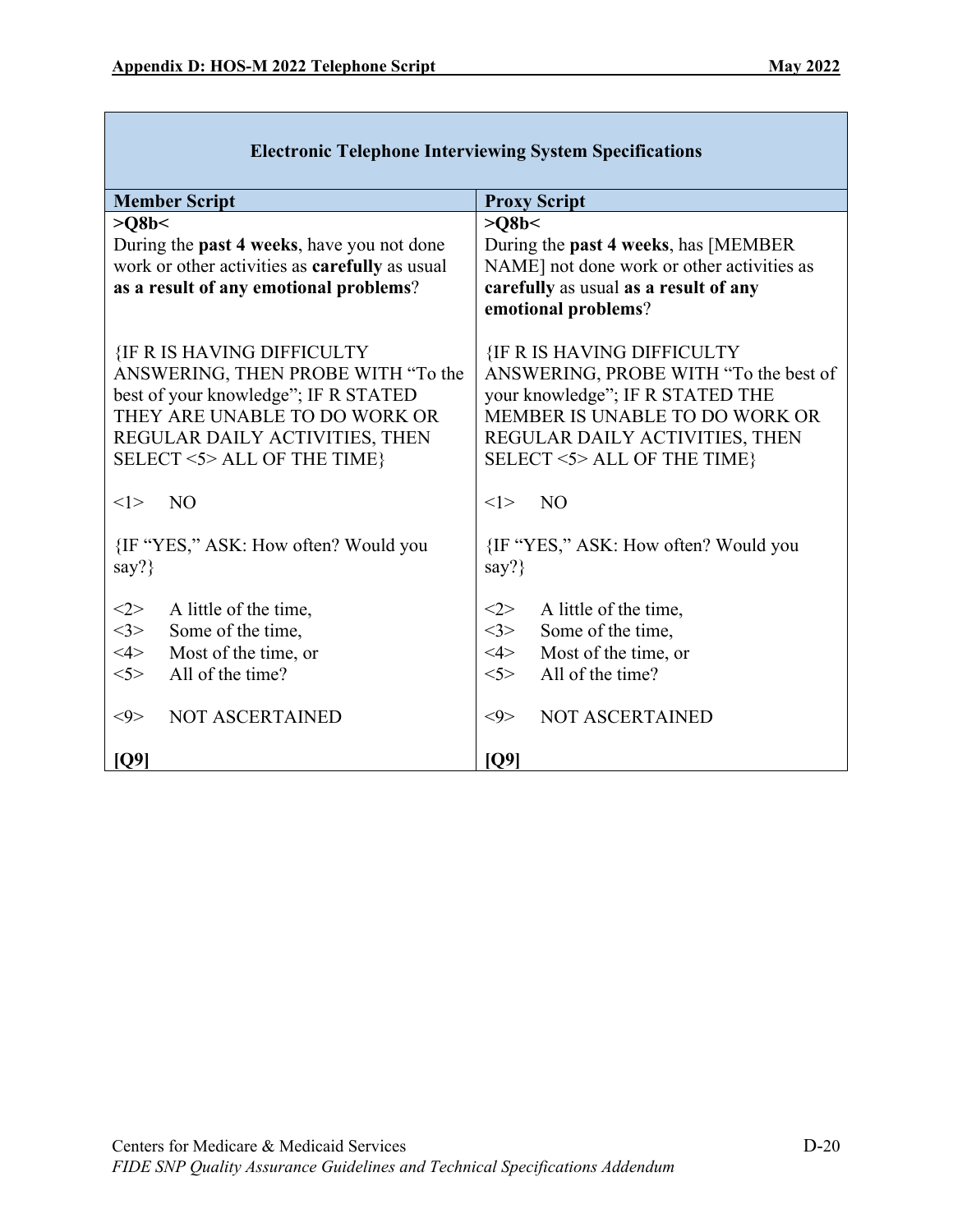| <b>Member Script</b>                                                                           | <b>Proxy Script</b>                                       |
|------------------------------------------------------------------------------------------------|-----------------------------------------------------------|
| >Q9<                                                                                           | $>Q$ 9<                                                   |
| During the <b>past 4 weeks</b> , how much did <b>pain</b>                                      | During the <b>past 4 weeks</b> , how much did <b>pain</b> |
| interfere with your normal work, including                                                     | interfere with [MEMBER NAME]'s normal                     |
| both work outside the home and housework?                                                      | work, including both work outside the home                |
| Did it interfere:                                                                              | and housework? Did it interfere:                          |
| <b>{IF R IS HAVING DIFFICULTY</b>                                                              | <b>{IF R IS HAVING DIFFICULTY</b>                         |
| ANSWERING, PROBE WITH "To the best of                                                          | ANSWERING, PROBE WITH "To the best of                     |
| your knowledge"}                                                                               | your knowledge"}                                          |
| < l >                                                                                          | Not at all,                                               |
| Not at all,                                                                                    | <1>                                                       |
| $<\!\!2\!\!>$                                                                                  | <2>                                                       |
| A little bit,                                                                                  | A little bit,                                             |
| 3>                                                                                             | Moderately,                                               |
| Moderately,                                                                                    | <3>                                                       |
| $<\!\!4\!\!>$                                                                                  | $<\!\!4\!\!>$                                             |
| Quite a bit, or                                                                                | Quite a bit, or                                           |
| Extremely?                                                                                     | Extremely?                                                |
| 5                                                                                              | 5>                                                        |
| $< \!\!\theta \!\!>$                                                                           | $< \!\!\theta \!\!>$                                      |
| <b>NOT ASCERTAINED</b>                                                                         | <b>NOT ASCERTAINED</b>                                    |
| [Q10a]                                                                                         | [Q10a]                                                    |
| Interviewer Note: Be prepared at this point for respondents to describe specific areas of pain |                                                           |
| they have. The best solution is to probe by repeating the question, with the preface "But in   |                                                           |
| general"                                                                                       |                                                           |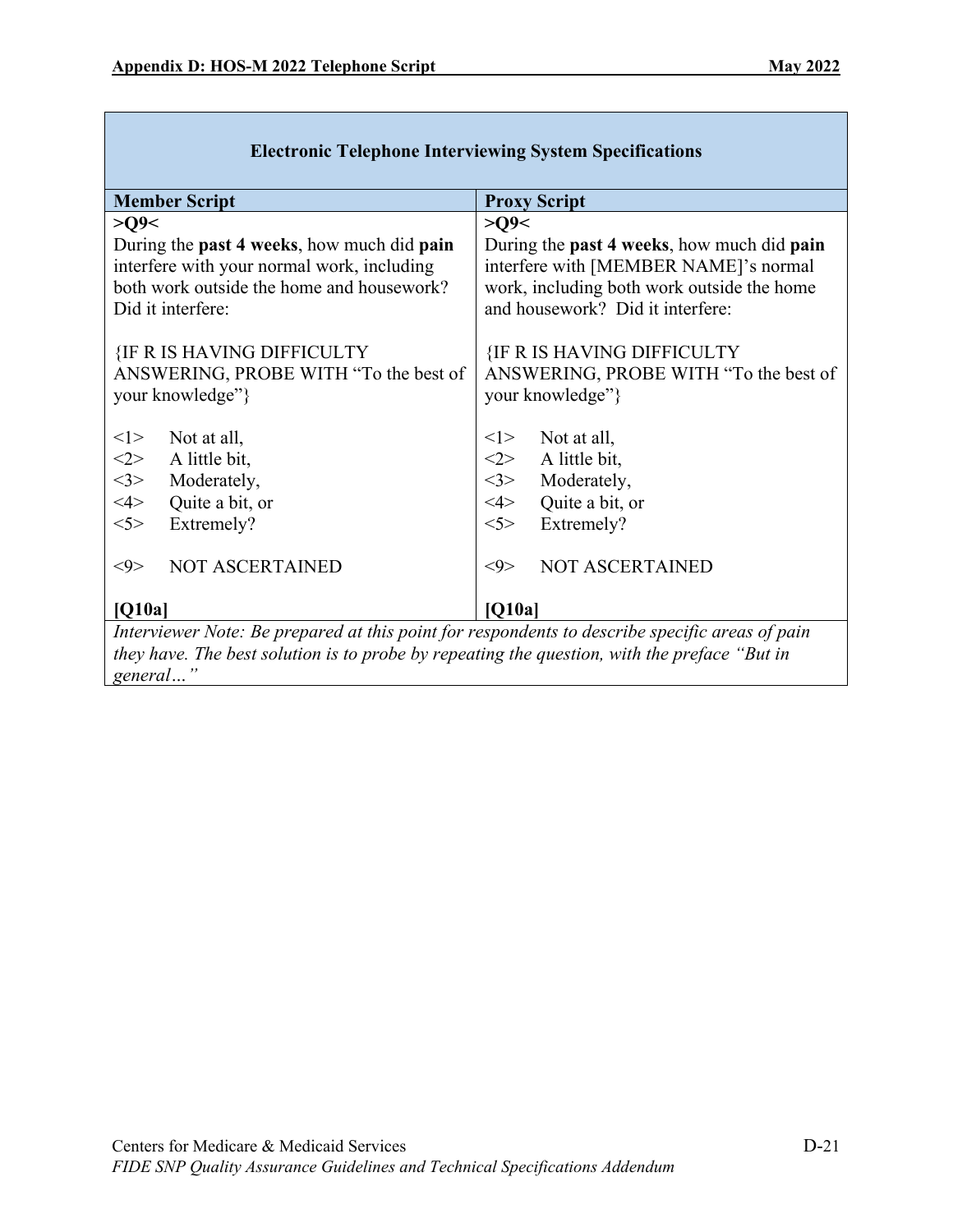| <b>Member Script</b>                                                                                                                                                                                                                  | <b>Proxy Script</b>                                                                                                                                                                                                                                    |  |
|---------------------------------------------------------------------------------------------------------------------------------------------------------------------------------------------------------------------------------------|--------------------------------------------------------------------------------------------------------------------------------------------------------------------------------------------------------------------------------------------------------|--|
| $>$ O10a $<$                                                                                                                                                                                                                          | $>$ O10a $<$                                                                                                                                                                                                                                           |  |
| The next questions are about how you feel and<br>how things have been with you during the past<br>4 weeks. As I read each statement, please give<br>me the one answer that comes closest to the<br>way you have been feeling.         | The next questions are about how [MEMBER]<br>NAME] feels and how things have been with<br>[him/her] during the past 4 weeks. As I read<br>each statement, please give me the one answer<br>that comes closest to the way [he/she] has been<br>feeling. |  |
| How much of the time during the past 4 weeks<br>have you felt calm and peaceful? Would you<br>say:                                                                                                                                    | How much of the time during the past 4 weeks<br>have [he/she] felt calm and peaceful? Would<br>you say:                                                                                                                                                |  |
| <b>{IF R IS HAVING DIFFICULTY</b><br>ANSWERING, PROBE WITH "To the best of<br>your knowledge"}                                                                                                                                        | <b>{IF R IS HAVING DIFFICULTY</b><br>ANSWERING, PROBE WITH "To the best of<br>your knowledge"}                                                                                                                                                         |  |
| All of the time,<br><1><br><2><br>Most of the time,<br><3><br>A good bit of the time,<br>$<\!\!4\!\!>$<br>Some of the time,<br>5<br>A little of the time, or<br><6><br>None of the time?<br><b>NOT ASCERTAINED</b><br>$< \!\!9 \!\!>$ | All of the time,<br><1><br><2><br>Most of the time,<br><3><br>A good bit of the time,<br>$<\!\!4\!\!>$<br>Some of the time,<br>5<br>A little of the time, or<br>None of the time?<br><6><br><b>NOT ASCERTAINED</b><br>$< \!\!9 \!\!>$                  |  |
| [Q10b]<br>[Q10b]<br>Interviewer Note: For Questions 10a-c: Read through all of the response choices for 10a and                                                                                                                       |                                                                                                                                                                                                                                                        |  |

*10b. If you sense the respondent has caught onto the response categories, do not read them for 10c. Re-read the categories if you sense the respondent needs to hear them again.* 

*For questions with answer categories with fine gradations such as these, listen closely for answers that require probing because they do not match the category. For example, if the respondent answers "a lot of the time," do not assume how this should be coded. Instead probe by reading answer categories 1 through 5. Category 6 does not need to be read in this case.*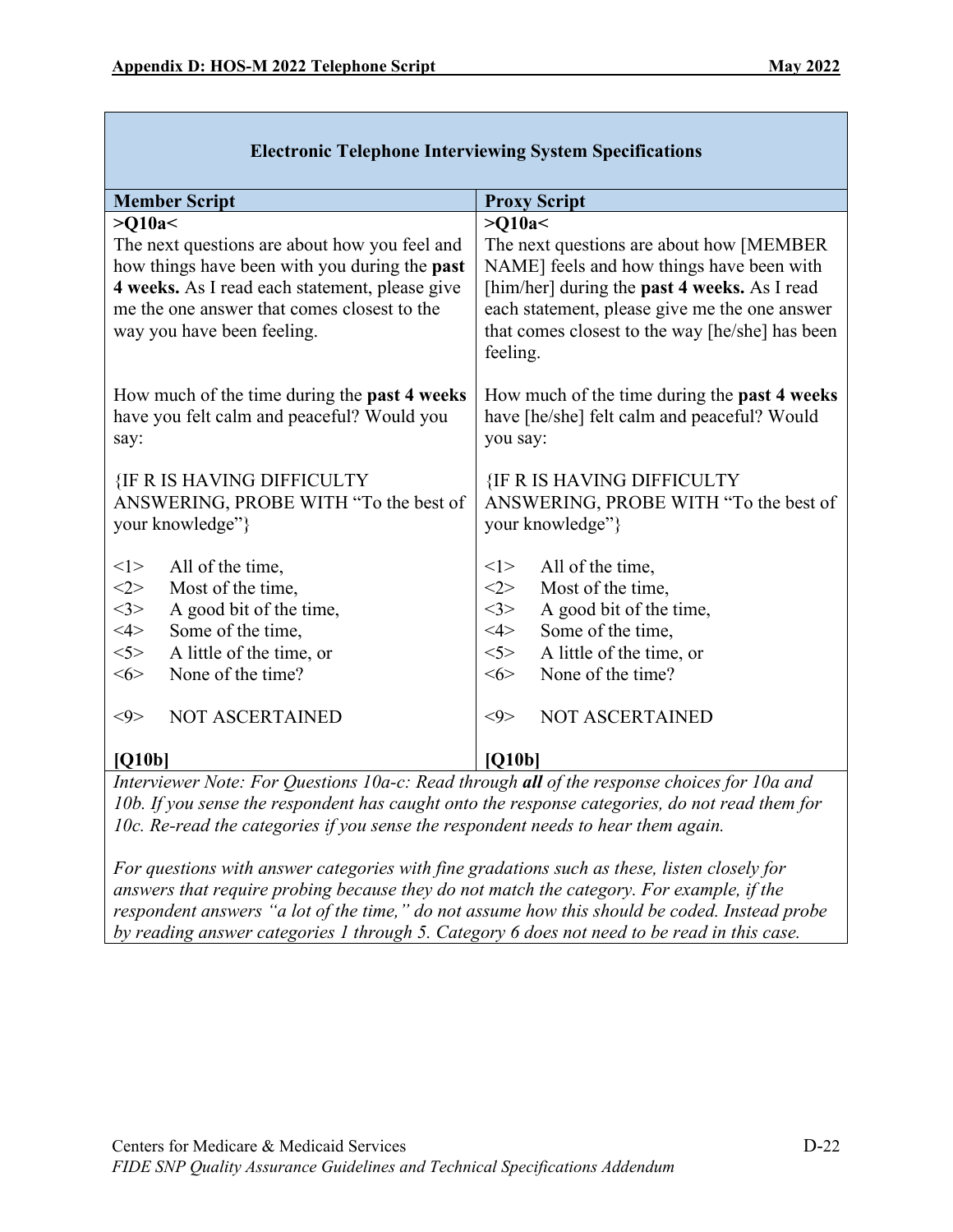| <b>Member Script</b>                                                       | <b>Proxy Script</b>                                                        |  |
|----------------------------------------------------------------------------|----------------------------------------------------------------------------|--|
| >Q10b<                                                                     | >Q10b<                                                                     |  |
| How much of the time during the past 4 weeks                               | How much of the time during the past 4 weeks                               |  |
| did you have a lot of energy? Would you say:                               | did [he/she] have a lot of energy? Would you                               |  |
|                                                                            | say:                                                                       |  |
| <b>{IF R IS HAVING DIFFICULTY</b>                                          |                                                                            |  |
| ANSWERING, PROBE WITH "To the best of                                      | <b>{IF R IS HAVING DIFFICULTY</b><br>ANSWERING, PROBE WITH "To the best of |  |
| your knowledge."}                                                          | your knowledge."}                                                          |  |
|                                                                            |                                                                            |  |
| <1><br>All of the time,                                                    | <1><br>All of the time,                                                    |  |
| <2><br>Most of the time,                                                   | <2><br>Most of the time,                                                   |  |
| <3><br>A good bit of the time,                                             | <3><br>A good bit of the time,                                             |  |
| $<\!\!4\!\!>$<br>Some of the time,                                         | $<\!\!4\!\!>$<br>Some of the time,                                         |  |
| 5><br>A little of the time, or                                             | A little of the time, or<br>$<$ 5>                                         |  |
| None of the time?<br><6>                                                   | None of the time?<br><6>                                                   |  |
| $< \!\!9 \!\!>$<br><b>NOT ASCERTAINED</b>                                  | $< \!\!9 \!\!>$<br><b>NOT ASCERTAINED</b>                                  |  |
|                                                                            |                                                                            |  |
| [Q10c]                                                                     | [Q10c]                                                                     |  |
| >Q10c<                                                                     | $>$ Q10c $<$                                                               |  |
| How much of the time during the past 4 weeks                               | How much of the time during the past 4 weeks                               |  |
| have you felt downhearted and blue? {Would                                 | has [he/she] felt downhearted and blue?                                    |  |
| you say:}                                                                  | {Would you say:}                                                           |  |
|                                                                            |                                                                            |  |
| <b>{IF R IS HAVING DIFFICULTY</b><br>ANSWERING, PROBE WITH "To the best of | <b>{IF R IS HAVING DIFFICULTY</b><br>ANSWERING, PROBE WITH "To the best of |  |
| your knowledge."}                                                          | your knowledge."}                                                          |  |
|                                                                            |                                                                            |  |
| All of the time,<br>< l >                                                  | All of the time,<br>< l >                                                  |  |
| Most of the time,<br>$<$ 2>                                                | Most of the time,<br><2>                                                   |  |
| $<$ 3><br>A good bit of the time,                                          | $<$ 3><br>A good bit of the time,                                          |  |
| $<\!\!4\!\!>$<br>Some of the time,                                         | $<\!\!4\!\!>$<br>Some of the time,                                         |  |
| $<$ 5><br>A little of the time, or                                         | 5><br>A little of the time, or                                             |  |
| None of the time?<br><6>                                                   | None of the time?<br>$<\!\!6\!\!>$                                         |  |
|                                                                            |                                                                            |  |
| NOT ASCERTAINED<br>$< \hspace{-1.5mm}9 \hspace{-1.5mm}>$                   | NOT ASCERTAINED<br>$< \!\!9 \!\!>$                                         |  |
| [Q11]                                                                      | [Q11]                                                                      |  |
|                                                                            |                                                                            |  |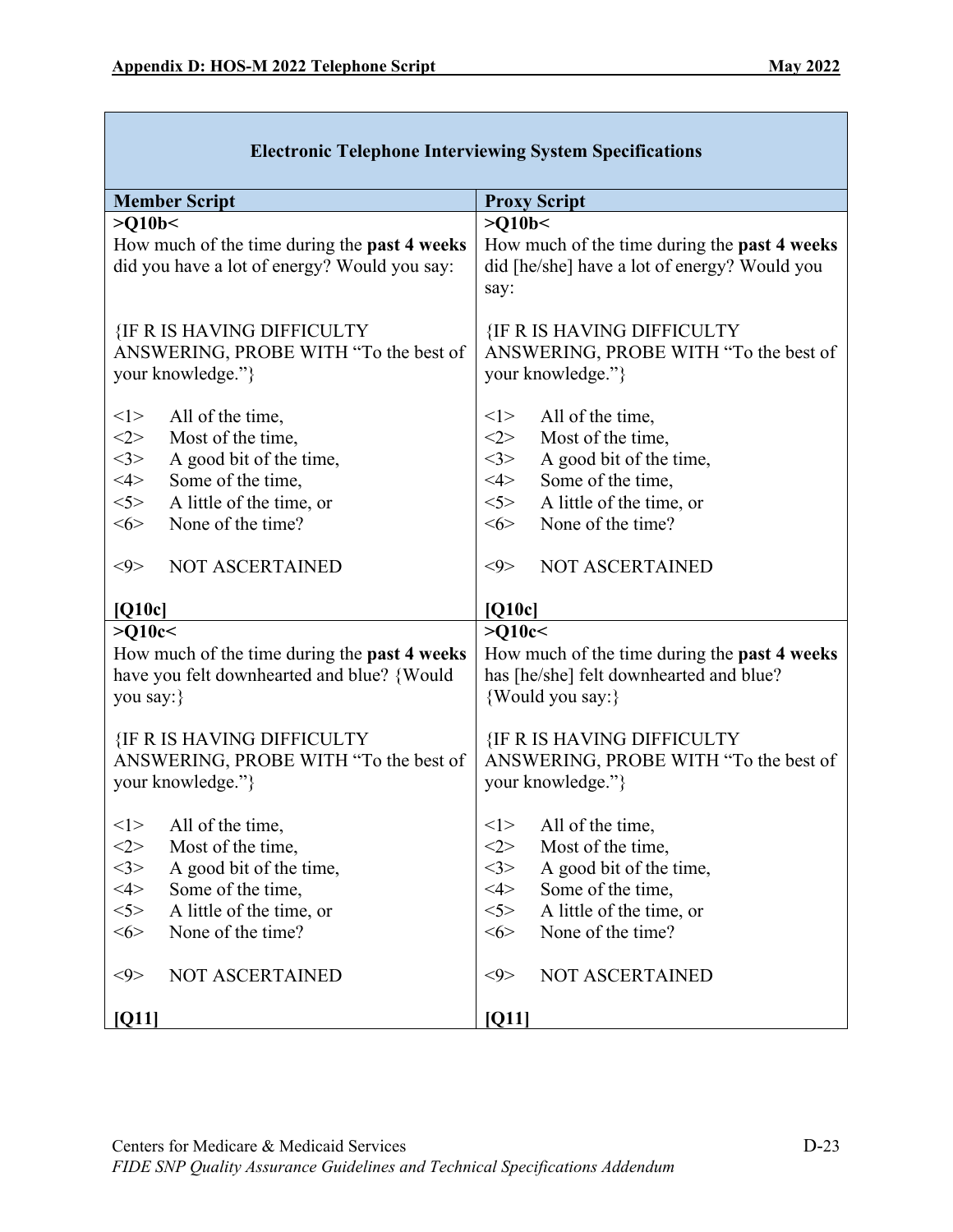| елеси оше тетерионе пиет чемище зумеш зреспісаціону |                                                  |  |
|-----------------------------------------------------|--------------------------------------------------|--|
| <b>Member Script</b>                                | <b>Proxy Script</b>                              |  |
| >Q11<                                               | >Q11                                             |  |
| During the <b>past 4 weeks</b> , how much of the    | During the <b>past 4 weeks</b> , how much of the |  |
| time has your physical health or emotional          | time has [MEMBER NAME]'s physical                |  |
| problems interfered with your social activities,    | health or emotional problems interfered with     |  |
| like visiting with friends or relatives? Has it     | [his/her] social activities, like visiting with  |  |
| interfered:                                         | friends or relatives? Has it interfered:         |  |
| <b>{IF R IS HAVING DIFFICULTY</b>                   | <b>{IF R IS HAVING DIFFICULTY</b>                |  |
| ANSWERING, PROBE WITH "To the best of               | ANSWERING, PROBE WITH "To the best of            |  |
| your knowledge."}                                   | your knowledge."}                                |  |
| $<$ $>$                                             | <1>                                              |  |
| All of the time,                                    | All of the time,                                 |  |
| <2>                                                 | Most of the time,                                |  |
| Most of the time,                                   | <2>                                              |  |
| <3>                                                 | Some of the time,                                |  |
| Some of the time,                                   | <3>                                              |  |
| A little of the time, or                            | $<\!\!4\!\!>$                                    |  |
| $<\!\!4\!\!>$                                       | A little of the time, or                         |  |
| 5>                                                  | 5>                                               |  |
| None of the time?                                   | None of the time?                                |  |
| <b>NOT ASCERTAINED</b>                              | <b>NOT ASCERTAINED</b>                           |  |
| $< \!\!9 \!\!>$                                     | $< \!\!9 \!\!>$                                  |  |
| [Q12]                                               | [Q12]                                            |  |
| >Q12<                                               | >Q12<                                            |  |
| Now, I'd like to ask you some questions about       | Now, I'd like to ask you some questions about    |  |
| how your health may have changed.                   | how [his/her] health may have changed.           |  |
| <b>Compared to one year ago, how would you</b>      | <b>Compared to one year ago, how would you</b>   |  |
| rate your physical health in general now? Is        | rate [MEMBER NAME]'s physical health in          |  |
| it:                                                 | general now? Is it:                              |  |
| <b>{IF R IS HAVING DIFFICULTY</b>                   | <b>{IF R IS HAVING DIFFICULTY</b>                |  |
| ANSWERING, PROBE WITH "To the best of               | ANSWERING, PROBE WITH "To the best of            |  |
| your knowledge."}                                   | your knowledge."}                                |  |
| $<$ 1>                                              | Much better,                                     |  |
| Much better,                                        | <1>                                              |  |
| <2>                                                 | $<\!\!2\!\!>$                                    |  |
| Slightly better,                                    | Slightly better,                                 |  |
| <3>                                                 | <3>                                              |  |
| About the same,                                     | About the same,                                  |  |
| $<\!\!4\!\!>$                                       | $<\!\!4\!\!>$                                    |  |
| Slightly worse, or                                  | Slightly worse, or                               |  |
| 5                                                   | 5>                                               |  |
| Much worse?                                         | Much worse?                                      |  |
| <b>NOT ASCERTAINED</b>                              | <b>NOT ASCERTAINED</b>                           |  |
| $< \hspace{-1.5mm}9 \hspace{-1.5mm}>$               | $< \!\!9 >$                                      |  |
| [Q13]                                               | [Q13]                                            |  |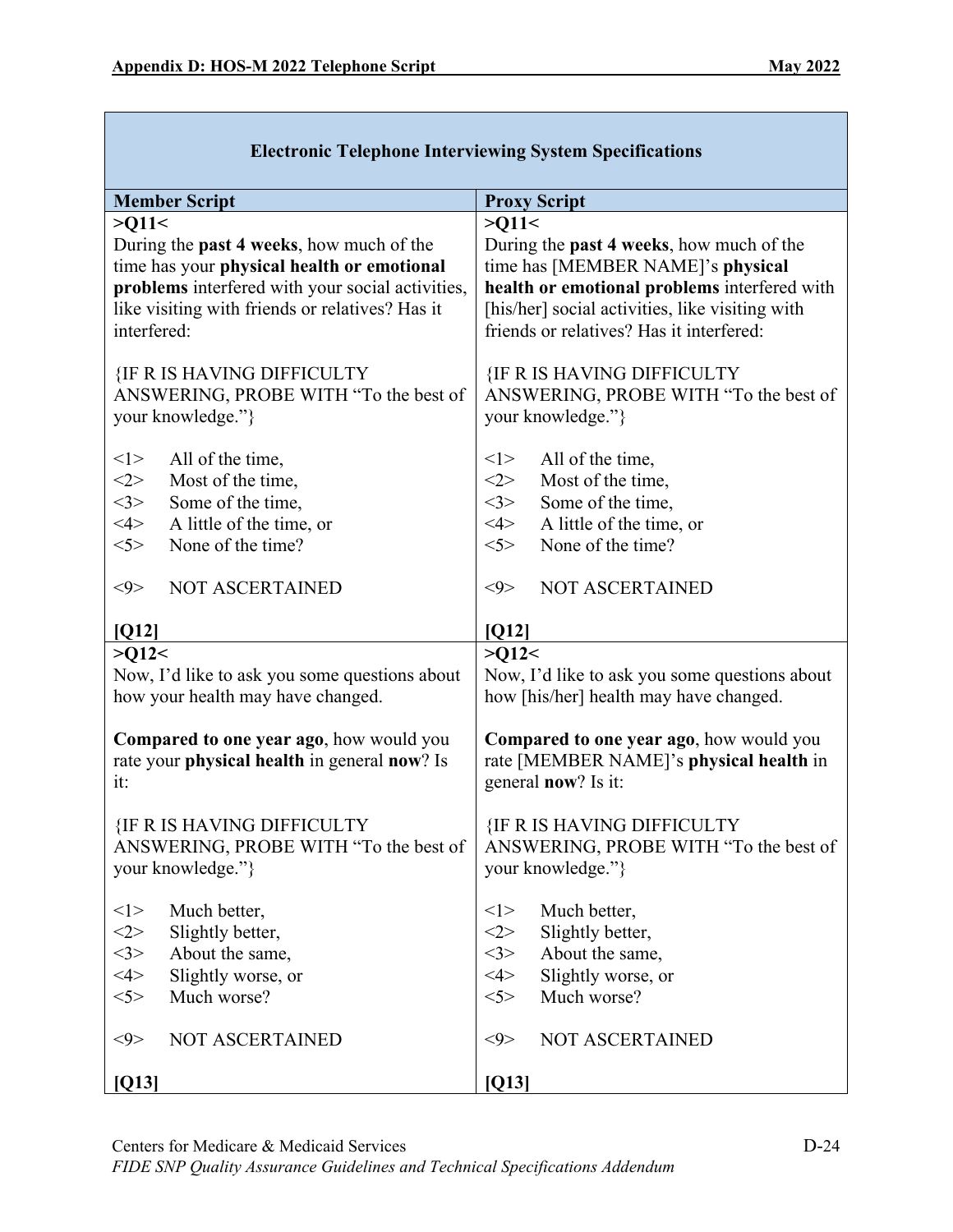| <b>Member Script</b>                          | <b>Proxy Script</b>                          |  |
|-----------------------------------------------|----------------------------------------------|--|
| >Q13<                                         | >Q13<                                        |  |
| Compared to one year ago, how would you       | Compared to one year ago, how would you      |  |
| rate your emotional problems such as feeling  | rate [MEMBER NAME]'s emotional               |  |
| anxious, depressed, or irritable in general   | problems such as feeling anxious, depressed, |  |
| now? Are they:                                | or irritable in general now? Are they:       |  |
| <b>{IF R IS HAVING DIFFICULTY</b>             | <b>{IF R IS HAVING DIFFICULTY</b>            |  |
| ANSWERING, PROBE WITH "To the best of         | ANSWERING, PROBE WITH "To the best of        |  |
| your knowledge"}                              | your knowledge"}                             |  |
| $<$ 1>                                        | Much better,                                 |  |
| Much better,                                  | <1>                                          |  |
| <2>                                           | $<\!\!2\!\!>$                                |  |
| Slightly better,                              | Slightly better,                             |  |
| About the same,                               | About the same,                              |  |
| <3>                                           | <3>                                          |  |
| $<\!\!4\!\!>$                                 | $<\!\!4\!\!>$                                |  |
| Slightly worse, or                            | Slightly worse, or                           |  |
| Much worse?                                   | Much worse?                                  |  |
| 5>                                            | 5>                                           |  |
| $< \hspace{-1.5mm}9 \hspace{-1.5mm}>$         | $< \!\!9$                                    |  |
| <b>NOT ASCERTAINED</b>                        | <b>NOT ASCERTAINED</b>                       |  |
| [Q14]                                         | [Q14]                                        |  |
| >Q14<                                         | >Q14<                                        |  |
| Do you experience memory loss that interferes | Did [MEMBER NAME] experience memory          |  |
| with daily activities?                        | loss that interferes with daily activities?  |  |
| <b>YES</b>                                    | <b>YES</b>                                   |  |
| <1>                                           | $<$ 1>                                       |  |
| $<$ 2>                                        | <2>                                          |  |
| N <sub>O</sub>                                | N <sub>O</sub>                               |  |
| <b>NOT ASCERTAINED</b>                        | $< \!\!\theta$                               |  |
| $< \hspace{-1.5mm}9 \hspace{-1.5mm}>$         | <b>NOT ASCERTAINED</b>                       |  |
| [Q15]                                         | [Q15]                                        |  |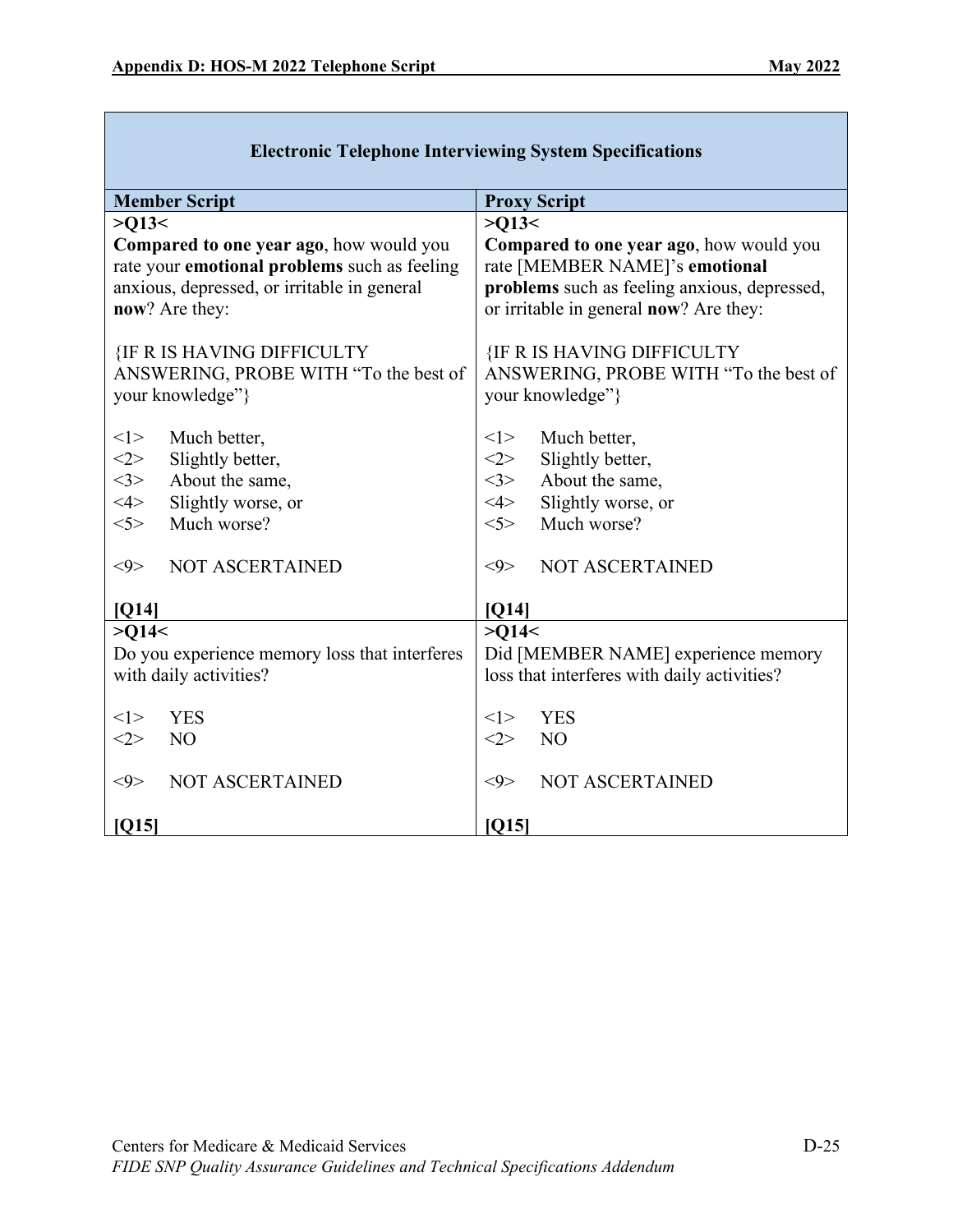| <b>Member Script</b>                                                                       | <b>Proxy Script</b>                                                                          |  |
|--------------------------------------------------------------------------------------------|----------------------------------------------------------------------------------------------|--|
| >015<                                                                                      | >015<                                                                                        |  |
| How often, if ever, do you have difficulty                                                 | How often, if ever, does [MEMBER NAME]                                                       |  |
| controlling urination or have bladder accidents.                                           | have difficulty controlling urination or have                                                |  |
| Would you say:                                                                             | bladder accidents. Would you say:                                                            |  |
| <b>{IF R HAS DIFFICULTY ANSWERING,</b><br>PROBE: Do you have a catheter?}                  | <b>{IF RESPONDENT HAS DIFFICULTY</b><br>ANSWERING, PROBE: Does [he/she] have a<br>catheter?} |  |
| < l >                                                                                      | < l >                                                                                        |  |
| Never,                                                                                     | Never,                                                                                       |  |
| <2>                                                                                        | <2>                                                                                          |  |
| Less than once a week,                                                                     | Less than once a week,                                                                       |  |
| <3>                                                                                        | <3>                                                                                          |  |
| Once a week or more, or                                                                    | Once a week or more, or                                                                      |  |
| $<\!\!4\!\!>$                                                                              | $<\!\!4\!\!>$                                                                                |  |
| Daily?                                                                                     | Daily?                                                                                       |  |
| RESPONDENT HAS A CATHETER                                                                  | MEMBER HAS A CATHETER                                                                        |  |
| $<$ 5>                                                                                     | 5                                                                                            |  |
| <b>NOT ASCERTAINED</b>                                                                     | <b>NOT ASCERTAINED</b>                                                                       |  |
| $< \!\!9 >$                                                                                | $< \!\!\theta \!\!>$                                                                         |  |
| <b>TERM</b>                                                                                | <b>TERMI</b>                                                                                 |  |
| $>$ TERM $<$                                                                               |                                                                                              |  |
| These are all the questions I have Thank you for taking next in this immentant integriery. |                                                                                              |  |

Those are all the questions I have. Thank you for taking part in this important interview.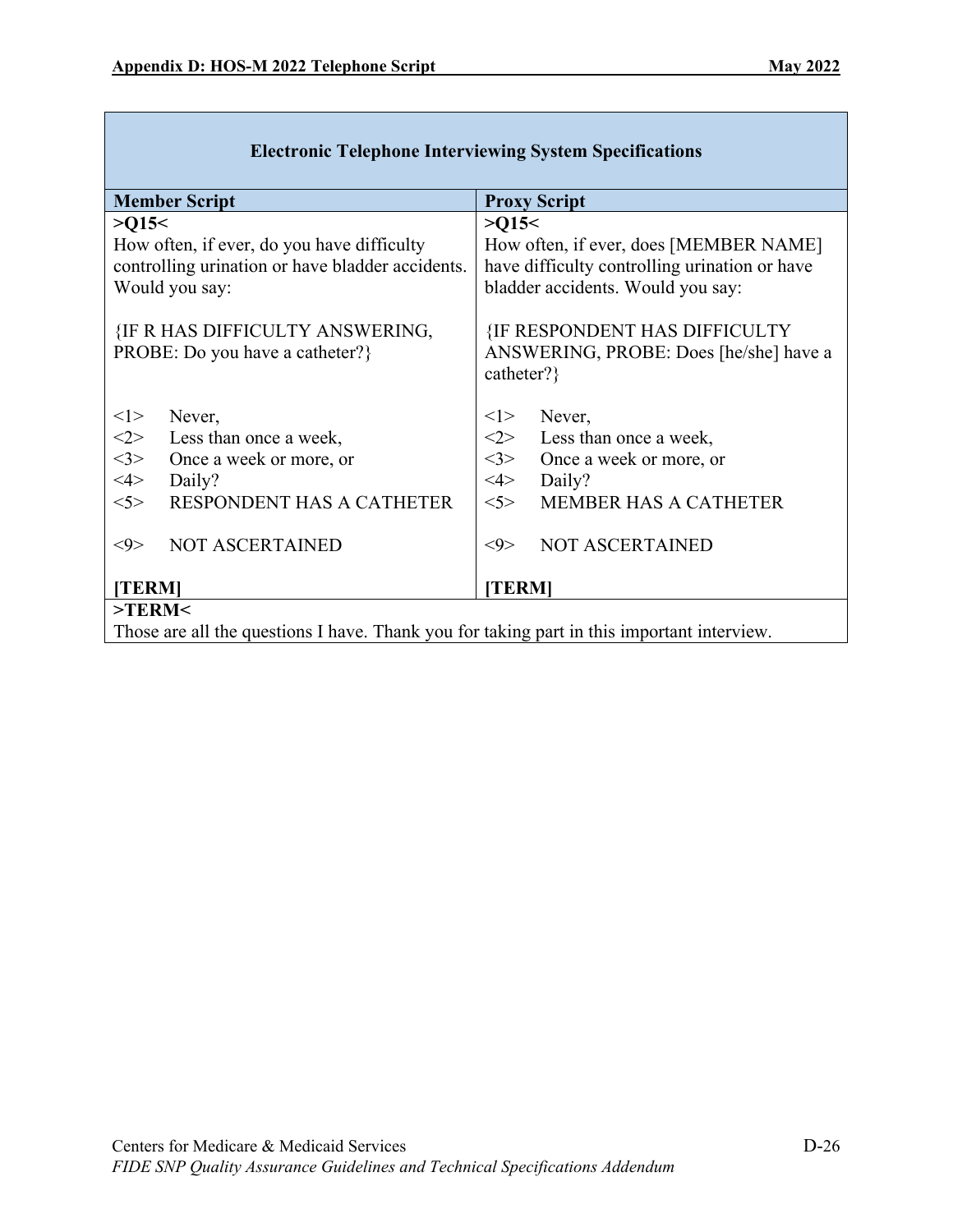# **Appendix E: FIDE SNP 2022 Master Calendar**

| <b>Task Type</b>         | <b>Task</b>                                                                               | <b>Dates</b>           |
|--------------------------|-------------------------------------------------------------------------------------------|------------------------|
| Pre-Data Collection      | MAOs and FIDE SNPs notify the HOS                                                         | By Friday, April 29    |
|                          | Project Team of survey vendor selections.                                                 |                        |
| Training                 | HOS Survey Vendor Training.                                                               | Tuesday, May 24        |
| Pre-Data Collection      | Survey vendors develop mailing materials                                                  | Beginning Tuesday, May |
|                          | and program telephone systems.                                                            | 24                     |
| Training                 | HOS-M Survey Vendor Training.                                                             | Thursday, May 26       |
| <b>Quality Oversight</b> | Survey vendor submits printed materials to                                                | Friday, June 10        |
|                          | HOS Project Team to obtain written approval                                               |                        |
|                          | prior to volume printing.                                                                 |                        |
| Pre-Data Collection      | HOS Project Team provides sample and                                                      | Monday, June 27        |
|                          | supplemental files to survey vendors.                                                     |                        |
| <b>Quality Oversight</b> | HOS Project Team provides response to                                                     | Friday, June 24        |
|                          | survey vendor after review of printed                                                     |                        |
|                          | materials.                                                                                |                        |
| <b>Quality Oversight</b> | Survey vendor submits electronic telephone<br>interviewing screenshots to the HOS Project | Friday, June 24        |
|                          | Team to obtain written approval prior to                                                  |                        |
|                          | telephone protocol.                                                                       |                        |
| Pre-Data Collection      | Survey vendors obtain telephone numbers                                                   | Beginning Monday, June |
|                          | from MAOs using the supplemental files                                                    | 27                     |
|                          | provided by the HOS Project Team. Survey                                                  |                        |
|                          | vendors must not send the sample files to                                                 |                        |
|                          | MAOs. Obtaining addresses and language                                                    |                        |
|                          | preference flags is optional.                                                             |                        |
| Pre-Data Collection      | Survey vendors must obtain telephone                                                      | Beginning Monday, June |
|                          | numbers using additional sources (e.g.,                                                   | 28                     |
|                          | number look-up services, directory websites,                                              |                        |
|                          | or applications).                                                                         |                        |
| <b>Quality Oversight</b> | Survey vendor project report #1 (QAP) due.                                                | Friday, July 1         |
| Quality Oversight        | Survey vendor finalizes all mail materials                                                | Tuesday, July 5        |
|                          | (any revisions made after must be submitted                                               |                        |
|                          | to the HOS Project Team).                                                                 |                        |
| Quality Oversight        | HOS Project Team responds to survey                                                       | Friday, July 8         |
|                          | vendor after reviewing telephone                                                          |                        |
|                          | screenshots.                                                                              |                        |
| Pre-Data Collection      | Survey vendors test external functionality of<br>customer support telephone numbers and   | By Monday, July 18     |
|                          | email addresses prior to the prenotification                                              |                        |
|                          | letter mailing.                                                                           |                        |
| Data Collection          | Mail prenotification letter.                                                              | Monday, July 18        |
| Data Collection          | Open customer support services (telephone                                                 | Monday, July 18        |
|                          | and email).                                                                               |                        |
| Data Collection          | Open electronic telephone interviewing for                                                | Monday, July 18        |
|                          | inbound member requests to complete survey                                                |                        |
|                          | by telephone.                                                                             |                        |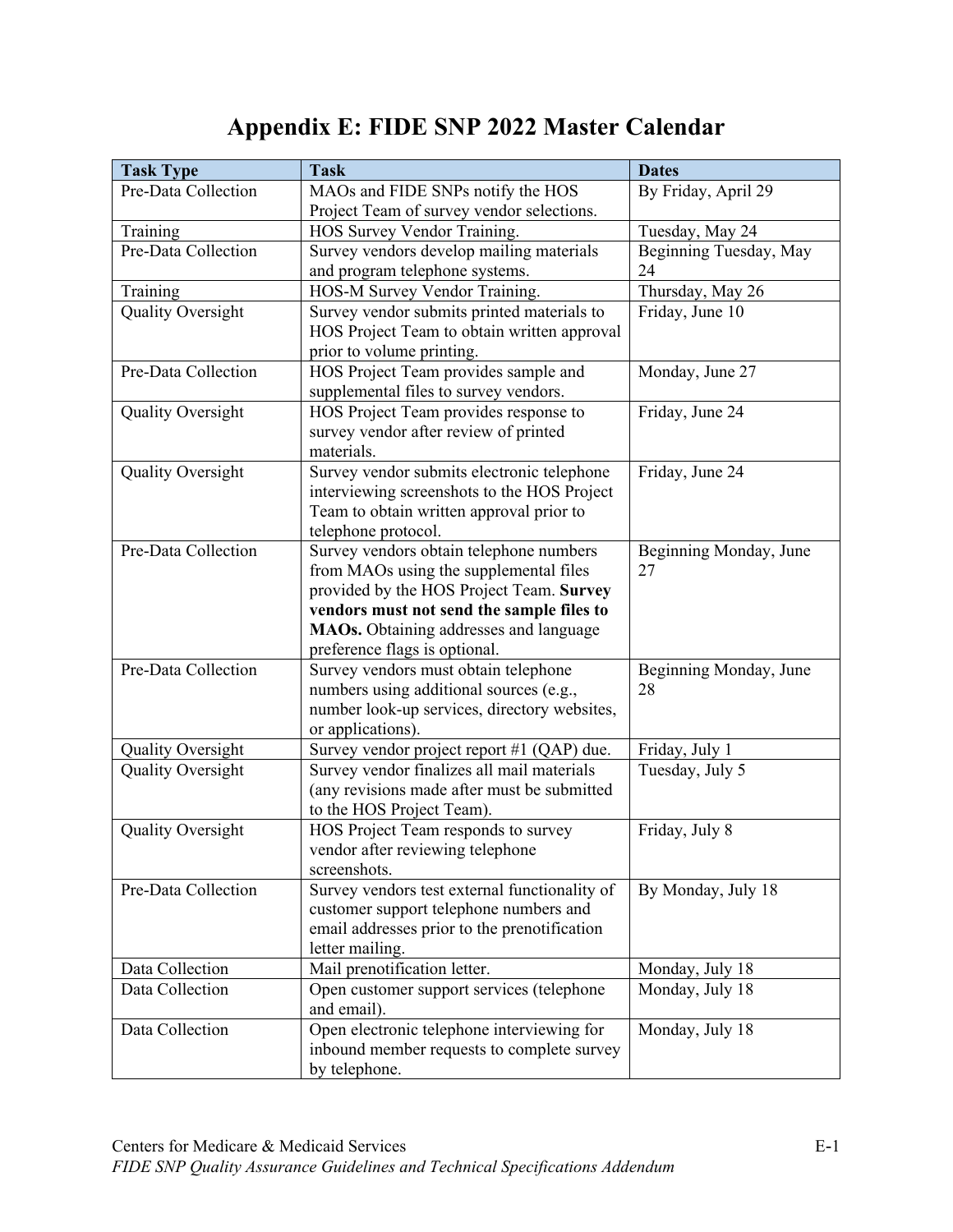| <b>Task Type</b>         | <b>Task</b>                                  | <b>Dates</b>              |
|--------------------------|----------------------------------------------|---------------------------|
| <b>Quality Oversight</b> | Survey vendor finalizes all telephone        | Monday, July 18           |
|                          | screenshots (any revisions made after must   |                           |
|                          | be submitted to the HOS Project Team).       |                           |
| <b>Quality Oversight</b> | Survey vendor QAP conference call.           | Monday, July 18 - Friday, |
|                          |                                              | July 29                   |
| Data Collection          | Mail first questionnaire.                    | Monday, July 25           |
| <b>Quality Oversight</b> | Survey vendor project report #2 due.         | Friday, July 29           |
| Data Collection          | Mail reminder/thank-you postcard.            | Monday, August 1          |
| <b>Quality Oversight</b> | Survey vendor project report #3 due.         | Friday, August 12         |
| Quality Oversight        | Survey vendor project report #4 due.         | Friday, August 26         |
| Data Collection          | Mail second questionnaire.                   | Monday, August 29         |
| Data Collection          | Mail second reminder/thank-you postcard      | Tuesday, September 6      |
|                          | (HOS Russian and HOS-M [all languages]       |                           |
|                          | only).                                       |                           |
| Quality Oversight        | Survey vendor project report #5 due.         | Friday, September 9       |
| Data Collection          | Conduct outbound electronic telephone        | Monday, September 19-     |
|                          | interviewing call attempts for               | Monday, October 31        |
|                          | nonrespondents.                              |                           |
|                          |                                              |                           |
| Quality Oversight        | Survey vendor project report #6 due.         | Friday, September 23      |
| Data Collection          | Submit interim data files to the HOS Project | Tuesday, October 4 -      |
|                          | Team.                                        | Thursday, October 6       |
| Quality Oversight        | Survey vendor project report #7 due.         | Friday, October 7         |
| <b>Quality Oversight</b> | Survey vendor project report #8 due.         | Friday, October 21        |
| Data Collection          | End data collection.                         | Monday, October 31        |
| Data Collection          | Prepare and submit final data files.         | Tuesday, November 1-      |
|                          |                                              | Monday, November 14       |
| Quality Oversight        | Survey vendor project report #9 due.         | Friday, November 4        |
| Data Collection          | Submit final data files to the HOS Project   | Monday, November 14       |
|                          | Team.                                        |                           |
| <b>Quality Oversight</b> | Survey vendor project report #10 (Final      | Friday, November 18       |
|                          | Report) due.                                 |                           |
| <b>Quality Oversight</b> | Report of HOS/HOS-M Records Stored and       | Friday, December 2        |
|                          | Facility Standards for Records Storage       |                           |
|                          | Facilities Inspection Checklist due.         |                           |